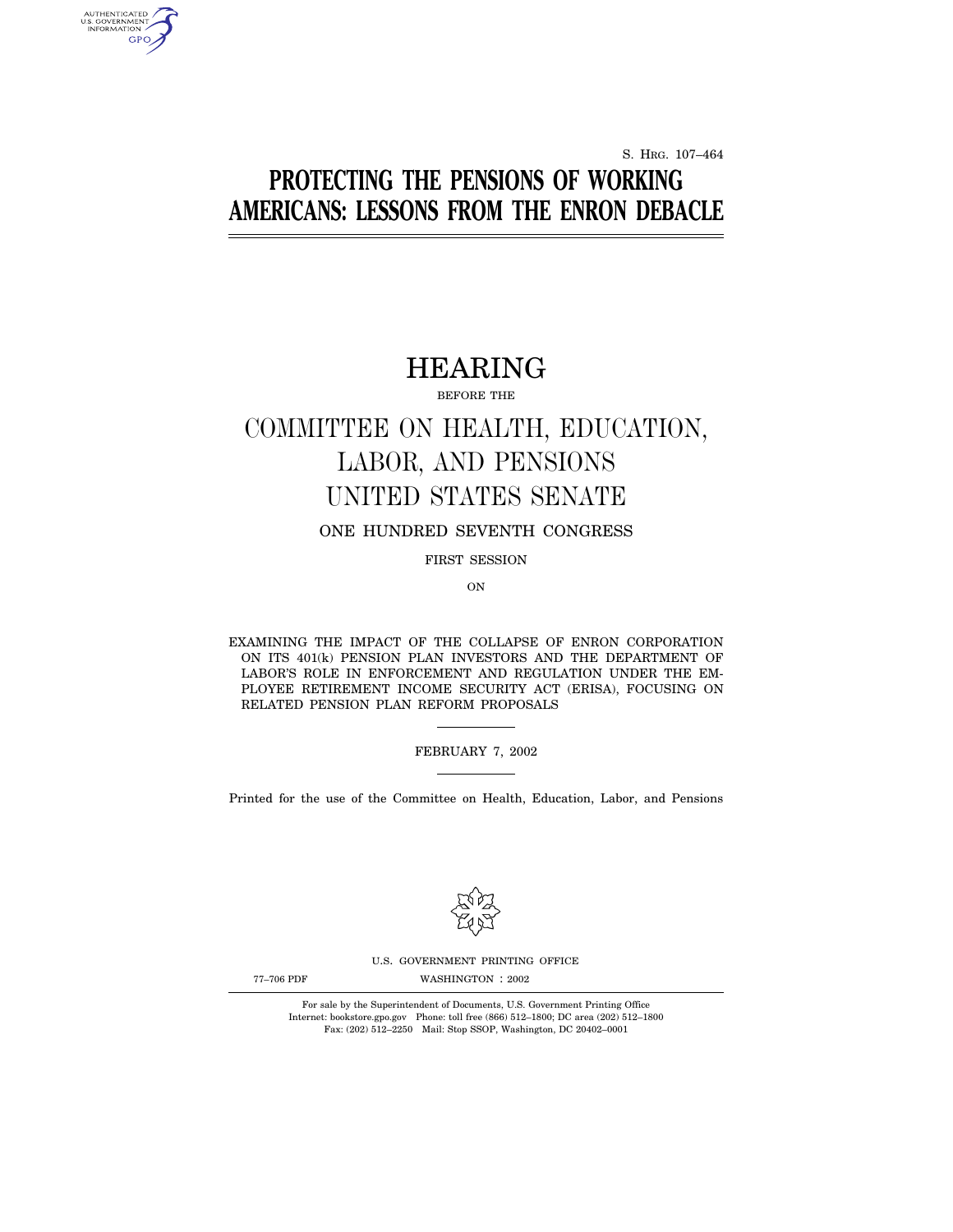### COMMITTEE ON HEALTH, EDUCATION, LABOR, AND PENSIONS

EDWARD M. KENNEDY, Massachusetts, *Chairman* CHRISTOPHER J. DODD, Connecticut TOM HARKIN, Iowa BARBARA A. MIKULSKI, Maryland JAMES M. JEFFORDS (I), Vermont JEFF BINGAMAN, New Mexico PAUL D. WELLSTONE, Minnesota PATTY MURRAY, Washington JACK REED, Rhode Island JOHN EDWARDS, North Carolina HILLARY RODHAM CLINTON, New York JUDD GREGG, New Hampshire BILL FRIST, Tennessee MICHAEL B. ENZI, Wyoming TIM HUTCHINSON, Arkansas JOHN W. WARNER, Virginia CHRISTOPHER S. BOND, Missouri PAT ROBERTS, Kansas SUSAN M. COLLINS, Maine JEFF SESSIONS, Alabama MIKE DeWINE, Ohio J. MICHAEL MYERS, *Staff Director and Chief Counsel*

TOWNSEND LANGE MCNITT, *Minority Staff Director*

(II)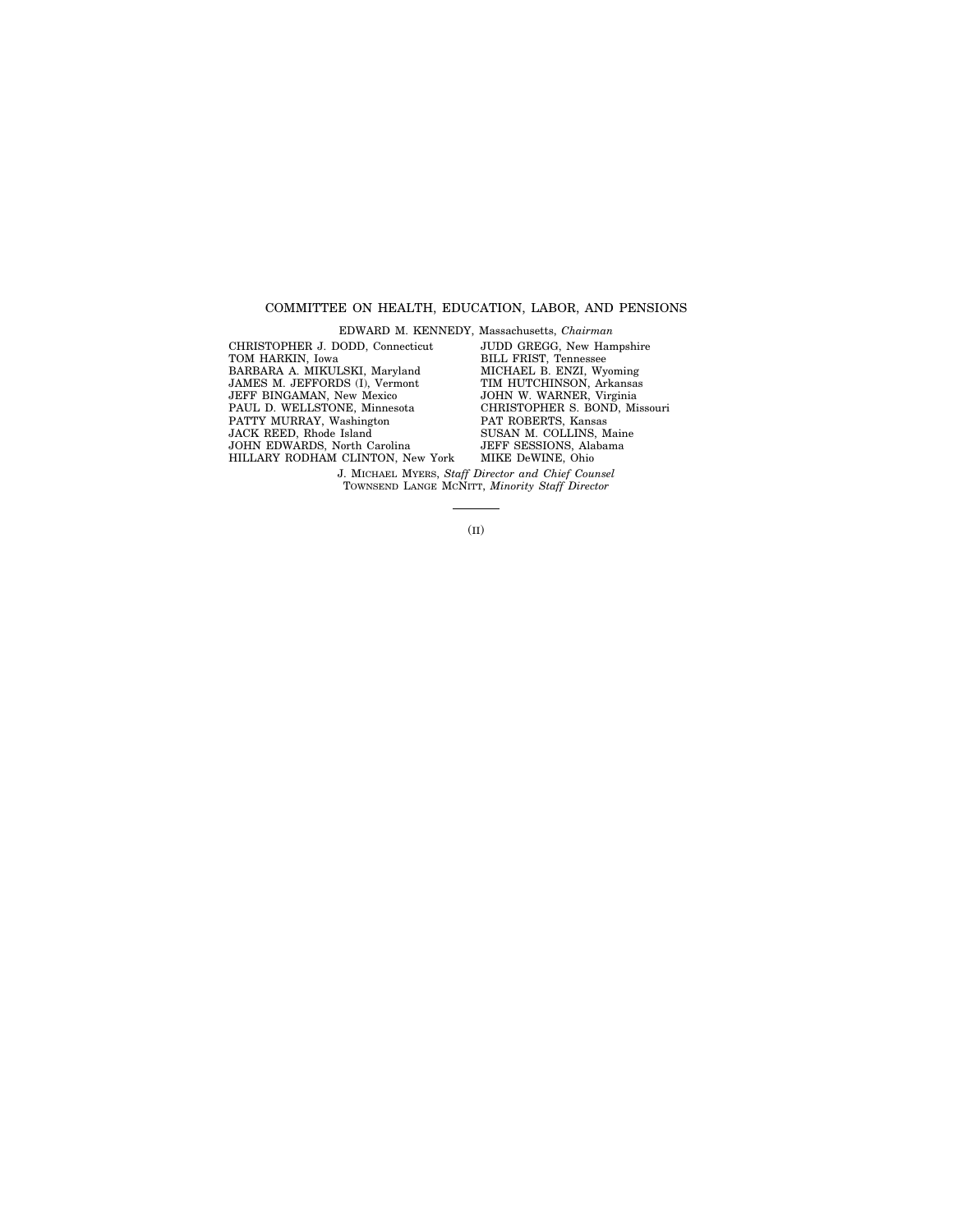# CONTENTS

#### **STATEMENTS**

#### THURSDAY, FEBRUARY 7, 2002

Page

Kennedy, Hon. Edward M., Chairman, Committee on Health, Education, Labor, and Pensions, opening statement ........................................................... 1 Gregg, Judd, a U.S. Senator from the State of New Hampshire, opening statement .............................................................................................................. 3 Harkin, Tom, a U.S. Senator from the State of Iowa, prepared statement ........ 4 Roberts, Pat, a U.S. Senator from the State of Kansas, prepared statement .... 5 Hutchinson, Tim, a U.S. Senator from the State of Arkansas, prepared statement ...................................................................................................................... 6 Boxer, Barbara, a U.S. Senator from the State of California, Jon Corzine, a U.S. Senator from the State of New Jersey, Ken Bentsen, a Representative in Congress from the State of Texas ........................................................... 8 Dodd, Christopher J., a U.S. Senator from the State of Connecticut, prepared statement .............................................................................................................. 17 Chao, Elaine, Secretary, U.S. Department of Labor, prepared statement .......... 25 Warner, John W., a U.S. Senator from the State of Virginia, prepared statement ...................................................................................................................... 43 Lacey, Steven E., Portland General Electric Employee, Salem, OR; Jan Fleetham, former Enron Employee, Bloomington, MN; Karl V. Farmer, former Polaroid Employee, Lawrence, MA; James Prentice, Chairman, Administrative Committee, Enron Corporation Savings Plan; Alicia Munnell, Peter F. Drucker Chair in Management Sciences, Boston College, Boston, MA; and Dallas Salisbury, President and Chief Executive Officer, Employee Benefit Research Institute, Washington, DC ..................................................... 58 Prepared Statements of: ................................................................................... Steven E. Lacey ......................................................................................... 61 Jan Fleetham ............................................................................................. 64 Karl V. Farmer .......................................................................................... 68 Alicia H. Munnell ...................................................................................... 73 Dallas L. Salisbury .................................................................................... 80

(III)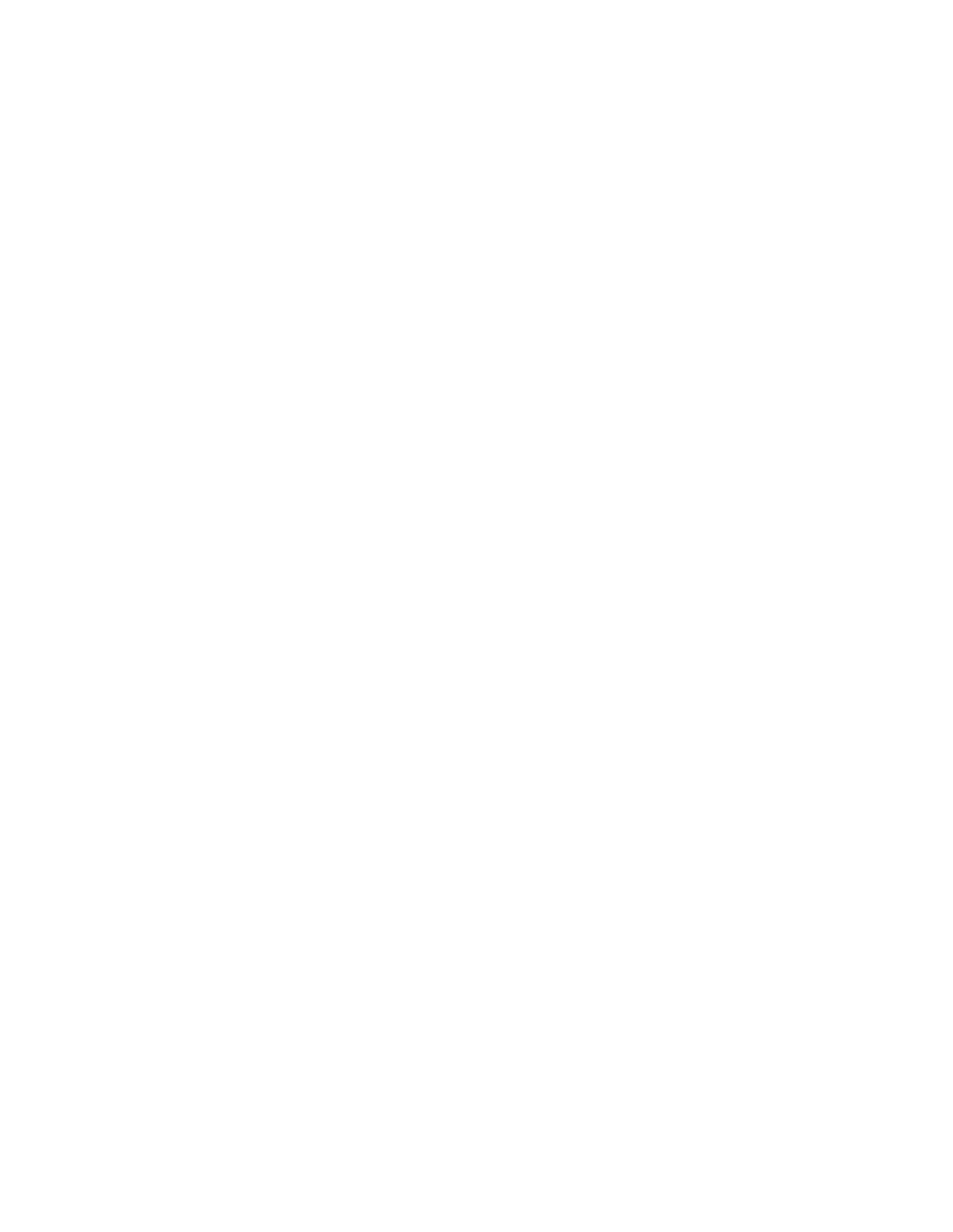# **PROTECTING THE PENSIONS OF WORKING AMERICANS: LESSONS FROM THE ENRON DEBACLE**

#### **THURSDAY, FEBRUARY 7, 2002**

U.S. SENATE,

COMMITTEE ON HEALTH, EDUCATION, LABOR, AND PENSIONS, *Washington, DC.*

The committee met, pursuant to notice, in Room SD-106, Dirksen Senate Office Building, Hon. Edward M. Kennedy (chairman of the committee) presiding.

Present: Senators Kennedy, Dodd, Mikulski, Bingaman, Wellstone, Reed, Edwards, Clinton, Gregg, Enzi, Hutchinson, Warner, Bond, and DeWine.

#### OPENING STATEMENT OF SENATOR KENNEDY

The CHAIRMAN. The committee will come to order, please.

We have a number of very important events, one of which is the prayer breakfast which a number of our colleagues have attended, and they will be returning as we start to move through the hearing. Then, we have a vote just after 10 and another at noon. So we will be interrupted, unfortunately, but that is the way that life is.

At the outset, I will make an opening statement, then ask Senator Gregg to make what comments he would, and then move to our Senate colleagues and then to Congressman Bentsen.

We are here today to learn lessons from the Enron debacle so that we can strengthen America's pension system and protect America's workers.

At Enron, executives cashed out more than \$1 billion of stock while Enron workers lost more than \$1 billion from their 401(k) retirement plans. Thousands of Enron workers lost virtually all of their retirement savings. Enron executives got rich off stock options even as they drove the company into the ground and systematically misled workers about the true financial condition of the company.

Sadly, Enron is not just an isolated tale of corporate greed. Instead, the Enron debacle reveals a crisis of corporate values. In America, people who work hard all their lives deserve retirement security in their golden years. It is wrong—dead wrong—to expect Americans to face poverty in retirement after decades of working and saving. Enron has shown us that workers today do not have true retirement security.

The emerging details of the Enron scandal reveal a shocking abuse of corporate power that left workers powerless to protect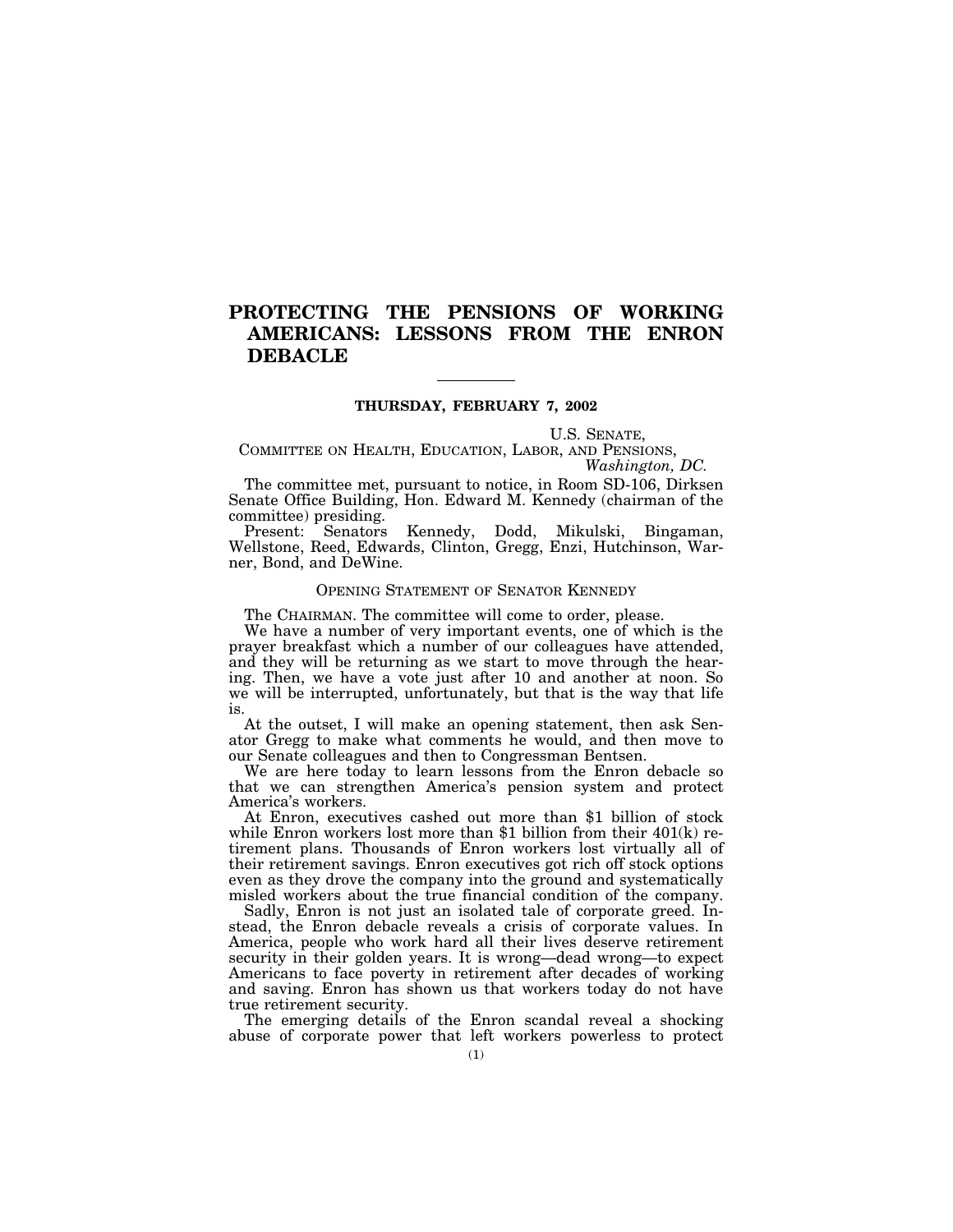themselves. Executives like those at Enron should not put their own short-term gain ahead of the long-term interests of workers and shareholders. They must not be rewarded for doing so. Above all, the Enron debacle demonstrates the urgency of reforming 401(k) plans which are now the bedrock of America's pension system.

I commend President Bush for proposing legislation to provide fair notice for workers before any lockdown and to end age restrictions on the sale of company matching stock.

But these first steps only address the tip of the iceberg in terms of protecting workers' retirement security. The President's proposal does nothing to respond to the core issue—the need for investment diversification to protect workers at Enron and other companies across the United States. When it comes to protecting the hardearned retirement dollars of America's workers, we should not settle for half measures.

At Enron, workers were systematically misled by Enron executives about the financial situation of the company. For years, Enron, like many other companies, pushed its workers to buy company stock with their own 401(k) contributions. As a result, Enron workers had more than 60 percent of their 401(k) assets in Enron stock. They were turned into captive investors who could not sell their stock when they needed to or wanted to. Workers at many of America's leading companies face similar risks because they are overinvested in company stock. At Proctor and Gamble, for example, workers have over 90 percent of their 401(k) assets in company stock.

Until the bitter end, Enron executives continued to tout Enron stock to workers in a series of emails. On August 14, CEO Kenneth Lay told workers that he "never felt better about the prospects for the company.'' On August 27, Lay predicted to workers a ''significantly higher stock price.'' And on September 26, Lay called Enron stock ''an incredible bargain.'' Even as they promised the moon, Lay and others were cashing out their stock for \$1 billion.

Enron is not an isolated example. The retirement security of workers at many other major corporations has been similarly undermined. At Lucent, the company's stock dropped from a peak of \$45 to \$6 last August. Lucent's workers lost millions because they were overinvested in company stock. At Polaroid, workers were required to invest in company stock and barred from selling until they retired. As Polaroid went bankrupt, the workers lost virtually their entire retirement savings.

A generation ago, Congress took action to safeguard pensions in response to an Enron-like debacle at Studebaker. These protections for defined benefit plans included diversification requirements and Government insurance. As many companies have abandoned the traditional defined benefit pension plans, 401(k) plans have become the bedrock of America's pension system. Today 401(k)'s offer few if any of these safeguards for workers' retirement security; 401(k) plans are not professionally managed, they are exempt from diversification standards, and they are not backed by insurance.

In the wake of Enron's collapse, Americans across the spectrum now recognize that a successful free enterprise economy depends on a framework of laws and institutions to make it work. Enron ex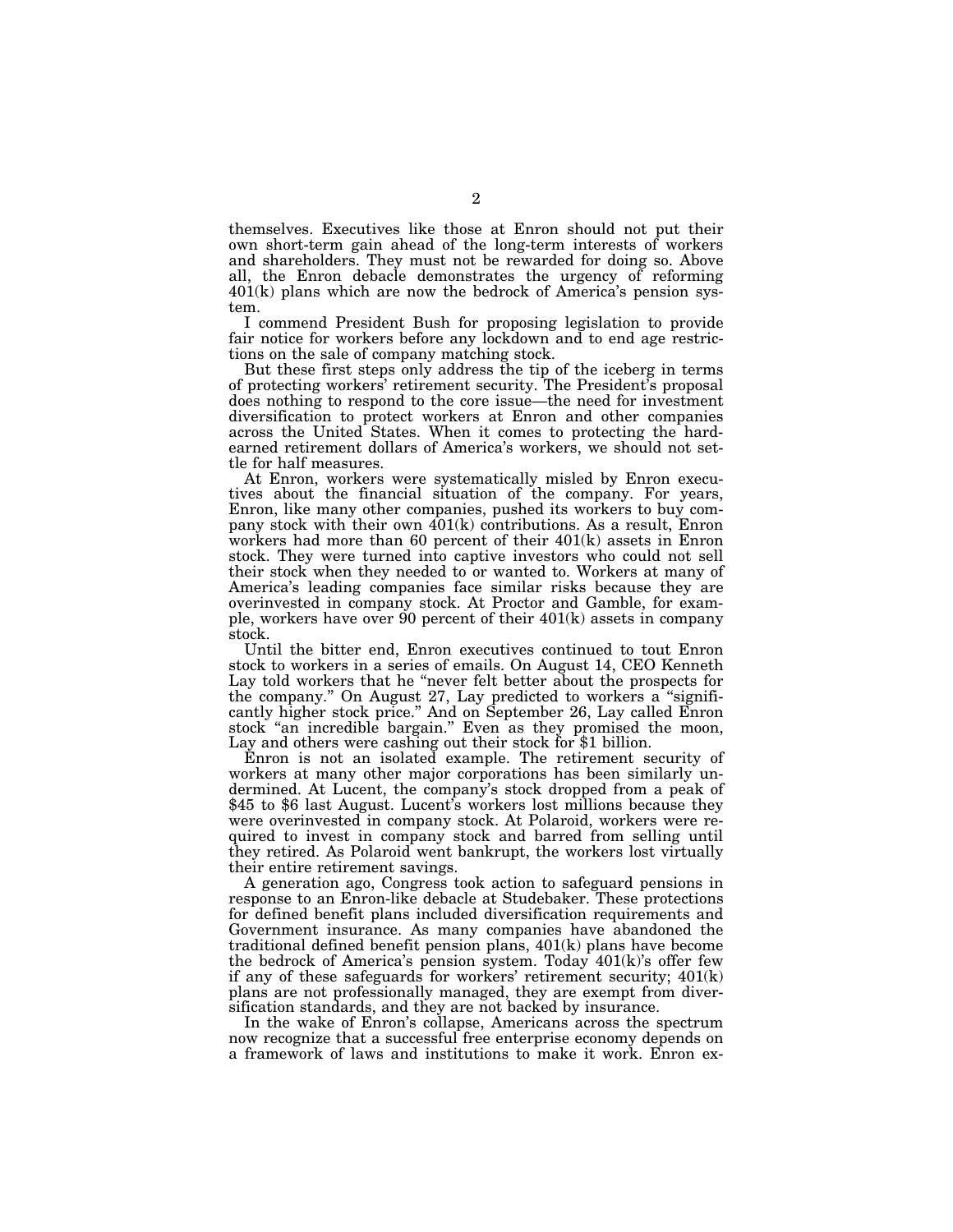ecutives were some of the leading cheerleaders for deregulation, arguing against any kind of Government oversight. The results are now in, and it is clear that this approach leaves America's workers high and dry.

Above all, the Enron debacle shows that we need a top to bottom review of 401(k) plans. But we must do more to protect the retirement security of workers. We must take concrete steps to foster the diversification of workers' 401(k) plans. Companies should be required to adequately insure their pension plans and to give workers a voice in overseeing pension plans. We must guarantee that workers receive complete and accurate information to make their investment decisions and make clear that executives cannot give workers incomplete or misleading information to affect their stock purchases.

I look forward to hearing from our witnesses today and moving forward on legislation to reform America's pension system.

Senator Gregg?

#### OPENING STATEMENT OF SENATOR GREGG

Senator GREGG. Thank you, Mr. Chairman.

Today we are taking up one of the areas that has been raised relative to the Enron situation. There has been an immense amount of hyperbole on the issue of Enron, but when we get past the circus and take away the screen, we find two major public policy issues.

The first public policy issue goes to the issue of accounting and the question of transparency and the accuracy of accounting systems and the integrity of our accounting process.

The second issue goes to the issue of pensions and especially the investment in and ownership of company stock by employees.

Ironically, in the Enron situation, the first issue, the integrity of the accounting system and transparency, affected the second issue rather dramatically because, as we have read, there have been dramatic losses in the value of the Enron stock. But had there been accurate and forthright accounting in place, the stock probably would have never reached the values that it was alleged to have attained, and the issue of losses here would be significantly different.

As we move down this road of determining what we should do to reform our pension system, which is the topic of this hearing, I think we need to be careful. We need to be sure that we do not end up throwing the baby out with the bath water.

Literally millions of Americans have seen their avenue to wealth being their participation in their company's stock. The number of companies that have aggressive stock plans and the number of rank-and-file employees who have benefited from those are millions—the clerk who works at a checkout counter at a Safeway store; the person who manages the women's apparel section of a Wal-Mart store; the individual who sells appliances in a Sears store; the salesperson for a pharmaceutical company. These individuals, after years of hard labor for the corporations that they work for, end up retiring with significant wealth—in fact, in some instances, hundreds of thousands and even millions of dollars worth of wealth.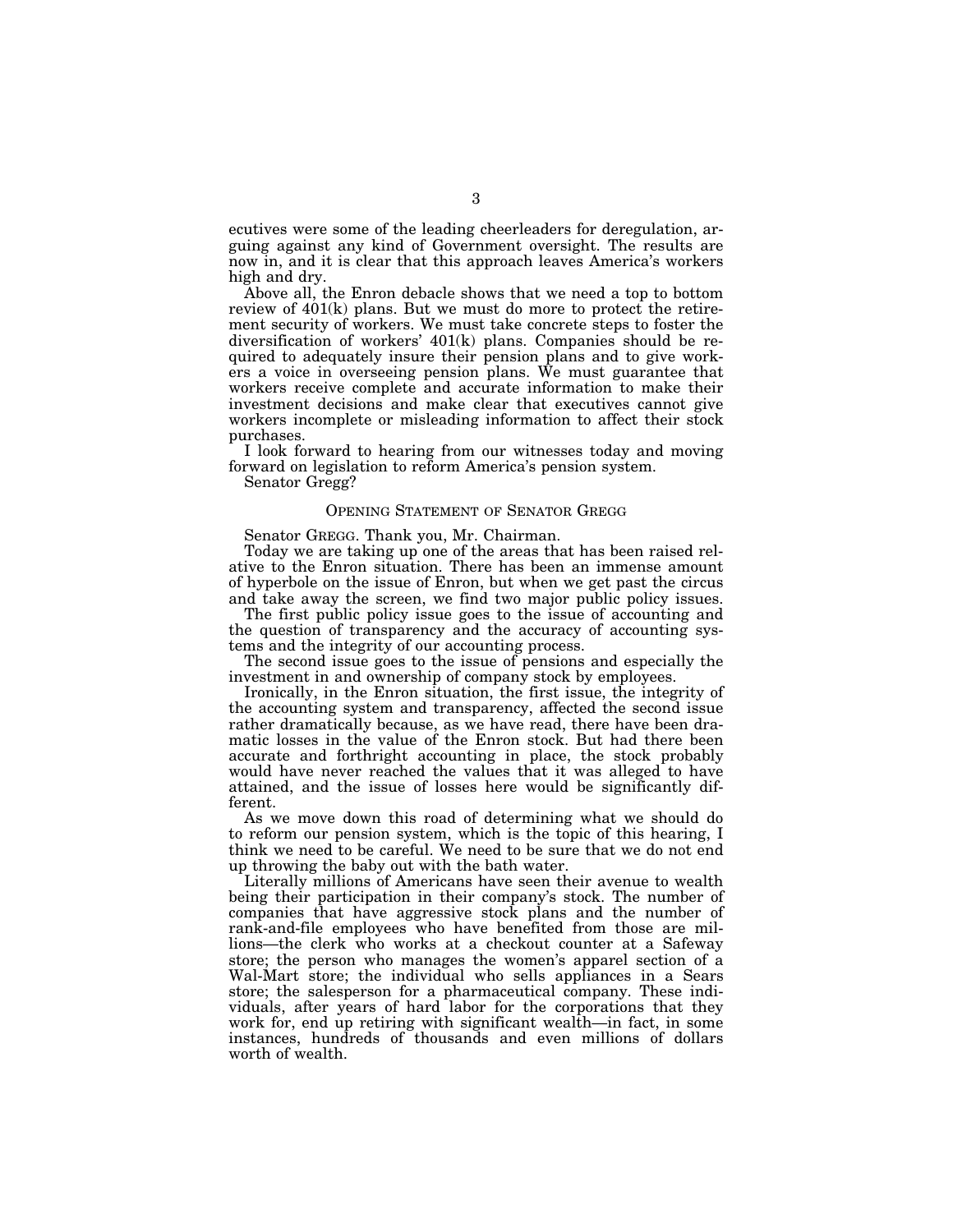We do not want to set up a system here which dramatically chills that opportunity for American workers to participate in their true future, in their future in the American dream, their participation in capitalism.

So as we look at the issue of diversification, which is an important issue, and as we look at the issue of vesting, which is an equally important issue, we need to be concerned with the question of whether Enron is an aberration or whether this is a systematic failure. Looking at that question, I believe we should look across the structure of corporate America, look at companies like Raytheon, for example, in Massachusetts, which has set in place a stock ownership plan which allows for immediate vesting, look at companies like Bank of Boston, Bay State Gas, Biogen, Houghton and Miflin, L.S. Serratt, New England Power, Staples, Stone and Webster—the list goes on and on of companies that have turned over a significant portion of the value of the assets of the corporation to their workers through various forms of stock incentive plans—and be sure that we do not end up, as a result of actions taken by a Congress, which is running before the media, chilling the rights of stockholders who are workers to have access to that form of wealth.

So let us take a look at what happened with Enron and then let us make decisions which are based on logic and which are going to continue to promote the expansion of wealth amongst rank-andfile employees in America and not end up taking actions which will cut off their access to that form of wealth.

The CHAIRMAN. Thank you very much.

We will include in the record statements of Senators Harkin, Roberts and Hutchinson.

[The prepared statements of Senators Harkin, Roberts and Hutchinson follow:]

#### PREPARED STATEMENT OF SENATOR HARKIN

I thank the Chair for holding this hearing. There is a strong need to round out everyone's knowledge of what went so horribly wrong for Enron pension holders, and what kind of remedies we can enact in Congress to prevent another tragedy.

Enron and pension reform isn't about politics. It's about Iowa families like the Heilands. I recently received a letter from Sheri Heiland. Sheri shared with me the story of how Enron's duplicity cost her parents their pension.

Sheri's father worked at Northern Natural Gas in Redfield for 30 years before passing away in 1979. Those decades of hard work earned him a good pension. But when Enron bought out Northern Natural Gas that companies stock was transferred into Enron stock.

As Enron's stock plummeted, Sheri's mother, a 77 year old widow living alone in Penora, lost much of her retirement savings. In her letter, Sheri told me that her mother trusted Enron and Ken Lay "to be honest and above board." Now, Sheri's mother can no longer afford to repair her home, making it more difficult for her to continue living on her own.

Families like the Heilands are why we need to act immediately to protect worker pensions. We don't yet know if Enron broke any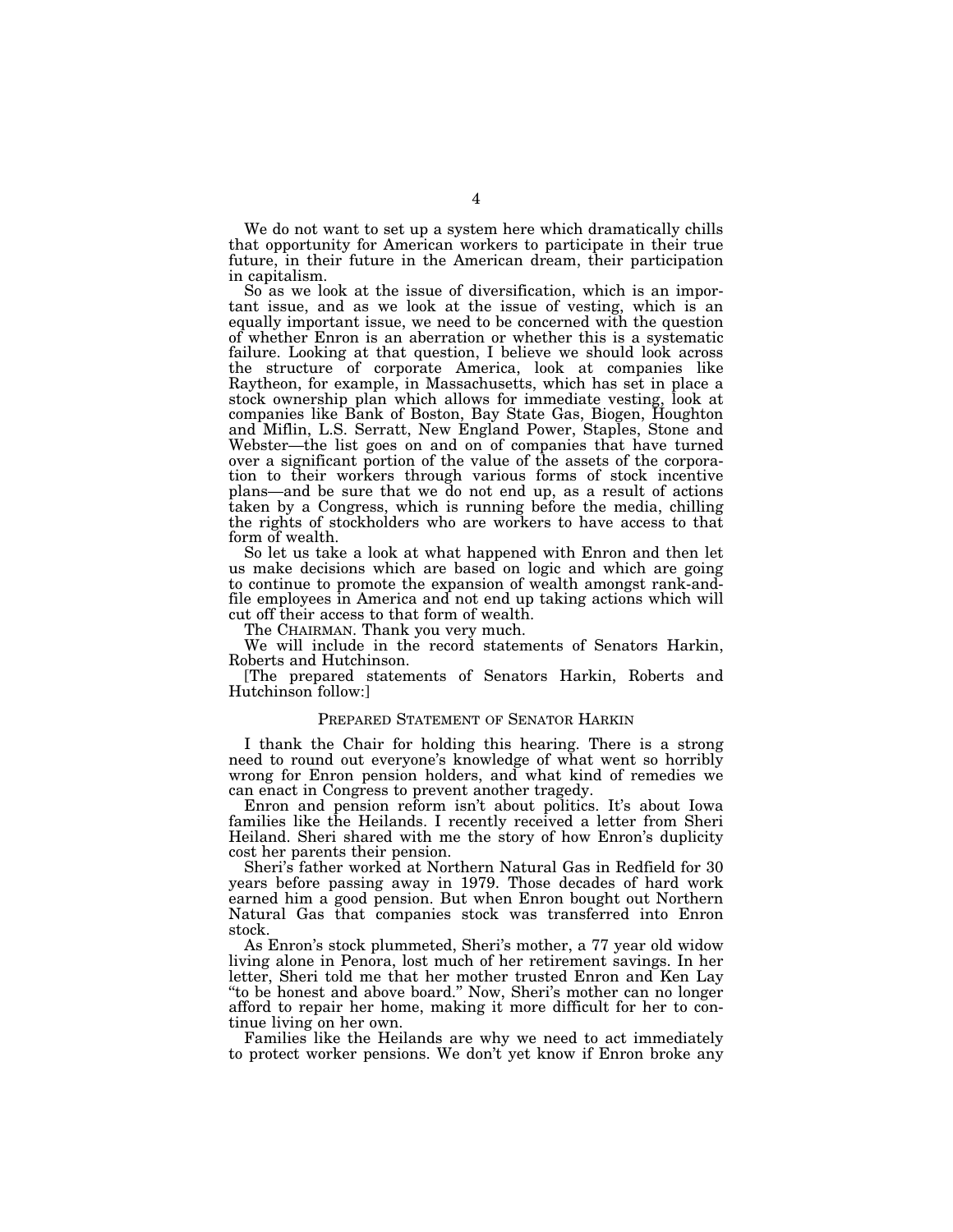laws, but they clearly undertook a series of actions that undermined their workers retirement and emptied the pensions. That's why I believe that our pension protection legislation should emphasize the creation and preservation of employee pension plans that are secure, transparent and fair.

That means prohibiting a company's accountants from also auditing employee pension plans; requiring companies to carry insurance to cover employee pension losses due to company fraud; establishing an Office of Pension Protection at the Department of Labor to act as an advocate for pension holders and provide genuinely understandable information on things that really matter to a pension plan participant.

We should also require that "blackout" or "lockdown" periods, where stock may not be traded, affect company executives the same way they affect other employees, so that executives like Ken Lay cannot unload their stock, while his employees lost both their jobs and their life savings. And when executives do dump stock those actions should be reported in a timely manner, not a month or a year later when the damage has already been done.

And the federal government shouldn't provide tax breaks to companies that fail to provide employees diversified portfolios. Some companies, like Enron, encourage their employees to be heavily invested in their companies stock. The United States Government subsidizes  $401(k)$  plans for a reason—to provide employees with a retirement plan that should be unlikely to crash.

I believe the Congress and the president must make clear—in both actions and words—that a worker's pension is not a corporation's private piggy bank. While most employers do right by their workers, we must protect workers and their pensions from the Ken Lays of the world. I look forward to working with President Bush and my colleagues on this committee to make these needed pension reforms. I thank the chair.

#### PREPARED STATEMENT OF SENATOR ROBERTS

Mr. Chairman: Thank you for calling this hearing to consider the important issue of ensuring the security of American workers' retirement plans.

In the aftermath of Enron, Congress has a responsibility to assure America's workers that we are taking the necessary steps to protect and preserve their retirement assets. We are here today to begin the process of gathering the facts surrounding the Enron case, examining current pension practices and determining what steps Congress can and should take to safeguard worker's retirement savings.

It is important for us to keep in mind, as we hear testimony today, that we don't yet have all the facts in the Enron case. I commend Secretary Chao and the Department of Labor for moving quickly to investigate Enron's retirement savings plan. It is important that we allow this investigation to continue to determine to what extent Enron violated its fiduciary responsibility to its employees and ascertain the facts surrounding the loss of Enron worker's retirement plans before we take legislative action to alter pension law.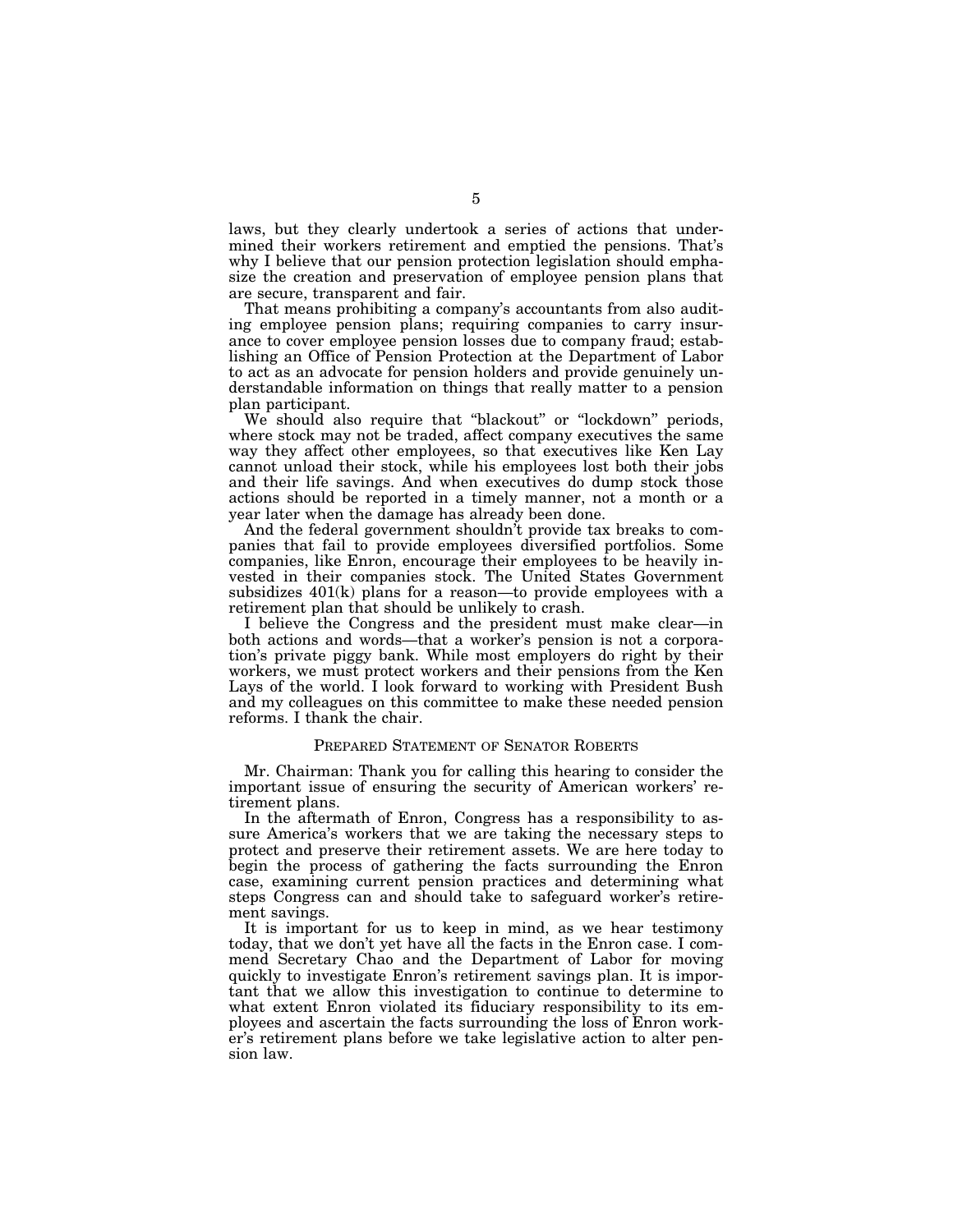The case of Enron has brought to light many issues about current pension law that merit review. A key issue is giving workers the freedom to diversify their retirement accounts. While employees should retain the option of investing in employer stock, they must also be allowed other investment options in a more timely manner. We must ensure parity between corporate executives and workers during blackout periods and require that employers accept fiduciary responsibility for their employees retirement savings during blackout periods. Employees must have accurate information and have access to investment advice about their retirement plans and investment options. As we consider ways to strengthen and protect the private pension system, we must not restrict workers ability to make their own investment decisions about their retirement plan.

Voluntary employer-sponsored pension plans, like 401(k) plans are a valuable way for more than 42 million Americans to save for retirement. As we review pension law, we must be careful that any Congressional action does not jeopardize worker's retirement savings by discouraging employers from providing retirement savings plans.

I want to thank my colleagues who have already proposed changes to current pension law. I am confident that these, along with President Bush's proposal to safeguard American workers' retirement savings will give us an opportunity for a thorough examination of what measures are necessary to protect and preserve workers' retirement plans, empower workers to make their own investment decisions, and encourage companies, both large and small, to continue offering retirement plan benefits to their employees.

Again, Mr. Chairman, I thank you for calling today's hearing.

#### PREPARED STATEMENT OF SENATOR HUTCHINSON

• What brings us here today is a tragic loss of thousands of people's retirement security. For anyone who has been watching the story of the failure of Enron unfold, it is obvious that there is plenty of blame to go around. The company executives, the auditors, the board, lax regulators, and the pension plan administrators have all come under scrutiny as numerous investigations, conducted by federal, state and private entities, seek to uncover the truth.

• In this Committee, we have a narrow focus on what is by far the most heartbreaking aspect of the bankruptcy: over twenty thousand individuals invested in Enron retirement plans which held significant shares of company stock, a stock which depreciated in value by 98.8% in 2001. The plan sustained \$1 billion in losses.

• Such a catastrophic loss begs a culprit. Whether one exists, whether our laws are strong enough to punish any culprits and whether restoration will be available for those who have lost their retirement savings are certainly questions I hope to look into today.

• But the members of this Committee are also very aware that the culprit may be flaws in the system of laws we oversee. We hope that today's witnesses can help us understand what flaws may exist and how they contributed to the Enron crisis.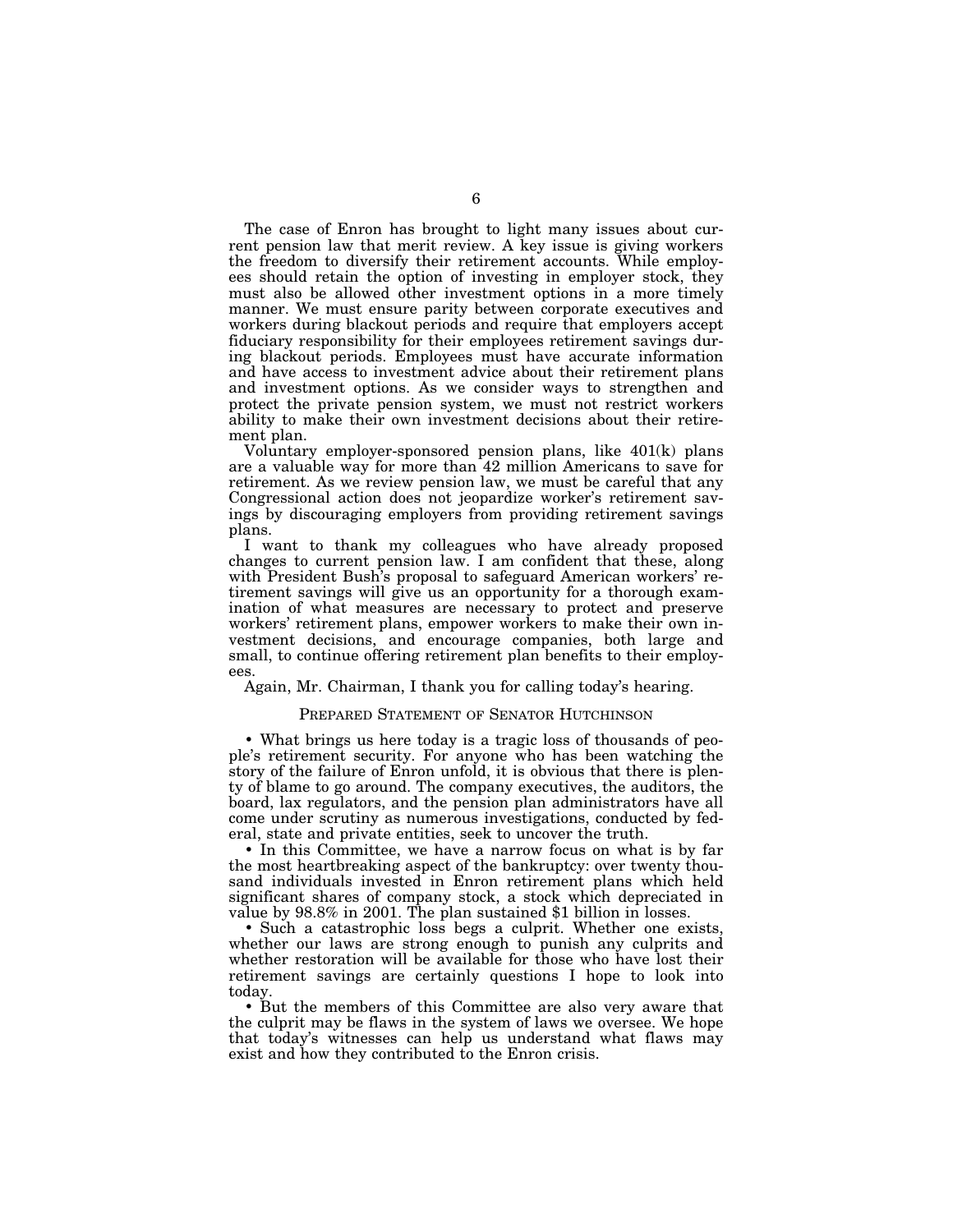• But before we jump into possible legislative solutions, many of which could have a detrimental affect on worker retirement plans, we must take the time to allow investigators to report their findings. We need to know how our system failed before we can fix it without doing possibly more damage. Let us remember that these investigations are only a few weeks into their work and that the complexity of the record-keeping at Enron took all the lawyers on Wall Street years to decipher.

• We must also remember that millions of Americans are participating in retirement plans and reaping enormous benefit from them. The success of private pension plans has transformed worker retirement in America. Today, because of these plans, the majority of retirees can experience the comfortable retirement that was once available only to the very well to do.

• Last weekend I met with a company in Arkansas which has provided an extremely successful Employee Stock Ownership Program since 1975. Almost one thousand employees and retirees are benefiting from the program. They wanted to meet with me out of concern that we in Washington would seize on a political issue and pass laws preventing their kind of plan.

• And, of course, my home state of Arkansas has many stories of employees who have made substantial retirement nest eggs through their companies 401(k).

• We must get to the bottom of the Enron issue, but we must make sure that we preserve the best parts of our private retirement system. One of these is the ability of individuals to make their own choices, based on their own situation, when investing for retirement. The President has submitted a plan which not only preserves this right, it enhances it. Under the President's proposal, workers could no longer be locked into a portfolio filled with company stock. Rather, employees would be allowed to sell company stock and diversify into other investment options once they have participated in a 401(k) plan for three years.

• Workers need to be empowered to make choices and to get the best information possible when investing. Our current laws intended to protect workers retirement funds actually prevent them from obtaining affordable financial advice. I would support amending this law to allow employers to provide their workers with access to professional investment advice as long as the advisers fully disclose any fees or potential conflicts to the plan participants and strict safeguards are in place to ensure that workers receive advice solely in their best interests.

• Today I hope to focus on what went wrong at Enron, what the Department of Labor is doing and can do to help those injured employees, and who will be held responsible for this failure. If reforms are needed in the system, I hope this committee will fully debate the issues, gather information from the experts and fully explore legislative remedies. I want to thank Secretary Chao for coming to testifying here today, as well as all of the panel members. I look forward to your testimony. Thank you Mr. Chairman.

The CHAIRMAN. Our first panel includes Senator Barbara Boxer, Senator Jon Corzine, and Representative Ken Bentsen. We will hear first from Senator Boxer and Senator Corzine and then from the Congressman.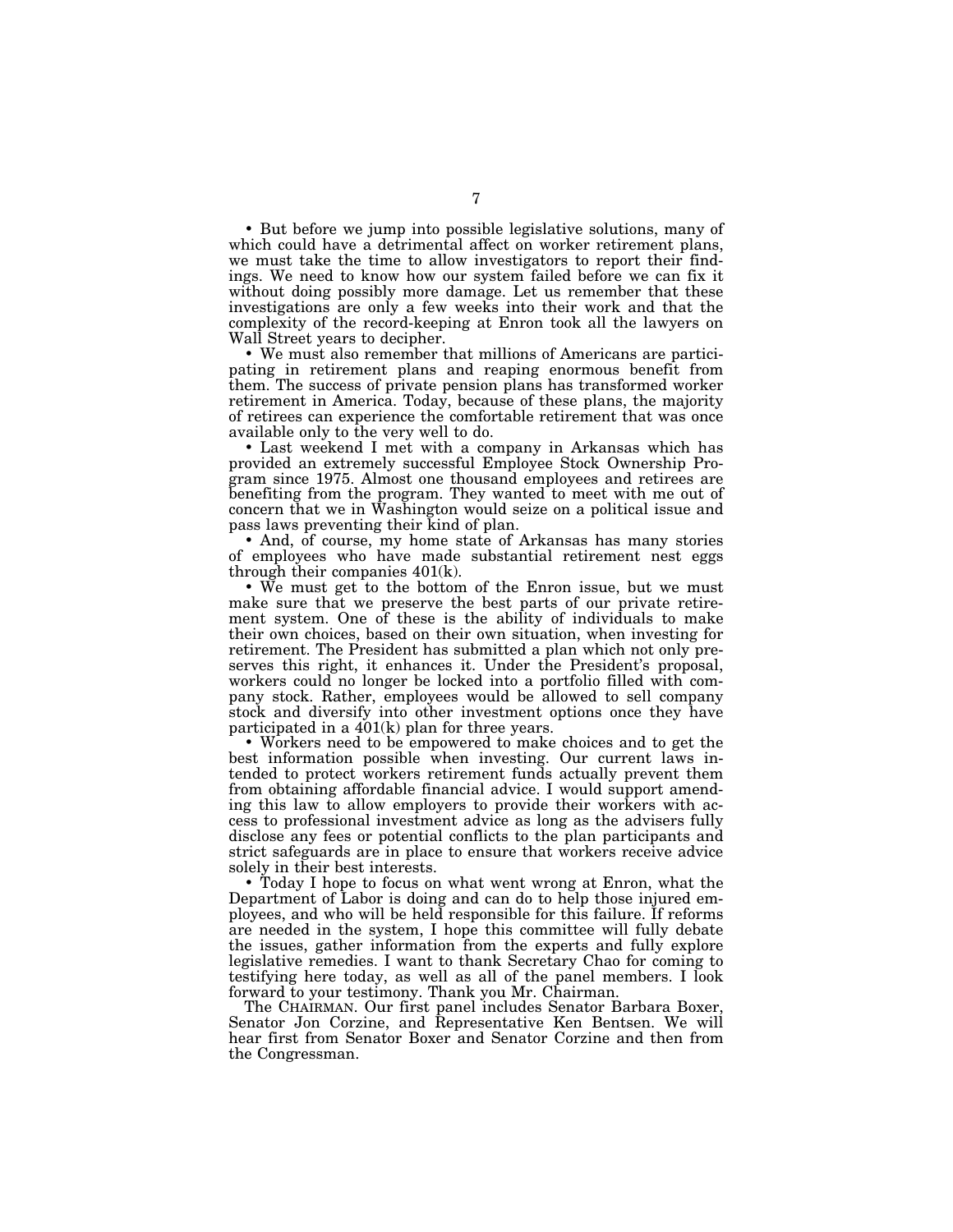Senator Boxer has a long history of working to find ways to protect workers and their  $401(k)$ 's, and Senator Corzine has a unique experience with the financial markets as the former co-chair and CEO of Goldman Sachs.

They will explain how their bill, The Pension Protection and Diversification Act of 2001, S. 1838, will protect workers by limiting the amount of employer stock each worker may hold and encouraging diversification of investment plan assets. We look forward to hearing from them.

Senator Boxer?

### **STATEMENTS OF HON. BARBARA BOXER, A U.S. SENATOR FROM CALIFORNIA; HON. JON CORZINE, A U.S. SENATOR FROM NEW JERSEY; AND HON. KEN BENTSEN, A REP-RESENTATIVE IN CONGRESS FROM TEXAS**

Senator BOXER. Thank you so much, Mr. Chairman, ranking member Gregg, and other members of the committee. It is nice to be here.

Senator Corzine and I are going to divide our testimony. I will be brief in giving an overview, and he will get into the specifics, and then we will answer your questions.

Mr. Chairman, this is an issue—protecting 401(k)'s—that has touched many Americans deeply and profoundly. I personally—and I know that I speak for Senator Corzine, who will put it in his own words—want to give voice to those Americans. We want them to have faith and trust in the future.

Let me give you three quick examples. Edith Thompson has a 401(k) pension plan with \$84,000 of employer stock. After employer bankruptcy, her investment was worth \$8,000.

Bernice Pines' 401(k) plan held \$88,000 in her employer stock. After company bankruptcy, Bernice's investment was worth \$9,000.

Woodrow Moose Isaacs lost \$57,900 that was in his 401(k); most of that money was in employer stock.

These were not Enron employees. They were employees from Carter Hawley Hale, which went bankrupt in 1991, and from Color Tile, which went bankrupt in 1996. And Senator Gregg, you talked about retail clerks. The two women were retail clerks, grandmas, who worked for The Emporium, which was a wonderful department store owned by Carter Hawley Hale. And when they came to see me, all they said was, ''We want to have money to take our grandkids out on the weekend for dinner.'' Their whole life was about that, and all of that vanished.

So this is not about running before the media. This is not about a one-time problem. This is a problem that has shown up to us very clearly since 1991.

So I think the time has come to do something about it, and of course, I say to Senator Gregg, not to undermine the 401(k) plans, but rather to give them strength and durability.

Less than 2 months ago, the Commerce Committee on which I serve heard from an Enron employee, Ms. Janice Farmer, who had built up  $$700,000$  in her  $40\overline{1}$ (k) plan. She saw it plummet to \$20,000. This is what she told the committee: "Sometimes at night, I do feel real bitter over what I have lost, because it was a big part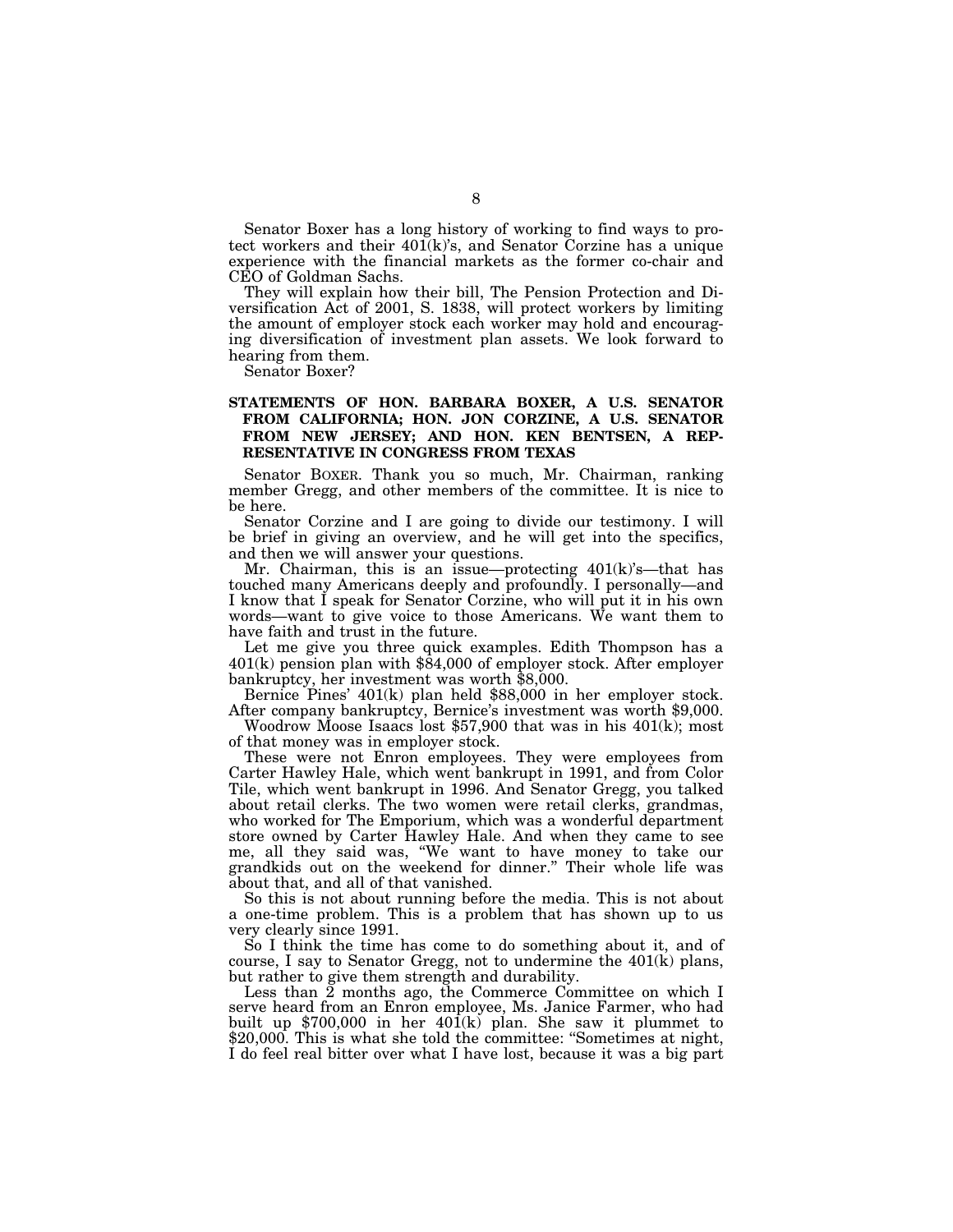of my future, and I do not know how I am going to handle the future now. All I can do is hope and pray that I do not get sick."

So it has been tragic, and I know that we have all heard these voices, and we have all seen these faces.

In 1996, I wrote The 401(k) Pension Protection Act. It called for a 10 percent limit in company assets across individual plans. It was pummeled. It was pummeled. If I might say, every economic interest came forward and said it was a bad idea.

Eventually, we did get it passed in a very watered-down fashion in The Taxpayer Relief Act of 1997, which in its final version as it was accepted said that an employer cannot force an employee to spend that employee's money on more than 10 percent of employer stock. That was weak, and it did not serve to save anybody here.

So I can truly say that if my bill had passed—and I am not sure it was perfect, and we could have compromised it to 20 percent or 30 percent or 40 percent of employer stock—we would not have these Enron people in the position they are in. That is all I could say.

So now I am privileged to be working with Senator Corzine, who has so much experience in the business end of the financial world. I was a stockbroker in the 1960's. He was an investment banker in recent years. I had small, individual clients. His career was far different. But having both worked in the financial world, we both feel in our hearts and know in our minds this lesson: Never put all your eggs in one basket, especially in a retirement account where, if something goes wrong, you simply do not have the time to rebuild your retirement, your hopes, and your dreams.

This is our guiding principle: Any bill worthy of our support must prevent another Color Tile, another Carter Hawley Hale, another Enron; otherwise, what is the point?

Humbly, we think our bill does it. There may be other bills that do it which we will support as well.

Let me just show you quickly a chart that shows you that limits on retirement plans are not new. They have been in effect since 1974, Mr. Chairman, and you were on this committee when you supported, as did every Member of the Senate and the House is my understanding, a 10 percent limit on defined benefit plans. We just show you the language, and I will not take the time to read it. But there it is. It is set in stone. It has been there since 1974, and it has worked very, very well.

The point is that we want diversification because we know that that means your risk is limited—and after all, when you are dealing with retirees, you are dealing with a group of people who do not have time to recover. That is the major point.

So we do not think that this is so controversial. It was not controversial 30 years ago. Ours is a 20 percent limit. We do not think it is controversial today.

So again, the message from us is that a cap on company assets is consistent with sound, time-tested financial principles, and it will stop another Enron from happening, and it will protect American workers and their retirement.

Now it is my privilege to turn to Senator Corzine.

Senator CORZINE. Thank you, Senator Boxer, Mr. Chairman, and ranking member Gregg, and to my colleagues, thank you for this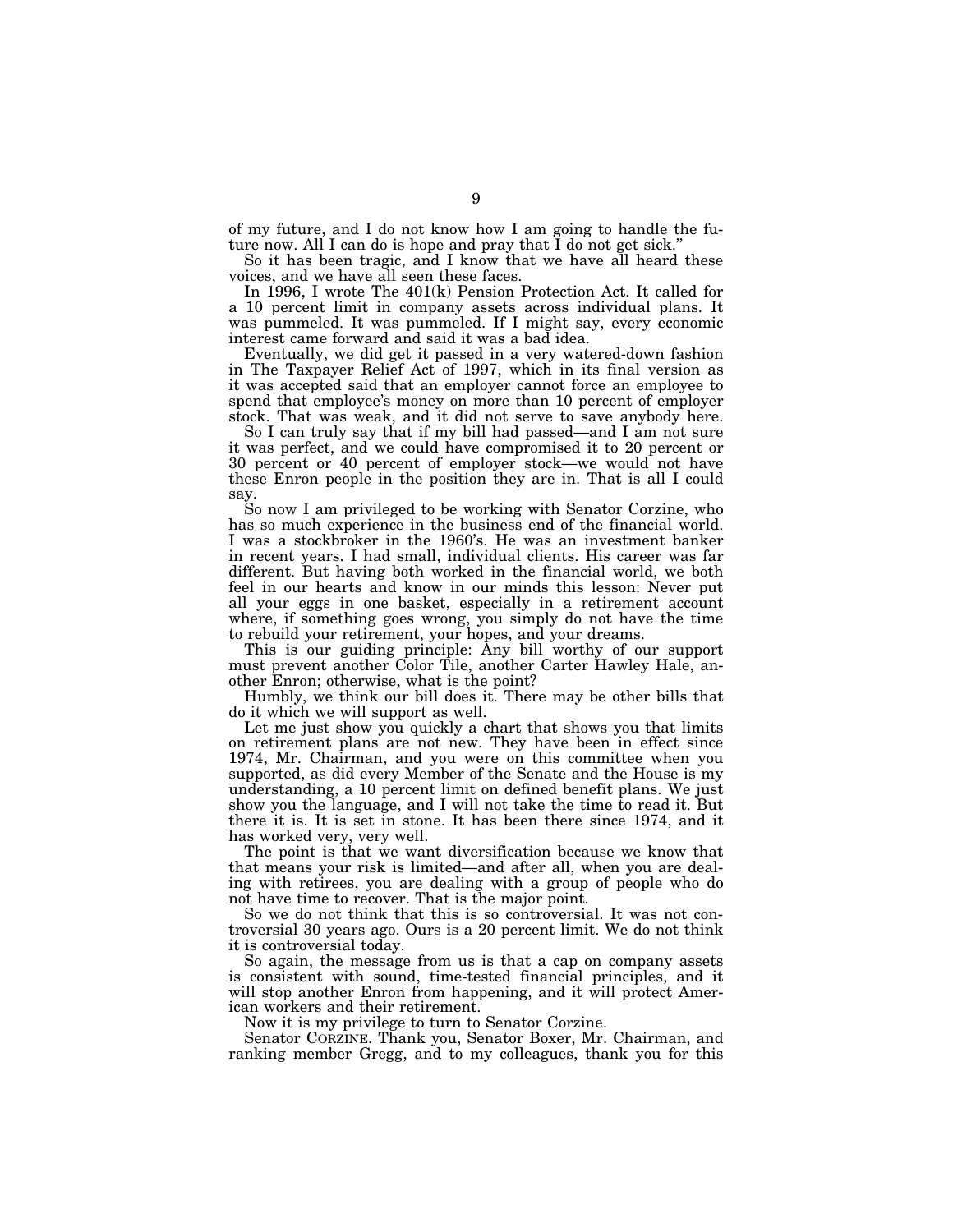opportunity to talk about something that I care deeply about and think I may be able to add some insights on.<br>This is really about a simple principle of protecting Americans'

retirement savings through a simple principle that everyone that I know in the world that I came from for 30 years bought into diversification. Lack of diversification in  $401(k)$  plans was the problem revealed by the Enron debacle as it relates to the 401(k) issue, and that is what our Pension Protection and Diversification Act addresses.

The importance of diversifying one's portfolio, Mr. Chairman, is a fundamental principle of finance. Virtually every professional advisor, money manager, or student of finance that I have ever bumped up against speaks about it. Nobel Prizes have been awarded to those who have advocated this principle—I worked with one of them, Fisher Black, at Goldman Sachs—and a whole series of folks who have argued over and over about the value of diversification.

No company, no matter how established or how successful, is assured of eternal or continued success. Last year alone, 255 of roughly 3,000 public companies filed for bankruptcy—big ones, small ones, all kinds of companies. And by the way, it is not just an issue of bankruptcy. Volatility and price performance of the stock is just as important an issue, as we saw with regard to Lucent, in protecting retirees' pension plans.

We live in an uncertain world. It is an uncertain world, and it makes no sense to invest too great a portion of one asset in a single company, particularly when we are talking about retirement saving. That is why we limit even sophisticated financial participants like banks to lend no more than 10 percent of their capital in surplus to one company. We think it is in the public interest to make sure that we do not have over-concentrations in sophisticated financial institutions. The same really goes for securities firms and insurance companies. If we believe that such diversification requirements are appropriate for sophisticated financial firms, for the life of me, I do not think I can understand why we leave ordinary investors exposed to such inordinate risk.

We just had 2 days of hearings on financial literacy in the Banking Committee, where we heard witness after witness, fact after fact, about the poor State of financial literacy in this country. I encourage the members of the committee to review some of that data.

In addition, the risks of concentrating assets in one company are substantially magnified for the people who work at a company. It is bad enough to lose your job, but it is worse if you lose your retirement savings at the same time, and it can be devastating, as we saw with a number of the folks at Enron.

This is something, though, that does not have to go to bankruptcy to have those kinds of problems occur. The chairman mentioned Lucent, which is from my home State. Actually, the price over 18 months went from \$85 to \$6, and we have numbers of cases where market loss as opposed to just bankruptcy or fraud or whatever have caused these problems.

Ultimately, Mr. Chairman, Enron is not the only company in which employees have invested large portions of assets. I think many of you have seen this chart. The chart shows how pervasive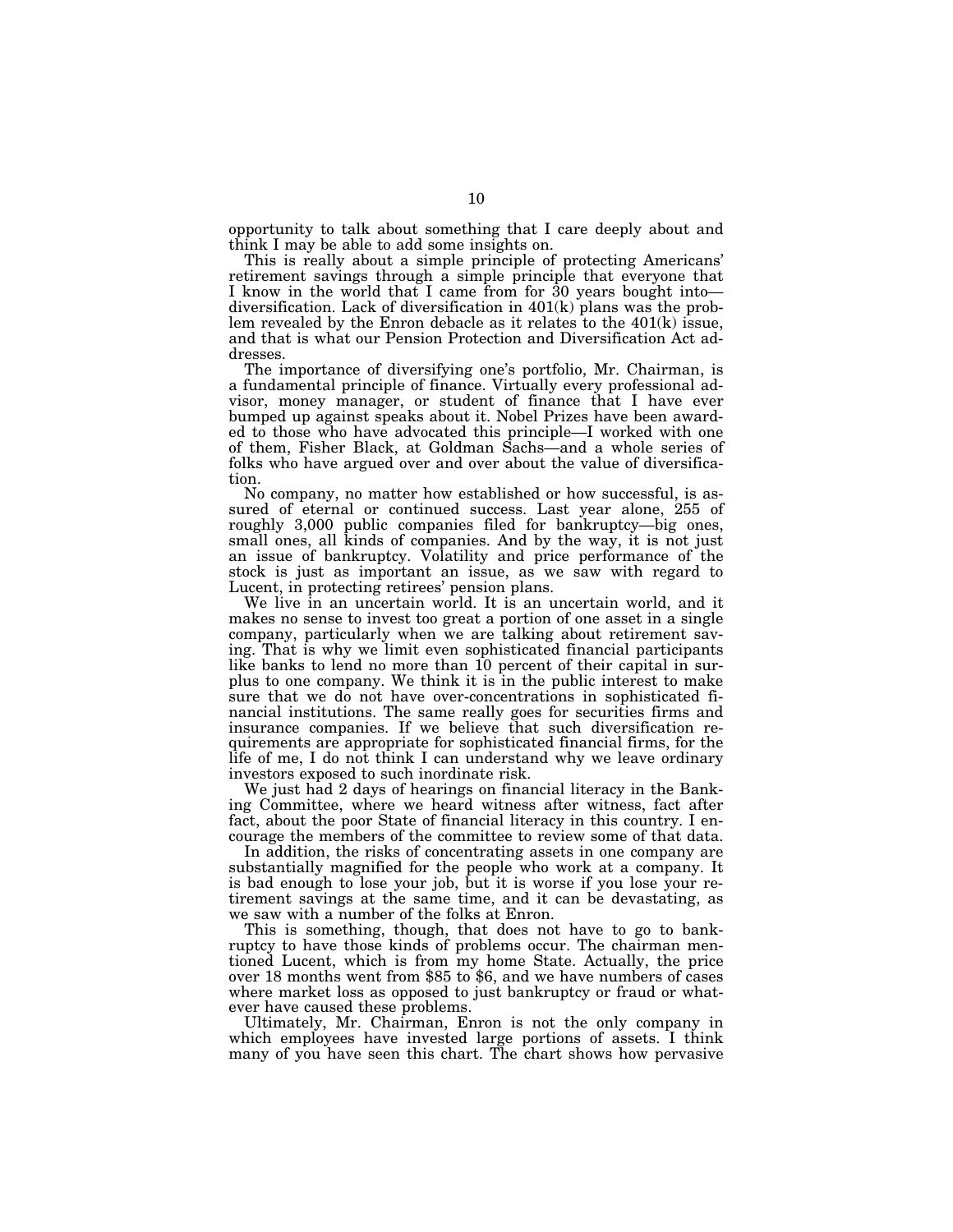this problem is even among some of America's most respected businesses. At different points in time, they all look like good investments, but prices go up and down as markets change through time.

And in fact, Mr. Chairman, for companies with 5,000 or more employees—and I want to stress this—this is really a large company problem as opposed to a small business problem—company stocks account for 43 percent of total retirement assets for companies with 5,000 employees or more. I do not know of a single portfolio advisor, financial advisor, who would tell anybody to have 43 percent of their portfolio in one stock. In this case, we see from 94 percent down to 63, and Enron was the best of the lot here, at 57, and this is a rank ordering.

Mr. Chairman, in the past, Congress has recognized this broad interest, as Senator Boxer talked about. ERISA rules were at 10 percent. That passed unanimously in the Senate and the House. But we developed a loophole as it relates to 401(k)'s, and that puts at risk the retirement security of millions of Americans, 42 million exactly, in the 401(k) programs.

The bill that Senator Boxer and I propose eliminates at least a part of that special exemption for 401(k)'s and narrows its scope, and we put a 20 percent limit with respect to company-held stock for employers. By the way, we do not apply this to stocks that are already—there will be transition rules—it is only to the investments in company stock, and it does not go at building up wealth. I am a big fan of 401(k)'s and the kinds of defined contribution plans that are in place across this country. Mr. Chairman, a 20 percent diversification requirement would have prevented—would have prevented—the kinds of human tragedies we have seen among Enron employees. And I think that is the question you have to ask—how are we going to get at stopping or preventing the kinds of problems it came from?

The Federal Government has had a longstanding role in protecting investment programs. This is not a paternalistic program. We should let people invest as they want with their own private moneys. There is nothing that we are arguing that is different than that. But there is a difference with retirement moneys. When many workers come to invest in company stock, they go into meetings, and there is both implicit and explicit pressure to invest in their company. Employees are enticed by well-intentioned employer matches to bias their commitments, biases that are substantially underwritten by tax subsidies by the public.

Second and perhaps most important, if an individual wants to invest in his own company or the employer wants to encourage it, there are other ways to do that—stock purchase programs, options, or just outright investment. No one is telling anyone how to invest his or her own money. We are talking about tax-subsidized retirement programs. And by the way, those tax subsidies are very real. We have seen estimates of \$60 billion a year to \$90 billion a year, and the President's budget this year alone said there was \$330 billion over the next 5 years. It is in the President's budget. That is more than we spent last year on our entire defense budget. So it is a substantial taxpayer subsidization that is involved in creating the kinds of biases that we see in the programs.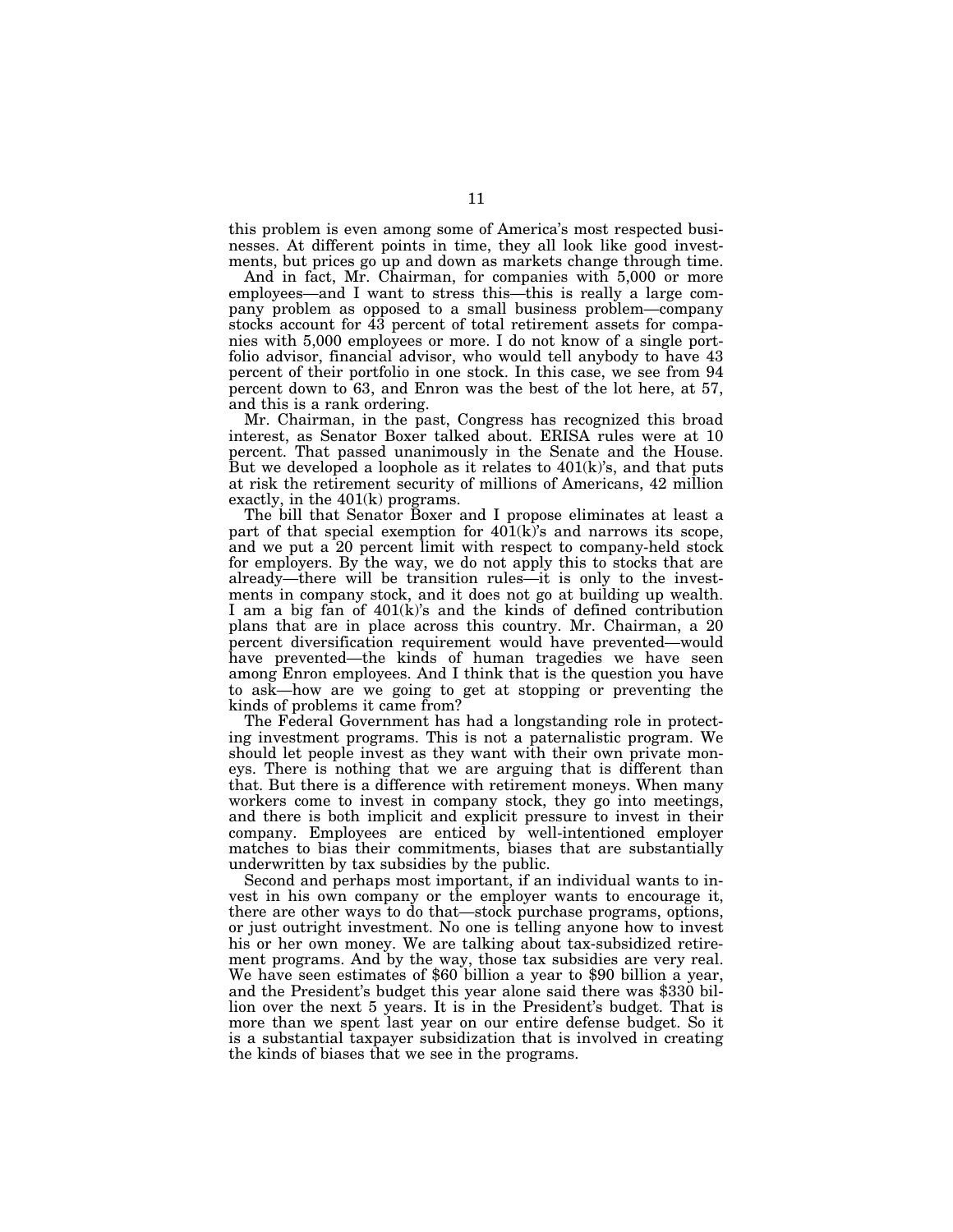Mr. Chairman, let me make it clear that I believe subsidizing savings to promote retirement is a good thing. I am not arguing that we should not be in defined contribution plans. We just should not be subsidizing risky investment strategies. It bears repeating that if people want to risk all of their investment dollars by placing all their investments in the employer, that is fine—with their own money—but they should not do it on the dime of the taxpayer, as we are subsidizing through our 401(k) programs.

Mr. Chairman, remember that when individuals make risky investment retirement bets, social costs go up as well as the tax subsidies. We will end up with charity care, Medicaid, and other kinds of support programs when people do not have adequate retirement. So I think it is important that we think about this in a comprehensive context, not just simply with those \$330 billion of tax subsidies.

Let me also respond to the claim that if our bill is enacted, fewer companies will contribute to the employees' 401(k). We have heard this doomsday scenario, and it tries to scare people away from the thought. The fact is you have cash matches as well as stock matches, and employers get the same tax deduction, the same tax treatment, the same reporting treatment for cash matches as they do with their employer stock. What they are really interested in is the free cash flow—I will get into the detail of that at some other time. But this is not about how a company is going to be treated.

And probably most important, employers want to maintain meaningful retirement plans because of competitive pressures in the marketplace. If you do not offer a  $401(k)$ , and other companies do, you will not be able to hire the best employees, retain them, and motivate them—and that is what this is all about in a competitive labor market. I think it is important that we not lose track of the fact that there is more likelihood in my view that if these 401(k)'s are properly managed, properly structured, you will get more employers offering and, more important, you will get more employees participating in them, because we do not have the kinds of problems that we saw at Enron, Lucent, or a whole series of other employers.

This is not hyperbole. This is just sound investment management practice.

To sum up, Mr. Chairman, Congress' top priority should be to protect the retirement security of ordinary workers. To do that, we must close this loophole which allows 401(k)'s to be concentrated, as we are suggesting here, to ensure that no taxpayer is forced to subsidize gambling on risky investments, but most important, to prevent the type of personal tragedies that we saw at Enron and many other companies.

Mr. Chairman, retirement security in America can be a lot better. It has some effective points, but it could be a lot better. We need to reform our system. I think the President has made some positive first steps. I think our bill will do more to make sure that we do not have another Enron. We support the idea of flexibility. We like the idea of making sure that financial advice can be given to employees—independent financial advice. We like the initiatives with regard to lockdowns. But if we do not deal with the fundamental principle of diversification, we will not have solved the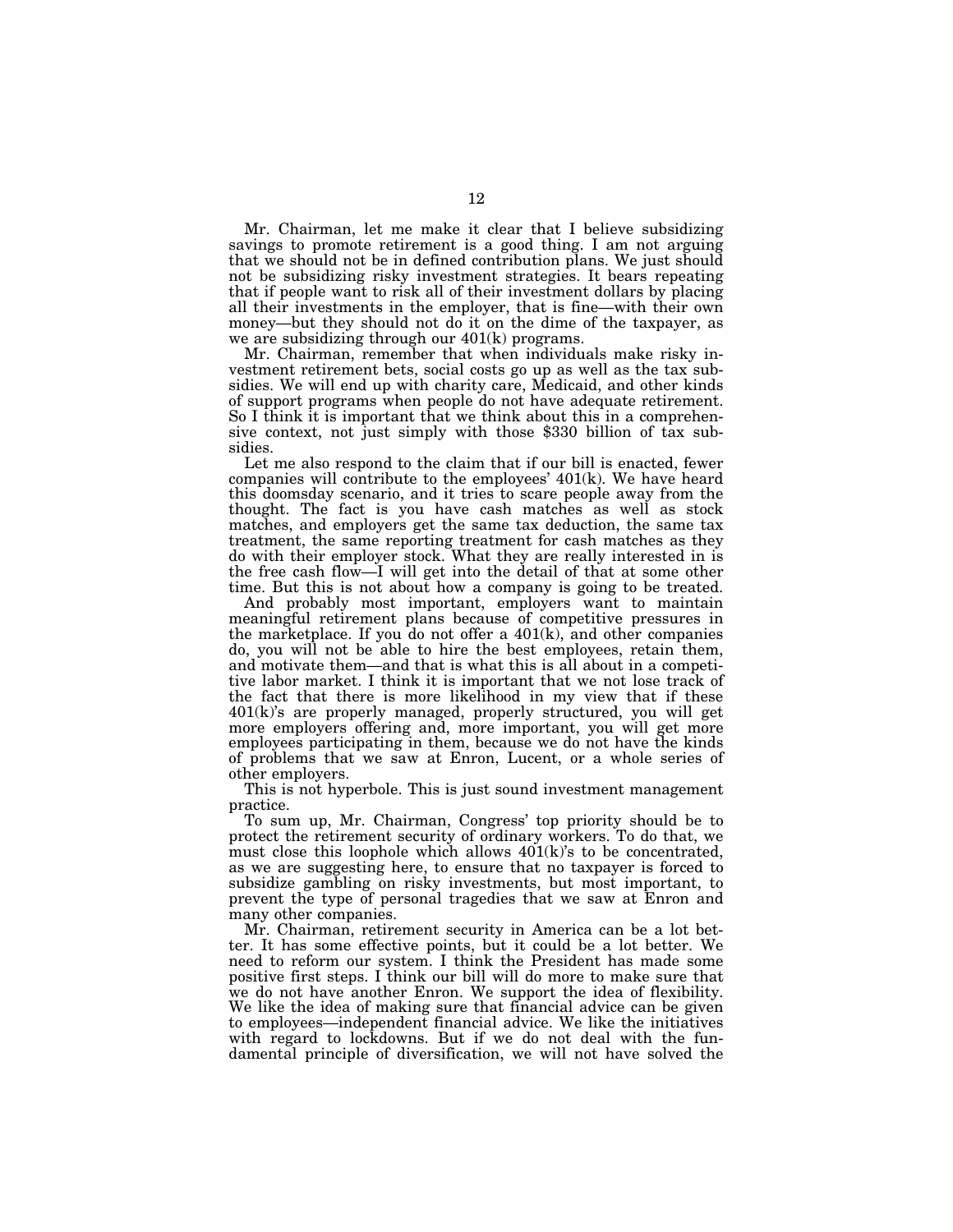problem that existed at Enron, we will not have solved the problem that occurs with companies that have changed financial conditions, whether bankrupt, bad business plans, or market volatility.

I think the key question that all of us have to ask when we look at this question is: Would this reform have protected the retirement savings of Enron employees? Would it protect the savings of some of these companies that have 75 percent? Unless we can answer that question in the affirmative, I do not think we have really dealt with reform.

I thank you for your attention.

The CHAIRMAN. Thank you.

That was an excellent and very compelling presentation. Usually, we do not ask our Senate colleagues questions, but I just want to ask a quick one of Senator Corzine. You mentioned that the defined benefit program is limited to 10 percent. As I understand it, mutual funds are limited to 5 percent. At Goldman Sachs, J.P. Morgan, Lehman, and the principal financial investment houses of this country, is there a limitation in that respect?

Senator CORZINE. I think, Mr. Chairman, you are talking about what individual companies would put on rules inside their own companies for diversification.

The CHAIRMAN. Yes.

Senator CORZINE. I happen to be a trustee to a foundation at a major university in this country, and we have a 3 percent limit. These are—not myself, but others—sophisticated financial folks who look at diversification and putting caps that will spread out the risks that are associated with investing, so that if one particular asset goes down, you have a good opportunity to have other assets doing well.

The CHAIRMAN. Let me ask you a final question. How do you respond to the statement that this is denying the freedom of individuals to be able to make choices about their own retirement?

Senator CORZINE. Mr. Chairman, if an individual wants to invest, no one is telling him how to invest. But when we have \$330 billion, as the President has indicated in his budget, supporting 401(k) pension programs, I think the public has a right to say that we ought to do that in conformity with sound investment principles.

The CHAIRMAN. Senator Gregg?

Senator GREGG. Following up on that thought, are you saying that the employees at Abbott Labs, Pfizer, Anheuser Busch, Coca-Cola, General Electric, Texas Instruments, Williams, McDonald's, Home Depot, Duke Energy, Textron, Kroeger, and Target are suffering and are being ill-treated by their corporations?

Senator CORZINE. I think they are put at risk that they might not fully appreciate. If you went back to 1997, 1998, or 1999 and asked employees at Enron if they were exposed to the kinds of risk that they thought they were going to be exposed to—or at Lucent, which was not a case of potential misinformation or fraudulent reporting practices—you would find people saying that these are great companies. A number of those companies, by the way, in the last 3 years or 5 years, have lost value in their stock net on net. Some of them have, some of them have not. We could give you that information.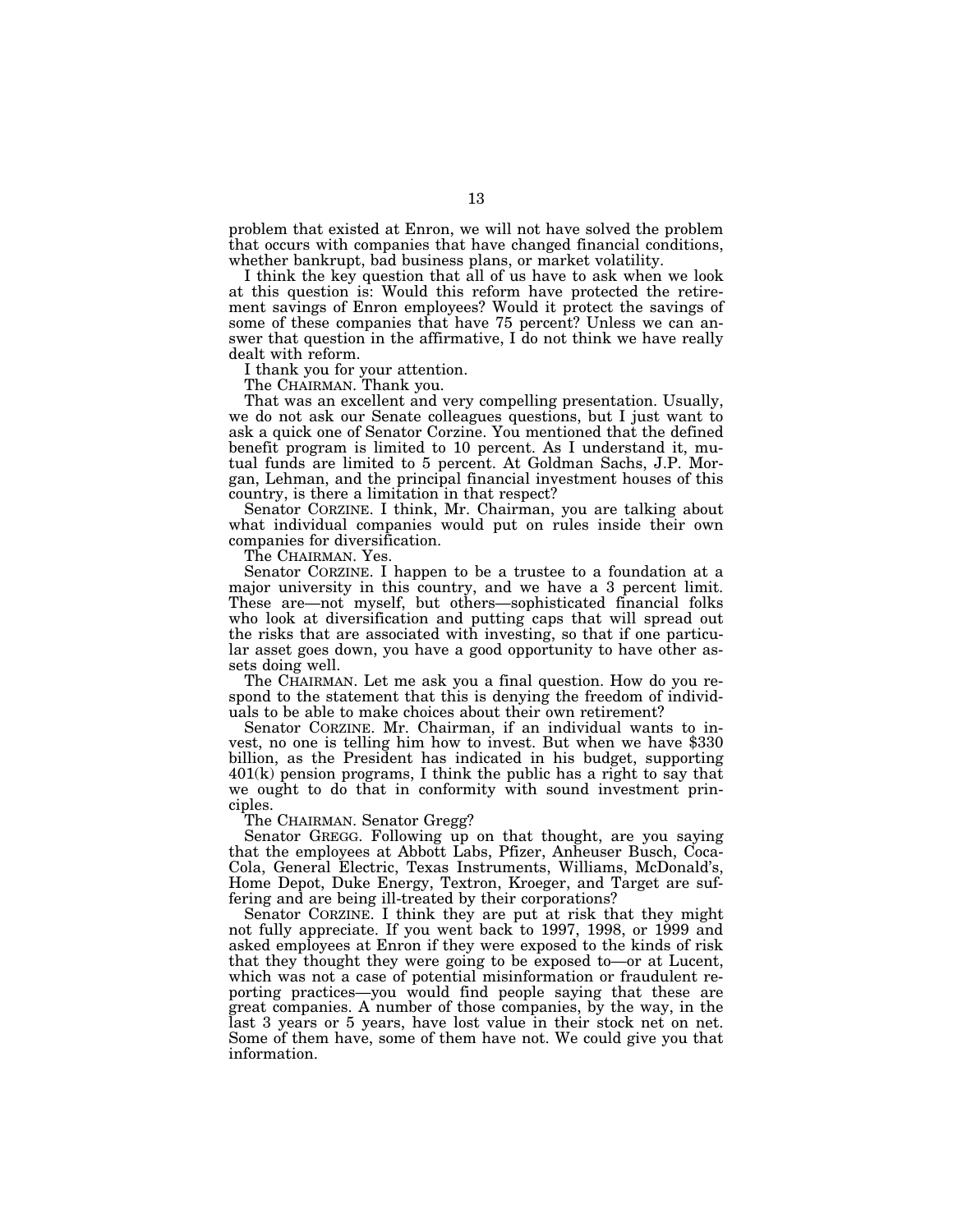Senator GREGG. I would like to find a company in the last 3 years that has not lost value in its stock. I guess my point here is why shouldn't the employee, once his stock is vested, once he has reached the vesting requirements—and the date of vesting is I think a very legitimate issue in this debate—but once it is vested, why shouldn't the employee have the opportunity to continue to accumulate, instead of being told that they can only accumulate 20 percent?

Senator CORZINE. Because when the American public is putting as much investment into these programs, which we are through tax subsidies both for the employee and for the employer, I think we have reason to ask, just as we did with ERISA, to have sound financial principles, diversification principles, followed in how people's retirement savings are managed.

Senator GREGG. Isn't the subsidy here that you talk about which is significant, there is no question about that—isn't that subsidy one of the driving forces that causes corporations to want to use its stock to incentivize its employees to expand their retirement? In other words, one reason they are putting stock in instead of cash—and we can go through that, as you said, but it may take a while—one reason they are putting stock in instead of cash is because there are significant tax advantages to them which they use to benefit their employees. I mean, the end result of this \$330 billion number that you are using is not that it is coming out of the taxpayers' pockets, which it is—the end result is that it is ending up going into the employees' pockets in the form of an expansion of their ownership in stock in companies. And I guess it gets back to my question, which is-

Senator CORZINE. Senator, that is great as long as that value holds over a 30-year period, but anybody who follows stock prices over a period of time, even for many of these great companies, knows that those prices go up and down substantially over a long period of time.

Senator GREGG. But why do you feel that you should say to someone in a company—let us take Wal-Mart as an example—you do not have Wal-Mart up there—let us take Abbott Labs as an example. Somebody has worked for Abbott Labs for 30 years. They have a vested plan, so they have the right to sell that stock if they want to. And every year, they get more of that stock, but they have decided as part of their retirement structure that they do not want to sell the stock because they like the company they work for. Why should we arbitrarily say to them that you have got to sell the stock no matter what you do? Even if you are working for this company, and you like the company, and you see the future of this company, and you know that you are going to retire with a million, possibly multiple millions, even though you are just working on the line for these people, you have still got to sell that stock and buy something else which may go up or down. It is not just that company that might go up and down; whatever they invest in might go up and down.

Senator CORZINE. You are challenging the whole principle of diversification, Senator Gregg, because the idea of—<br>Senator GREGG. What I am challenging is the principle of why

we as a Congress should arbitrarily demand diversification, why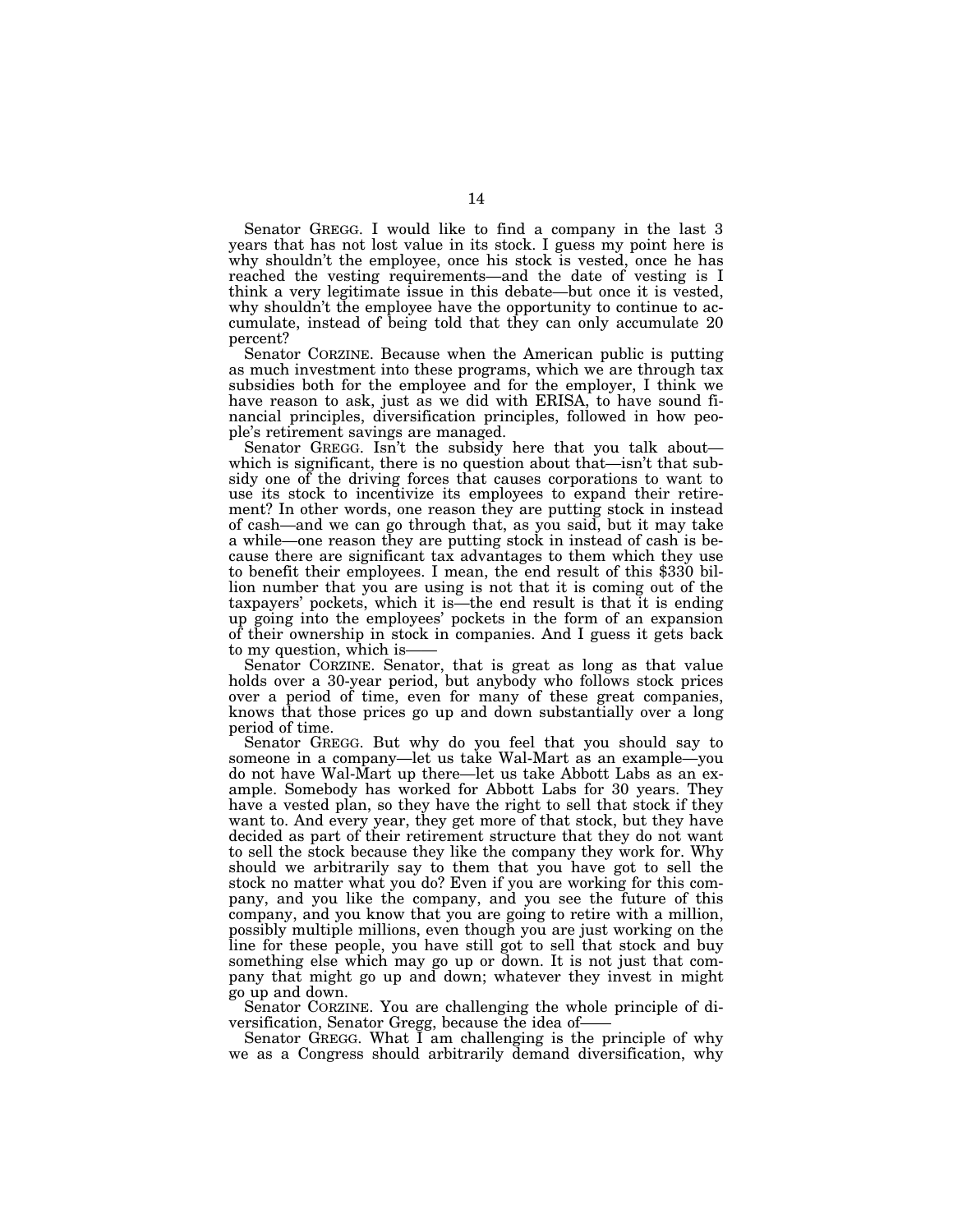we should not allow the employee who has the vested asset to make that decision versus our arbitrarily saying ''You must diversify.

Senator CORZINE. Diversification is accepted by anyone that I know in the financial services industry or academia or any other place that people talk about investments as a principle that both reduces risk and improves performance. People have won Nobel

Prizes proving that.<br>Senator GREGG. I appreciate—

Senator CORZINE. But the point is that the American public is spending  $$330$  billion over the next 5 years, according to at least this information in the budget—— Senator GREGG. To expand retirement benefits.

Senator CORZINE [continuing]. To expand retirement. Why should we be encouraging behavior that is contrary to the fundamental principle of sound investment?

Senator GREGG. Well, I thought one principle of investment was that you allowed the investor to make the decision.

Senator CORZINE. We are not telling investors what to do with their own money.

Senator GREGG. This is their money. Once it is vested, it is their asset. They can make the decision or not.

Senator CORZINE. We are not telling investors in retirement programs which are sponsored by the Federal Government how to invest outside of——<br>Senator GREGG. Yes, you are. You are saying they cannot invest

in the company they work for over 20 percent.

Senator CORZINE. We are saying that we should be following

sound principles——<br>Senator GREGG. No. You are telling them you cannot own more than 20 percent of the company that you work for, even though you have the option of owning it under your present plan.

Senator CORZINE. They have plenty of opportunity in stock bonuses, option plans, and other things where they can invest in the company.

Senator GREGG. Well, maybe they do not, maybe they do not. What about if they only have an ESOP?

Senator CORZINE. Well, this deals with 401(k)'s, as you know.

Senator GREGG. Well, how do you make this argument with an ESOP?

Senator CORZINE. In fact, I think many of the ESOPs are too concentrated. We dealt with the 401(k) problem that is the problem at Enron. Circumstances change, and  $\overline{I}$  think that when the public is making the kind of investment that we are making in encouraging the retirement savings, we have a right to say that we ought to follow sound financial principles.

You could not find a financial advisor to sit here and recommend to anyone that they should have 64 percent or 75 percent or 94 percent of their stock.

Senator BOXER. May I respond very quickly to this point?

The CHAIRMAN. Yes.

Senator BOXER. If you look at your own plan, Senator, as I have looked at ours here in the Federal Government, we have a good plan here. We have a thrift savings that is like a  $401(k)$  in addition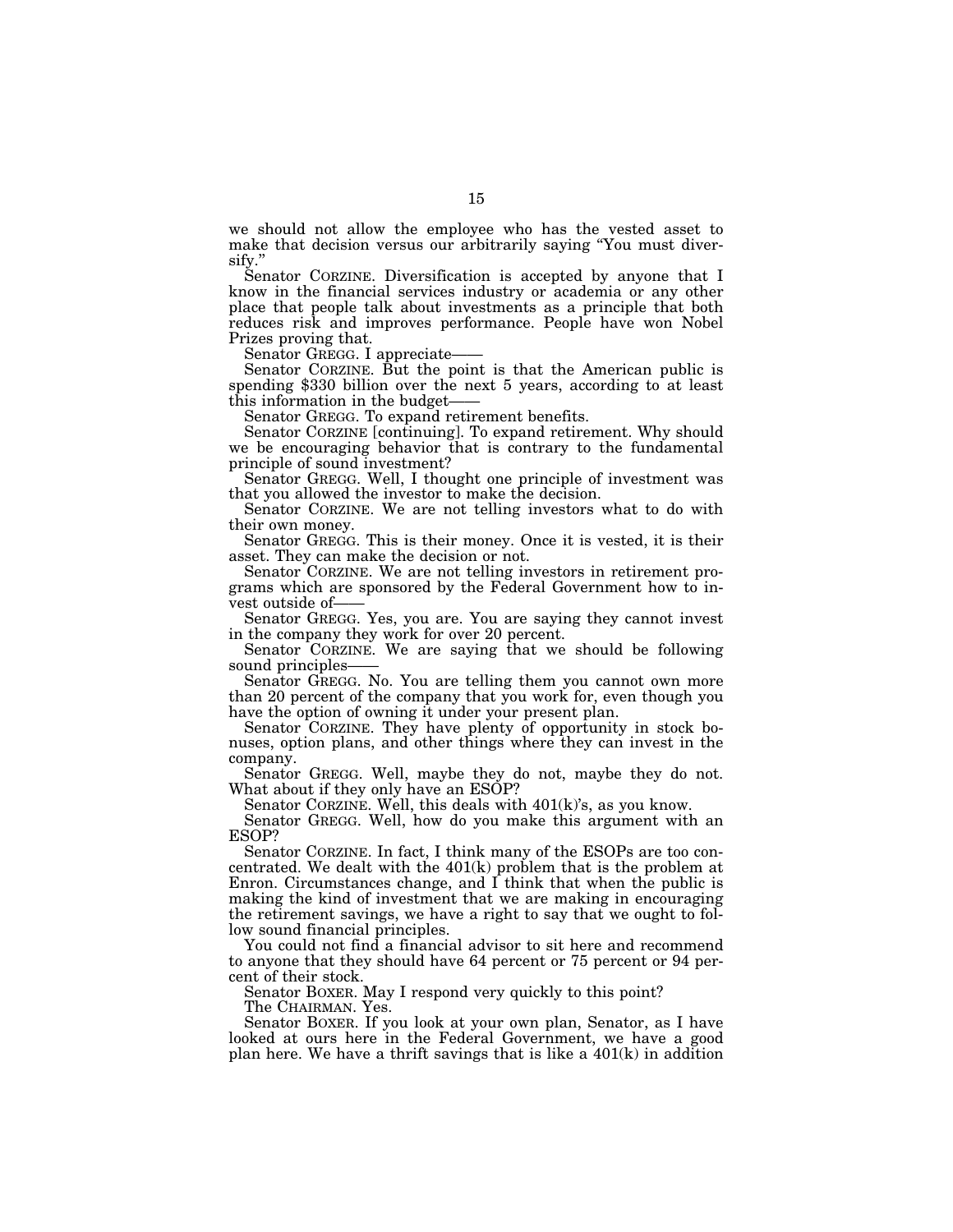to our defined benefit plan—or at least some of us do; if you are in the old system, you do not have that opportunity—but a lot of us are on that, and a lot of our employees are. We do not say that you can take all that money and put it in one stock. You have options. You can either put it in the——

Senator GREGG. That is because we cannot buy stock in the Federal Government.

Senator BOXER [continuing]. If I could finish, sir—you either put it in the C Fund, you put it in the F Fund, you put it in the G Fund. A lot of companies do that, and they do it very well.

I think the important point for us to consider here is why not make sure that the people who are in these funds have the security that we have. And I will say this-

Senator GREGG. Well, if they worked for the Federal Government, it would be little different, Senator.

Senator BOXER [continuing]. And I will say this—and why not make sure that the people, the hard-working people who come before this committee I am sure and come before ours, and you see the look in their faces, the stunned look in their faces, have that basic sense that the same principles that apply to the hotshots on Wall Street and their firms, and the biggest foundations in the country, that in fact we are out there saying we are going to have those sound principles in the 401(k)'s. We did it in ERISA for the defined benefit. I never heard you or any other Senator try to change that rule. Maybe you are going to change it. There, you are only allowed 10 percent of the company's money in those defined benefit plans.

Senator GREGG. Well, of course, as the Senator knows, the defined benefit plan is significantly different from a defined contribution plan.

Senator BOXER. In any event, I hope you will consider these facts.

The CHAIRMAN. Senator Dodd?

Senator DODD. I will just thank the chairman, and obviously, we will get into this in some length—and I will ask unanimous consent to have a statement included in the record—but I am just curious in following this point. I met with a couple of CEOs the other day who were talking about this issue, and one of them suggested that rather than putting a cap percentage-wise, the idea would be that if you allowed—or, insisted, rather, not allowed, but insisted—that these benefit plans and their investments be made independently so that there would be a requirement that the employees would deal with outside independent investors rather than the pressures, Jon, that you talked about that are inherent here, implicit or otherwise, that you plow these resources back into the company.

I am just curious about your view of that as a way of—I do not think anyone would recommend, as you point out, that someone have 30, 40, 50 percent of their retirement tied up in a single stock, whether it is their own company's or someone else's; I do not think you would last very long—but the idea of having independent advisors advising employees about where their retirement funds ought to be located. I might not be articulating that as well as I can, but do you understand the point I am making?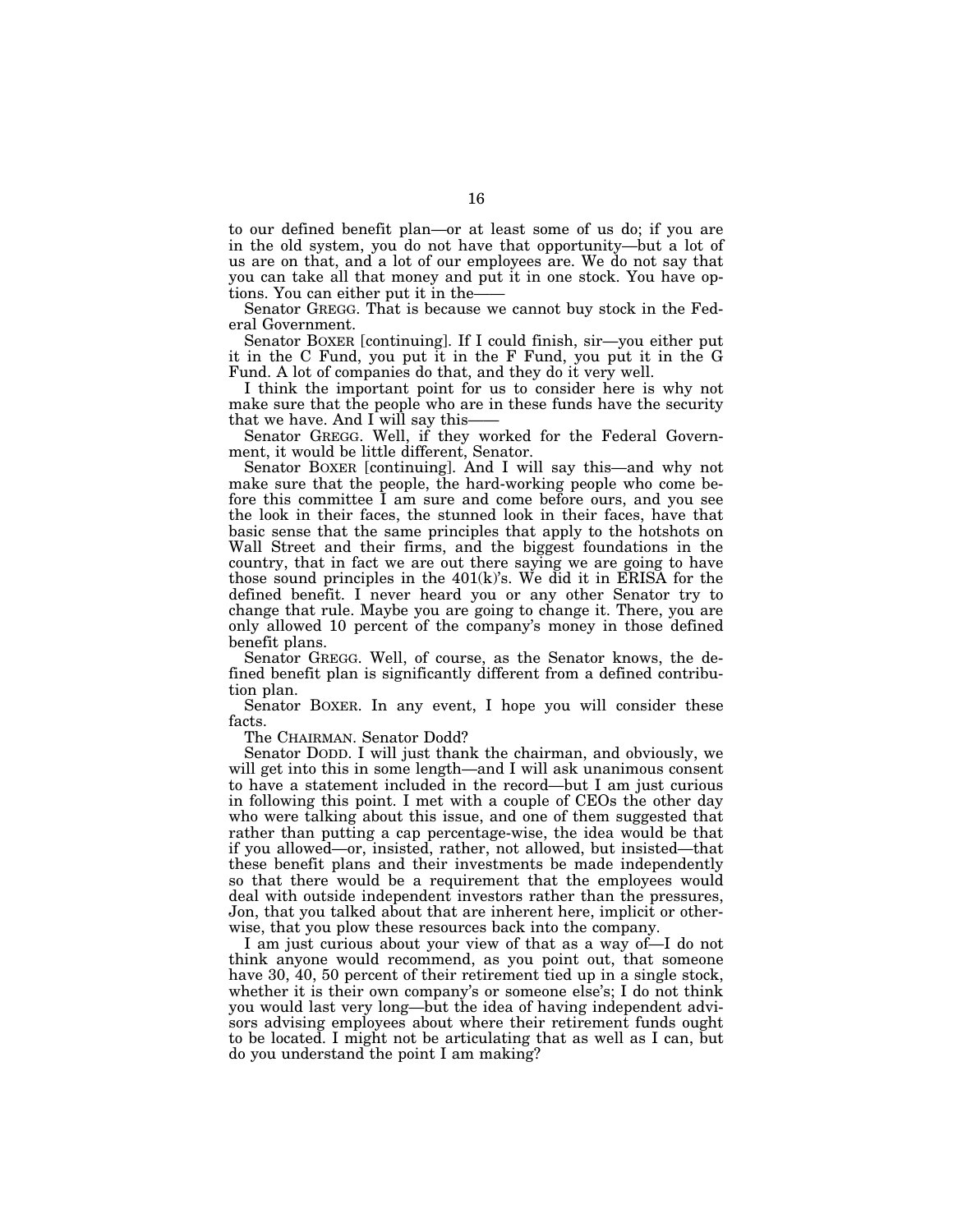Senator CORZINE. I certainly believe that independent financial advisor elements, which I think there is a general consensus-

Senator DODD. Does that exist today? Does that happen?

Senator CORZINE. It does with some companies. It is not mandatory, and often, it is just a sheet of paper, and you check off whatever you are going to have, and often it is done with employers presenting the case of how effective the company is. So I think there are enormous built-in explicit and implicit biases that encourage employees to do the matches, and it is definitely to the advantage of the employer to have the cash flow and the reported earnings format that comes from employees putting their stock in the 401(k) of the employer.

[The prepared statement of Senator Dodd follows:]

#### PREPARED STATEMENT OF SENATOR DODD

Good morning. Thank you Mr. Chairman for calling this important hearing. Details of the Enron collapse are intricate and complex. Senior executives, board of directors, accountants, and hidden subsidiaries are at its core. The essence of this failure amounts and appears to be the gross negligence of the people who ran the company and the people they hired to help run the company. They spun a web of deceit.

Thousands of Enron employees dedicated their lives to the company. They believed in their employer's leadership and honesty. During the last couple of months I have heard various accounts of employees who have worked for Enron for more than 20 years. They spoke of how happy they were to be a part of the Enron team, how they believed in who they were working for. And from one month to the next, these sentiments were shattered.

The leaders of this company told their employees that the company was sound and strong even while they were being confronted with the reality that the company was heading towards bankruptcy. They insisted to the rank and file employees that everything was fine, and that the company stocks would return to an upward trajectory. They said this even though most senior executives of the company had in their possession a memo from Sherron Watkins, an Enron Vice President, warning that questionable accounting practices could bring about the Company's downfall. Once they realized that their foundation was starting to give way, when bankruptcy was a very big possibility, they said nothing and did nothing to protect their employees. When the truth finally did come out, the hard working employees at Enron were deserted, and their financial futures shipwrecked. Since 1997 Enron overstated its earnings by \$567 million, so it should not be surprising that the employees thought their retirement savings were secure at Enron.

I don't know what will be done for them, their only true remedy is in the courts, but we have an obligation as the law making body of this nation to make sure that pensions and retirement funds are protected from wrong doings. Many of the laws governing employee pensions today were enacted more than 25 years ago at a time when workers had much less control over their retirement savings. Congress has an obligation to identify any problems in the law that may have contributed to this deplorable situation.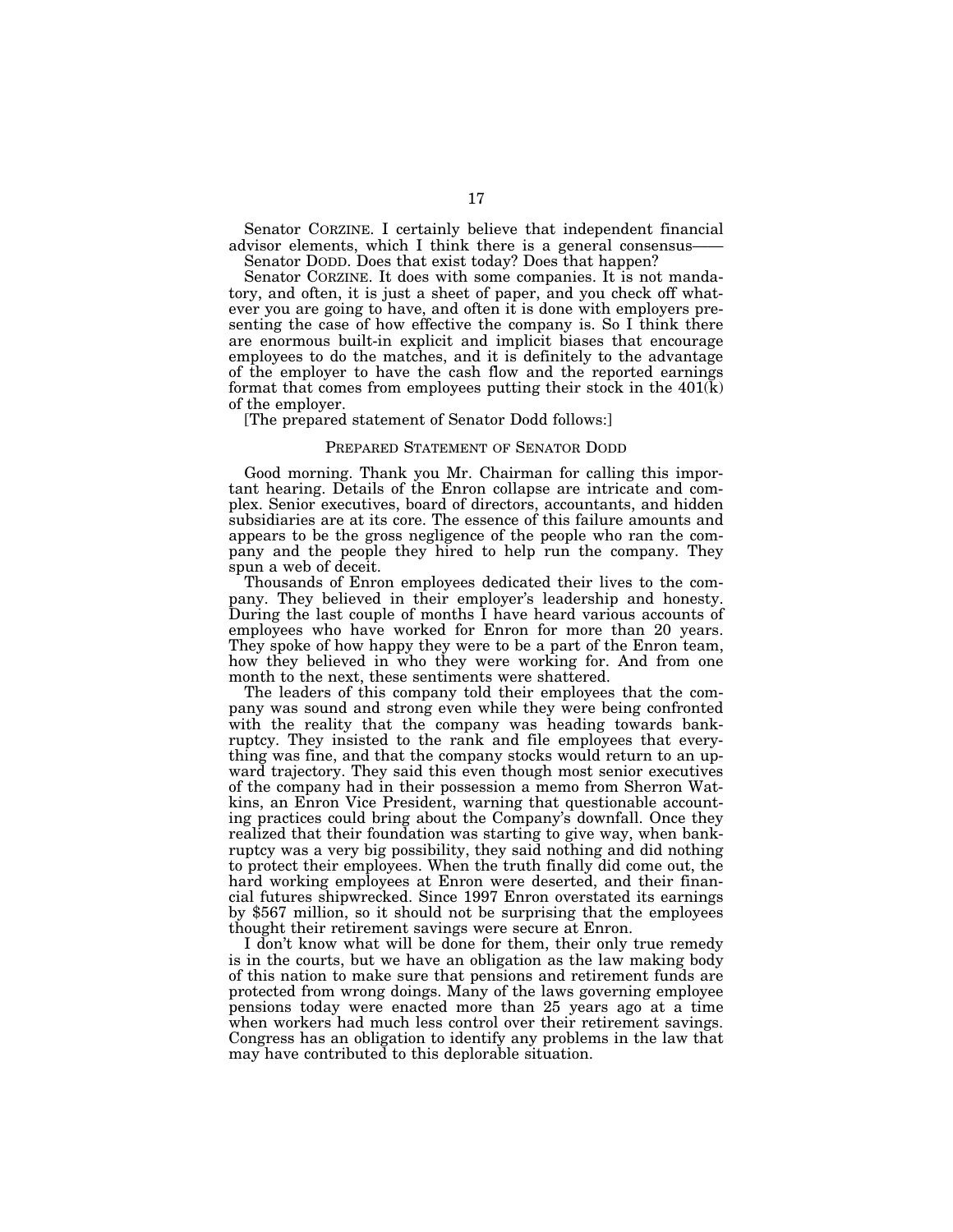Our colleagues in the Senate and the House have submitted a number of constructive proposals, and I look forward to learning more about them. I note that Secretary Chao is also here to talk about the pension system and the Administration's ideas. It is an honor to have you with us Madame Secretary. I would also like to take this time to welcome the employees and former employees of Enron and the pension experts. I look forward to hearing all of your testimony, so that we can move forward in taking action to protect our retirement savings system. Thank you.

The CHAIRMAN. I want to thank our two colleagues very much, and we look forward to hearing now from Congressman Bentsen— yes, Senator Wellstone.

Senator WELLSTONE. Mr. Chairman, before we hear from the Congressman, I just want to be clear that a number of us would love to get into this discussion, and we thank you for being here. We just know that we have many more people who are going to testify.

Senator BOXER. Well, we will talk.

Senator WELLSTONE. We will talk. Thank you.

Senator DODD. Let me just say, too, Mr. Chairman, in all candor—and we welcome you, Congressman, as well over here on the Senate side—but I just want to say what a pleasure it is to have Jon Corzine, who does bring—we all come from different backgrounds—but to have someone who comes out of the investment community as a background is tremendously helpful. On the Banking Committee, Senator Corzine and I are working on a number of different ideas as well, but it is tremendously helpful to have your background and knowledge. You bring real value to this debate and discussion in the Senate.

Senator GREGG. And it is a pleasure to have Senator Boxer.

The CHAIRMAN. Here we go down the line.

Senator BOXER. Thank you, Judd.

Senator WELLSTONE. And Senator Dodd and Senator Kennedy, for the record, actually, a long time ago, I taught Senator Corzine everything he knows about the financial world. I just want that to be clear.

[Laughter.]

The CHAIRMAN. Thank you very much.

Congressman Bentsen, we are glad to have you, too. We know that you represent so many of those who have been affected by this in the district, so welcome.

We are going to have a vote in just a few moments in any event, so we will excuse our colleagues, who are always welcome, and recognize the Congressman.

Senator BOXER. Thank you.

Senator CORZINE. Thank you.

Mr. BENTSEN. Thank you, Mr. Chairman, Senator Gregg, and members of the committee.

First of all, let me thank you for having this hearing and also let me thank you for allowing me to testify and give you a couple of ideas I have in response to the Enron debacle.

I would say at the outset that there was discussion of ERISA, which passed in 1974, and I think ERISA came about in 1974 in part because of abuses that were occurring with respect to employ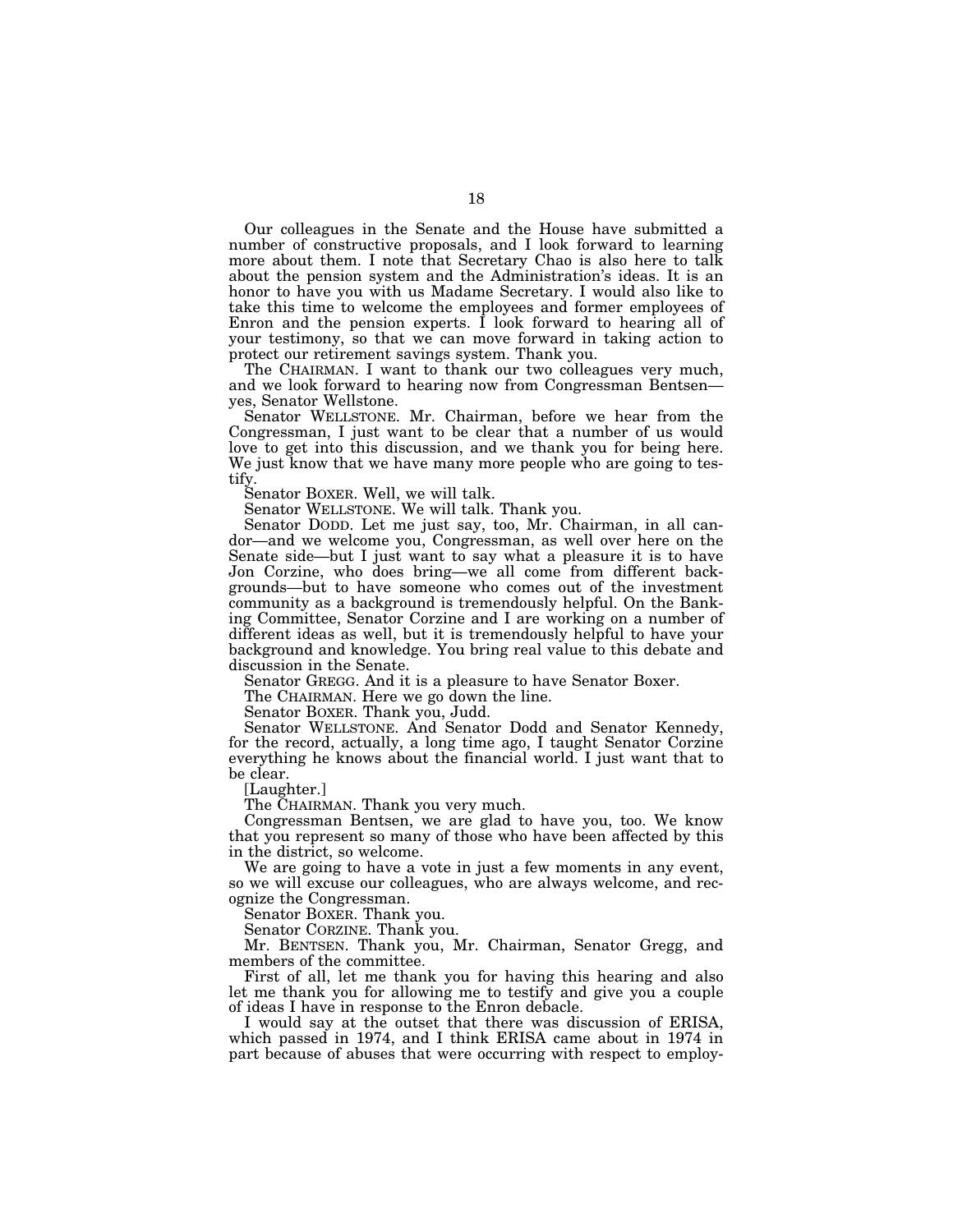ees under the old pension scheme at the time. And I think if you go back to the 1930's, when Congress passed the Securities and Exchange Act and the Investment Company Act and the Glass-Stiegel Act, FDR at the time talked about the need to level the playing field for all investors. And I think coming out of Enron we also see a similar situation right now.

I think you have to be from Houston, TX to understand just how devastating this is to our community and to the thousands of employees who have not only lost their jobs from a company that they put their hearts and souls into, but have lost their savings and their life's dreams.

Over the last few weeks, I have met with a number of former employees—in fact in anticipation of the former CEO Ken Lay testifying before one of the committees I sit on in the House, I met with a number of them last week—and over and over again, you heard these employees say ''We trusted them.'' But I think that in this last week, that trust has truly been tested, and as they look at what is left of their savings, there is not much left in trust there as well.

As one who has endeavored to expand greater pension savings, I am outraged by what happened to Enron with respect to its employees and their savings, particularly when we see that executives were bailing out with golden parachutes, and rank-and-file employees were locked into holding a worthless stock and watching it drop when they could not get out.

Last week, I was contacted by an Enron retiree, Charles Presswood, who I believe is going to testify before this committee. For 33½ years, he worked in the field as a pipeline operator. On October 1, 2000, he retired with over \$1 million in his employee stock ownership plan. He planned to travel the world and see places he had never been to before, but found that because of the irresponsible if not criminal acts of the mangers and directors at Enron, he was robbed of that retirement. Now he has to figure out how to make ends meet on Social Security and what is left of his small pension.

When asked why he held so much company stock in his account, Mr. Presswood explained that: ''When you are in the home stretch of a race, and your horse has been six lengths ahead from the start, why switch horses?" Why indeed. But that was certainly the sentiment of many employees.

In early October, when they did want to get out of this stock like other investors were doing, they were blocked from doing so. Enron closed employee retiree accounts packed with stock, and shares plummeted in late October and early November.

When all was said and done, Enron Corporation's 401(k) plan lost about \$1 billion in value. During this lockdown, Enron employees could only watch in horror as their company stock fell from \$30.72 cents per share at the close of trading on October 16 to \$11.69 a share on November 19.

Many employees complained that notice was given internally over the company's email. Mr. Presswood, who was no longer on the internal company network because he was a retiree, received a letter dated October 8, postmarked October 10, notifying him of the October 16 lockdown—clearly insufficient notice.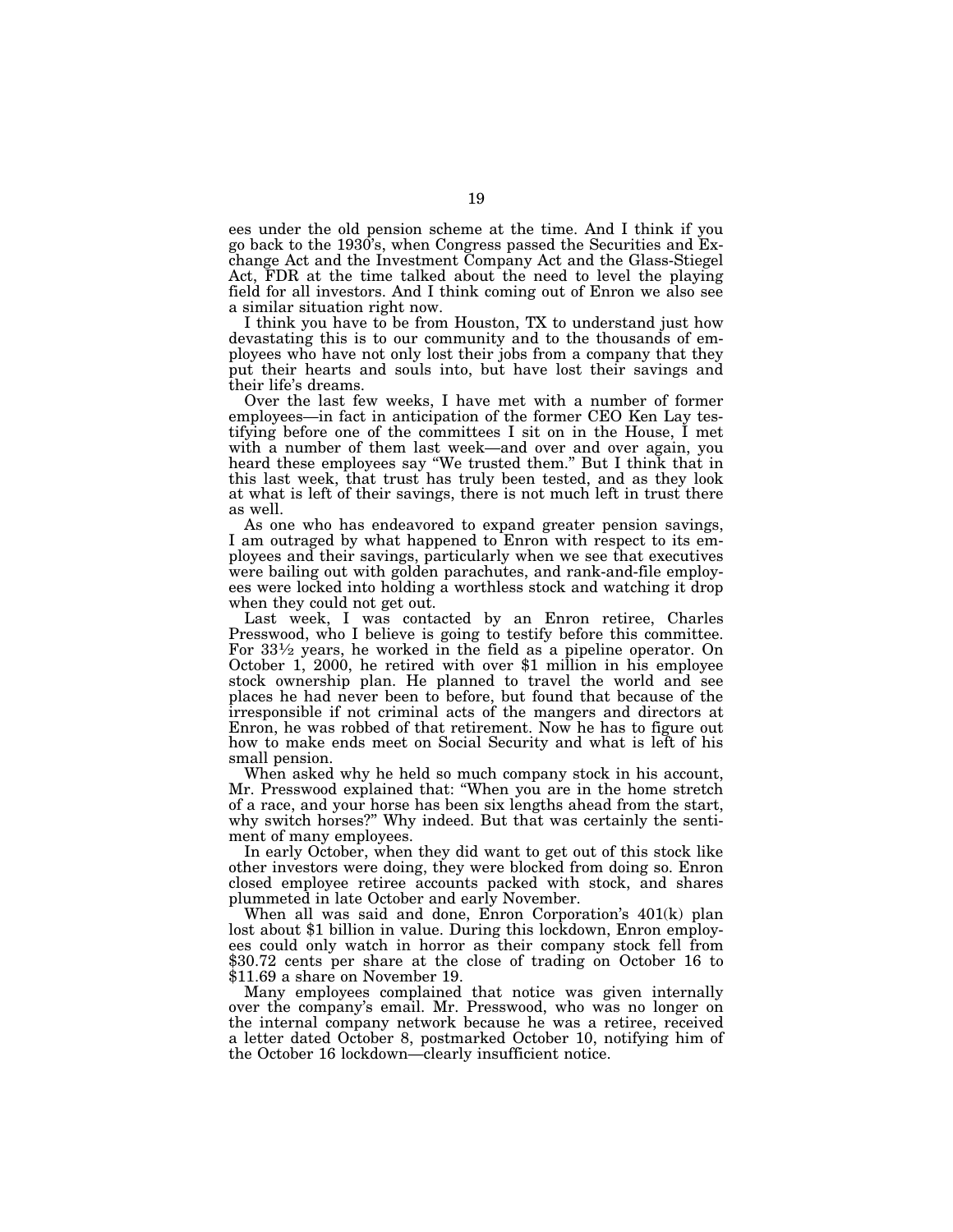I have introduced one piece of legislation, H.R. 3509, in the House, The Retirement Account Protection Act, which would prevent employers from unilaterally issuing a lockdown of company stock sales and enhancing notice requirements for such action. Under my bill, employers could only proceed with a lockdown at the explicit direction of the Secretary of Labor.<br>I have spent a little bit of time around the financial markets—

nothing like the Senator—but the fact is that I cannot think of any instance where an institutional investor would have their assets and would be precluded from trading in and out of their assets and certainly not with the fiduciary taking some financial responsibility to hold them harmless. But under current pension law, fiduciaries are able to freeze accounts, and employees are the ones left holding the bag.

I think the Senator would agree, as one who has been in the markets, that we have the financial technology available today in order to switch accounts and switch benefit managers so as not to have to lock someone out for 2 weeks.

I would also say to the committee that this is not something unique to Enron. We just read that Global Crossing, another company which has gone into bankruptcy, had a similar lockdown period over this time.

We could pass this bill this year and stop what I believe is, if not an abusive practice, certainly an outmoded and outdated practice.

There is another issue that I think is terribly important, and that has to do with the legal status of employees and their  $401(k)$ accounts, because under the current Bankruptcy Code, employees with 401(k) accounts that lose value have no priority status. This is true even if they can prove that they were knowingly misled by the fiduciary. And as the result of a 1999 Federal District Court decision in Montana dealing with the bankruptcy of Morrison Knudsen, Morrison Knudsen was able to extinguish any claims from the 401(k) holders as they emerged from bankruptcy, but even given the fact that the employees were asserting the claim that they were knowingly misled as to the financial condition. We should not allow this to go forward.

In the case of Enron,  $\overline{I}$  have heard from numerous employees, as I think most members of this committee have, who were told repeatedly—repeatedly—that the company's prospects were never better. They were told that the stock was undervalued. An email that was sent out at the end of August granting new stock options to employees from Mr. Lay, the CEO at the time, who had come back after Skilling had left, said: ''One of my highest priorities is to restore investor confidence in Enron. This should result in a significantly higher stock price.'' This is from the fellow who put the company together in the first place. And throughout all that time in fact, I think on September 26, it was stated that the stock's future was never better—but throughout all that time, Mr. Lay and others were selling their stock back to the company and in effect getting out of it.

You heard testimony in the Senate yesterday from the benefits manager, who said that she was notified in August that there were potential problems, and we have heard other discussions from folks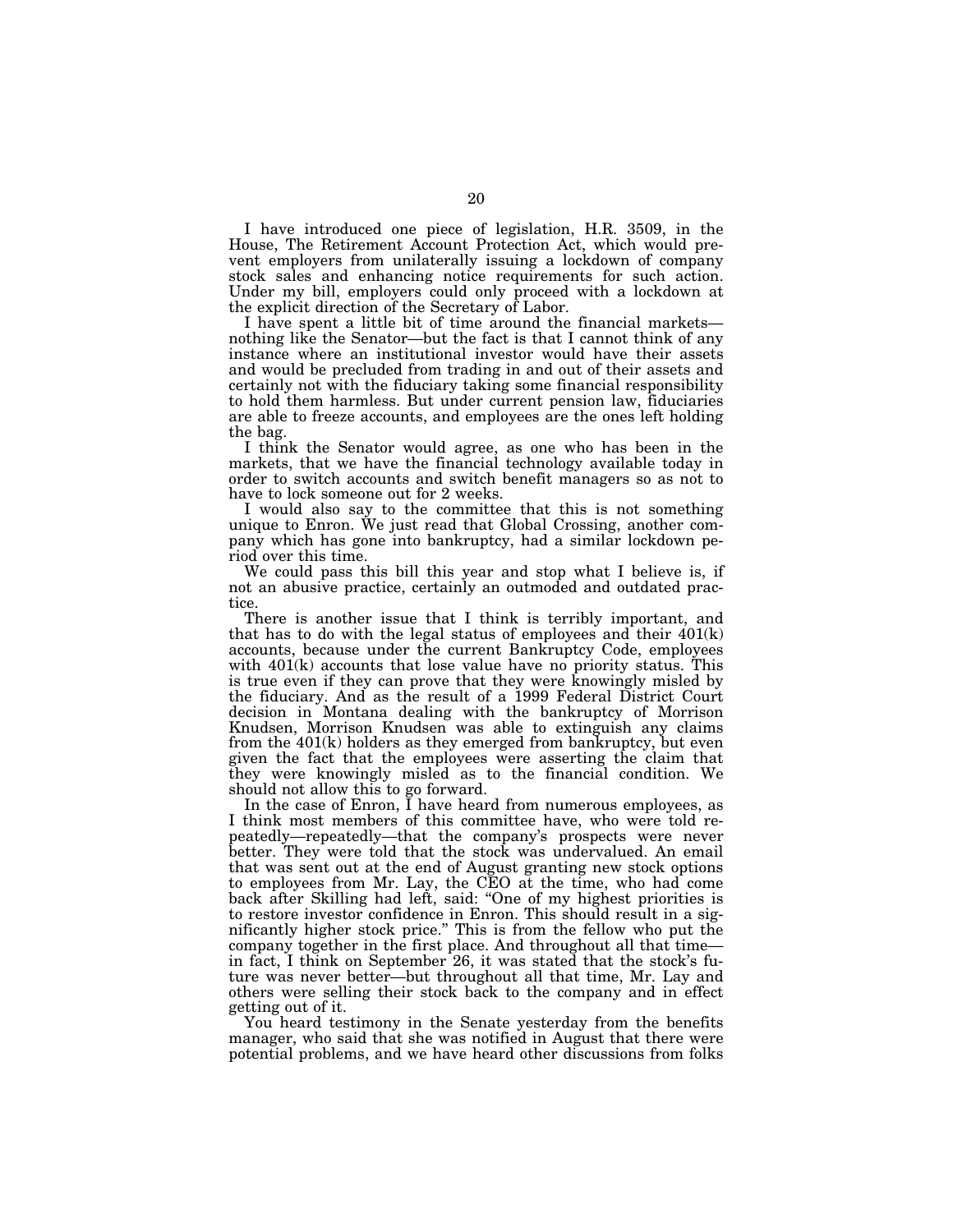who say that deferred compensation plans were drained by current employees, but not everybody was notified of it.

To me, it seems that there is no question that somebody knew something was going on, but the employees were not let in on this, and as a result, they lost their savings. They deserve to have their day in court. They deserve to have a seat at the bankruptcy table.

My bill would allow employees to assert a claim under the Bankruptcy Code that they were knowingly misled. If they could achieve that claim, they would receive priority status in the same way that employees would for back wages. It seems only fair, particularly in a situation where the employees are the ones who are supposed to determine how to invest their accounts under a defined contribution plan that is different from a defined benefits plan, that they ought to have some rights.<br>So I would ask the committee to consider as you move forward—

and I hope you move forward on some pension reform legislation—<br>to consider these types of rights, because quite frankly, we do need to level the playing field so that employees are treated the same as any other investor in the marketplace.

I think the Senator would agree, because we have both been around a number of institutional investors and other types of investors, that they would not stand 1 day for the type of treatment that employees are given under  $401(k)$  plans.

Senator DODD. Quickly—because we have a vote on here, and I heard your beeper go off as well, so there may be a vote in the House—I am curious, Jon, and maybe you can answer this. The President has argued for a 3-month period, and we are going to hear from Elaine Chao shortly. I have heard others suggest that that 3 months is totally unnecessary, that you could have a much shorter period than that amount of time. And Congressman, you pointed out that with the technology today, there is no reason for it.

Are there other reasons that you have a lockdown period that makes some sense that others who have not worked in this field should be aware of?

Senator CORZINE. The only reason that I have heard that folks need this time is that it is administratively impossible to get the assets shifted from one place to another.

Senator DODD. Do you need 3 months? In your view, then, it does not need to be 3 months?

Senator CORZINE. In my view, actually, with technology at the state it is today and the requirements that people have, it could be done in a matter of days.

Mr. BENTSEN. If I might, Senator, two things. One, our bill gives the Secretary the authority—a company can petition the Secretary to get authority if there is a merger going on that would create a problem. But second of all—and I am sure that Senator Corzine has been involved with this—I structured a number of trust accounts and things like that, where flow of funds was terribly important, and had you not been able to hold the investors harmless for risk to their funds, they would not invest.

At the very least, if there has to be a period of time, somebody should hold harmless the employees. The fiduciary should underwrite some of that risk one way or the other. And let me tell you,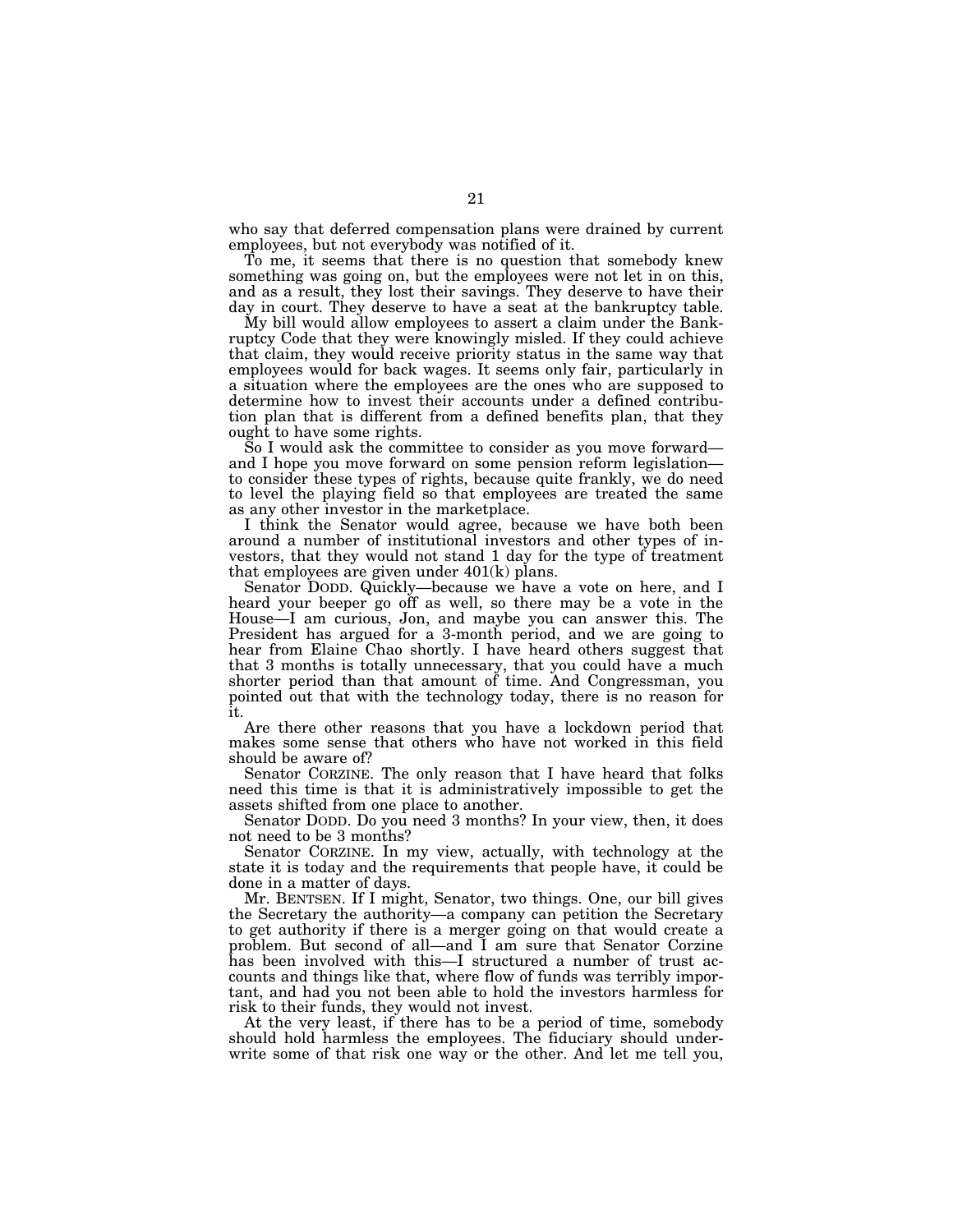if you figure out a way for them to underwrite the risk, they will fix it like that; they will find the computer guy who can make it work.

But we really ought to fix this. I commend the President for saying that during a lockdown period—if I understand his proposal correctly—managers should not be able to sell their stock. Well, what is good for the goose is good for the gander, and we ought to fix that.

Senator DODD. Just quickly—because again, getting a law passed—to what degree does flexibility exist today? We saw the list of various corporations here with significant stock being held by employees. To what extent does the flexibility exist under existing law for a lockdown period to be much briefer than we saw in the Enron case, or even the one suggested by the President?

Mr. BENTSEN. I think you would have to check with counsel, but based upon my counsel, we believe that there really is no law on this, so I do not know whether the Secretary of Labor has authority under ERISA to impose restrictions on this or not.

Senator DODD. OK. I need to make the vote, and Senator Kennedy will return shortly, so we will take a 5-minute recess while we finish the vote and then pick up after that.

I thank both of you, and Ken, thanks immensely, and our best to your constituents in Houston as well.

Mr. BENTSEN. Thank you.

Senator DODD. The committee will stand in recess for 5 minutes. [Recess.]

The CHAIRMAN. The committee will come to order.

We want to welcome the Secretary of Labor and thank her for joining us this morning on this very important issue. I mentioned to her last evening that just before retiring, I turned on my television to get the news, and there was the Secretary in her appearance for a very long and extended day yesterday on this subject matter. So she is representing the administration and the administration's position, and we want to thank her for her willingness to come up here and appear herself before the committee, and we are grateful to her for that.

We want to thank you very, very much for joining us here today, and we look forward to hearing what you have to say on this subject.

#### **STATEMENT OF HON. ELAINE CHAO, SECRETARY, U.S. DEPARTMENT OF LABOR**

Secretary CHAO. May I start?

The CHAIRMAN. Yes.

Secretary CHAO. Good morning, Chairman Kennedy, Senator Gregg, and members of the committee.

I appreciate the opportunity to appear before the committee today to discuss the President's plan to protect workers' retirement security. We are here today not just because a major American corporation is alleged to have engaged in serious financial misconduct, although that is troubling enough, nor are we here today only because the collapse of this company essentially wiped out the hardearned savings of many of its employees, although that is even worse.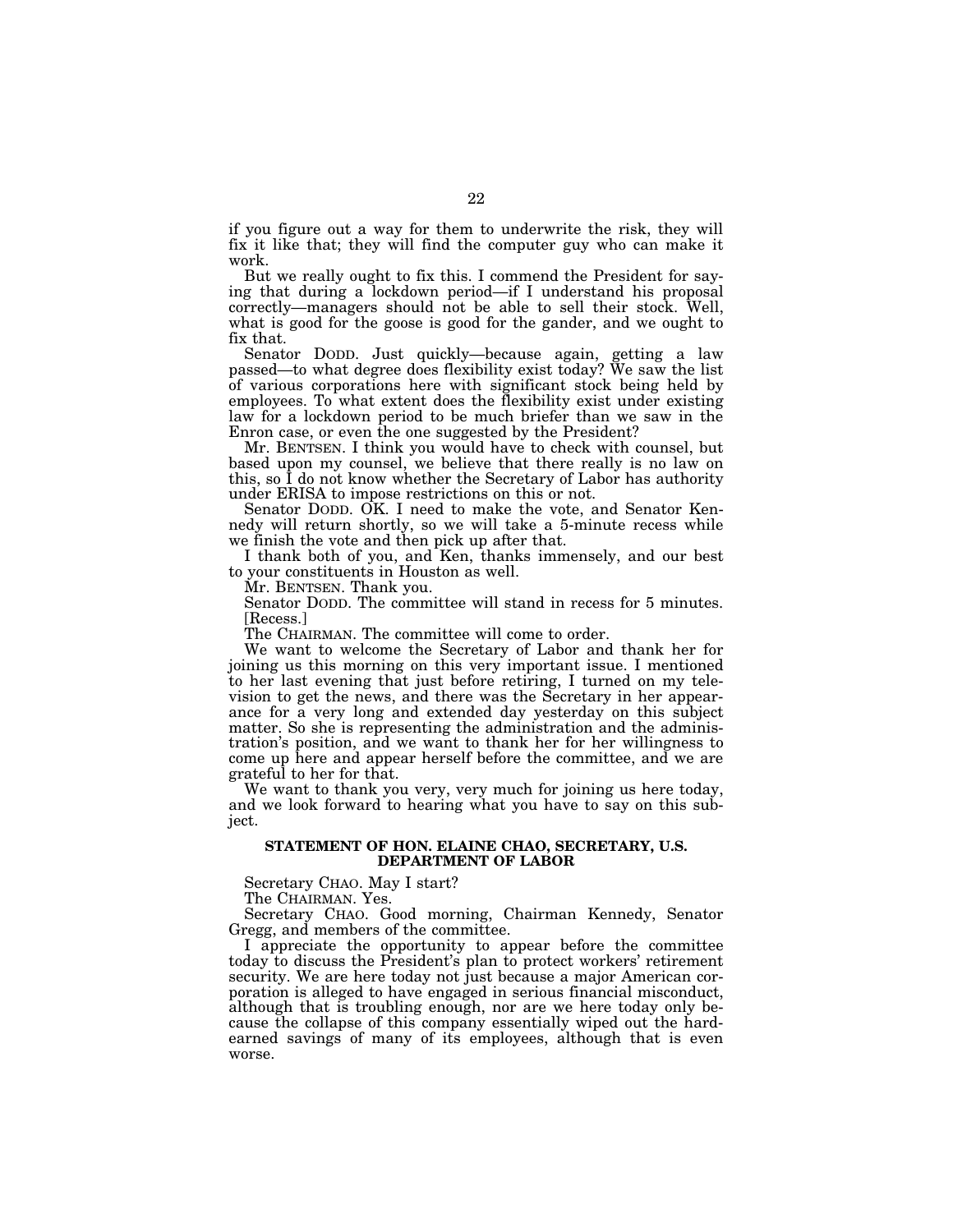We are here because these developments have threatened the credibility of our private retirement system, and we need to act decisively to restore the shaken trust of America's workers.

I know a little bit about the impact on people when public confidence in an institution starts to erode. Ten years ago, I was brought in by the board of United Way of America to be its new president and CEO at a time of immense upheaval. Public confidence in this venerated institution had plummeted, and contributions had fallen off.

Because of this experience, I knew then, as I know now, that we needed to act quickly and responsibly in this case to restore workers' confidence in the security of their retirement plan.

The truth is a vast majority of businesses are responsible about how they administer their employees' retirement plans. Many companies actually take pride in the fact that their workers stay for years, do well financially, and retire securely. This is not purely altruistic. It is good business to care about your workers and try to keep them by offering attractive, secure retirement packages.

Nevertheless, high-profile corporate bankruptcies have provoked a crisis of confidence among hardworking Americans, and we need to address it.

A recent cover story in Business Week asked this question: ''Can you trust anybody anymore?'' For the sake of our private, voluntary retirement system, the answer to that question must be yes, and the President's retirement security plan will make that answer yes by giving workers the choice, confidence, and control that they need over their retirement savings, the choice to invest in their savings in a way that benefits and works best for their families and themselves, the confidence in their investment choices that comes from getting reliable and professional financial assistance, and the same degree of control over their investments that any other worker enjoys from the top floor to the shop floor.

Over the last 20 years, there has been a revolution in the way that people plan and save for their retirement. Through 401(k) programs and plans, workers at every income level are being given the right to make their own decisions about their financial future. That right has opened up the potential for a better quality of life for millions of Americans. But like every other increase in freedom, it will also introduce new risk.

The same Enron stock that gave thousands of rank-and-file workers a nest egg beyond their wildest dreams also nearly ruined the retirement savings of many other workers later on.

We believe that one of the keys to reducing such risk is to give people even more rights, not less, to give them more choices rather than take choice away. That is why the President's plan will give workers a right that the employees of Enron did not have, and that is the right to sell company stock contributed by an employer to their 401(k) program after a maximum 3-year period.

For most people, diversification is crucial to reducing risk over the long-term. We will give workers the right to make that choice. After all, it is their money, they earned it, they sacrificed to save it, and they should have the right to decide how to invest it.

For that same reason, Washington should not be allowed to dictate to workers how much company stock they can own. It may be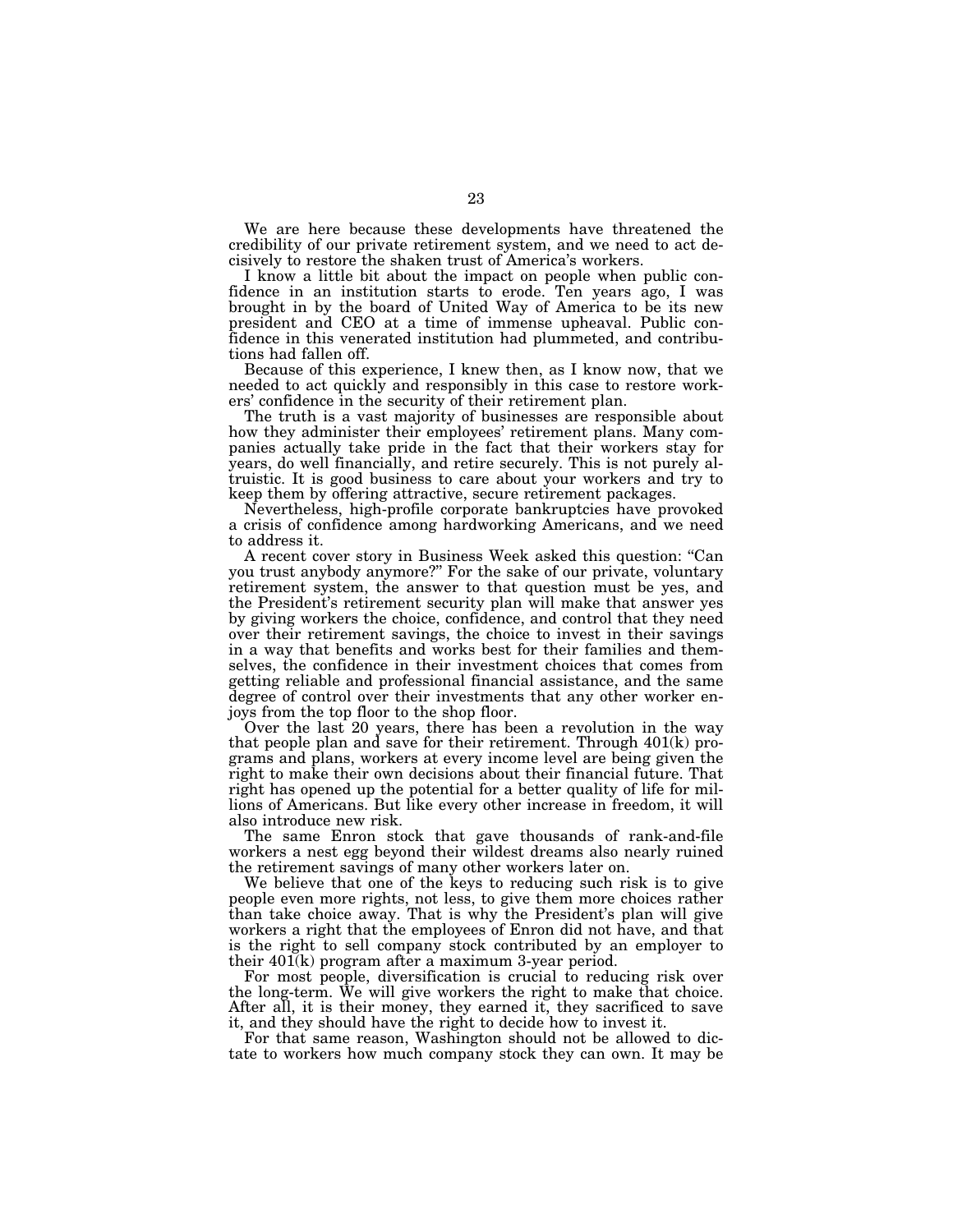tempting to go down this route in the wake of recent business failures, but this would actually restrict workers' rights instead of expanding them. It would deny workers the right to make their own decisions with their own money, based on their own families' needs and goals.

Arbitrary restrictions on Americans' financial choices would not be progress and would not necessarily make people's retirement savings any safer. All it would do is turn back the clock.

At the same time, we all know that freedom of choice cannot ensure retirement security all by itself. Workers need to have confidence in the decisions that they make, and that comes from getting reliable and accurate financial information. For this reason, the President's plan will encourage employers to give their workers access to professional financial assistance, just like all the rich people have.

As we know, the last year or so has been tough sledding for the average individual investor, and most people simply do not have the time or the inclination to become experts on managing financial portfolios, even their own. They have jobs to go to, they have children to take care of, they have school activities to support and bills to pay.

Especially in these uncertain economic times, people are in desperate need of help as they try to chart their financial futures. So in the same way that we provide retirement benefits through employers, we could also extend high-quality financial assistance through employers in a way that safeguards the workers who receive these benefits. Just as ERISA currently provides, we would require investment advisors to act solely—solely—in the interest of employees. And my Department will aggressively pursue anyone who violates this sacred trust.

Advisors would also be required to disclose any conflicts of interest they may have and any fees they may earn in recommending particular investments. Employers themselves will be held responsible for choosing an appropriate investment advisor and keeping close watch on the programs for their employees. At the Department of Labor, we are committed to rigorous enforcement of the standards of trust prescribed by law. We are expanding our outreach efforts to let workers know what their rights are, what information they should be getting, and how to raise concerns about self-dealing by financial advisors.

Our response to the recent collapse of Polaroid is a case study of how we can and should defend workers' benefits. We opened an investigation of Polaroid before it even declared bankruptcy, based on complaints received by our regional office. We are investigating every angle to protect workers and their families and pursue any breaches of fiduciary responsibility.

Our benefits advisors immediately reached out to Polaroid employees and retirees to help them understand what their rights are and to get the assistance that they need.

As you know, Mr. Chairman, it is a very, very sad and tough situation, but we will do all that we can to help those who have been harmed, because we recognize that what we do in cases like this will strengthen the confidence of others to prepare for retirement.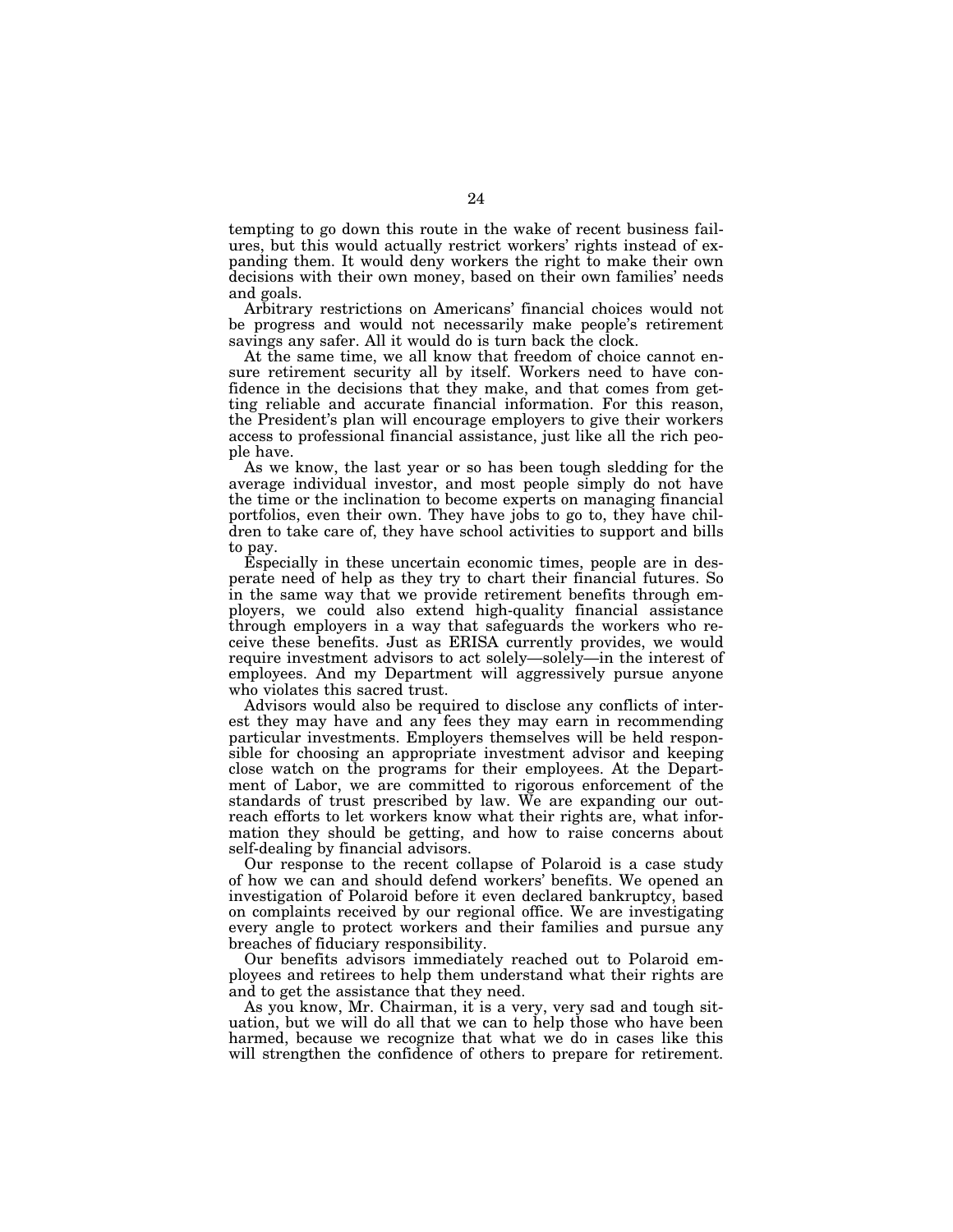Finally, people need to have some assurance of control over their retirement savings regardless of whether they are a senior executive or a rank-and-file worker. They need to have ample opportunity to make investment changes before a blackout period is imposed. They must be guaranteed that their employers will be held to the highest standards of conduct, that employers will act prudently and solely in their interest during blackout periods. And workers have got to be assured that everyone, from the CEO on down, will have to abide by the same set of restrictions.

The President's plan will achieve this by requiring that workers be notified a full 30 days in advance before a blackout period. Our proposal will forbid corporate officers from selling or purchasing any company stock while workers are prohibited from trading in their 401(k) plans during the same blackout period.

We will also amend ERISA to clarify in no uncertain terms the fiduciary responsibilities and accountability of employers during blackout periods.

Taken together, these measures proposed by the President will give workers the choice, confidence and control they need to protect their savings and plan for a decent retirement, the choice to make their own decisions, the confidence that comes from getting good information and accountability, and a level playing field that gives workers control over their retirement savings.

As the President stated in his State of the Union Address: ''A good job should lead to security in retirement.'' We know at the Department of Labor that retirement security is our job. In 2001 alone, we conducted nearly 5,000 employee benefit investigations, obtained 76 indictments and 49 convictions, and recovered \$662 million on behalf of aggrieved beneficiaries.

Just like with Polaroid, we were on the ground investigating Enron before it even declared bankruptcy and reaching out to workers who needed help.

Whatever kind of retirement plan an employee may have, whether it be a 401(k) or a corporate or a union pension plan, our goal is to protect all hardworking Americans so they can look to their retirement with confidence and with hope.

Mr. Chairman, thank you so much for giving me the opportunity to address this subject today. We look forward to working with this committee to ensure greater retirement security for all Americans. [The prepared statement of Secretary Chao follows:]

### PREPARED STATEMENT OF ELAINE L. CHAO

#### **Introductory Remarks**

Good morning Chairman Kennedy, Ranking Member Gregg, and Members of the Committee. Thank you for inviting me here today to share information about the Department's role in enforcement and regulation under the Employee Retirement Income Security Act (ERISA). Over the past 28 years, ERISA has fostered the growth of a voluntary, employer-based benefits system that provides retirement security to millions of Americans. I am proud to represent the Department, the Pension and Welfare Benefits Administration (PWBA), and its employees, who work diligently to protect the interests of plan participants and support the growth of our private pension and health benefits system.

This Administration is very concerned about the impact of the Enron bankruptcy on its workers and retirees. On November 16, 2001, the Department of Labor began an investigation to determine whether violations of ERISA may have taken place.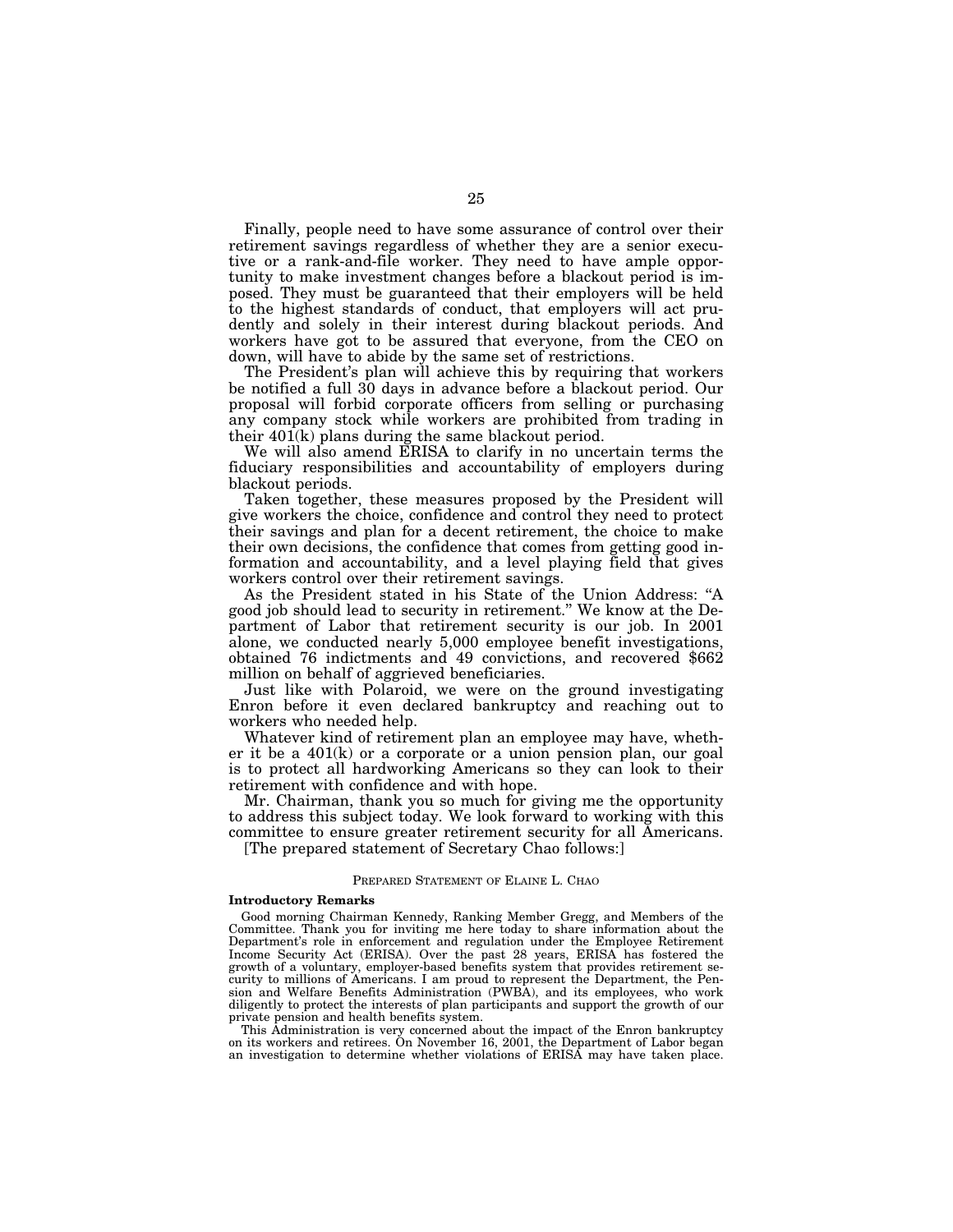The Department also is assisting affected Enron workers, informing them of their rights and options with respect to health and retirement benefits.

The Department also has been working diligently to evaluate current law and regulations, and has consulted extensively with the President's domestic and economic policy teams on how to improve and strengthen the pension system.

Although some reforms are necessary, we should not presume that the private pension system is irreparably ''broken.'' In fact, the private pension system is a great success story. Just two generations ago, a ''comfortable retirement'' was available to just a privileged few; for many, old age was characterized by poverty and insecurity. Today, thanks to the private pension system that has flourished under ERISA, the majority of American workers and their families can look forward to spending their retirement years in relative comfort. Today, more than 46 million Americans are earning pension benefits on the job. More than \$4 trillion is invested in the private pension system. This is, by any measure, a remarkable achievement.

As employers move toward greater use of '''defined contribution'' retirement plans, such as  $401(k)$  plans, we must nurture and protect employee choice, confidence and control over their investments. I welcome this opportunity to work with the Health, Education, Labor, and Pensions Committee, and recognize the leadership you provide in protecting workers' pension assets, in raising necessary questions about the Enron situation and similar cases, and formulating policy to strengthen this country's retirement system.

My testimony will describe ERISA's background and regulatory framework; the trend towards greater use of ''defined contribution'' retirement plans and what that means for employers and employees; the Department's role in enforcing ERISA and providing assistance to employees and their families; the Department's actions regarding the Enron bankruptcy; and the President's Retirement Security Plan to improve our current laws to ensure retirement security for all American workers, retirees and their families.

#### **ERISA**

The fiduciary provisions of Title I of ERISA, which are administered by the Labor Department, were enacted to address public concern that funding, vesting and management of plan assets were inadequate. ERISA's enactment was the culmination of a long line of legislative proposals concerned with the labor and tax aspects of employee benefit plans. Since its enactment in 1974, ERISA has been strengthened and amended to meet the changing retirement and health care needs of employees and their families. The Department's Pension and Welfare Benefits Administration is charged with interpreting and enforcing the statute. The Office of the Inspector General also has some criminal enforcement responsibilities regarding certain ERISA covered plans.

Under ERISA, the Department has enforcement and interpretative authority over issues related to pension plan coverage, reporting, disclosure and fiduciary responsibilities of those who handle plan funds. Additionally, the Labor Department regularly works in coordination with other state and federal enforcement agencies including the Internal Revenue Service, Federal Bureau of Investigation, and the Securities and Exchange Commission. Another agency with responsibility for private pensions is the Pension Benefit Guaranty Corporation, which insures defined-benefit pensions.

ERISA focuses on the conduct of persons (fiduciaries) who are responsible for operating pension and welfare benefit plans. Such persons must operate the plans solely in the interests of the participants and beneficiaries. If a fiduciary's conduct fails to meet ERISA's standard, the fiduciary is personally liable for plan losses attributable to such failure.

#### **Trends in Pension Coverage**

There are two basic categories of pension plans—defined benefit and defined contribution. Defined benefit plans promise to make payments at retirement that are determined by a specific formula often based on average earnings, years of service, or other factors. In contrast, defined contribution plans use individual accounts that may be funded by employers, employees or both; the benefit level in retirement depends on contribution levels and investment performance.

Over the past 20 years, the employment-based private pension system has been shifting toward defined contribution plans. The number of participants in these plans has grown from nearly 12 million in 1975 to over 58 million in 1998. Over three-fourths of all pension-covered workers are now enrolled in either a primary or supplemental defined contribution plan. Assets held by these plans increased from \$74 billion in 1975 to over \$2 trillion today.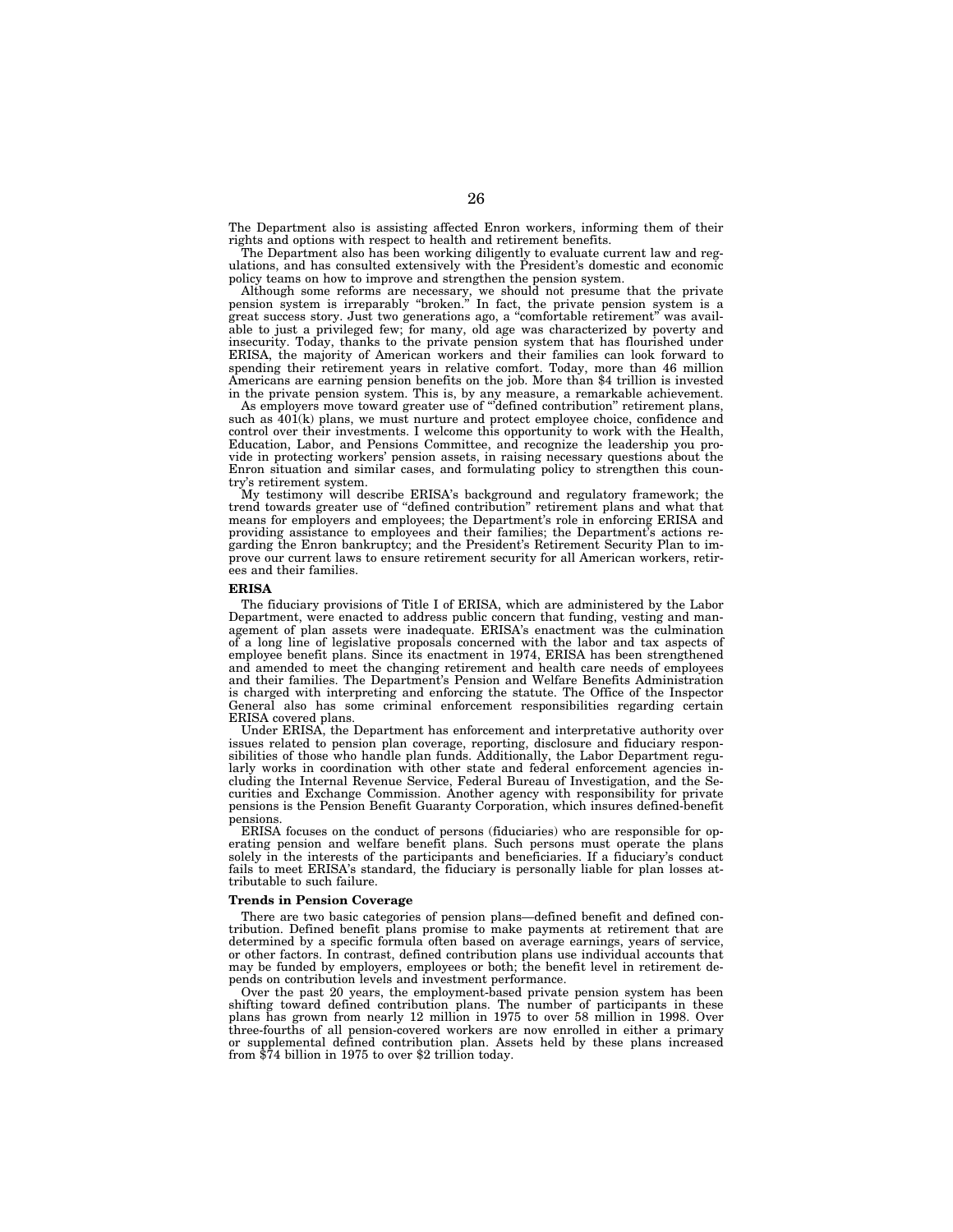Most of the new pension coverage has been in defined contribution plans. Nearly all new businesses establishing pension plans are choosing to adopt defined con-tribution plans, specifically 401(k) plans. In addition, many large employers with existing defined benefit plans have adopted  $401(k)s$  and other types of defined contribution plans to provide supplemental benefits to their workers.

Most workers whose  $401(\vec{k})$  plans are invested heavily in company stock have at least one other pension plan sponsored by their employer. Just 10 percent of all<br>company stock held by large 401(k) plans (plans with 100 or more participants) was<br>held by stand-alone plans in 1996; the other 90 percent wa that operate alongside other pension plans, such as defined benefit plans covering the same workers.

Although there has been a shift to defined contribution plans, defined benefit plans remain a vital component of our retirement system. Under defined benefit plans, workers are assured of a predictable benefit upon retirement that does not vary with investment results.

The trends in the pension system are a reflection of fundamental changes in the economy as well as the current preferences of workers and employers. The movement from a manufacturing-based to a service-based economy, the growth in the number of families with two wage earners, the increase in the number of part-time and temporary workers in the economy, and the increased mobility of workers has led to the growing popularity of defined contribution plans.

Employers' views have similarly changed. Increased competition and economic volatility have made it much more difficult to undertake the long-term financial commitment necessary for a defined benefit pension plan. Many employers perceive defined contribution plans to be advantageous while workers have also embraced the idea of having more direct control over the amount of contributions to make and how to invest their pension accounts.

Emerging trends in defined contribution plans and workers' job mobility make it increasingly important that participants receive timely and complete information about employment-based pension and welfare benefit plans in order to make sound retirement and health planning decisions.

#### **Employer Securities Under ERISA**

The investment of pension funds in the securities of a sponsoring employer is specifically addressed by ERISA. ERISA generally requires that pension plan assets be managed prudently and that portfolios be diversified in order to limit the possibility of large losses. Indeed, under ERISA, traditional ''defined benefit'' pension plans are generally allowed to invest no more than 10 percent of their assets in employer securities and real property. However, ERISA includes specific provisions that permit individual account plans like 401(k) plans to hold large investments in employer securities and real property, with few limitations.

As a separate matter, employee stock ownership plans (ESOPs) are eligible individual account plans that are designed to invest primarily in qualifying employer securities. Congress also has provided a number of tax advantages that encourage employers to establish ESOPs. By statutory design, ESOPs are intended to promote worker ownership of their employer with the goal of aligning worker and employer interests. They are statutorily required to hold at least 50 percent of their assets in employer stock. On average, ESOPs held approximately 60 percent in employer securities in 1996.

The legislative history of ERISA provides us with some of the rationale behind these exceptions to the rules regarding diversification. First, Congress viewed individual account plans as having a different purpose from defined benefit plans. Also, Congress noted that these plans had traditionally invested in employer securities.

In 1997, Congress amended ERISA to limit the extent to which a 401(k) plan can require workers to invest their contributions in employer stock. The rule generally limits the maximum that an employee can be required to invest in employer securities to 10 percent. The rule, however, does not limit the ability of workers to voluntarily invest in employer stock. Furthermore, the rule does not apply to employer matching contributions of employer stock or ESOPs.

Recent data indicates that  $401(k)$  plans holding significant percentages of assets in employer securities tend to be very large, though few in number. Currently, almost 19 percent of all 401(k) assets, or about \$380 billion, is invested in company stock. The distribution of holdings of employer securities is very uneven, however, with most  $401(k)$  plans holding very small amounts or no employer stock. Fewer than 300 large plans (those with 100 or more participants), or just one percent of all 401(k) plans, invested 50 percent or more in company stock in 1996.

Because the plans heavily invested in company stock tend to be very large (with an average of 21,000 participants), the number of workers affected and the amount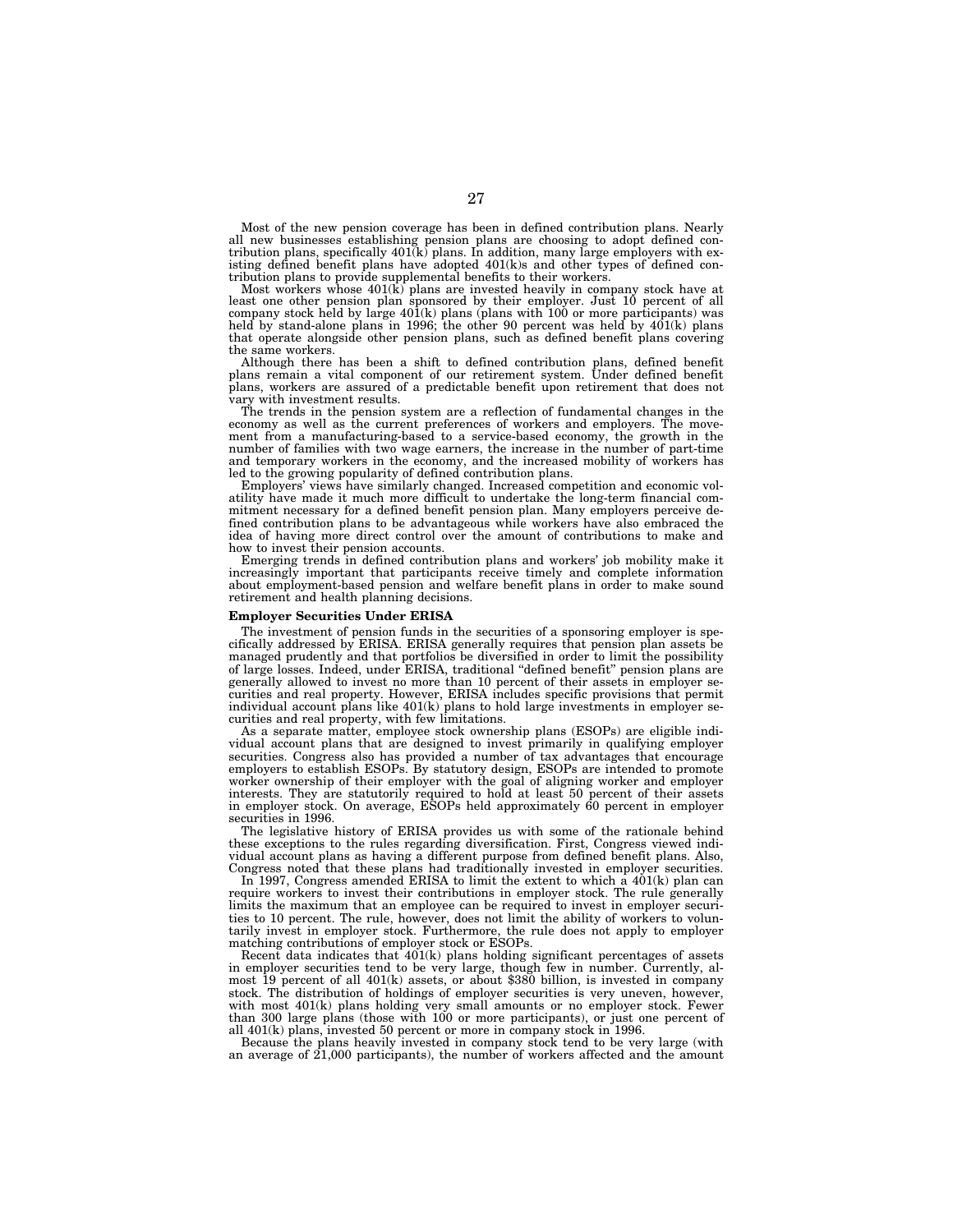of money involved are substantial. In 1996, just 157 plans held \$100 million or more in company stock. Together, these plans covered 3.3 million participants, and held \$61 billion in company stock.

A great deal of the 401(k) money invested in company stock is under the control of workers. When participants can choose how to invest their entire account and company stock is an option, participants invest 22 percent of assets overall in company stock. However, when employers mandate 401(k) plan investments into employer stock, workers choose to direct higher portions of the fu employer stock. In these plans, participants direct 33 percent of the assets they control into company stock.

If a 401(k) plan provides workers with the right to direct their account investments, and the plan is determined to have complied with section 404(c) of ERISA, then plan fiduciaries are relieved of liability regarding the consequences of participants' investment choices. The Department's Section 404(c) regulations are designed to ensure that workers have meaningful control of their investments. Among other things, employees must be able to direct their investments among a broad range of alternatives, with a reasonable frequency, and must receive information concerning their investment alternatives.

#### **PWBA Actions: Immediate Response to Enron**

We are bringing to bear our full authority under the law to provide assistance to workers affected by situations such as the recent Enron bankruptcy.

The Department of Labor has made a concerted effort to respond rapidly to situations such as Enron. In these circumstances, there are two aspects to our efforts: to help the workers whose benefits may be placed at risk and to conduct an investigation to determine whether there has been any violation of the law.

On November 16, 2001, over two weeks before Enron declared bankruptcy, the Department launched an investigation into the activities of Enron's pension plans. Our investigation is fact intensive with our investigators conducting document searches and interviews. The investigation is examining the full range of relevant issues to determine whether violations of ERISA occurred, including Enrons treatment of their recent blackout period.

Blackout periods routinely occur when plans change service providers or when companies merge. Such periods are intended to ensure that account balances and participant information are transferred accurately. Blackout periods will vary in length depending on the condition of the records, the size of the plan, and number of investment options. While there are no specific ERISA rules governing blackout periods, plan fiduciaries are obliged to be prudent in designing and implementing blackout periods affecting plan investments.

In early December, it became apparent that Enron would enter bankruptcy. Because the health and pension benefits of workers were at risk, we initiated our rapid response participant assistance program to provide as much help as possible to individual workers.

On December 6 and 7, 2001, the Department, working directly with the Texas Workforce Commission, met on-site in Houston with 1200 laid-off employees from Enron to provide information about unemployment insurance, job placement, retraining and employee benefits issues. PWBA's staff was there to answer questions about health care continuation coverage under COBRA, special enrollment rights under HIPAA, pension plans, how to file claims for benefits, and other questions posed by the employees. We also distributed 4500 booklets to the workers and Enron personnel describing employee benefits rights after job loss, and provided Enron employees with a direct line to our benefit advisors and to nearby One-Stop reemployment centers. These services were made available nationwide to other Enron locations.

PWBA regularly works throughout the country to assist employees facing plant closings, job loss or a reduction in hours, and subsequent loss of employee benefits. Our regional offices make it a top priority to offer timely assistance, education and outreach to dislocated workers.

I am pleased to announce that we have just activated a new Toll Free Participant and Compliance Assistance Number, 1–866–275–7922 for workers and employers to make inquiries regarding their retirement and health plans and benefits. The Toll Free Number is equipped to accommodate English, Spanish, and Mandarin speaking individuals. Callers will be automatically linked to the PWBA Regional Office servicing the geographic area from which they are calling. Benefits Advisors will be available to respond to their questions, assist workers in understanding their rights or obtaining a benefit, and assist employers or plan sponsors in understanding their obligations and obtaining the necessary information to meet their legal responsibilities under the law. Callers may also access our publications hotline through this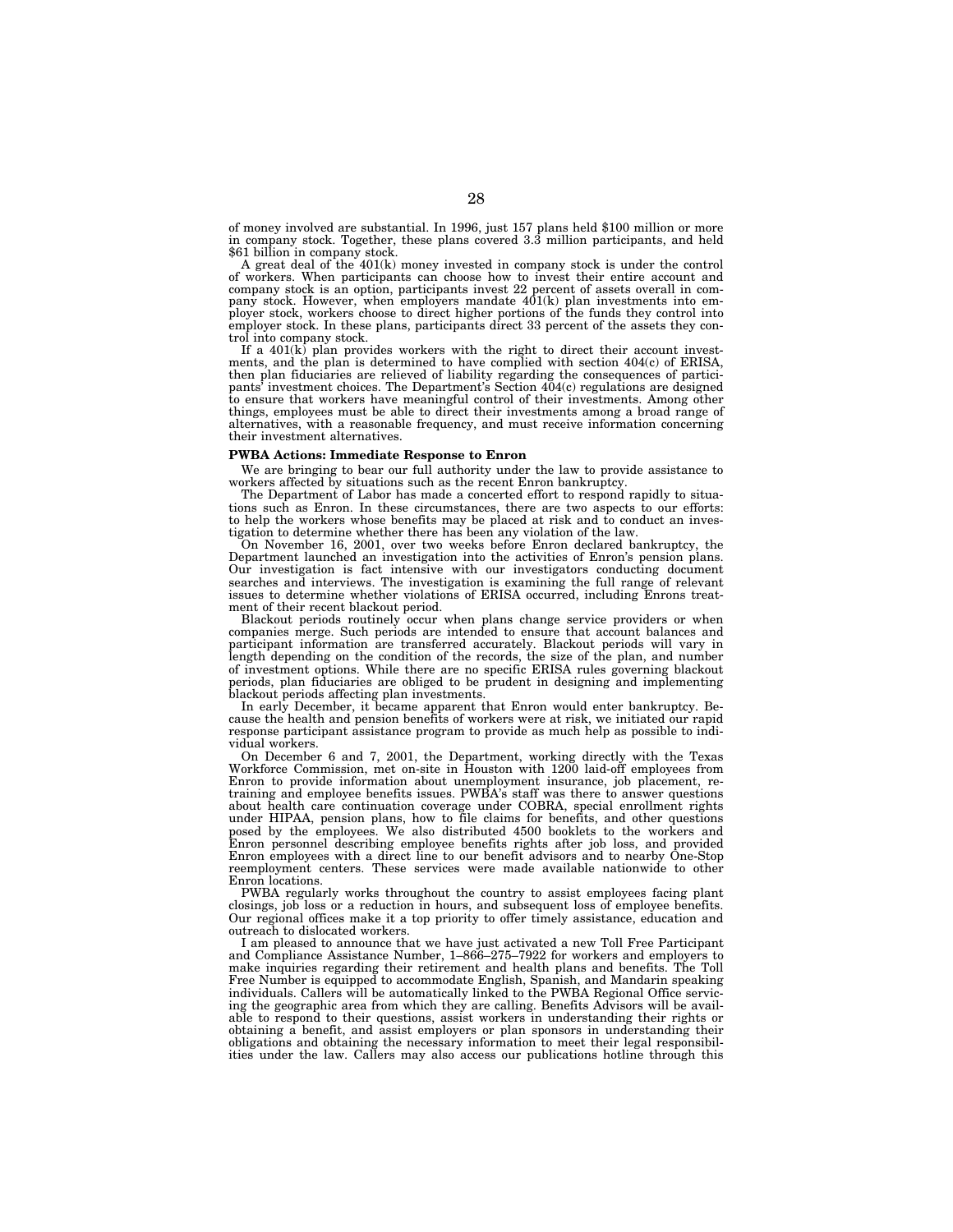number or they may access them on the PWBA website. Some of the publications available are: Pension and Health Care Coverage—Questions & Answers for Dislocated Workers, Protect Your Pension, Health Benefits Under COBRA, and many more. Workers and employers may also submit their questions or requests for assistance electronically to PWBA through our website, www.askpwba.dol.gov.

PWBA Benefits Advisors also provide onsite assistance in conjunction with employers and state agencies to unemployed workers—conducting outreach sessions, distributing publications, and answering specific questions related to employee benefits from workers who are facing job loss. In fiscal year 2001, we participated in on-site outreach sessions for workers affected by 140 plan closings. So far this year, we have participated in 106 rapid response events reaching nearly 40,000 workers.

The Rapid ERISA Action Team (REACT) enforcement program is designed to assist vulnerable workers who are potentially exposed to the greatest risk of loss, such as when their employer has filed for bankruptcy. The new REACT initiative enables<br>PWBA to respond in an expedited manner to protect the rights and benefits of plan<br>participants. Since introduction of the REACT program in 2

Under REACT, PWBA reviews the company's benefit plans, the rules that govern them, and takes immediate action to ascertain whether the plan's assets are accounted for. We also advise all those affected by the bankruptcy filing, and provide rapid assistance in filing proofs of claim to protect the plans, the participants, and the beneficiaries. PWBA investigates the conduct of the responsible fiduciaries and evaluates whether a lawsuit should be filed to recover plan losses and secure benefits.

Our investigation of Enron was begun under REACT. Because I do not want to jeopardize our ongoing Enron investigation, I cannot discuss the details of the case. Without drawing any conclusions about Enron activities, I will attempt to briefly describe what constitutes a fiduciary duty under ERISA, how that duty impacts on investment in employer securities, the duty to disclose, and the ability to impose blackout periods.

Determining whether ERISA has been violated often requires a finding of a breach of fiduciary responsibility. Fiduciaries include the named fiduciary of a plan, as well as those individuals who exercise discretionary authority in the management of employee benefit plans, individuals who give investment advice for compensation, and those who have discretionary responsibility for administration of the pension plan.

ERISA holds fiduciaries to an extremely high standard of care, under which the fiduciary must act in the sole interest of the plan, its participants and beneficiaries, using the care, skill and diligence of an expert—the "prudent expert" rule. The fiduciary also must follow plan documents to the extent consistent with the law. Fiduciaries may be held personally liable for damages and equitable relief, such as disgorgement of profits, for breaching their duties under ERISA.

While a participant or beneficiary can sue on their behalf of the plan, the Secretary of Labor can also sue on behalf of the plan, and pursue civil penalties. We have 683 enforcement and compliance personnel and 65 attorneys who work on ERISA matters. In calendar year 2001, the Department closed approximately 4,800 civil cases and recovered over \$662 million. There were also 77 criminal indictments during the year, as well as 42 convictions and 49 guilty pleas.

#### **President Bush's Plan**

Less than one month ago, President Bush formed a task force on retirement security and asked me, Treasury Secretary O'Neill and Commerce Secretary Evans to analyze our current pension rules and regulations and make recommendations to ensure that people are not exposed to losing their life savings as a result of a bankruptcy. In his State of the Union speech, the President reiterated his commitment to improving the retirement security of all Americans.

The President's Retirement Security Plan, announced on February 1, would strengthen workers' ability to manage their retirement funds more effectively by giving them freedom to diversify, better information, and access to professional investment advice. It would ensure that senior executives are held to the same restrictions as American workers during temporary blackout periods and that employers assume full fiduciary responsibility during such times.

Under current law, workers can be required to hold company stock in their 401(k) plans for extended periods of time, often until they reach a specified age. Workers lack the certainty of advance notice of blackout periods when they cannot control their accounts, lack access to investment advice and lack useful information on the status of their retirement savings. The President's Retirement Security Plan will provide workers with confidence, choice and control of their retirement future.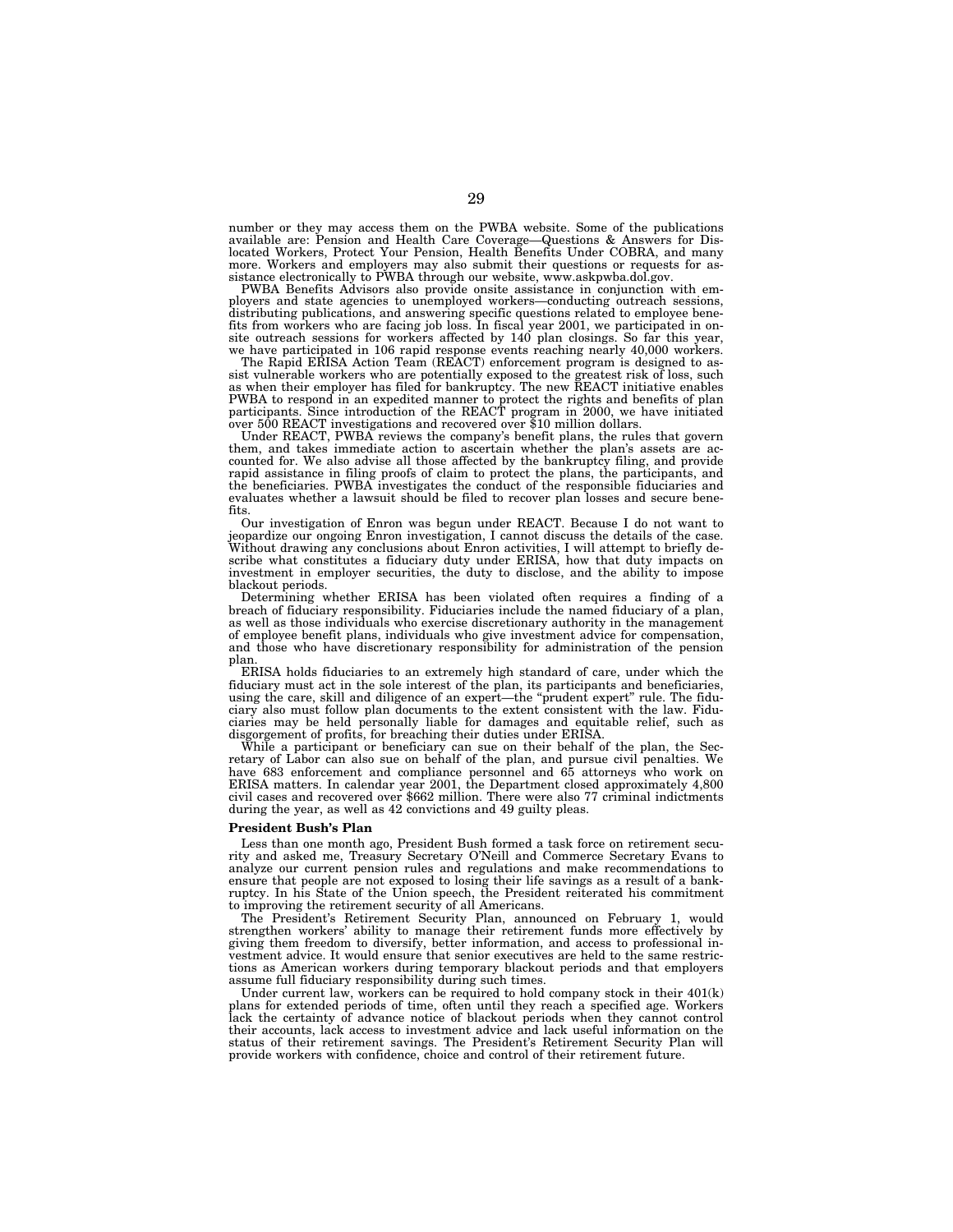The President's plan would increase workers' ability to diversify their retirement savings. The Administration believes employers should continue to have the option to use company stock to make matching contributions, because it is important to encourage employers to make generous contributions to workers' 401(k) plans. However, workers should also have the freedom to choose how they wish to invest their retirement savings. The President's Retirement Security Plan will ensure that workers can sell company stock and diversify into other investment options after they have participated in the  $401(k)$  plan for three years.

The President is also very concerned about blackout periods, and the Retirement Security plan suggests changes to make blackout periods fair, responsible and transparent. Our proposal creates equity between senior executives and rank and file workers, by imposing similar restrictions on senior executives' ability to sell employer stock while workers are unable to make 401(k) investment changes. It is unfair for workers to be denied the ability to sell company stock in their 401(k) accounts during blackout periods while senior executives do not face similar restrictions with regard to the sale of company stock not held in 401(k) accounts. Because the oversight of stock transactions of senior executives may go beyond the jurisdiction of the Department of Labor's regulation of pension plans, I will work with the appropriate agencies to develop equitable reform.

The President's Retirement Security Plan ensures that workers will have ample opportunity to make investment changes before a blackout period is imposed by requiring that they be given notice of the blackout period 30 days before it begins. Although employers regularly give advance notice of pending blackout periods, an explicit notice provision will give workers assurance that they will know when a blackout period is expected.

As my testimony stated, ERISA may limit the liability of employers when workers are given control of their individual account investments. The President's Retirement Security Plan would amend ERISA to ensure that when a blackout period is imposed and participants are not in control of their investments, fiduciaries will be held accountable for treating their workers' assets as carefully as they treat their own. Of course, employees would still have to prove that the employer breached a fiduciary duty in order to seek damages.

The President's plan calls on the Senate to pass H. R. 2269—the Retirement Security Advice Act—which passed the House with an overwhelming bipartisan majority. We believe it is important to promote providing professional advice for workers. The bill would encourage employers to make investment advice available to workers and allow qualified financial advisers to offer advice if they agree to act solely in the interests of the workers they advise. Partnered with the proposed increased ability for workers to diversify out of employer stock, investment advice services will be more critical than ever.

Finally, the Administration recognizes that workers deserve timely information about their 401(k) plan investments. To enable workers to make informed decisions, the President's Retirement Security Plan will require employers to give workers quarterly benefit statements that include information about their individual accounts, including the value of their assets, their rights to diversify, and the importance of maintaining a diversified portfolio. As Secretary of Labor, I would be given authority to tailor this requirement to the needs of small plans. Again, in combination with investment advice and the ability to diversify, quarterly, educational benefit statements will give workers the tools they need to make sound investment decisions.

#### **Conclusion**

The private pension system is essential to the security of American workers, retirees and their families. While the current scrutiny is appropriate and welcome, we must strengthen the confidence of the American workforce that their retirement savings are secure. The challenge before us today is to strengthen the system in ways that enhance its ability to deliver the retirement income American workers depend on. We must accomplish this without unnecessarily limiting employers' willingness to establish and maintain plans for their workers or employees' freedom to direct their own savings. The President's Retirement Security Plan strikes just such a balance.

We look forward to working with members of this Committee in continuing this discussion and in developing ways to achieve greater retirement security for all **Americans** 

The CHAIRMAN. Thank you very much, Madam Secretary, for your statement.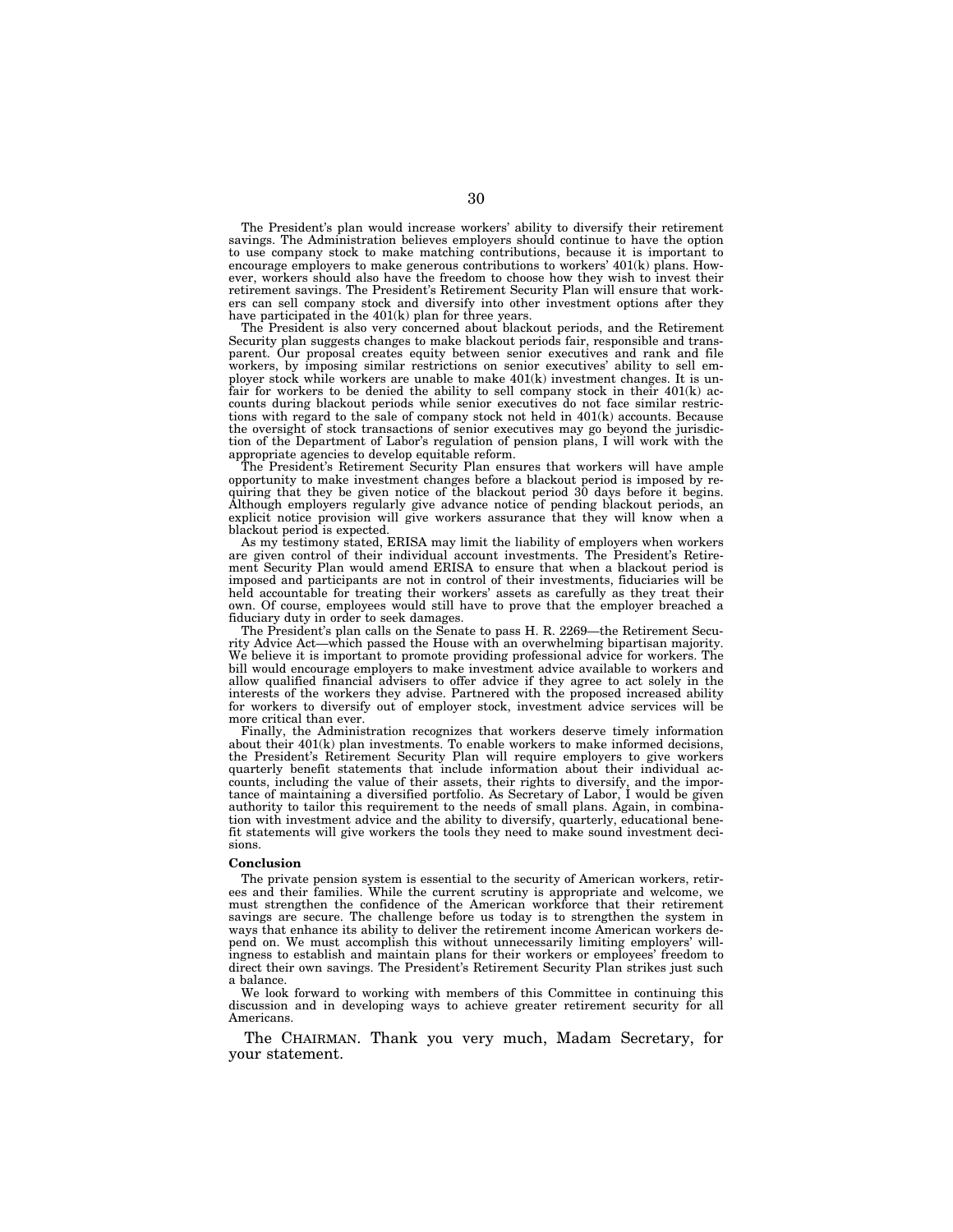We will follow a 6-minute rule so that all of our members will be able to ask questions.

First of all, Madam Secretary, on another subject but one of great importance to this committee, and that is on the ergonomics rule, we have invited you—we sent you a letter some weeks ago, giving you several days for possible hearing. This is a matter of enormous importance to this committee. You indicated that you were going to have some proposals at the end of last year, and we have not had those. It is a matter of urgency, and I do not know what you will be able to tell us about your availability to the committee so that we can have some discussion about where the administration is on that subject matter.

Secretary CHAO. This is a very important topic. I, as Secretary of Labor, have devoted more time to this subject than any other Secretary of Labor. We had hoped to have an announcement on this issue by the end of the year. Certain events toward the latter part of last year slowed down that timetable.

I am hopeful that we will be able to move quickly on this. As I mentioned, I have spent more time on this issue than any other Secretary, so I hope that we will move quickly on this.

The CHAIRMAN. We had asked for you to appear on the 28th, and there was a conflict, and we suggested February 11, 14, and 26. If, after today—we are glad to see you today, and we want you to

Secretary CHAO. I am always glad to be here. I will take a look at the dates.

The CHAIRMAN [continuing]. But as you have pointed out, it is a matter of enormous importance and consequence, and we want to work with you on that matte, so we hope that you will be able to find some time for us.

I listened carefully to your presentation. You talked about the importance of diversity and diversification as crucial to reducing risk. You talked about the freedom of individuals to be able to make decisions and choices about the resources. We had some excellent testimony earlier today from Senator Corzine and Senator Boxer and Congressman Bentsen, but particularly with regard to Senator Corzine about what happens in the major financial houses and money managers in this country who spend their lives managing resources, managing funds and how they, as prudent money managers, in mutual funds set a limitation of 5 percent; the major companies, Goldman Sachs, Lazzard Freres, and J.P. Morgan all have similar kinds of limitations, when they have absolutely complete, overwhelming information with trained professionals, people who give their lives to money management because they know the importance of diversification in order to protect their investors.

We are now talking about retirement security, which is of very, very special value. In the Corzine proposal, people will obviously have flexibility to be able to invest their resources in the stock of a company, completely freely, without any kind of interference if they want to. But when talking about retirement security, the value of retirement security which is so important to families, the fact that we as a matter of national policy underwrite that, anywhere from \$60 to \$100 billion a year in terms of taxpayer funds, to encourage retirement security, why doesn't it make sense to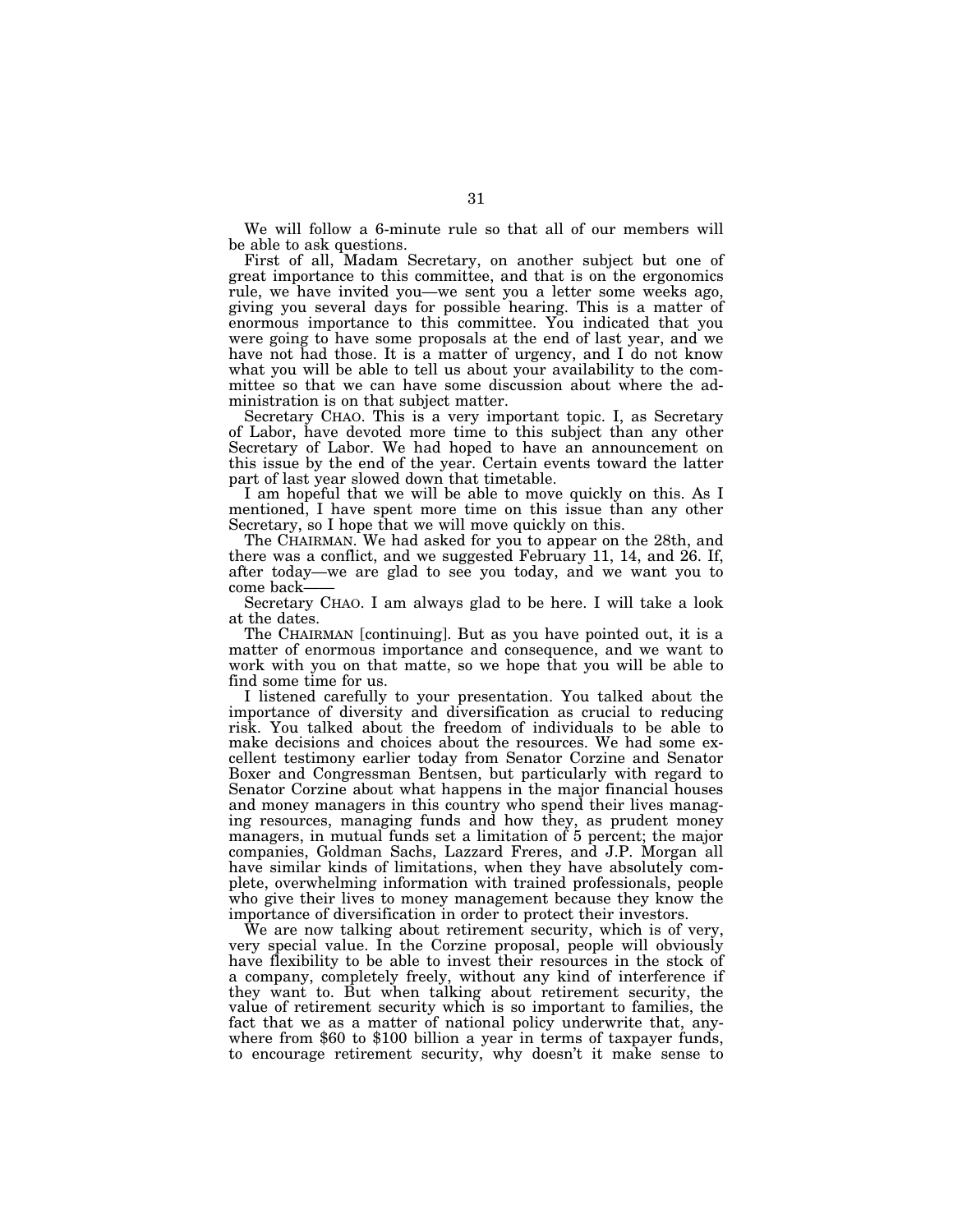have some kind of limitation and expect that we set the minimum standards as those who are dealing with money management establish basic safety programs in terms of giving the assurance to American workers that their retirement funds are going to be as protected as they can be?

Secretary CHAO. The professional money managers are basically managing other people's money, and we are basically talking about the difference between a defined benefit plan and a 401(k).

The defined benefit plan does not give workers choice or control. The 401(k) plan, which is what we are talking about right now, gives workers choice and control in that it is their money; they make the choice as to how to invest it, and they have control as to what investment they want to go into.

A lot of rich people have access to professional financial advice, and we believe that workers should have that right as well. So we are saying in the President's proposal that workers be given the right to make their own decisions, but they will be empowered to have better information and be supported by professional advisors. But it is their money—the 401(k) plan is different from the defined benefit plan because it is their money.

The CHAIRMAN. Well, Mr. Corzine points out that it is the rich people who are investing in these mutual funds and using the investment houses; it is not the people who are earning the minimum wage. The wealthy people are the ones who use the money managers.

Would you be in favor of raising the 10 percent limitation on the defined benefit program?

Secretary CHAO. I think that is currently in the law, and to open it up at this time probably-

The CHAIRMAN. Why not? Why not change that as well?

Secretary CHAO. Because the 10 percent applies only to the defined benefit plan.

The CHAIRMAN. Why not free that up as well?

Secretary CHAO. Because the defined benefit plan is not controlled——

The CHAIRMAN. But do you want to change that? Why not go for freedom all the way, then?

Secretary CHAO. Because the defined benefit plan does not give workers the control. They cannot make their own decisions.

The CHAIRMAN. But I am asking you should we give them that control, why not give them that control?

Secretary CHAO. Well, the choice is in the 401(k) plan. They are two different programs.

The CHAIRMAN. But why not give them the control in the other as well? Why not eliminate—why not say let us give all workers control and go back to where we were evidently in the Studebaker case, where people lost their retirement.

Secretary CHAO. In a lot of Fortune 500 companies where you have a  $40\tilde{1}(k)$ , 90 percent of those plans are actually backed up or have the defined benefit plan as well. The defined benefit plan, as I mentioned before, does not allow workers the flexibility to make their own investments. The  $401(k)$  plan does. The  $401(k)$  plan is the workers' money; they have saved it over the years, and they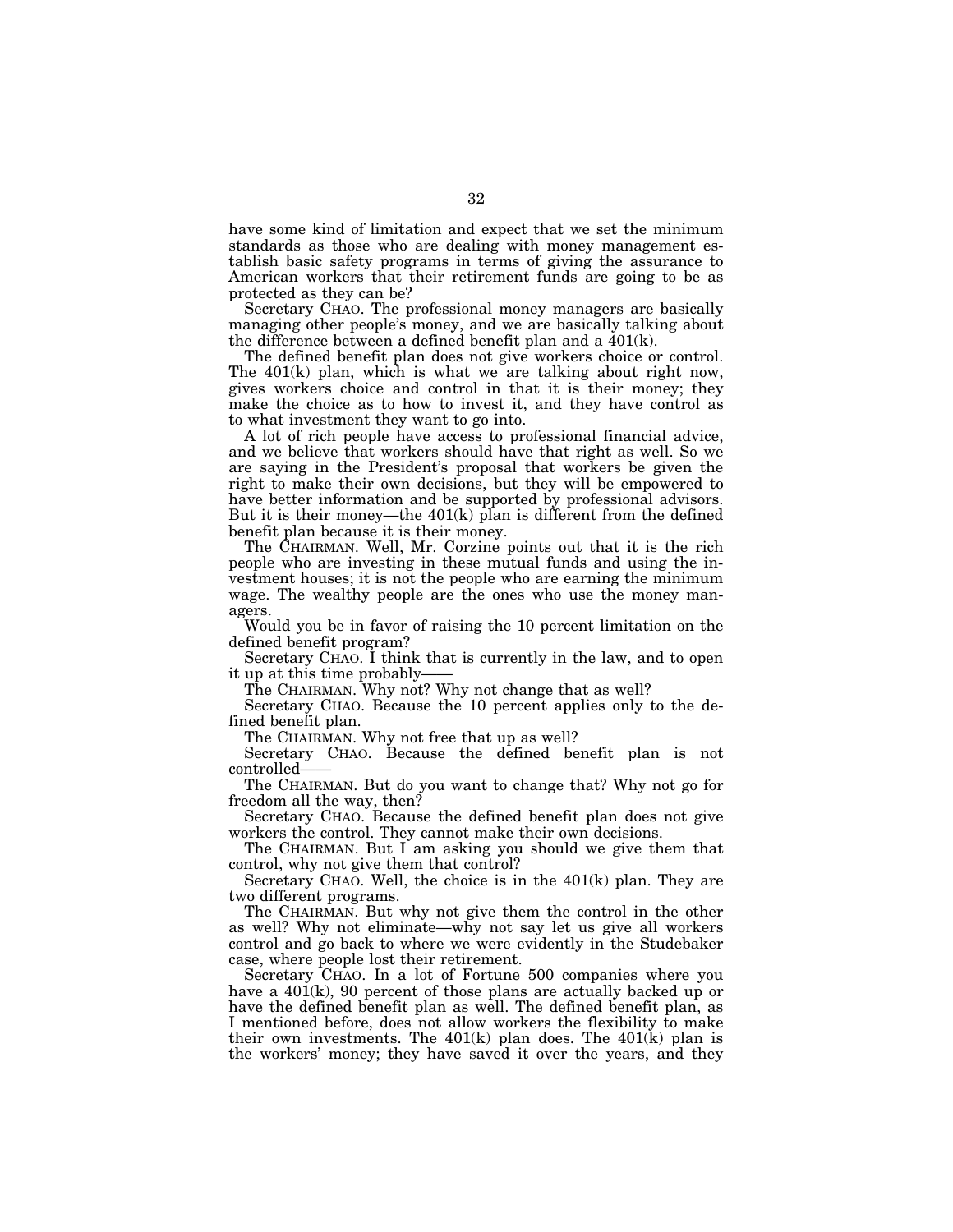have a choice as to what investment it goes into. The defined benefit plan does not offer that option.

So when somebody else is managing your money, and you do not have any choice as to what investment that money can go into, whoever is managing it should have some restrictions; they have got to have some restrictions as to what they can do, and part of that is security for the workers.

The CHAIRMAN. This will be my final question. Secretary Chao, outside of the fact of the sale, the lockdowns, and some notification, I do not see how you could give any assurance to any Enron worker, or certainly to anyone from Polaroid in my own State, or from Lucent Technologies, that they would not have lost their retirement as well if they had stayed in those companies.

Secretary CHAO. I do not think Government can guarantee economic success of any kind, and clearly, what we are trying to do here-

The CHAIRMAN. You do not think we have some responsibility to minimize that risk, in any important way?

Secretary CHAO. Of course, we do, and that is what we want to do here. We want to preserve for workers their freedom of choice and also control over their own investment portfolios, and under some of the other plans mentioned, they were never in control of it in the first place; outside people were controlling it, so therefore, these outside people should have some restrictions. But for  $401(k)$ 's, these are totally within the control of an individual worker. That individual worker should retain the right to control his or her own investment decisions. It is their right. They may or may not want to exercise it, but it is their right.

The CHAIRMAN. You are not suggesting that any worker can choose any stock they want in a 401(k), are you, because employers make those decisions, don't they?

Secretary CHAO. No. Most 401(k) plans—you are talking about the employer matching portion. There are two parts to  $401(\vec{k})$ 's.

The CHAIRMAN. I understand, I understand.

Secretary CHAO. One part is the employee contribution-

The CHAIRMAN. The matching, yes, I understand that.

Secretary CHAO [continuing]. And that, they can choose whatever they want, depending on what the company offers.

The CHAIRMAN. The company offers it.

Secretary CHAO. Yes.

The CHAIRMAN. So it is not completely open choice.

Secretary CHAO. Most 401(k) plans have a tremendous array of mutual funds and different stocks that employees can go into. I think that what you are saying is the match in company stock.

The CHAIRMAN. Senator Gregg?

Senator GREGG. I do think it is important to clarify this difference between a defined contribution plan and a defined benefit plan, because there is some confusion, and for the layperson to understand it is difficult because it is a complex issue. But when you get right down to it, the bottom line is this—the defined benefit plan guarantees you a return; basically, you are going to get so much in your retirement under a defined benefit plan. Under a defined contribution plan, basically, you are competing in the market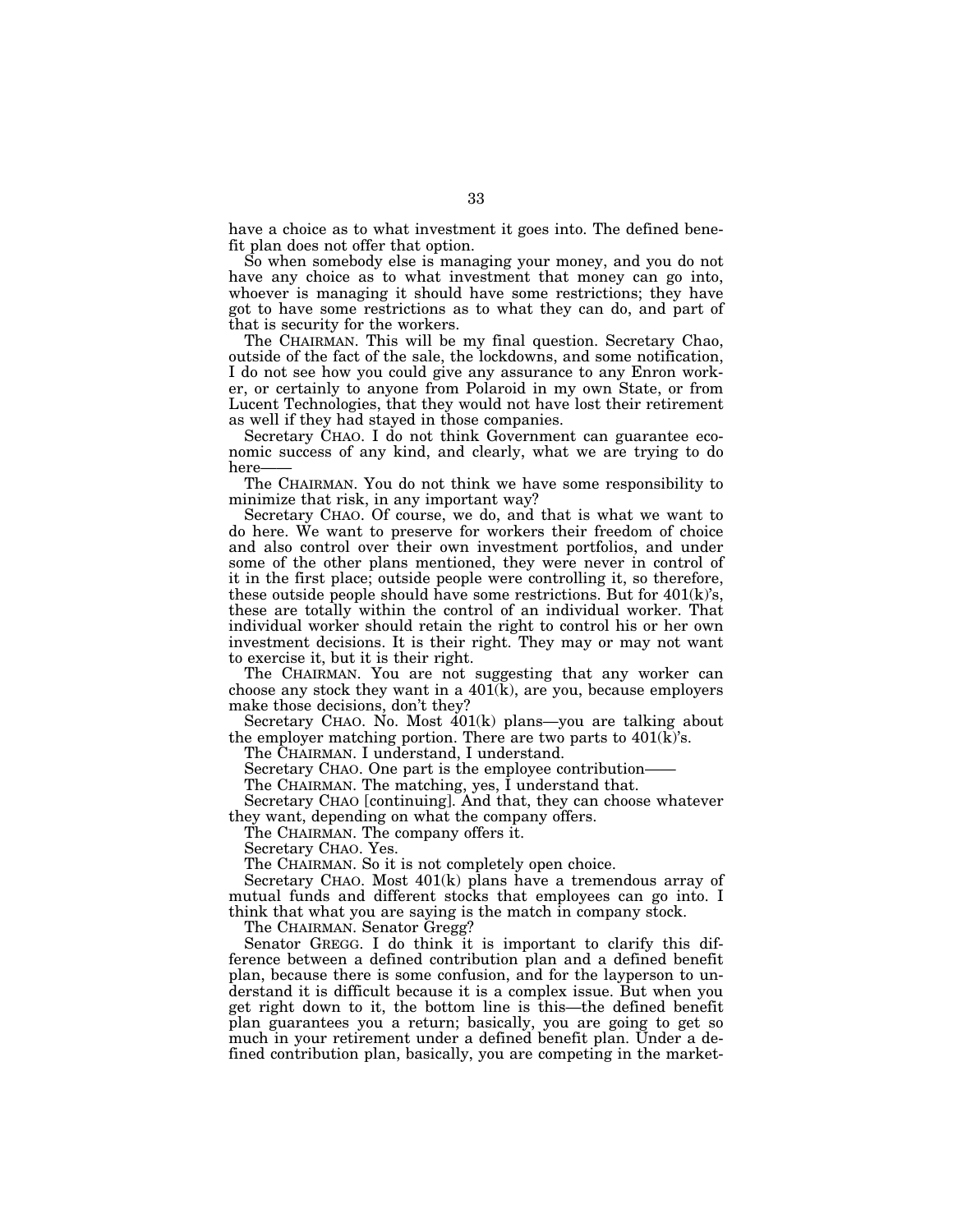place, and you may get more, you may get less, depending on how the marketplace does with the assets that you have.

So the logic behind the ERISA rules relative to the defined benefit plan is tied to the fact that it is basically an annuity. You basically have to get a return to the employee when he or she retires of ''x'' number of dollars, and in order to accomplish that, you have got to make certain investment decisions which are traditional to annuity-type activities. That is why there is a difference here.

Secretary CHAO. May I also add one other thing, Senator? Mobility is very important. Nowadays, workers move around a great deal. So under a defined benefit plan, if they leave early, prior to their retirement, they will not get very much.

Thank you.

Senator GREGG. Defined benefit plans have unfortunately fallen off the favorability charts, which is too bad. We have got to come up with systems to reinvigorate them. But the difference in the investment structure hides the fact that the results are entirely different, and the intent of the results are entirely different.

In my viewpoint, as I said in my opening statement, this issue comes down first to accounting. Obviously, if you do not have accurate accounting, you can be defrauded as an employee, and that is what happened at Enron; people were told their stock was worth \$90, and it was probably worth \$9, because the accounting firms did not give accurate numbers to the marketplace, and the marketplace did not value the stock accurately.

But the second issue that I think it comes down to is vesting. When does the stock that the company delivers to you as part of your employment—when do you get control over that stock and then have the freedom to make the decision to sell the stock or to hold the stock? That should be your right to make that decision. If you work for Wal-Mart, and Wal-Mart makes up 50 percent of your assets because that is what you wanted, you should be able to do that, but you should have the information to do that, which is the point of the President's plan. But second, the issue of when do you get that right to free up that stock and make a move with it is the issue.

I have been toying with the concept of—there are legitimate reasons why a company and why management and why employees enter an agreement which says you have got to work for 3 years before you get the right to the asset. There are obviously legitimate reasons for keeping people interested in their jobs. So immediate vesting would obviously, in my opinion, fundamentally chill the willingness of corporations to participate by giving you extra assets for working longer for them.

But still, couldn't there be a middle road here—and I would be interested in your thoughts on what the chilling effect of this would be—if you were to say that when a corporation delivers you stock as part of your 401(k), you still have 3 years before you own that asset, but during that 3-year period, you have the right to dispose of that asset. In other words, you can make a choice during those 3 years to sell that stock, the proceeds of which would go into the account, which would continue not to be yours until you had worked for 3 years, but you might change it over to another stock, or you might put it into cash. But you would have the right during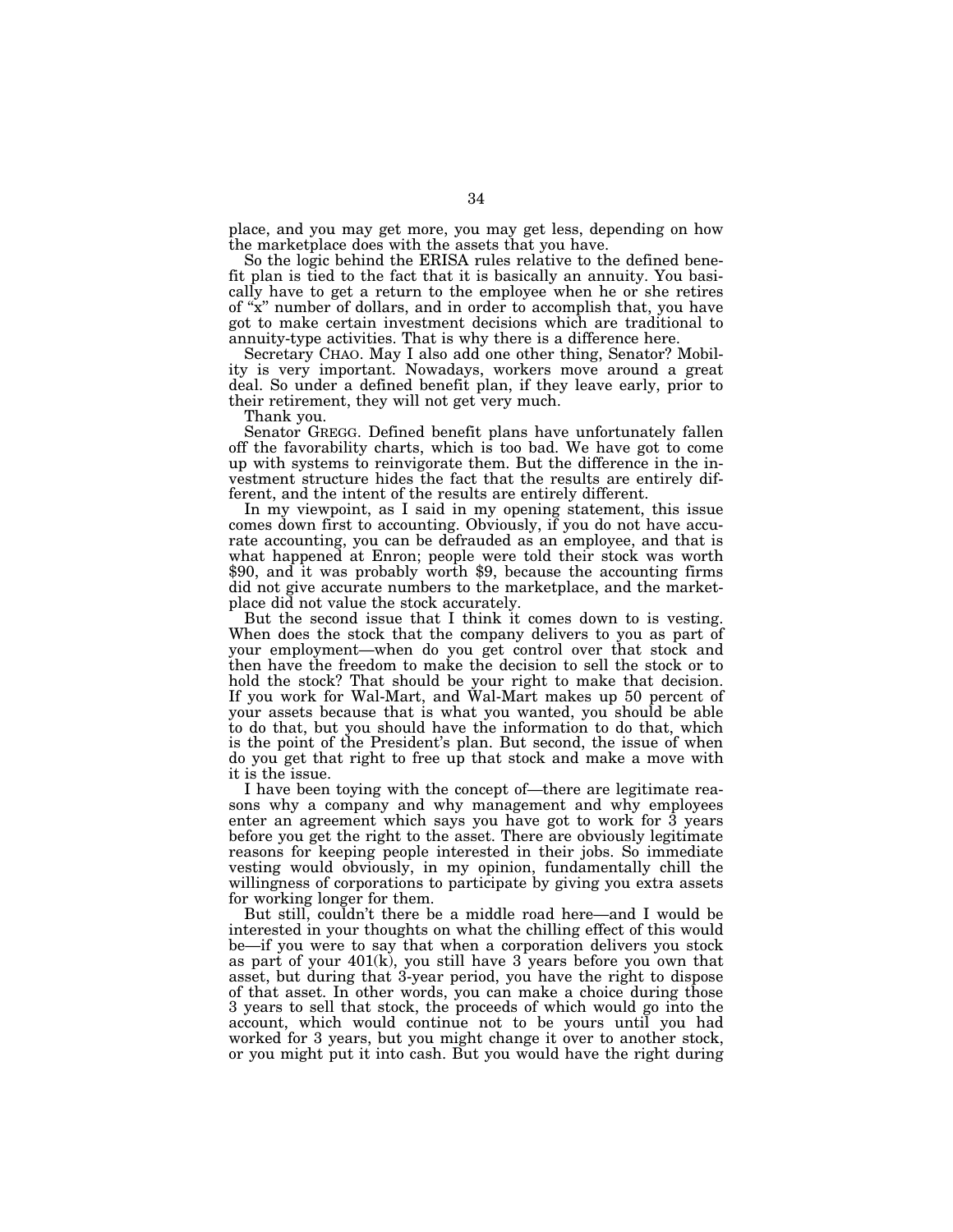that 3-year period to actually dispose of the corporation's stock, although you would not actually own the asset which you had moved it into until the 3 years was over.

Would that address this issue—it would obviously address the issue of the employee being locked into his stock—but would it have an unusually chilling effect on corporations being willing to participate in this type of structure and being willing to put their stock up?

Secretary CHAO. I have three answers. One, I think there will be a chilling effect, because number one, we want to encourage employers to compensate their employees, and employer stock is an option; so we want to encourage that.

Senator GREGG. This would not limit their ability to do that. They could still put stock in.

Secretary CHAO. Having said that, let me also say that vesting is a schedule that Congress has mandated. Basically, last year, the Congress reduced vesting from 5 years to 3 years, and that is how-

Senator GREGG. This would not change the vesting.

Secretary CHAO. But that is how I think our proposal came up with 3 years. Also, interestingly enough, I believe Senator Boxer and Senator Corzine's bill talks about allowing diversification 90 days after vesting, so that would be within 90 days after, we believe, the 3 years. So I think it is even longer than our proposals. But we want to work with you on this.

Senator GREGG. My point is that if a corporation can still match with their stock, but once that match occurs, the individual has the right to dispose of the stock but they do not own the asset until the 3 years has run, is that going to have a negative impact on corporations using their stock as part of the match?

Maybe it is, maybe it is not, but I see it as a way of resolving this issue of ending up being tied up in a corporation's stock as an employee until you are free as a result of vesting rules.

Secretary CHAO. Well, Senator, let us talk further about that, then.

Senator GREGG. I appreciate your time. Thank you.

The CHAIRMAN. Senator Dodd?

Senator DODD. Thank you, Mr. Chairman.

Welcome, Madam Secretary, to the committee.

Secretary CHAO. Thank you.

Senator DODD. I missed your opening statement, and I sort of wish we could bring Jacob Javits back, having written the ERISA legislation. Senator Kennedy often says that we would like to have him come back because this is a terribly complex area of law, and obviously, there is a great deal of frustration, obviously felt primarily by those who have lost so much in the last number of weeks, and I think frustration as well by people who want to do something about it, and in the desire to do something about it, obviously, when we are dealing in the area of pensions and retirement plans, we need to be careful, and I think that is a worthwhile note.

We have an awful lot of people who have our money well-invested today—\$4 trillion invested in private pension systems—46 million Americans are earning pension benefits on the job. So as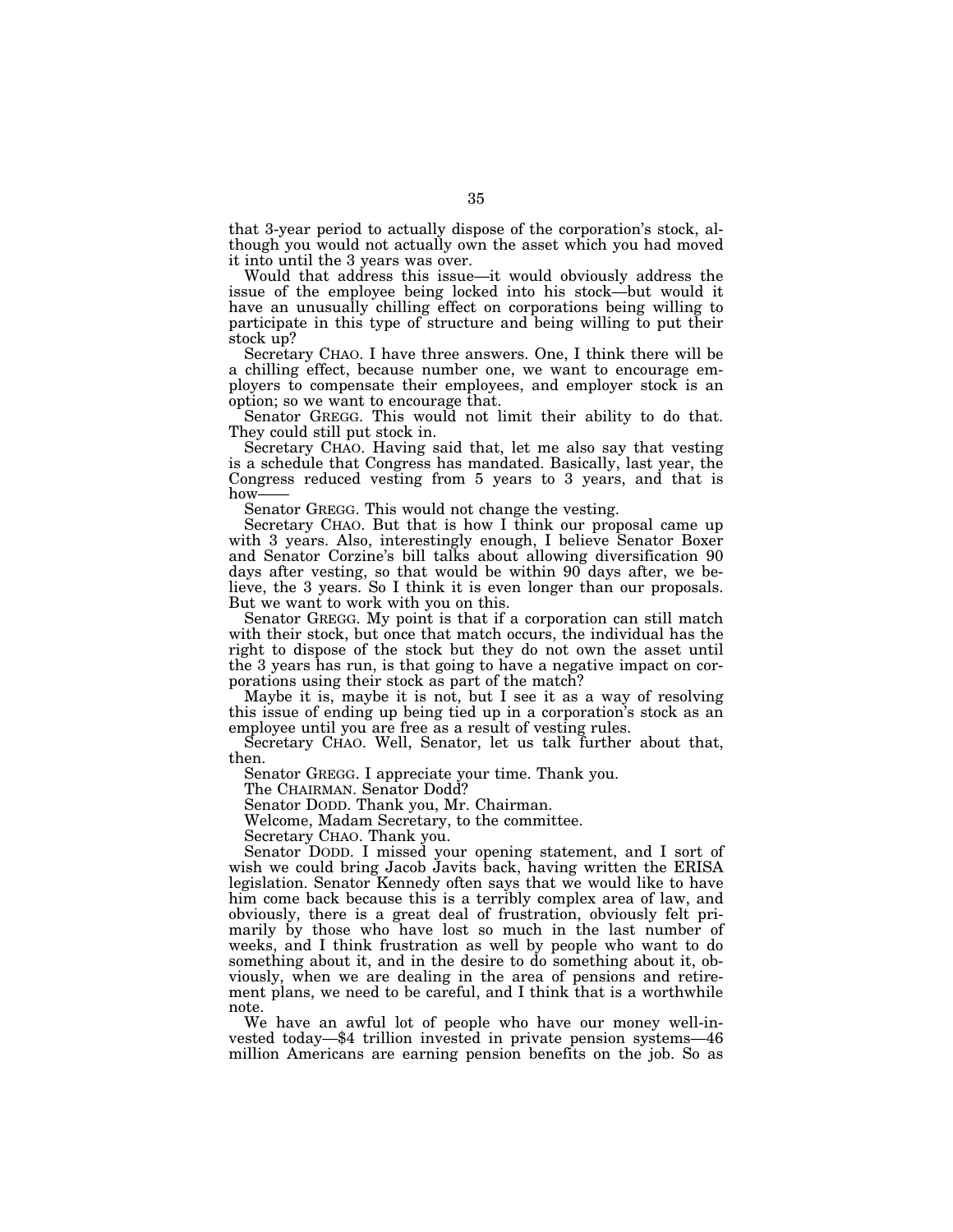we move forward here, I think all of us want to make sure that we are not going to create a bigger problem than the one we are trying to solve.

I am curious about what rights and powers you have today under existing legislation. We are talking about changing some of the laws here. What I want to know is can you do some of these things right now, without having to wait for Congress to act? For instance, on these lockdown periods, I asked Jon Corzine the question—on the notification, I think the President has said 1 month notification prior to a lockdown occurring. Is there anything in the existing law that would prohibit you from making that 6 weeks, or the period of lockdown briefer—parity issues between employers and employees where, really, the sense of fairness is what highly offends people, aside from the period of lockdown. It is the sense of outrage. It is almost like the burning building where the owner got out, and the rest of the doors were locked.

Secretary CHAO. Absolutely.

Senator DODD. So the sense of injustice, of telling people to invest in this particular operation with one hand and on the other, they are selling their own stock back to their own company as fast as they can to cash out—that, as much as anything—obviously, the loss of income is huge—but that sense of unfairness—the portability issues.

I want to know what you can do without necessarily waiting for us. Why don't you address that issue first—what is your flexibility as Secretary of Labor in this area?

Secretary CHAO. We did initially take a look at the possibility of our acting on this administratively, understanding how complex ERISA is. But these are such important issues that we felt it was really important to wipe away any gray areas and to——

Senator DODD. Is there a problem with parity, for instance? Why is there any problem with treating the employer and the employee alike on the issue of lockdown? Here, you had the employer selling, and the employee could not.

Secretary CHAO. We totally disagree with that, and that is why the President-

Senator DODD. Can you take care of that now? Do you have to wait for us?

Secretary CHAO. ERISA does not take care of stock options, for example. The President feels very strongly about this point, that there should be pension parity, and that during lockdown periods, if workers cannot sell——

Senator DODD. That is going to require a change of law to do that.

Secretary CHAO. Yes. But I understand your point, and will go back and take a look to see what we can do administratively. But we have taken a look at that, and we felt that, again, this is such an important issue that we wanted to codify it into law.

Senator DODD. Just briefly, some companies—I talked to a chief executive officer of a major U.S. corporation—I will not mention the name right now because I want to be careful that I do not misquote him in some way—in his company, none of the employees can own any stock in their retirement plans, any stock in the company they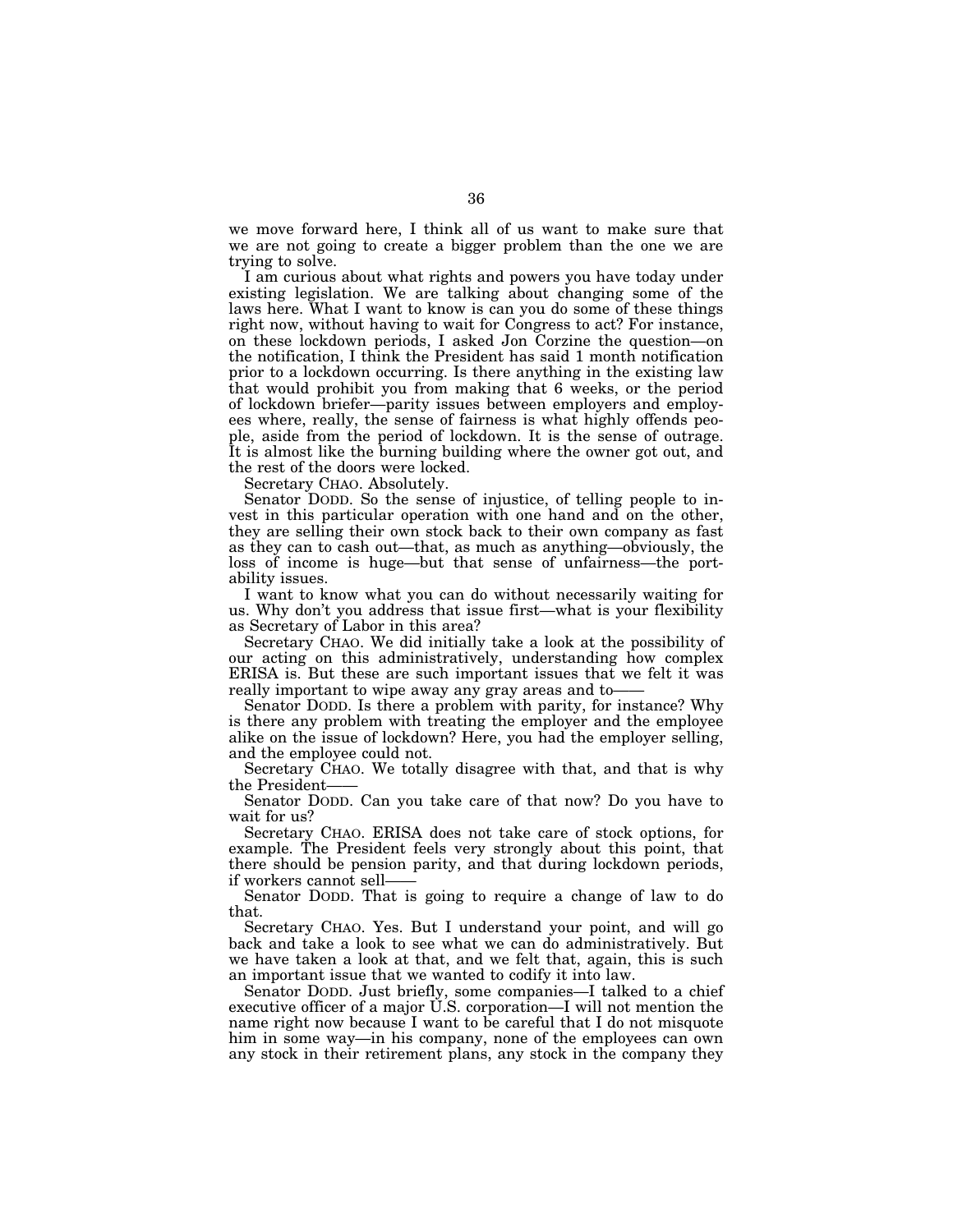work for. He does not want them to do that because of the potential liability.

How often is that done, and do you think that his decision is a wise one in light of what has happened?

Secretary CHAO. I think his decision is a wise one, and I think most CEOs are probably looking at their own companies to see how they can encourage their employees to increase diversification and decrease ownership of company stock.

Senator DODD. What about independent advisors for retirement plans that are not necessarily paid for by the company, so that the sense of having investment decisions for retirement plans being made independent of the resources of the company itself, so they are free of potential pressures that might occur?

Secretary CHAO. We think that workers and employees should have access to good, reliable financial information so that they can make wise investment decisions. As I mentioned before, lots of rich people have it, so why can't rank-and-file workers have it.

So we want to give workers that right, and we want to make sure that investment advisors, if they have any conflict of interest, State so, and that if any fees are connected with the services that they are offering, they State so as well.

Senator DODD. But you think that just notice is enough—would you prohibit it, so that if there is a conflict, if one is being paid by the company itself to do that—

Secretary CHAO. I think here is a balance as well. The fiduciary responsibilities of ERISA are strong, and we are trying to make them stronger with our current proposal. But the investment advisors are supposed to act solely in the interest of their employees, and we want to again shore that up and protect workers.

Senator DODD. Finally, I know there is an investigation being done by the Department of Labor about what happened here. Do you have any sense that you can share with us now of when we can expect to hear?

Secretary CHAO. I have a great group of professionals, and I am very proud of them. They are doing a great job. I am asking them to conduct this investigation thoroughly, in a responsible fashion, as quickly as possible, without compromising the integrity of the investigation.

Senator DODD. I appreciate that, but do you have any sense of when we are talking about?

Secretary CHAO. I hope soon.

Senator DODD. Would that be June?

Secretary CHAO. I hope not; I hope sooner than that—because again—I have said this on many occasions—I am personally committed to helping these workers at Enron, and we want-

Senator DODD. I do not expect you to put a date on it, but I am just curious—so, sometime late winter, early spring is what you would be looking at?

Secretary CHAO. I am pushing as hard as I can.

Senator DODD. OK. Thank you.

Thank you, Mr. Chairman.

The CHAIRMAN. Senator Enzi.

Senator ENZI. Thank you, Mr. Chairman. I appreciate your holding his hearing. I am sorry that I had a conflict with the national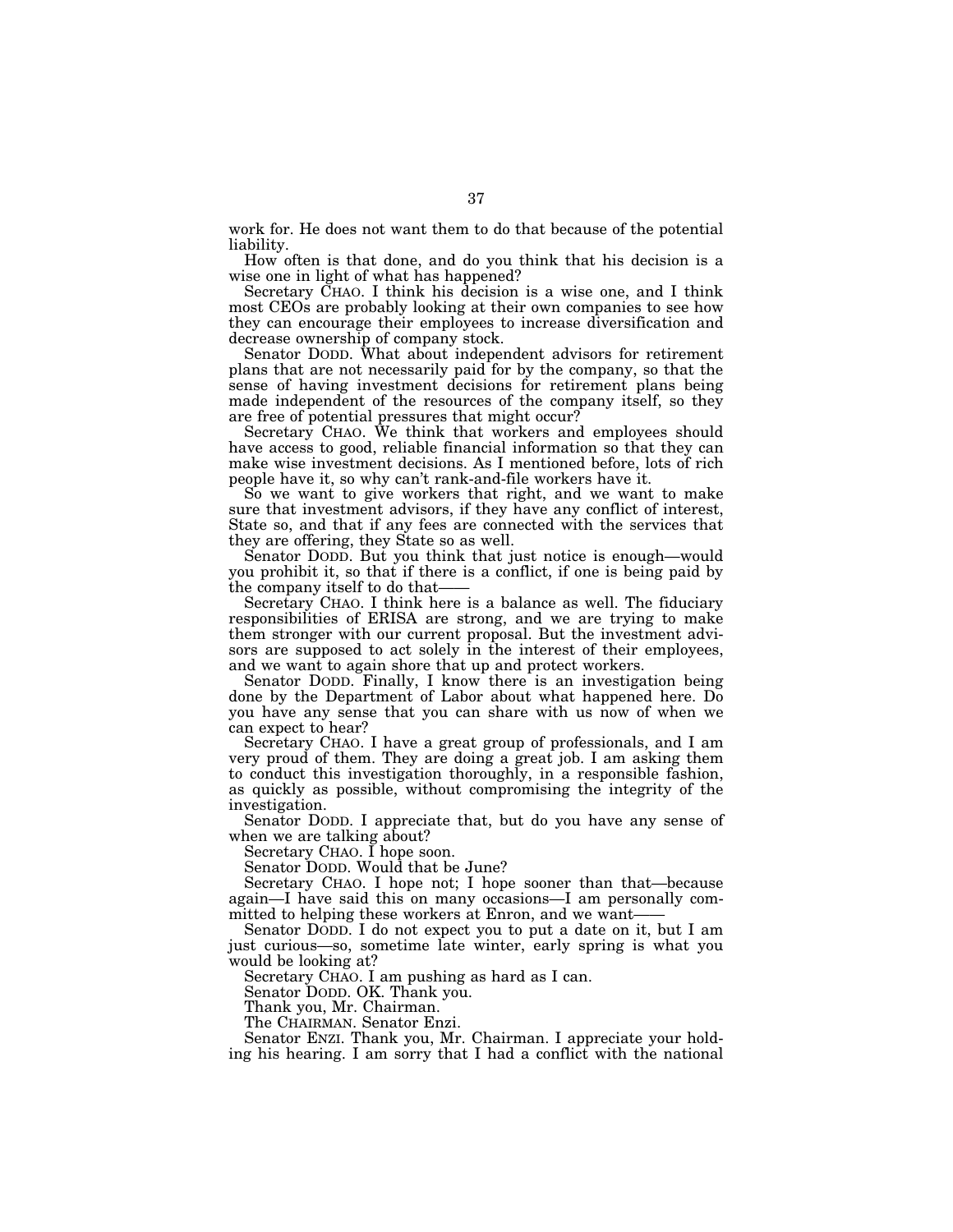prayer breakfast; that always falls on the first Thursday of February every year. So I hope we can keep that on the calendar in the future so we do not run into that conflict.

For the past couple of days on the Banking Committee, on which I also serve, we have been talking about financial literacy and have had some tremendous witnesses who have pointed out some of the things that we can do to make it more possible for every person in America to protect their investments and, more important, for the 46 million Americans who have pensions to protect their pensions.

Congress has worked these issues before, and I have always said that a rule of legislating is that if it is worth reacting to, it is worth overreacting to.

One of the reasons why we have this problem right now is because Congress was afraid that if people owned stock in their own company, and they heard some rumors about their company, which might be just a notification that there is going to be a blackout period, they would anticipate that something terrible was happening and sell off their stock, and a massive selloff of the stock would drive the price of the stock down, at which point the public is buying it up at bargain rates.

We said we do not want that to happen to employees, so let us keep them from being able to sell their stock off unwisely. Sometimes we can create problems that we do not anticipate.

I have been an accountant. I am sorry that they are trying to make that a bad profession at the moment. I am very proud of it, and I think it provides transparency in information for people in America and in fact around the world to be able to make good business decisions. That does not mean there cannot be illegal acts that are done, but there are a lot of good accountants out there who provide for the ERISA required accounting that is done. I used to do that for a firm and have been through the ERISA audit. I have been hearing about how maybe we should force companies to change auditors every couple of years.One of the things that is already provided for in ERISA is a very extensive questioning if you change auditors, because the implication is that if you change auditors, you are doing it because you have found somebody who will do accounting for you that you ought not be doing, so current law under ERISA has a check to make sure that does not happen. Maybe now what we are going to do is institute some questions on the other side of the issue, and that might be a good idea, too, so that we are getting the full story on the audit.

I am concerned a little bit about the small businesses out there, the start-up businesses, which can often become pretty big businesses in a hurry. One of their difficulties is having cash flow, and so to provide for the retirement of their employees, they are providing a stock contribution in their defined contribution plan—almost everybody goes with a defined contribution now, because a defined benefit plan says that you are going to guarantee after retirement a certain amount of retirement, and that is hard to do in this day and age, and also, people have discovered that they can perhaps make more than the defined benefit if they just invest their own contribution. But under the defined contribution plan, some of these small and medium businesses are giving their employees company stock, and most of those people are involved in the start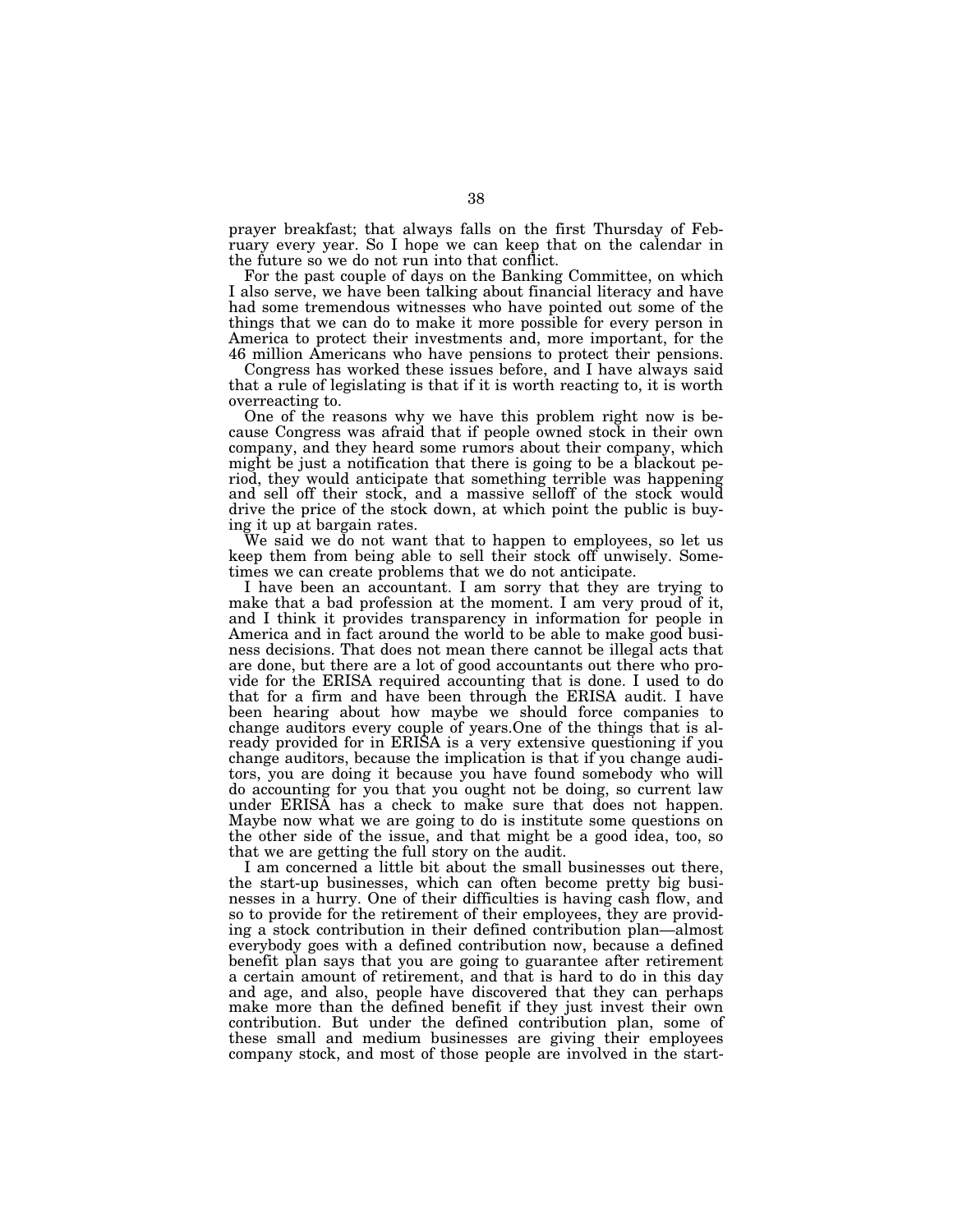up of the company as well, and they feel like they are keeping track of what is happening in that business, and they are very pleased with the growth.

I am wondering what you think the reaction will be now, if we tell them they have a very limited amount of that company stock they can own.

Secretary CHAO. As I said in my testimony, we want to encourage diversification, but it is a right of workers who are in 401(k) plans to be able to make their own investment decisions as to what stock they invest in, and we should be empowering them with good information so that they can make wise decisions.

Your point about small business is a very apt one. It is a concern, and I hope that we will be sensitive to it.

Senator ENZI. I do realize that most of the stock is held by employees of large companies; their sheer size results in them doing that. In fact, I think the average size of one of these plans is about 21,000 participants, so we are not talking small business here, we are talking big business.

Secretary CHAO. Right, I understand.

Senator ENZI. The new law would affect these people who—I think you stated that in the 401(k) plans, just 10 percent of all company stock is held by stand-alone plans?

Secretary CHAO. No. This is in Fortune 500 companies.

Senator ENZI. Yes, in the big companies.

Secretary CHAO. Right.

Senator ENZI. So the rule that we are talking about imposing here, if it applies to big companies, may be a criterion that is already met?

Secretary CHAO. We need to be sensitive to the impact on small companies.

Senator ENZI. Thank you, Mr. Chairman.

The CHAIRMAN. Senator Mikulski?

Senator MIKULSKI. Thank you very much, Mr. Chairman and Secretary Chao.

First of all, Mr. Chairman, thank you very much for holding these hearings, and I ask unanimous consent that my statement go into the record.

I am pleased to be able to say to my colleagues that I am a sponsor of both the Boxer legislation and the Corzine legislation. I think they go a long way in furthering the debate.

Ms. Chao, I want to come to those involved in defined benefits, and I do understand the difference between defined benefit and defined contribution. There is another issue—I am seeing a crisis here in pensions and health care benefits across the board. Let me go to a trend that I am seeing where companies are filing for bankruptcy, and part of the reason why they are filing is to begin the process of abandoning their legacy cost.

Secretary CHAO. Terrible.

Senator MIKULSKI. It is terrible, and I am not saying that it is malevolent.

I want to go to the steel industry—and again, this is not fingerpointing, this is pinpointing. Could you comment—first of all, we know that in the manufacturing sector, which has been the heart and soul of America and which by its very nature has a very clear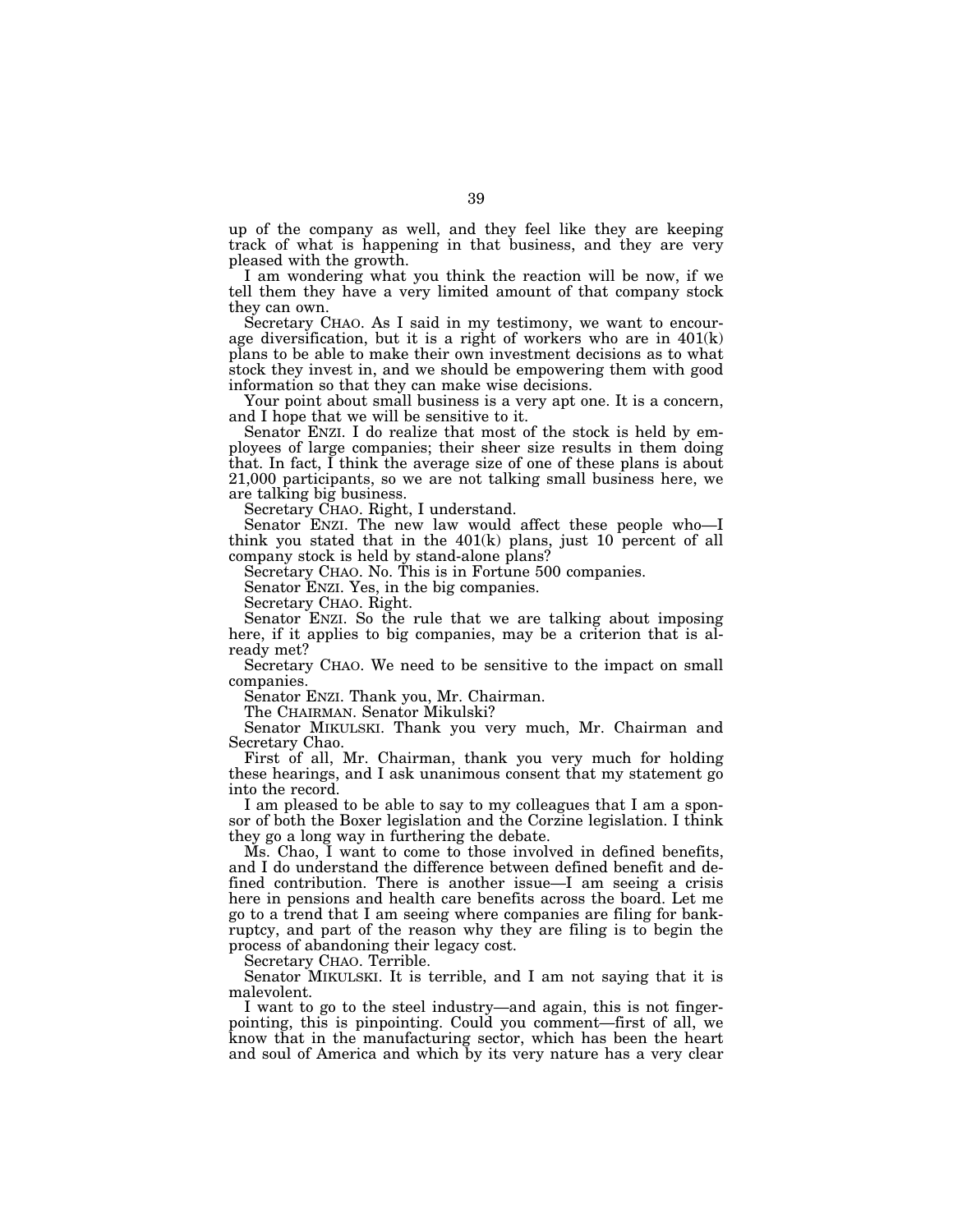defined benefit program, it had the benefit of advocacy of labor unions who worked in the employees' interests, and now, with the excess capacity in the automobile industry, with the crisis facing steel, so many of the steel companies are in bankruptcy, and some are actually going into court under bankruptcy to be relieved of their pensions and their health care responsibilities. Could you tell us what the administration's role is going to be in this? I am not questioning motivation, but the outcome is that we will provide the safety net under the pension guarantee for pensions, but there is no guarantee for health care benefits, and we could end up with 38,000 steel workers without health care, we could end up with them in a fixed pension—usually, they are frozen.

So I just wonder, while we are looking at pension security, what is the administration's involvement in this, and also, are you looking at—again, recognizing that we cannot stop anyone from filing bankruptcy or whatever—what we are going to do about this trend that seems to be cascading through America's private sector.

Secretary CHAO. Let me first say on the steel issue that this administration has done more to highlight the very competitive industries that steel is in and has done more to try to help workers than the previous administration.

This administration starting last year has assembled a Cabinetlevel task force which has been in continual discussions with unions and organized labor and with management in this industry to try to find solutions. In fact, this administration petitioned for the first time in well over 9 years before the International Trade Commission on a 201 action, and the ITC has come out with some

study, and we are now in the process—— Senator MIKULSKI. Ms. Chao, I want to acknowledge that, and I want to say thank you. The administration has been quite muscular on the issues——

Secretary CHAO. They are continuing to work on this.

Senator MIKULSKI. Right, but let us to go health and pensions. Here, under the react team, the enforcement team that is supposed to act in an expedited manner to protect the rights and benefits, has that been activated for steel–<br>Secretary CHAO. Yes.

Senator MIKULSKI [continuing]. And where is the administration heading on steel—

Secretary CHAO. We have had national-

Senator MIKULSKI [continuing]. I am sorry. I have 8,000 people who are pretty vulnerable here.

Secretary CHAO. I am concerned about that, too. We have had react teams out. We have had national emergency grants that have been available, obviously. But we want to keep these jobs there. That is the most important thing. We want to have jobs available.

So the administration continues to battle on in terms of fighting for steel rights internationally, trade issues. There is currently trade promotion authority combined with trade adjustment assistance that is going through Congress, which is not yet passed by the

Senator MIKULSKI. Right, but let us talk about the legacy cost, the legacy cost of health and pensions, because where I see it heading is that we could end up holding the unfunded liability and it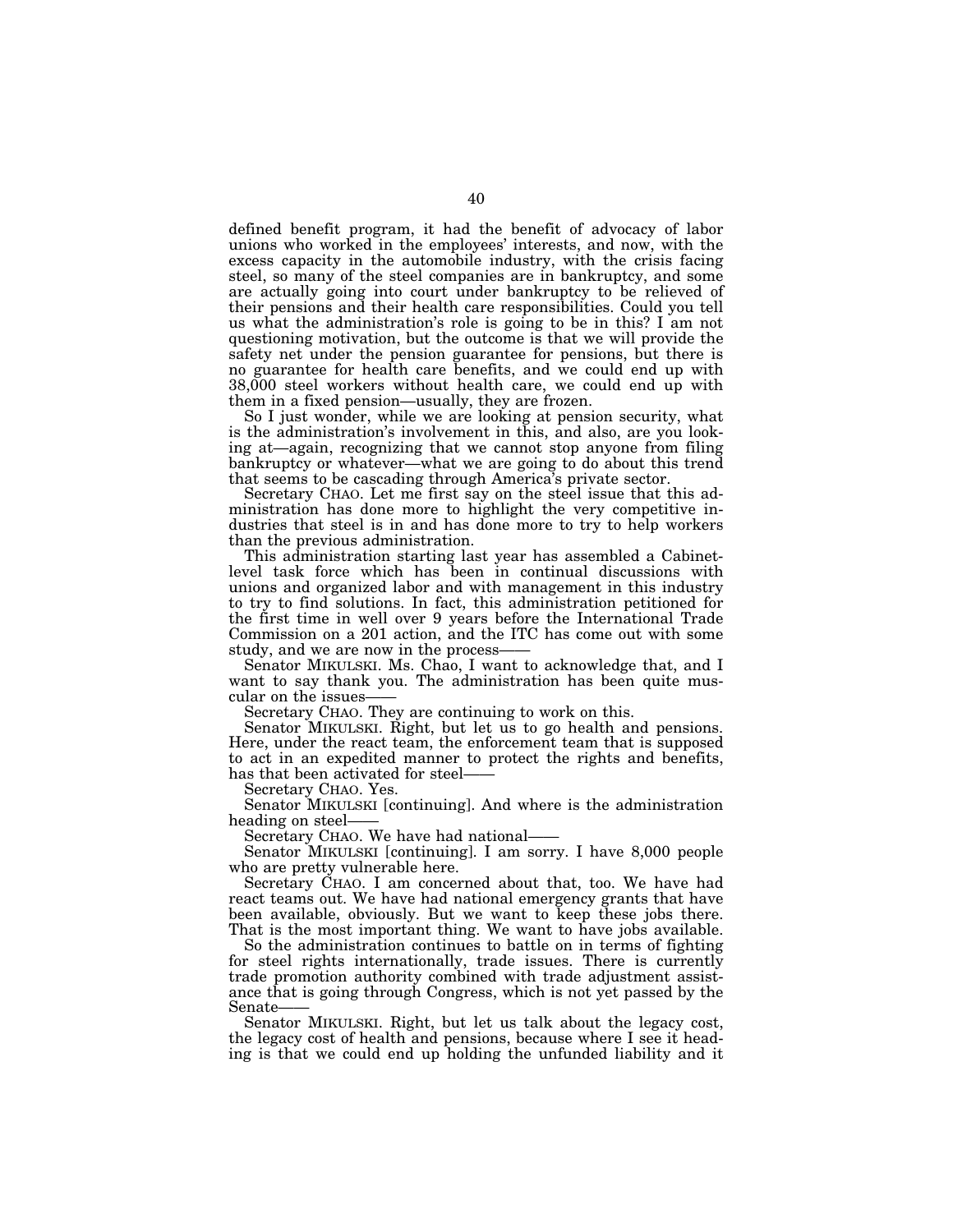could go to pension guarantee, costing taxpayers buckets of bucks, and at the same time, they will lose their health care benefits, throwing them into the ranks of the uninsured.

Secretary CHAO. I see.

Senator MIKULSKI. I just wonder where we are on that. I want to acknowledge what you have been doing on the jobs issue. It has been outstanding, and I want to say thank you.

Secretary CHAO. I think there—I am sorry.

Senator MIKULSKI. I just want to say that I know what you are doing on the jobs part, and I think it has been outstanding, and I want to say thank you.

Secretary CHAO. I think this is obviously an issue of continuing concern, and I do not think any decision—they are still looking at it. I think everyone is very concerned about this issue. The task force is looking at this and other issues as well.

Senator MIKULSKI. Do you have a direction and a timetable on this?

Secretary CHAO. I am not a main player in that task force, so I do not have a good view, but obviously, it is an urgent issue, it is a priority. We have had several other Cabinet officers who have

been involved in this as well since the very beginning.<br>Senator MIKULSKI. Well, I really just want to reiterate-

Secretary CHAO. I will carry that message back.

Senator MIKULSKI [continuing]. First of all, the job issue, but then, when we look at the pension issue, I am concerned not only about the workers having a pension, but I am worried that the taxpayers are going to have to shoulder the responsibility through pension guarantee and then also, if so many people pre-Medicare come onto the ranks of health care uninsured, the impact on local health delivery as well as on those families will be catastrophic. I mean, we could be heading for a Chernobyl here. We could be heading for a capitalistic version of Chernobyl in which we have the meltdown both in defined benefit and defined contributions of the benefits that people thought they could have not being there. So just know that I really think—Mr. Chairman, how much time do I have left?

The CHAIRMAN. Your time has expired.

Senator MIKULSKI. OK. Thank you.

[The prepared statement of Senator Mikulski follows:]

(The prepared statement of Senator Mikulski was not available at press time, however, documents are maintained by the Committee.)

The CHAIRMAN. Senator Warner?

Senator WARNER. Thank you, Mr. Chairman.

Welcome, Madam Secretary. My office, like I think every office on Capitol Hill, has simply been flooded with telephone calls and correspondence, and I have found the time to take a number of those calls myself and also to read a lot of the mail that is coming in. It is only generated through people's feelings. No one is telling them to write this. They do it spontaneously. And there is one word that comes out in all of this, and that is "disbelief."

I can best characterize it by one wonderful grandmother who got me on the phone and said, Now, listen here, Senator, we start in life with the teaching of our parents. We then go into our edu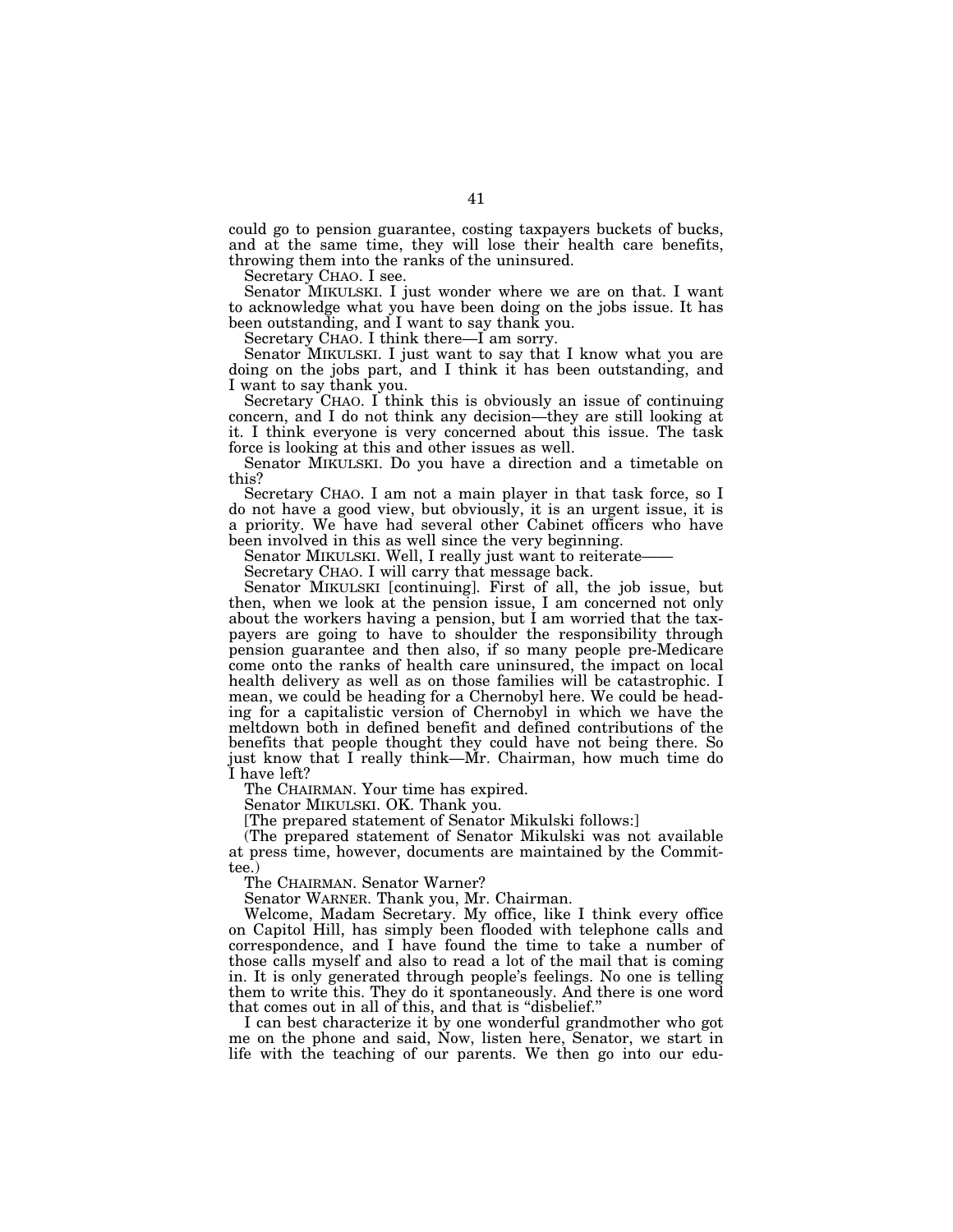cational institutions from kindergarten through advanced degrees. We are then, most of us, privileged to have our affiliation with churches or synagogues, as the case may be. And then we have to remain accountable to our own families, our spouses and our children. How did these people just sidestep and abandon all of that history of life's teachings, as the allegations—and I repeat as a lawyer—the allegations lay this fact on the basis of greed on a scale unparalleled in the annals of America's proud record of corporate history.

Now, that is just simple understanding. Folks out there understand that. How did they suddenly turn their backs, so many of them—if it had been one or two, but the allegations indicate it was widespread.

We have got to get down into the details, the Congress working with the administration, and provide our constituents with those answers.

I also came up through the banking and corporate world to public life many years ago, and I was a prosecutor of white collar crime as a young lawyer. I think we have to very carefully here in the Congress go through an enormous fact-finding procedure and not be rushed, and then provide remedies and also oversee the responsibilities of the executive branch to hold these individuals accountable, to be in accordance with civil law and regulation or criminal law and regulation.

Furthermore, as we look at the legislation that Congress will be considering, we have got to strike a balance between how much we try to write into the new laws and regulations with regard to our various investment plans and stockholders and companies and strike a balance. We do not want to take away an individual's initiative to save. We do not want to say to that individual, ''You do not have the sense to make your own decisions with regard to your portfolio,'' nor do we want to deprive that individual from seeking such advice as he or she may desire from other experts.

So we have got to hit a balance as we go along and do it very carefully, because this situation in the eyes of my constituents has shaken the foundations of our great capitalistic system which enables so many to start small businesses to fulfill their dreams to have large businesses or be a part of the mainstream of corporate America.

Just look at the number of individuals today who are stockholders compared to a decade ago, two decades, or three or four decades ago, when it was virtually a rarity amongst our society.

So I would just make those several observations. I wish you well. This committee has strong leadership, and we will do our very best to help you.

Secretary CHAO. Thank you.

Senator WARNER. I welcome any thoughts you might have on this Senator's observations, which basically reflect the views of these wonderful calls and letters that I am receiving, which are expressions from the heart—yes, anger, but that one word, "disbelief," as to how it could happen in America.

Secretary CHAO. Well, as you mentioned, there are a number of investigations going on, criminal investigations and civil investigations. We have an investigation at the Department of Labor which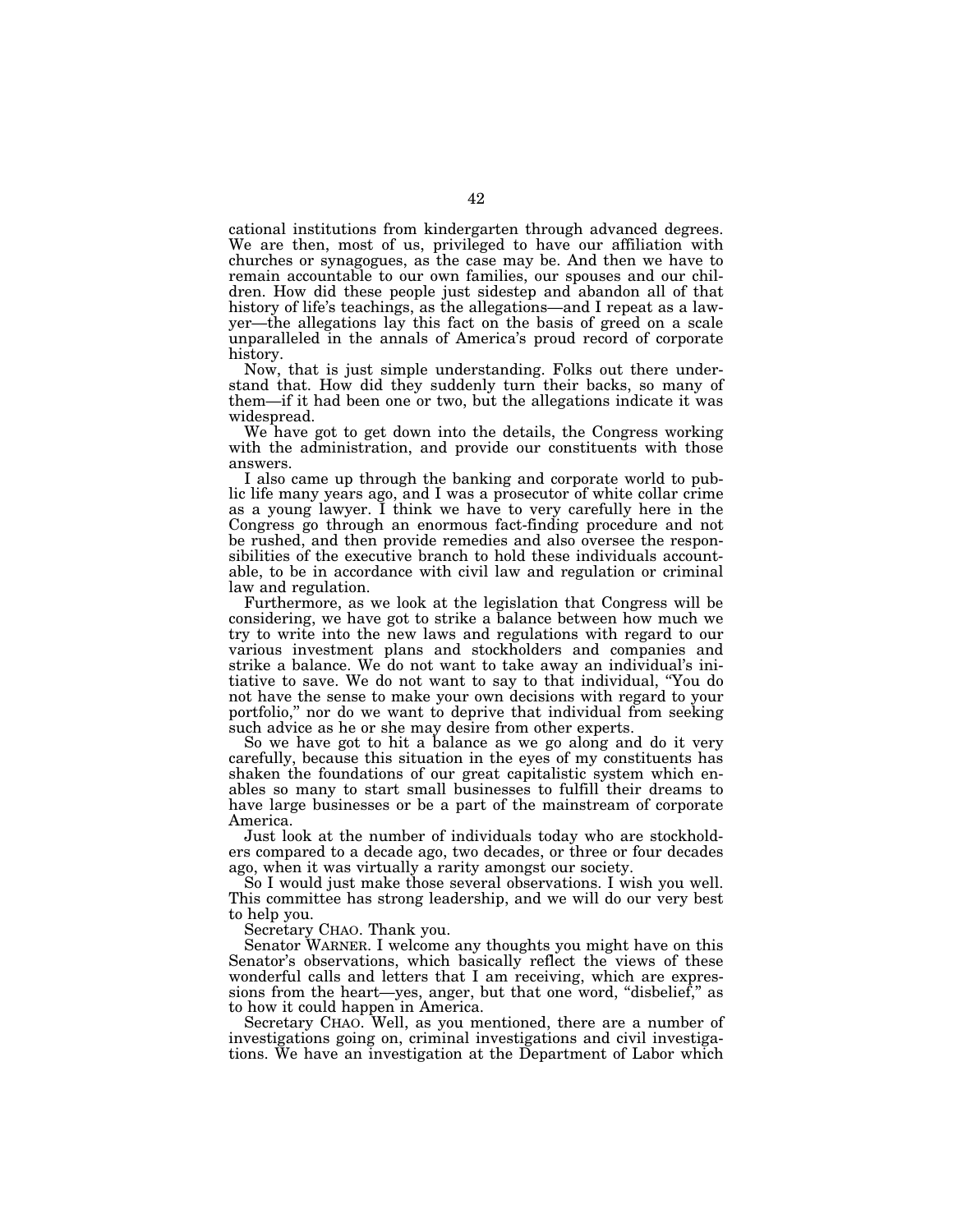we initiated before the company went bankrupt. And you have my personal commitment—I will take this investigation wherever it goes, to whomever it takes. I am very concerned about helping these workers and trying to recoup as much as I can on their behalf, and the President is very concerned, which is why in his proposal, he does talk about pension parity—

Senator WARNER. I think that is essential.

Secretary CHAO [continuing]. That during the blackout period, if the workers are prohibited from selling, then so are the CEOs and top executives.

Senator WARNER. I thank you.

Secretary CHAO. Thank you.

Senator WARNER. Thank you, Mr. Chairman.

[The prepared statement of Senator Warner follows:]

## PREPARED STATEMENT OF SENATOR WARNER

Mr. Chairman: The mail and telephone calls from concerned, conscientious constituents are just overwhelming. I listen to and read their comments in addition to the daily media reports; with my constituents, I share the utter disbelief at the growing list of allegations of wrongdoing.

I began my professional life in the U.S. Attorney's office prosecuting white collar crimes. That was followed by years of representing banks and investment companies, so I have some basis of understanding of corporate America.

Constituents from every state look at this situation and legitimately ask how this could have happened. Now it is the responsibility of Congress to provide not only answers, but remedies.

Several constituents have asked me how people who have reached the top levels of corporate America so readily abandoned every basic principle of fairness and honesty that began with the care and love of their parents, teachings they received from first grade through their graduate degrees, the support of their churches and synagogues, and the support of their families. How could they have abandoned all their cherished American traditions and succumb to greed unparalleled in the history of corporate America?

The United States free enterprise system is the envy of the world. The opportunity in America to create small business that can grow into big business is the very foundation of our capitalistic system. In the minds of many, the Enron case shakes the very foundation of our system.

Consequently, Congress has the solemn duty to work with the Administration to determine the factors which led to the collapse of Enron and resulted in the largest bankruptcy in U.S. history.

All resources of the Executive, Legislative and Judicial branches of the federal government should see that these allegations are fully and fairly reviewed. Where it is found that there has been a violation of federal law, then there must be full accountability, be it under criminal or civil due process.

After the facts have been established, the Administration should come forward with their legislative recommendation for consideration along with the legislative proposals in Congress. That legislation must first deter any repeat of the situation we are now examining in the Enron case. Secondly, it must provide a balanced, I re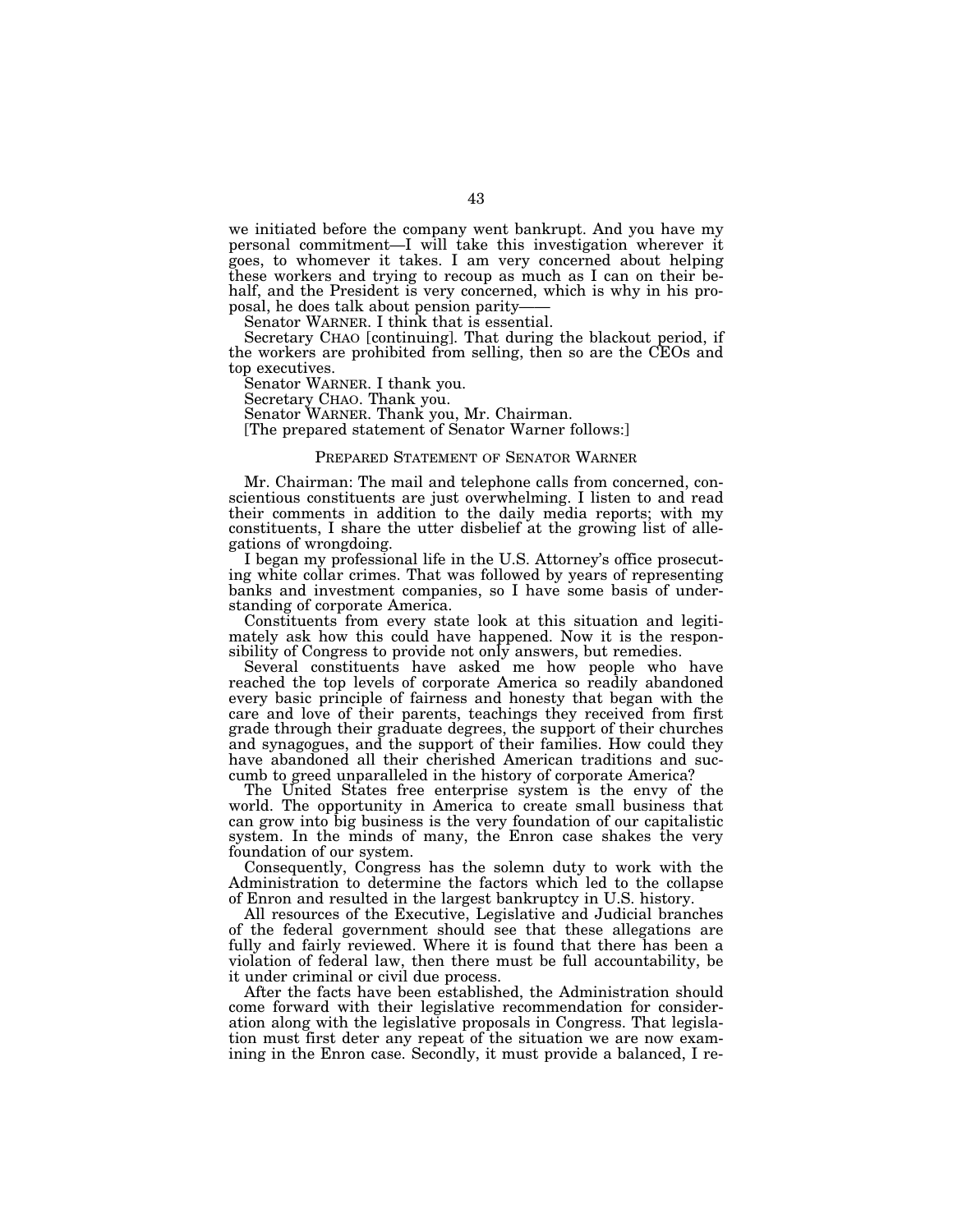peat balanced, measure of protection to stock holders, lending institutions and others who support our free enterprise system through the corporate structure.

I say balanced because, to the extent we legislate protection, Congress must be cautious not to unduly curtail the ability of companies to offer such investment and retirement planning incentives to their employees. Nor must we take action that would discourage savings or unduly limit the judgement of individual employee stock holders in making their own informed decisions.

Congress will have to enact laws as it deems appropriate to ensure that this does not happen ever again. It is in this Committee's purview to determine what revisions are necessary in current pension laws to restore the confidence of the American worker and investor.

An essential principle must be that of ''pension parity'' between a company's management as well as down to the newest employee stockholder. The company's CEO, as all top management, must adhere to the same restrictions during a lockdown or blackout period when stock transactions are prohibited as the employee stock holders.

To the fullest extent possible, disclosure of company financial status and other data relevant to making an informed investment decision is essential for individuals to have the freedom and ability to make sound investment choices, and to seek the advice they desire.

Congress must act timely, but must not rush. For the present, we should fairly and fully proceed with our fact finding mission. I am committed to working with my colleagues to make the appropriate revisions to our laws and preclude this from ever happening again.

I welcome the witnesses.

The CHAIRMAN. Senator Bingaman?

Senator BINGAMAN. Thank you very much.

Madam Secretary, thank you for being here. Let me start by saying that I think there are some very useful and constructive proposals and provisions in what you, the administration and the President, have come up with.

There is one area that I have concerns about, and that is on this issue of investment advice. Currently, there are various prohibitions against any investment advice being provided where there might be a conflict of interest. I have introduced a bill with Senator Collins and Senator Mikulski that also ensures that any investment advice that is given to employees is qualified and is independent, and that there not be a conflict of interest involved with the person or the company that is providing that advice.

As I understand your legislation, you say that conflicts can exist, but they must be disclosed; investment advisors can have a conflict, they just have to disclose it to the employee. And I am concerned that that is not enough. I can remember when I started practicing law, the senior member in the law firm, for whom I had great respect, called me into his office and said, ''We have one rule in this firm, and that is if we identify a conflict of interest, we get out. We do not satisfy our ethical needs by disclosing the conflict—we get out.''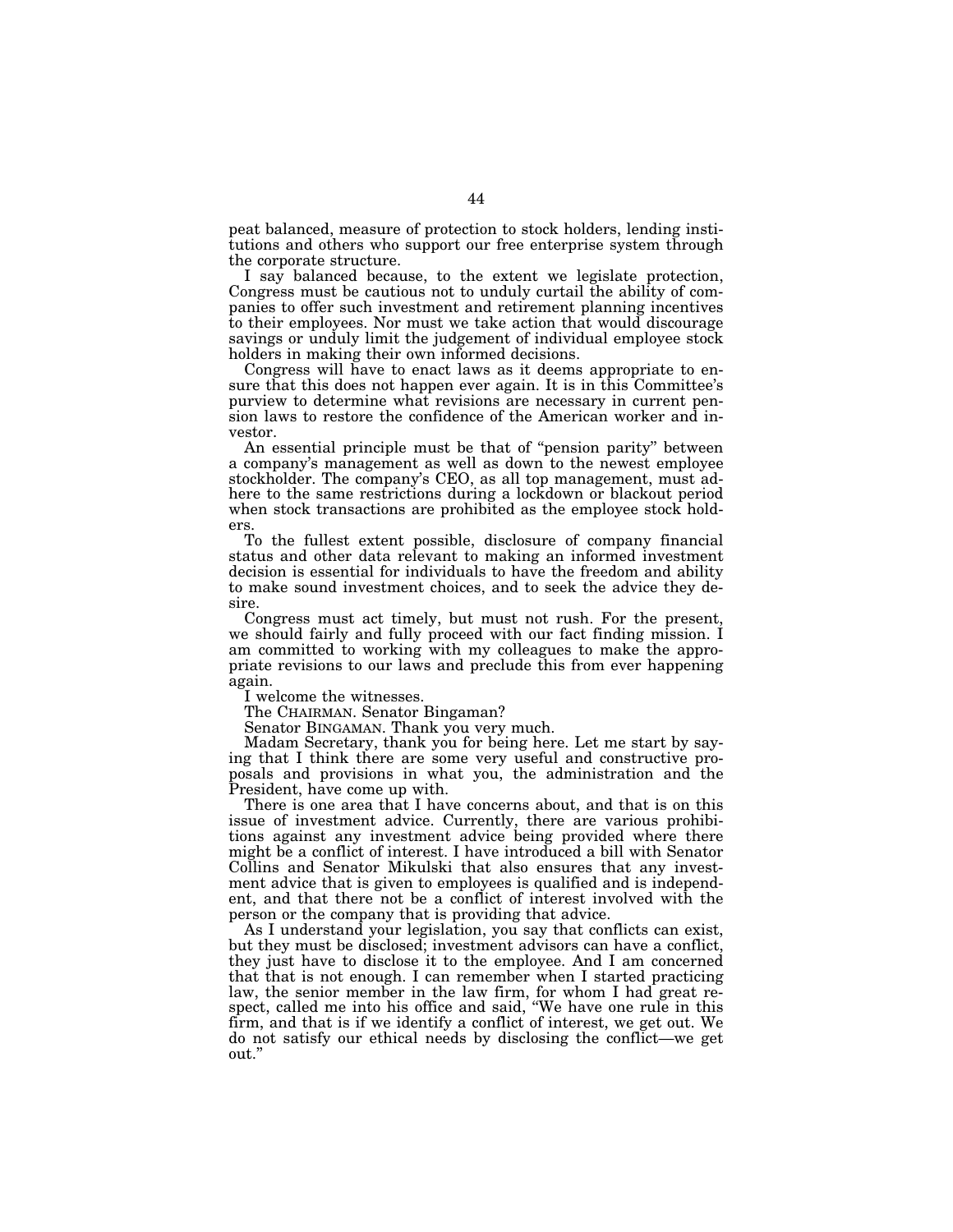I thought that was a pretty good rule, and I think it is a good rule for us to try. If we are going to legislate in this area, if we are going to provide a safe harbor which encourages employers to assist their employees in getting investment advice, why don't we ensure that that investment advice be independent and not coming from someone who has a product to sell, who has some ax to grind, who has some conflict of interest.

Secretary CHAO. We want workers to get the best advice possible. I think we agree on that. The issue is how to do that. We are also trying to balance between smaller companies who may not be able to hire two different people, one to be the advisor, one to let us say offer a portfolio of mutual funds or whatever. So we thought that we could accomplish this balance by giving workers the knowledge that if there indeed is any conflict of interest—and that need not always be the case—but that if there were, they should know about it, and the disclosure would help them; and if there are any fees involved with a particular instrument, a mutual fund or whatever, a particular stock, that the worker would be notified of that as well.

But it is a balancing act, so let us work together, and I want to work with you on that.

Senator BINGAMAN. So your position is that the requirement that we have in our legislation, which I believe is 1677, the requirement that the investment advice be independent and that there not be some conflict—you think that that is not necessary?

Secretary CHAO. No, because these fiduciaries are supposed to be acting solely in the interest of the employees, and they are sup-

Senator BINGAMAN. But we have a lot of examples of fiduciaries who were supposed to be acting in the interest of employees in recent circumstances, and they did not do it.

Secretary CHAO. Yes, there are bad actors, and we obviously need to prosecute them firmly and aggressively. The issue is how do we provide that advice. There would probably be some disincentive for employers from offering that, or they cannot offer as good advice as they could.

Senator BINGAMAN. I think the problem is that you can not be a bad actor and still believe that the investment product that your company happens to sell is the best investment product that an employee could possibly buy. So you are not violating some responsibility; you are giving the best advice you can, but the truth is your advice is colored by the fact that you have a conflict of interest, that you get paid on the basis of how many of these employees you persuade to invest in your company's mutual funds.

Secretary CHAO. These fiduciaries are personally liable for any failures in their pension plans. If you are a fiduciary under ERISA, you are personally liable. We want people to offer good advice. They are supposed to act solely—not even in the best interest, but solely in the interest of the employees, and we feel that if we let people know that they have some outside interest, if we let them know how much these funds cost and other relevant information, they will make good decisions.

Senator BINGAMAN. Well, I think we have a difference of opinion here. I do not think that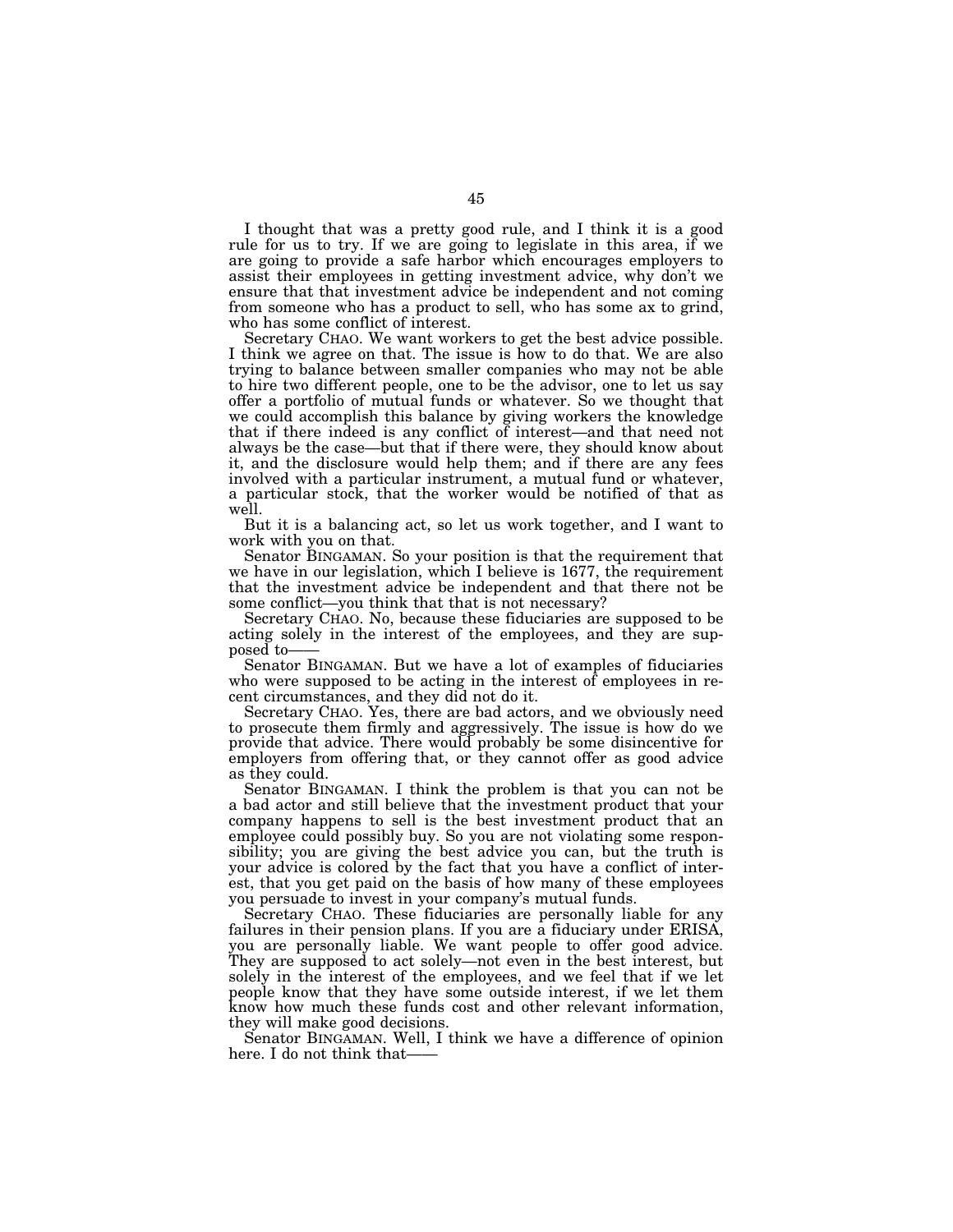Secretary CHAO. Let us work together on it.

Senator BINGAMAN [continuing]. I do not think that disclosing the conflict is adequate. I had a good friend who used to say, ''What I am about to tell you is a secret, so if you repeat to anybody, be sure and tell them it is a secret.'' That disclosure was not adequate for that circumstance. So I do not think that disclosing a conflict of interest is going to be adequate. I think we should maintain the current prohibition that exists in ERISA against conflict of interest in providing this advice. At the same time, I encourage employers—I think we have come up with a way in the legislation that we have introduced to accomplish more investment advice to employees, which I think is a very good thing.

Secretary CHAO. And again, I will just quickly summarize. I think the issue is that we are trying to make the balance, and if some of the smaller employers had to go out and hire a number of financial advisors, it would be more costly, and basically, workers are going to have to assume that cost.

Senator BINGAMAN. Well, it might turn out to be a very small cost compared to what they wind up losing in their retirement accounts.

Secretary CHAO. Well, let us talk further about that.

Senator BINGAMAN. Thank you.

Thank you, Mr. Chairman.

The CHAIRMAN. Senator Bond?

Senator BOND. Thank you very much, Mr. Chairman.

Madam Secretary, I want to congratulate you and thank you for the preparation and the work that you did during this year to be up to speed on this very important area of protecting pensions, because obviously, while no one could have foreseen the huge collapse and the tragedy of Enron, your attention to the concerns and the questions in this area have obviously put you in a position to be able to respond.

From my standpoint on the Small Business Committee, I would say that  $401(k)$  plans have given small businesses a tremendous opportunity to provide their employees with a form of retirement investment in a much more inexpensive manner than the traditional defined benefit plans. And I think that is a huge factor in the growth in popularity of 401(k) programs over recent years. I personally believe that defined benefit plans are better for the employee and the economy as a whole. We have the Pension Benefit Guaranty Corporation to back up defaulting defined contribution plans. We have huge problems in that area with defined benefit plans. And we have Social Security, which is a defined benefit plan, which has to be fixed. And we know that the problems with fixing them are very difficult, so the fact that we have a defined contribution plan in the 401(k) with some problems I do not think in any way suggests that we ought to move back solely to the defined benefit plan.

Although the tragic impact of Enron's collapse has dominated the news, I think we need to remember that there are many outstanding success stories of employees who, with disciplined savings and sound investing, have accumulated significant assets for their retirement. These successes would not have been possible under traditional defined benefit plans.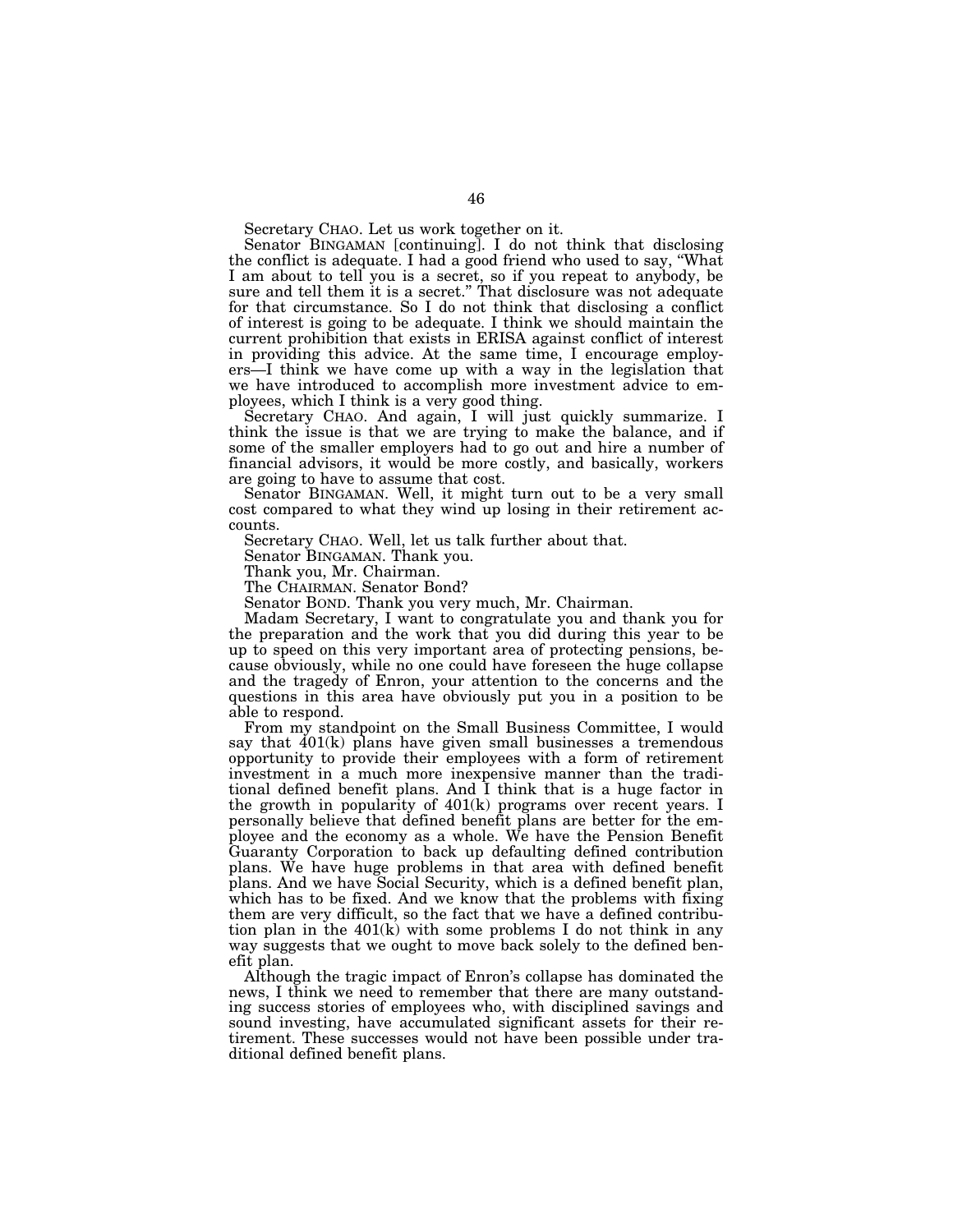But here, we have a huge problem of apparent wide-ranging malfeasance, misfeasance, nonfeasance—all the bad kinds of feasance you can have—and this committee ought to look at it, and we ought to decide whether the laws are adequate in terms of protecting pensions. I believe our colleagues on the Banking Committee must look at the accounting and disclosure, the accounting practices aspects, the corporate responsibility assets. We ought to look there, but I think the first effort is going to go on to the Department of Justice to determine whether in fact there was criminal malfeasance, because you can pass all the laws in the world, but you need to enforce those laws, and if that brings criminal penalties with it, then that in itself should deter problems in the future.

So obviously, it is not just this committee, but we need to look in this committee at how we can structure pensions best. But I would ask you first what is your feeling on the desirability of having pensions in defined contribution plans as opposed to defined benefit plans?

Secretary CHAO. We support defined benefit plans, and we support defined contribution plans. They have served different purposes. They are carried by different workers of different ages. Our primary concern is that we are for the workers; we want to protect their long-term retirement security.

Senator BOND. Whether it is defined contribution or defined benefit?

Secretary CHAO. My concern is with the workers. I want to protect their long-term security.

Senator BOND. As long as they are protected.

Secretary CHAO. Right.

Senator BOND. I think that as we look at the pension reforms, we need to give the workers the flexibility and control over their investment options which will enhance their ability to get advice and reliable investment information and make their own determinations. I think that the administration proposal to allow workers after 3 years—is it 3 years that they would be able to divest

Secretary CHAO. Congress made that the vesting period last year.

Senator BOND [continuing]. All right. But do you think that is soon enough to allow them—as soon as it vests, should they be able to sell off some of that if they have too much of their stock in the company?

Secretary CHAO. The President's plan supports diversification. We think that is a wise move; we just do not think that that right to make your own decision should be taken away from workers. We want to encourage diversification.

Senator BOND. I would agree with you that a worker may choose to keep his or her money in the stock. He or she may have other investments that balance it out, but they should be fully informed. But if they want to get out, you are saying it is up to them.

Secretary CHAO. It would be after vesting, and that is in the Boxer and Corzine bill as well. I believe theirs says 90 days after vesting; ours says 3 years, which is about the same time.

Senator BOND. Ninety days?

Secretary CHAO. Ninety days after vesting. Their proposals says 90 days after vesting.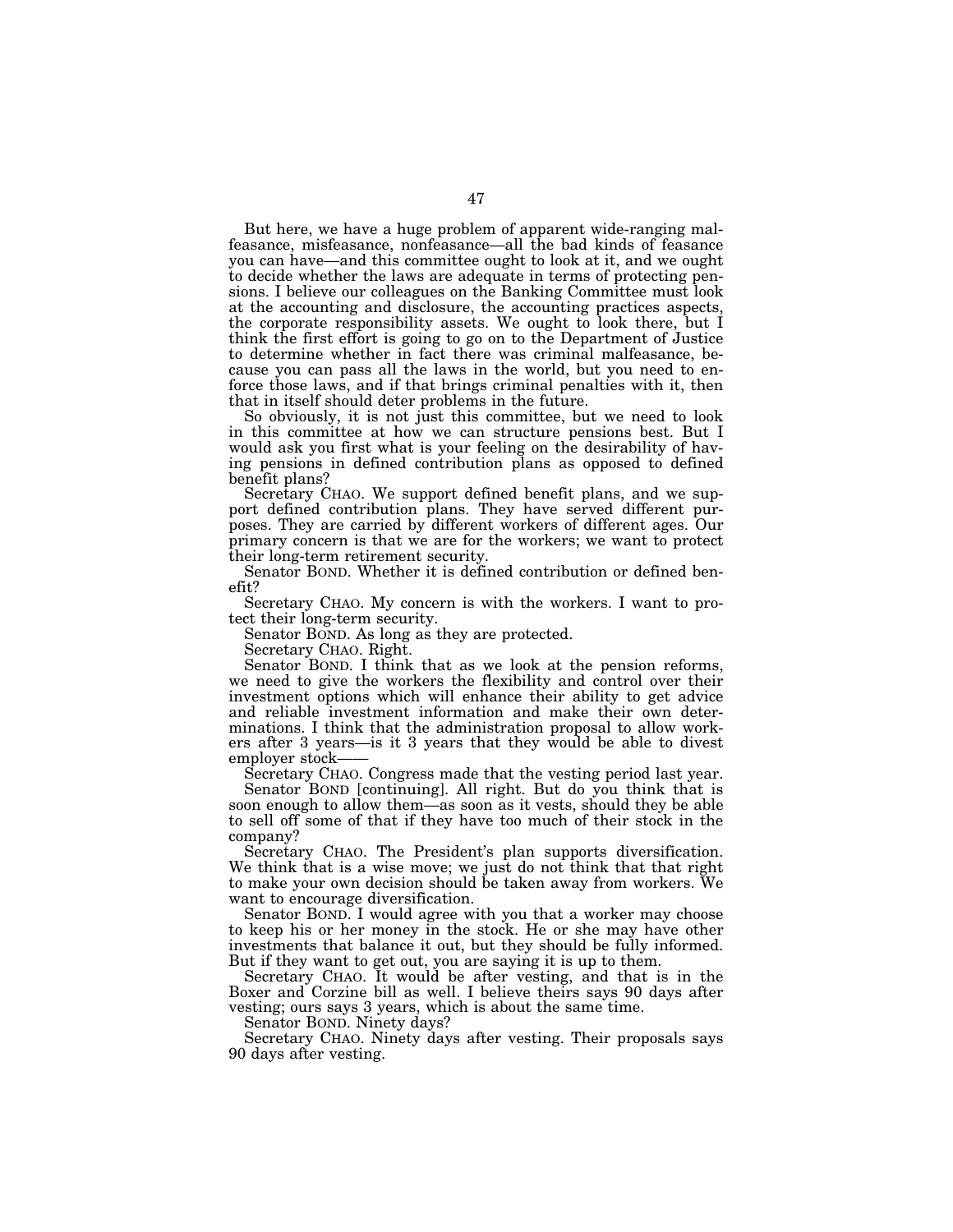Senator BOND. And yours says-<br>Secretary CHAO. Three years.

Senator BOND. After the plan begins, or is that—is that 3 years

after vesting or——<br>Secretary CHAO. No. It is not rolling; it is 3 years from the time that an employee receives the stock—or, that they become eligible to receive the stock. So it is actually not very much difference.

Senator BOND. Because the vesting period is——<br>Secretary CHAO. Employees will throughout their career with a company receive stock all the time. So we are not saying that each tranche of stock received at a particular time has to wait 3 years.

We are just saying 3 years from the——<br>Senator BOND. After they begin putting stock into the employee's retirement.

Secretary CHAO. Exactly.

Senator BOND. They could divest the whole thing.

Secretary CHAO. Right. That is for simplification purposes.

Senator BOND. And Senator Boxer and Senator Corzine say any time—okay. Thank you. So 90 days after vesting.

Secretary CHAO. After vesting.

Senator BOND. Thank you very much.

Thank you, Mr. Chairman.

The CHAIRMAN. Senator Wellstone?

Senator WELLSTONE. Thank you, Mr. Chairman.

I will move right along, because I know we have other witnesses to hear from as well.

First of all, Secretary Chao, I want to welcome you, but I do also want to repeat what Senator Kennedy said at the beginning, and you know where I am heading. It was really a year ago that you said that you were going to have a plan as to what we can do about repetitive stress injury, and I would encourage you to move forward with that. We really want to work with you, and I would just tell you that we have been asking for a staff briefing—as you know, I chair the subcommittee with jurisdiction over this——

Secretary CHAO. Yes, of course.

Senator WELLSTONE [continuing]. And we have not even gotten a staff briefing from the people at the Department of Labor. We need to get that briefing, and I want to be as gentle but as emphatic about that as possible.

Secretary CHAO. I understand, I understand.

Senator WELLSTONE. Second, there was a piece in The Wall Street Journal today, and the opening paragraph reads: "Enron Corporation's bankruptcy may have wiped out most of the retirement savings of most of its workers, but one thing it did not take away were the pensions of its most senior executives. Financial filings disclose that former Enron chairman Kenneth Lay for one used a private partnership to protect millions of dollars' worth of executive pension benefits.''

Now, we are talking about pension parity. It does not sound like there is any pension parity going on here. Should we do something about that so that this cannot happen again?

Secretary CHAO. That is certainly within the purview of Congress. ERISA basically just takes care of the fiduciaries and the trusteeships.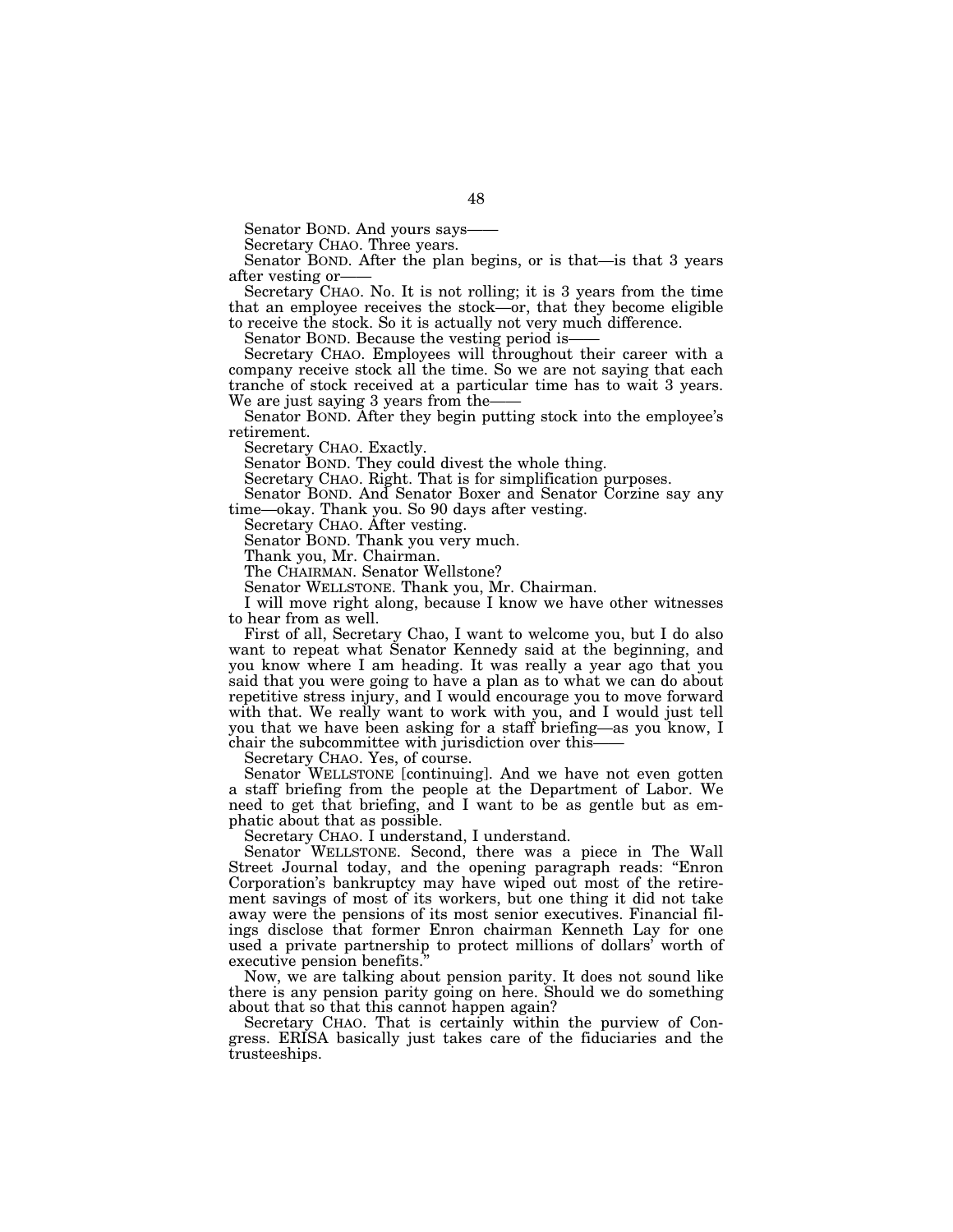Senator WELLSTONE. And would it be your recommendation that we take some action to make sure this kind of thing does not happen again?

Secretary CHAO. I think that is a little above my pay grade.

Senator WELLSTONE. I do not think it is above your pay grade. [Laughter.]

Secretary CHAO. I am concerned about the workers and ERISA and how we can ensure long-term retirement security.

Senator WELLSTONE. I understand. With a twinkle in my eye, I would just say that this does not do a lot for the morale of workers.

Secretary CHAO. And that is why the President's plan says that there has to be pension parity.

Senator WELLSTONE. OK. The third thing I want to do is get your reaction—people are talking about some legislation, and I have introduced a bill called The Retirement Security Pension Act. I just want to run over a couple of things and get your reaction.

At one point, you were saying that employees should have a choice, and I agree, but Enron did not say a word to its employees about diversification, and there were all sorts of pressures to in fact invest in the company, and it did not seem like much of a choice—this is their 401(k) plan, Enron's description of it, and you just do not find anything in here about the importance of diversification or about the jeopardy that you might be in.

So I want to first of all put in a strong word for full and accurate disclosure. And then, the second thing that I want to mention is that I think on the whole question of diversification, there is something that I want to mention here, because I think this was something that Senator Gregg was talking about as well.

In our legislation, we have a mechanism to set limits, but we take into account all of the retirement vehicles available to employees so that, for example, the 20 percent—so you would include both the defined benefit and the defined contribution plans, in which case, it is a little different, and it gives people more flexibility, and frankly, I think it also gives an incentive to employers as well as to employees. So we have the 20 percent threshold, but what we want to take into account are all of the retirement vehicles that are available, which I think makes it less stringent and gives it a little bit more flexibility.

Now, on the whole question of diversification and account access, on the lockdown protections, no longer than 10 days and 30 days advance notice of any lockdown. Senator Gregg was talking about this. You talk about employee freedom of choice. It seems to me that employees ought to be able to move out of company stock to other investments after 1 year. I do not know why we have to wait for 3 years. It seems to me that apart from vesting, if we really want to talk about employees having choice, 1 year makes much more sense, which is in fact what we talk about.

Then, finally, Mr. Chairman—and I want to get your reaction to this as well, Madam Secretary—on the whole question of accountability, I think we need to have tougher remedies. I am talking about civil remedies. I think people ought to be able to take the companies, and for that matter, others that have been parties to this kind of fraud or whatever you want to call it, and be made whole again in court. I think some of the actions that we have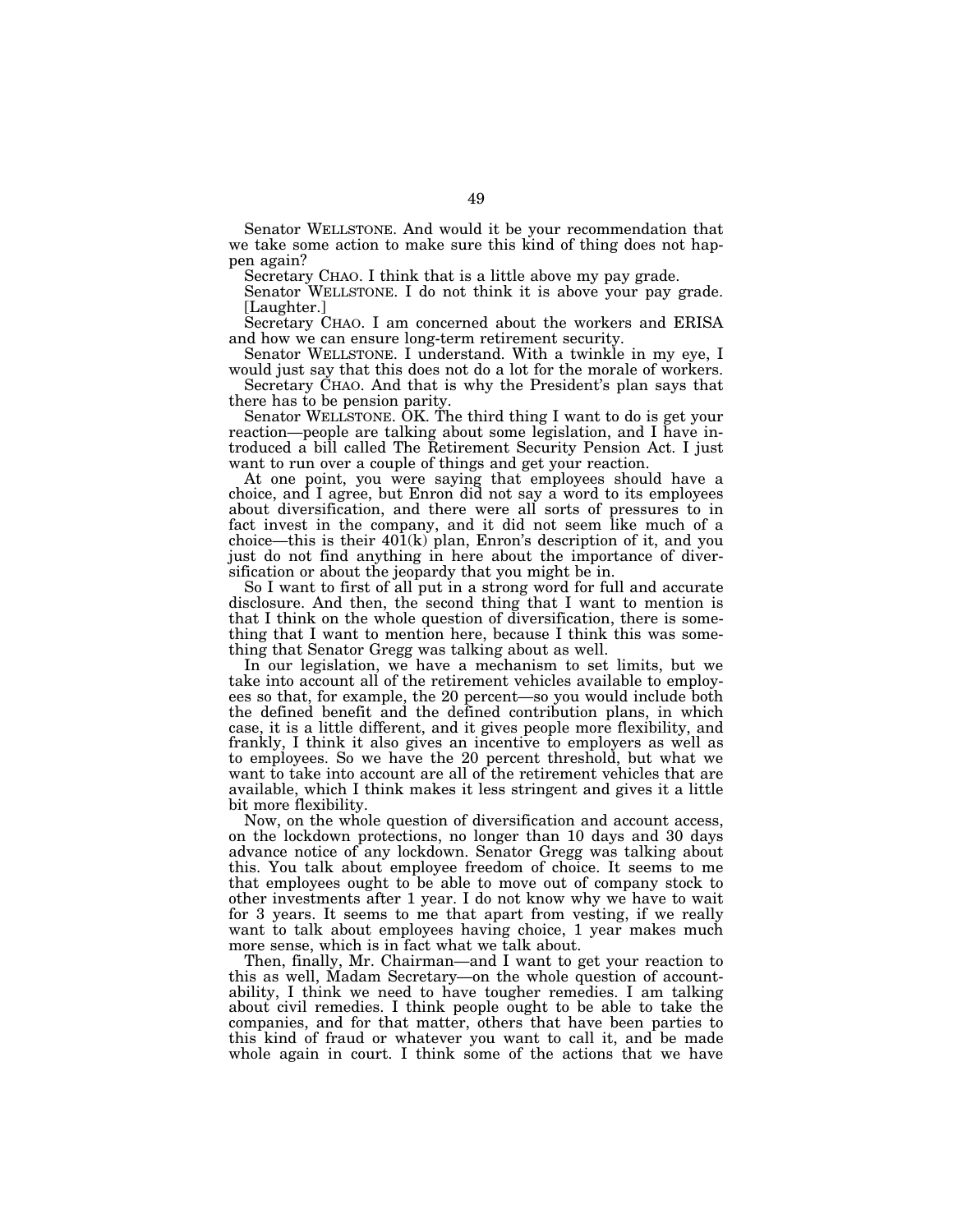taken in the Congress in the last few years have made that less possible. I think that that is a good disincentive for companies to do this again to their employees. I think you have to have whistleblower protections. And frankly, on these different committees, I think employees ought to be sitting there and ought to be part of the decisionmaking, and they ought to therefore have more access to information and say over what is going on.

I wanted to get your overall reaction to some of the directions in which we go in our legislation.

Secretary CHAO. Senator, first of all, I want to emphasize that I want to work with this committee.

Senator WELLSTONE. I am sorry?

Secretary CHAO. First of all, I want to emphasize that I want to work with this committee.

Senator WELLSTONE. I appreciate that.

Secretary CHAO. This is a matter of great importance to me personally and also to the President. We want to move this issue along and help workers.

Let me just make a couple of comments. You have given me a great deal of thought, and we will certainly take your comments and study them. Let me just make a couple of comments first.

First of all, on the 20 percent in terms of the overall portfolio, while that is better, that is still, we believe, taking away the right of workers to decide what they want to do.

Senator WELLSTONE. And again, I would say what Senator Corzine said—this is on the plans that the Federal Government is providing support to. Employees have freedom of choice.

Secretary CHAO. Right—because we are talking about 401(k)'s, and 401(k)'s are again self-directed. So these workers have that right.

Second, your concern about diversification, we share as well. So part of what the President's proposal would entail is to provide indepth quarterly statement. An in-depth quarterly statement will be very explicit with visible notification about the need to diversify. And hopefully by that time, we will have some kind of access to professional advisors as well.

The 10-day lockdown—we have a 30-day advance notice of the blackout period that is coming, but we do not have a specific period in mind. But we have something that we believe is even better that is going to motivate companies, because we are taking away their safe harbor provisions. There is something called 404(c) in ERISA which basically says that because  $401(k)$ 's are self-directed, workers bear the responsibility. But in a lockdown period, they lose that autonomy, and the employer therefore has to bear the liability. So we codify this, and we ask for clarification in ERISA. So we are saying that if you are going to have a lockdown period, you are liable for what happens in that pension fund on behalf of your employees. We believe that that is going to be a powerful incentive for employers to make their lockdown periods as short as possible.

Under vesting for 1 year, under a 401(k), an employee can take their employee portion out at any time, whenever they leave. As I mentioned, in terms of the employer matching stock, Congress says 3 years; that is kind of how we came up with 3 years.

Senator WELLSTONE. I am out of time, so I thank you.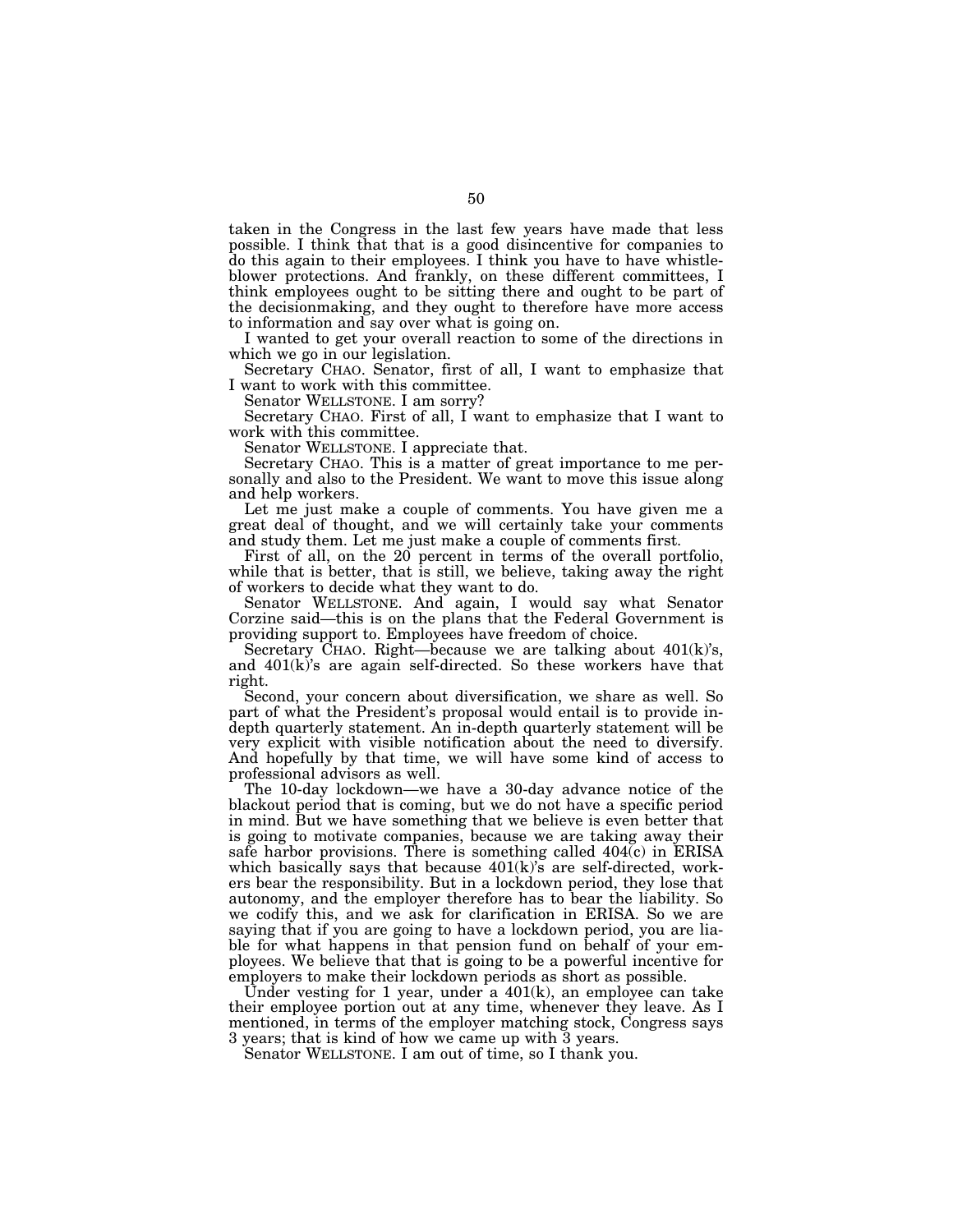Secretary CHAO. Thank you, and let us talk further.

Senator WELLSTONE. Thank you. I appreciate it.

The CHAIRMAN. Senator Reed?

Senator REED. Thank you, Mr. Chairman.

Thank you, Madam Secretary. Section 404(a) of ERISA provides for an exemption for diversification for companies that match their employee contributions with company stock or company real estate. Would you be in favor of repealing that exemption?

Secretary CHAO. No, no, because currently, ERISA puts a cap on defined benefit plans, because defined benefit plans are not controlled by the workers. A 401(k) is a self-directed investment vehicle for the workers, so they have the choice of the control of their own funds. So we would not—they are two different-

Senator REED. Well, as I understand the law—and I must admit I am not an expert in this and would not claim to be—but as I understand it, if the company chose not to offer their own stock or real estate, they would have the requirement to diversify the offerings in their portfolio and much more of a requirement. And it just seems to me that this is one of these loopholes-

Secretary CHAO. I will take a look at it. OK. I will take a look at that.

Senator REED [continuing]. And you can see where there is a huge incentive for companies to match stock, to use their company stock to fund an employee retirement plan; it is virtually zero cost to them.

Secretary CHAO. Right.

Senator REED. Again, what we are trying to do—and the thrust of many of your comments is that there are some bad actors here, and I believe there are—but there is also just the incentive of doing something as cheaply as you can, and that is something that we control by appropriate regulatory and legislative measures that we have to think about.

I would encourage you to look at that issue in terms of diversification. I know that the trustees have a fiduciary obligation, but I think at the core of many of your comments today, Madam Secretary, is that you are assuming that the average worker in a company has the same level of information that the administrators or trustees of a plan do. I do not think that that is the case in reality. It might be a nice thought.

Secretary CHAO. I do not make that assumption at all.

Senator REED. Well, you keep saying we do not want to take away the worker's choice-

Secretary CHAO. And the President's proposal would have professional advisors made available to these workers. That is part of the President's proposal.

Senator REED. And could you elaborate on that, Madam Secretary?

Secretary CHAO. Sure. Basically, we believe that workers are in an environment where they have a lot of choices to make, so in this environment where they have  $401(k)$ 's or what are called defined contribution plans, we want to equip workers with better information. So our proposal, the President's proposal, would require professional advisors to be employed by the employer for the benefit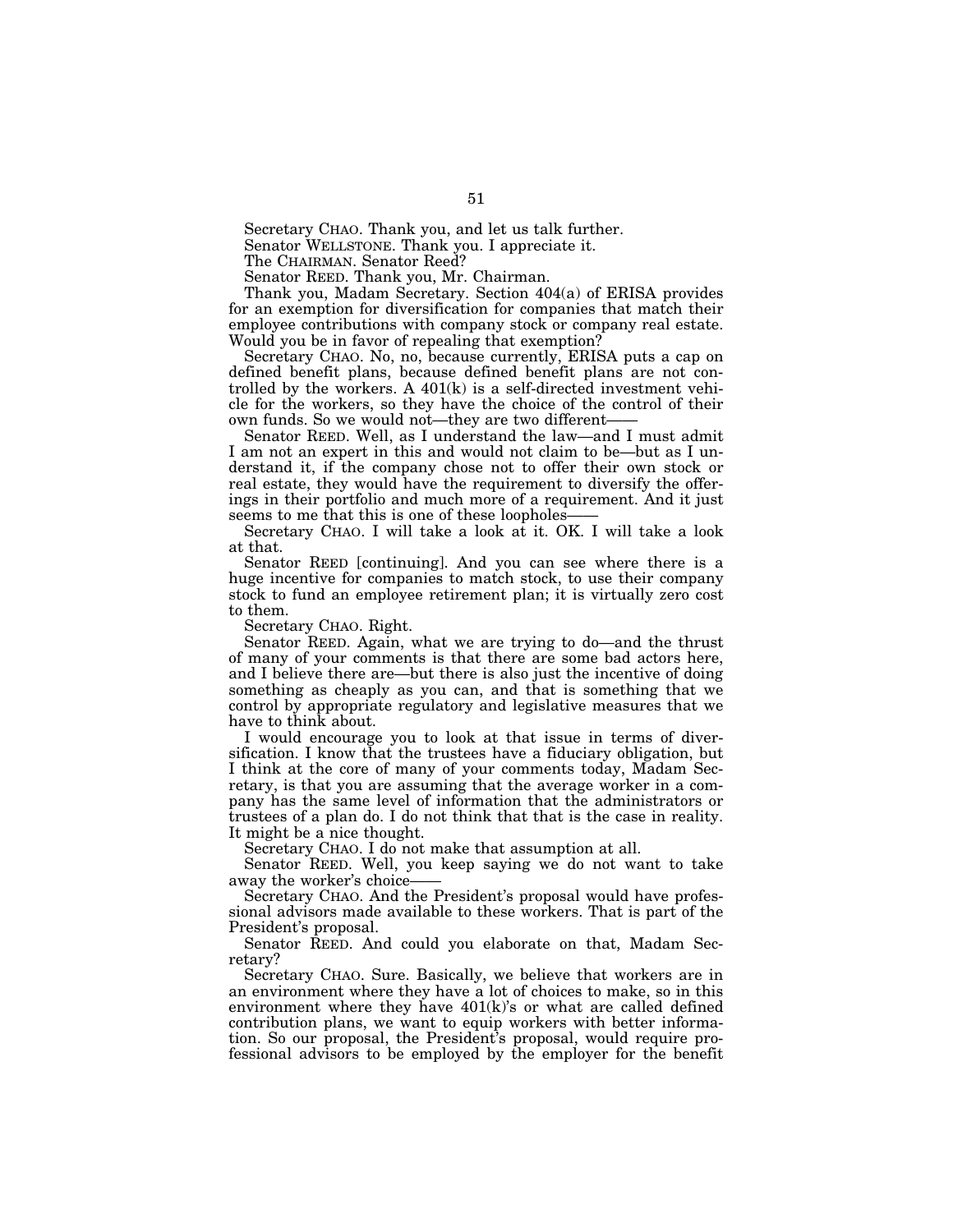of the employee and who will act solely in the interest of the employees.

Senator REED. That sounds an awful lot like the proverbial trustee of a plan.

Secretary CHAO. Not really, because the underlying instrument is different. The trustee of let us say a defined benefit plan-

Senator REED. We are talking about the  $401(k)$ , defined contribution plan of Enron.

Secretary CHAO. Right, yes. So we are talking about for the  $401(k)$ 's, the trustees have their own responsibilities; they are involved in administering the plan. The investment advisor is different. The investment advisor would be like an employee's personal investment advisor. I mean, rich people have their advisors——

Senator REED. I know.

Secretary CHAO [continuing]. So we want to make sure that employees-

Senator REED. And I would point out that many of those advisors were advising people to buy Enron stock for a very long time, even as it fell.

Secretary CHAO. Well, you know——

Senator REED. But there is a second question-

Secretary CHAO [continuing]. But the basic issue remains that rich people have access to financial expertise, and I think workers should have that access as well. So that is what we are tying to do.

Senator REED. Would this be a mandatory requirement of the company, or would this be a voluntary, permissive encouragement? Secretary CHAO. We would require that.

Senator REED. So it would be mandatory.

Secretary CHAO. This is, for example, the Retirement Security Advice Act that just passed the House.

Senator REED. And the company would hire the advisor? Secretary CHAO. Yes.

Senator REED. Why couldn't the worker choose the advisor, since it is all about worker choice?

Secretary CHAO. I think that conceptually, that sounds wonderful; I think that logistically and realistically, that would be a nightmare to handle.

Senator REED. Given the track record, for example, of Enron of hiring people to run pension plans, to give them advice and to do other things, are you confident that they would have picked someone who would have zealously guarded the rights of workers?

Secretary CHAO. Well, if they are not, they are going to go to jail. And if we find that some company folks are doing that, they are going to go to jail.

Senator REED. Madam Secretary, I think we should be thinking not about putting people in jail but about creating a system in which there are not incentives to do stupid or venal things.

Secretary CHAO. I agree. I totally agree.

Senator REED. And frankly, when we unravel this very sordid and, for workers, tragic series of events, we will find some criminality, I suspect, but we will find a lot more venality, we will find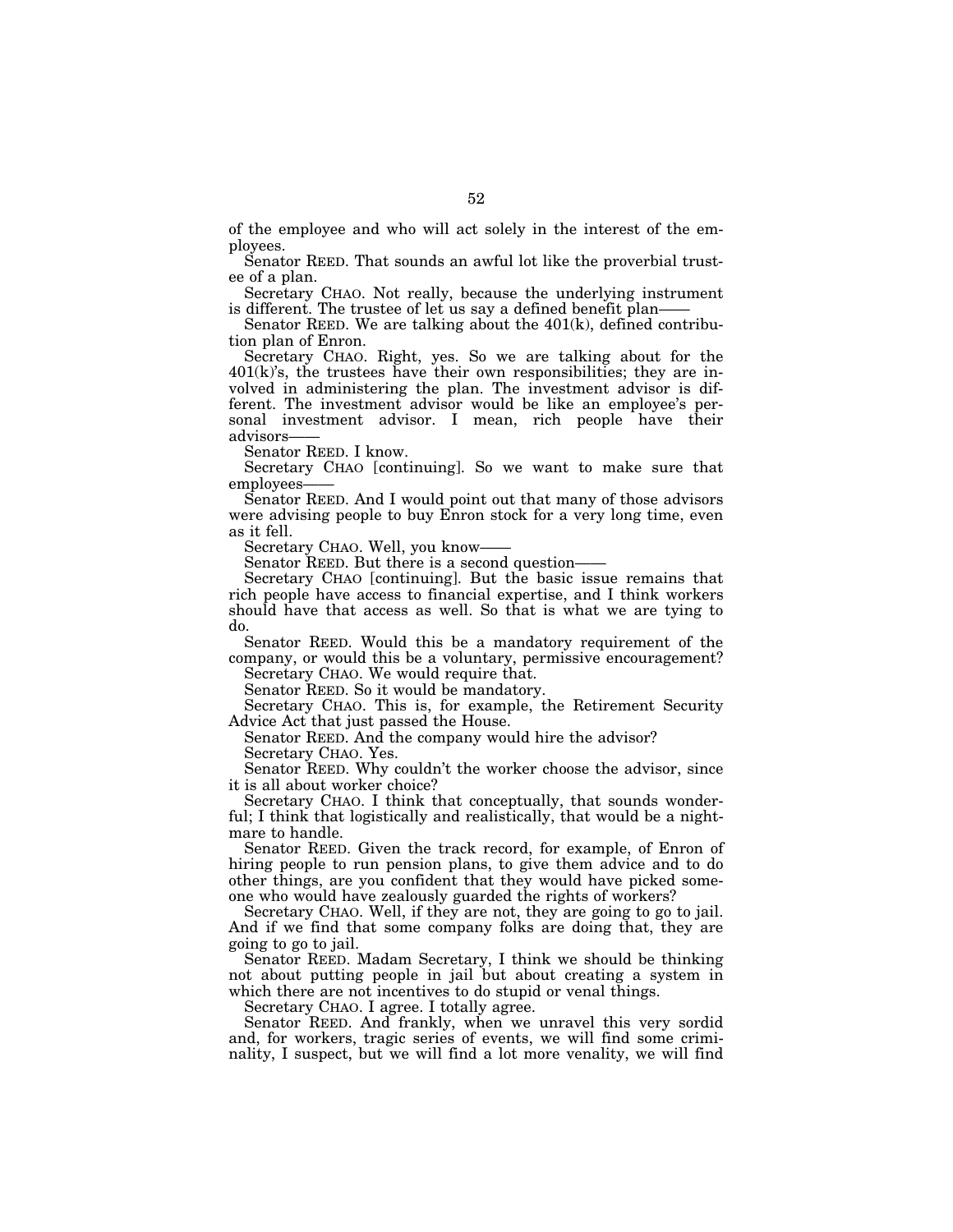a lot more rules that did not control behaviors. One is the example of diversification.

Another point I would raise is with respect to the lockdown. Your comments to Senator Wellstone I thought were very encouraging, that you would place liability on the company if they went into a lockdown period for as long as it is locked down. What would that liability constitute? Could you explain that now—liable for what?

Secretary CHAO. All fiduciaries of ERISA plans are personally liable, and they would be subject to civil and criminal investigations and penalties.

Senator REED. Well, they are subject right now to those penalties. What difference would this new liability have during a lockdown period? What are the liable for—the loss of profits of the workers individually?

Secretary CHAO. Yes. They would have to make the workers whole.

Senator REED. So the three or four plan administrators would have to make all the workers of Enron—if this were in effect when this terrible thing happened, it would have to make whole all of the-

Secretary CHAO. It depends on—there are people who are fiduciaries who are stated fiduciaries, and there are some who, by their very actions, will be considered fiduciaries.

Senator REED. I understand that. But your point is that some people if they go into a lockdown period will be personally liable for all the loss in the stock value per se just because the stock fell?

Secretary CHAO. They can be, yes. Right now, the employer is not held liable during the lockdown period. We want to make it very clear that they are liable.

Senator REED. But I am still confused, and I do not mean to go back and forth—they would be liable for any lost value of the stock during a lockdown period?

Secretary CHAO. They have the obligation to make the worker whole.

Senator REED. And it would be per se liability—it would not be any type of bad action or negligence or stupidity—it would be per se liable?

Secretary CHAO. Currently, employers are not responsible for the results of investment decisions if they broach their fiduciary liability. So we want to—— Senator REED. But only during the lockdown period.

Secretary CHAO [continuing]. No. We want to make them liable, but it is a fiduciary responsibility. We want to make that very clear.

Senator REED. Thank you, Madam Secretary.

Again, we have all kinds of behavioral theories about what happened, but it strikes me that this is a case of a company that was desperately trying to keep itself afloat and that their goal was not, I think—in fact, I do not think they cared about their workers— they just wanted to see if they could stabilize the stock a bit. And using a lockdown period to me in that sense should be wrong. I think a lockdown is just to administratively change people; they were trying to do something else. Are you going to look into that?

Senator MIKULSKI [presiding]. The Senator's time has expired.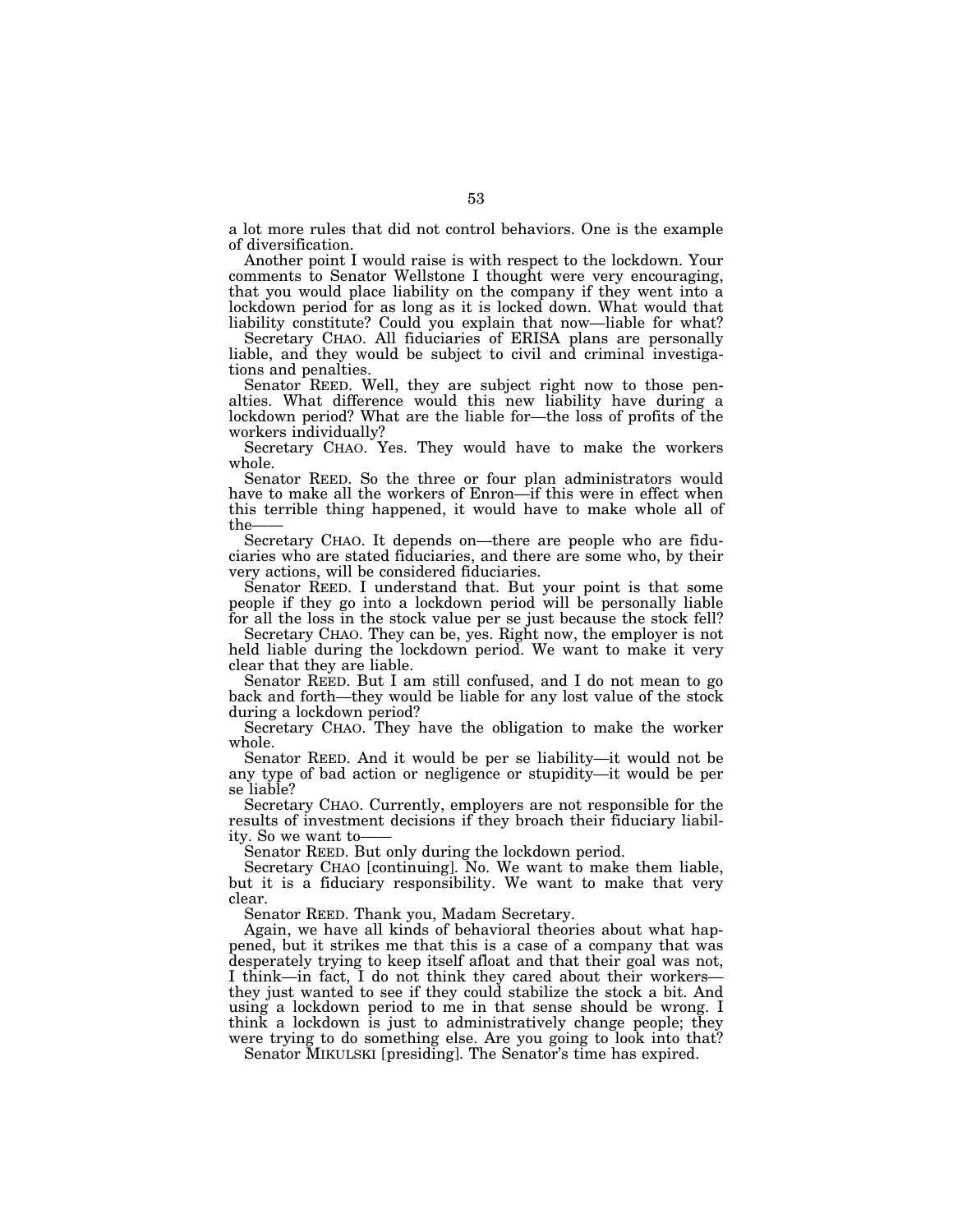Senator REED. I thank you.

Secretary CHAO. We have an investigation going on that lockdown, and obviously, during the investigation, I cannot say very much, but as I have said to this committee, you have my commitment that we will take this investigation wherever it goes.

Senator REED. Thank you, Madam Secretary. I appreciate that. Thank you.

Senator MIKULSKI. Senator Edwards?

Senator EDWARDS. Thank you, Madam Chairman.

Good morning, Madam Secretary.

Secretary CHAO. Good morning.

Senator EDWARDS. I think one of the reasons why the American people have responded so strongly with respect to what has happened with Enron is that they have seen this story before—people at the top, powerful, well-financed, politically well-connected, have taken advantage of regular working people who were working inside Enron. I think they are also worried about it happening to them and their families and their children.

Can you tell us what you have done to determine whether there are other Enrons out there waiting to happen?

Secretary CHAO. I think it is very hard to predict the future viability of an organization, and I think it is very dangerous to predict, because obviously, that will move markets as well.

I would say that we have an investigation ongoing with Enron. I started that investigation before the company went bankrupt. When the company went bankrupt, we sent our employees down to the company, and we have given information about career options, health care options, what rights they have in a bankruptcy, to help them work through this period. So I am very concerned about these

workers. I will do everything I can to help them, and also——<br>Senator EDWARDS. And I appreciate your concern——<br>Secretary CHAO [continuing]. And also, the President's plan obviously is looking at ensuring the overall long-term retirement security of all workers, and that includes the unions and corporations, businesses and unions.

Senator EDWARDS. But people around the country who are working and have been working for years, some of them for decades, at companies are not interested in what we are doing here in Washington, DC.

Secretary CHAO. I totally agree.

Senator EDWARDS. They are worried about their own families' and their own families' pension funds. And what I am asking you is, as we sit here today, the law and regulations that applied to Enron are still the law of the land, are they not?

Secretary CHAO. That is why we are asking for action.

Senator EDWARDS. But that is the case. The law that applied to Enron—all the laws and regulations that applied to Enron—are still the laws that apply to companies all over this company, which is why—— Secretary CHAO. The President's proposal would change that, and

that is what we are asking for action on.

Senator EDWARDS [continuing]. Yes, ma'am, I understand that. But there are millions of Americans working as you and I sit here and talk about the President's proposal who have the same law ap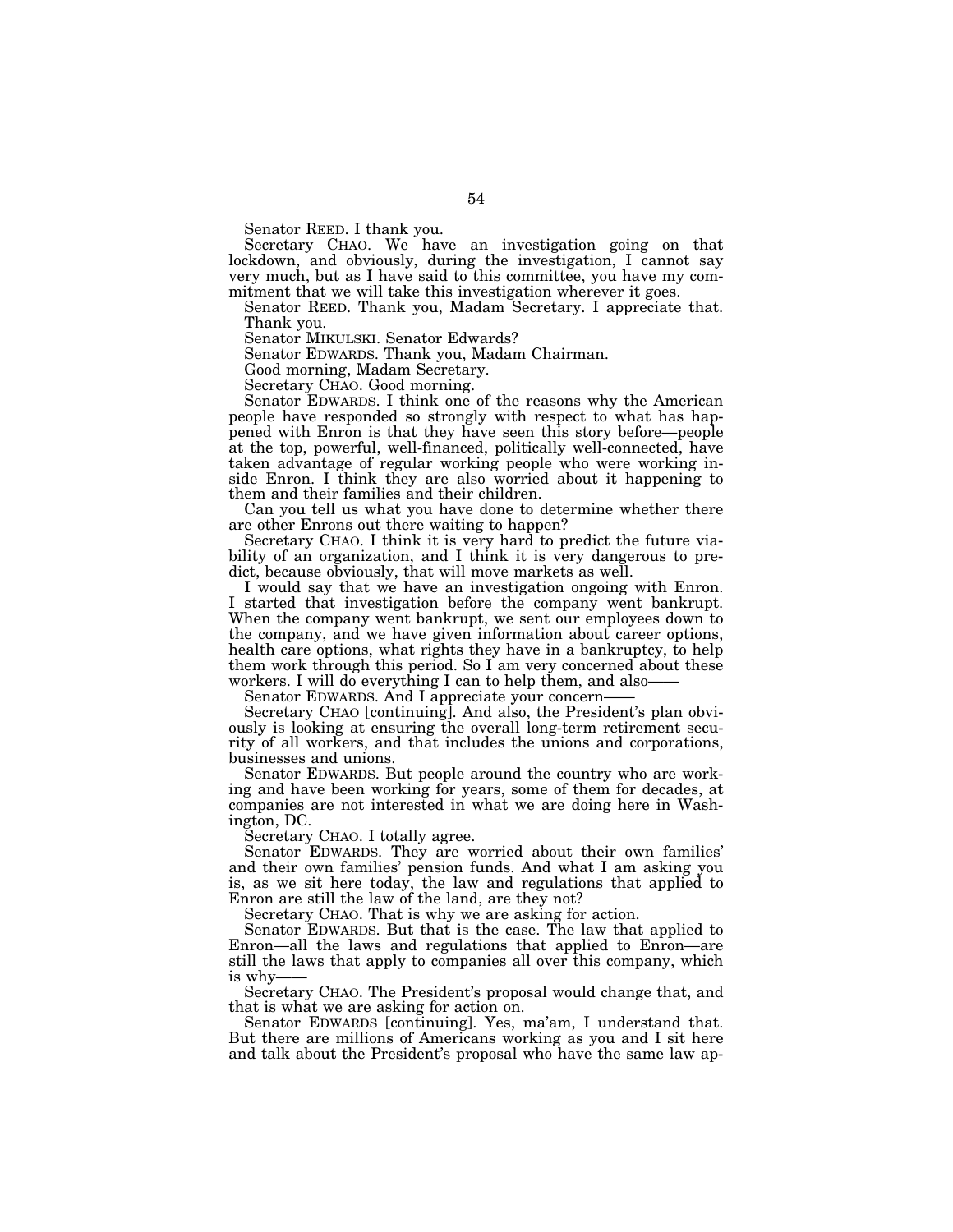plied to their companies that already existed when the Enron scandal occurred. I am asking you if you have done anything to try to determine whether there are other companies around the country that may be engaging in the same kind of conduct that Enron has engaged in, because

Secretary CHAO. First of all, I do not think——<br>Senator EDWARDS [continuing]. Excuse me, if I may finish——<br>Secretary CHAO. Yes, please.

Senator EDWARDS [continuing]. Because if we have in fact, as we do, millions of people out there working all over the country subject to the same kind of horrible behavior that was engaged in at Enron, the same laws that existed before still apply to them, obviously, people are concerned. I am not asking you about a process question. I am not asking you about proposals and legislation and all the things that are being done by Congress and the President. I am asking you about folks who are out there right now, working, worried that what happened to the people at Enron is going to happen to them—today, tomorrow, next week—before any change is made in the law.

Have we done anything—have you done anything—to try to provide protection to those people by determining whether there are other companies that are engaged in the same activities?

Secretary CHAO. I think, sir, you are an attorney yourself, so I think we need to have the facts. And I do not know what happened at Enron, and I do not think anyone else does at this point. There are criminal investigations going on. There are civil investigations going on. We do not know what ultimately contributed to the demise of that company, and I do not think I can go into any other company and say that you are doing what Enron is doing—I mean, how would I know that?

Senator EDWARDS. Yes, ma'am, but the President has made proposals, so that obviously, you and the President believe that you know enough about what happened to know that the law needs to be changed, and action needs to be taken. My question-

Secretary CHAO. I do not think that is true. I do not think that is true.

Senator EDWARDS. You do not think that is true?

Secretary CHAO. No, I do not. There are investigations ongoing. The results of these investigations are not yet known.

Senator EDWARDS. OK. Then, how is the President making proposals if he does not know the law needs to be changed?

Secretary CHAO. Because I think, based on the preliminary information that all of us have received on what we have seen happen with this company, there are some lessons that we can draw, and the President's plan is to ensure the long-term retirement security of all workers, number one by preserving their right to make their own investment decisions; two, to empower them by giving them the information and professional advice they need to make wise investment decisions; and three, control so that they have parity, so that if some executive is going to sell their stock, workers should be allowed to as well, and if workers cannot, then executives cannot either.

Senator EDWARDS. And is there anything that I can tell people who work in my State, North Carolina, who ask me today, or to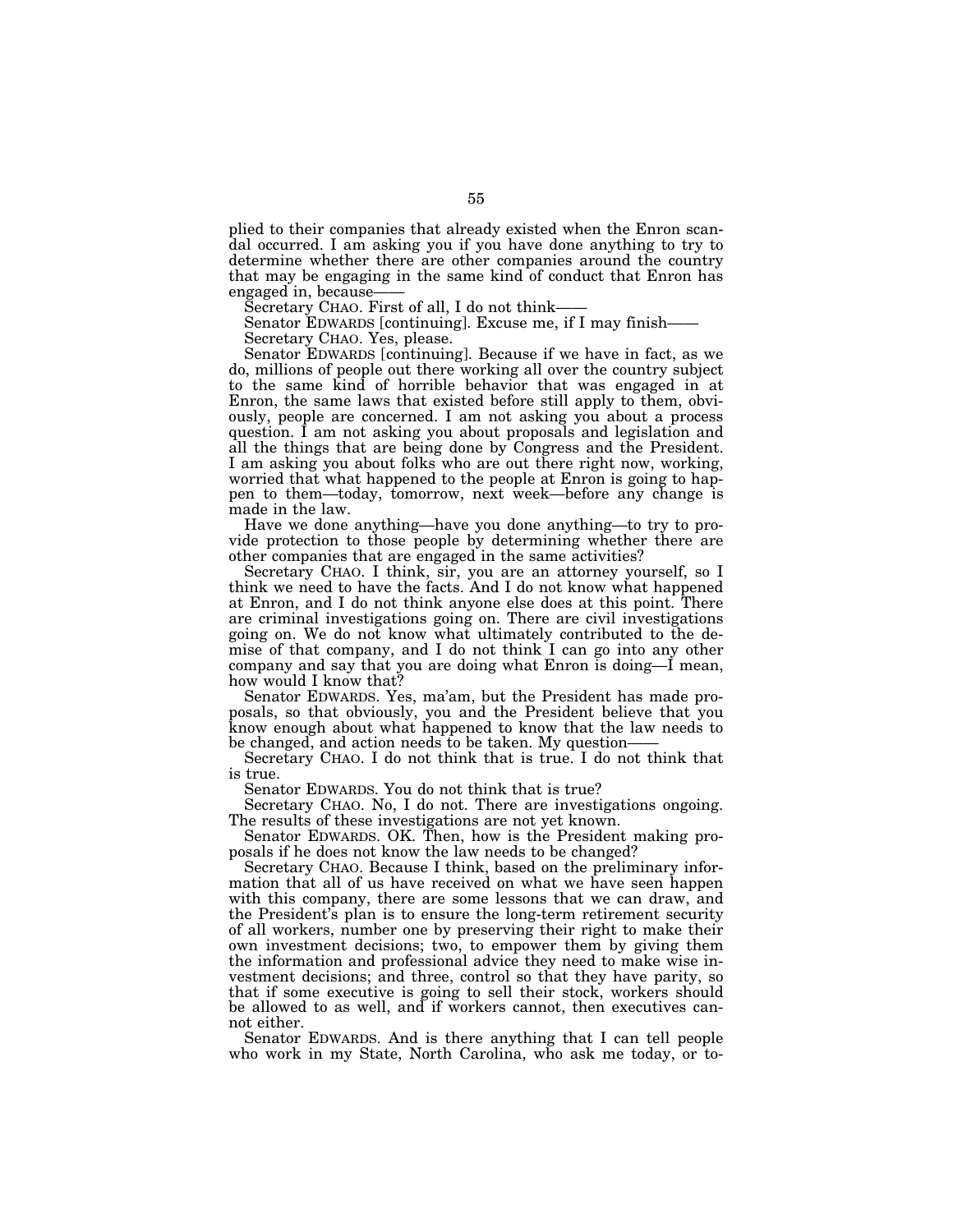morrow, or next week, before Congress acts, before the President's proposal is acted upon, anything that is being done to protect them from the possibility that what happened at Enron could in fact happen to them as we speak?

Secretary CHAO. Well, if employees, workers, have any suspicion that their company is engaging in unlawful practices concerning their pensions, I want them to call us. I want them to call the Department of Labor—and I have a toll-free number that I want them to call, because this is a very serious matter. If any employee feels that his or her company is engaging, again, in any untoward, unwise, illegal activity, they need to alert our offices, and we will investigate. The number is 1-866-ASK-PWBA—and I will get on top of it.

Senator EDWARDS. Thank you, Madam Secretary.

Secretary CHAO. Thank you.

Senator EDWARDS. Thank you, Mr. Chairman.

The CHAIRMAN. Thank you very much.

Just finally, Madam Secretary, on the aspect of the President's proposal that you commented on today about the independence of these financial officers, we have just seen the example of Andersen doing the accounting and also consulting. And now, Andersen Company has indicated that they have now as a matter of policy given that up because of what they think is the real danger of conflict of interest and the appearance of conflict of interest. Are you still satisfied in regard to the kind of money managers who will be giving advice under the President's program, who are going to benefit in varying degrees, depending upon which stocks are selected by the workers themselves, that this does not present a conflict for those individuals who are pushing the investment on these workers?

Secretary CHAO. The conflict of interest that you speak about with Andersen, for example, and the whole issue of accountability is one that needs to be taken a look at. The President has appointed a second task force which is headed by the Treasury Secretary, and it also comprises the chairman of the SEC, the chairman of the CFTC, and the chairman of the Federal Reserve Board, and they should be coming out soon, I hope, with their recommendations on that.

The CHAIRMAN. Well, that is good, but Arthur Leavitt had this nailed 2 years ago.

Secretary CHAO. The blue ribbon committee, yes.

The CHAIRMAN. He had that, and he tried to get it, and it was resisted; it was resisted by Congress and by the companies themselves. But they saw this as a real danger, and I am just wondering why we are not seeing a similar kind of danger of conflict for these money managers who are going to be paid on the basis of what they are able to convince the workers to accept—and as you point out, the workers who are working 40 hours a week, 52 weeks of the year, and are not experts in terms of the managing of these funds, are depending on the information they receive, and then these money managers are receiving their income based upon how much they are able to sell to these workers, and obviously, there will be differentials in terms of the types of stock they will be able to push.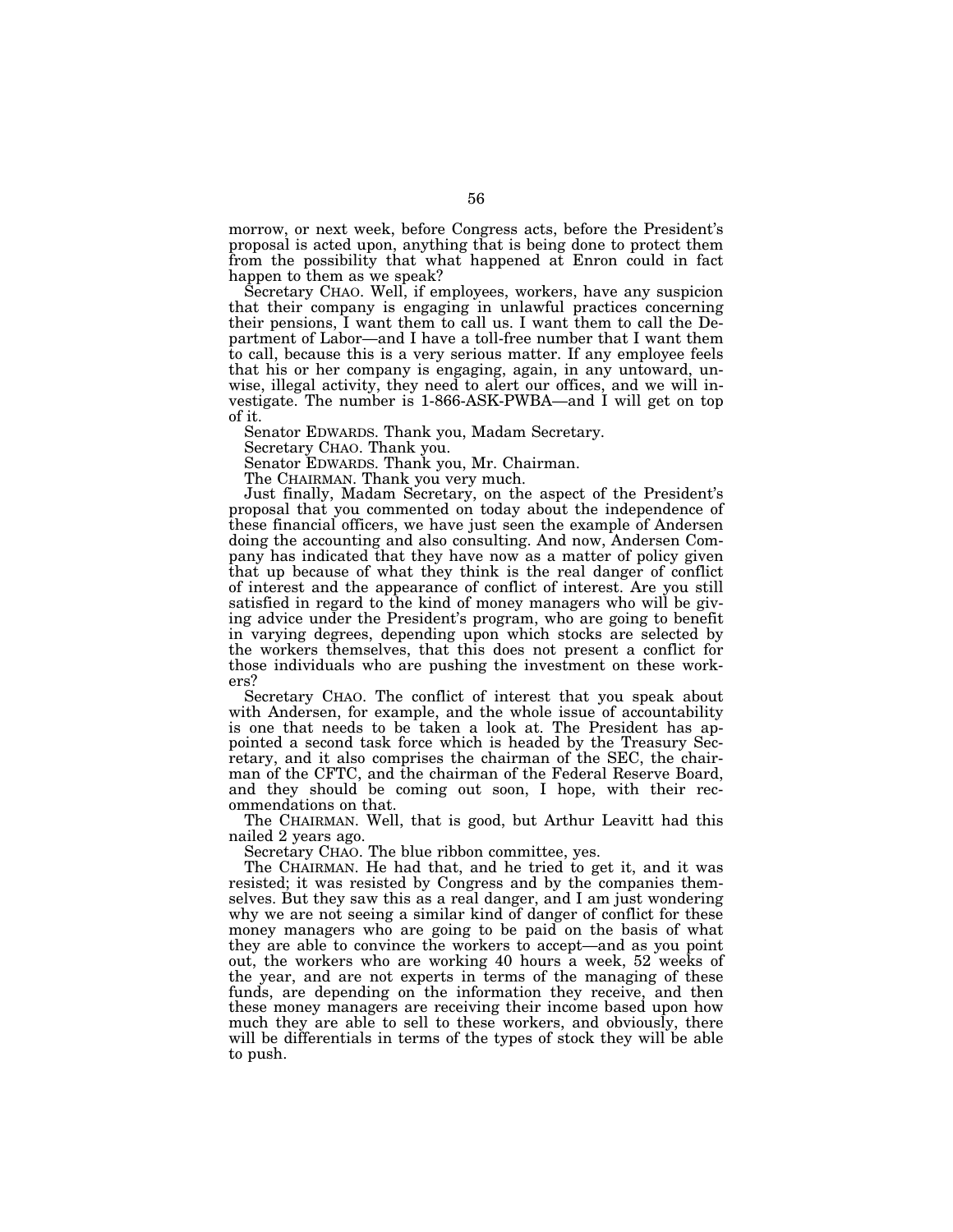I do not know why this is not on its face going to pose the kind of conflict of interest that will be detrimental to the workers.

Secretary CHAO. I think we are trying to provide a balance. Again, there are some small companies that will not be able to hire two different investment advisors, and ultimately, the cost is going to fall on the workers.

The CHAIRMAN. I want to thank you very, very much. You have been very helpful to us, and we will be looking forward to working with you.

Secretary CHAO. Thank you.

The CHAIRMAN. Thank you very much.

Our final panel today includes Steven Lacey, who is an emergency repair dispatcher for Portland General Electric Salem Division in Oregon. Mr. Lacey joined the company in 1981, and in 1987, Enron bought PGE, and he and his coworkers at PGE have lost virtually all of their 401(k) savings.

Jan Fleetham is a retiree from Northern Natural Gas, an Enron subsidiary. She lives in Bloomington, MN. She worked for the company for nearly 20 years, from 1978 to 1997. I know that Senator Wellstone would like to introduce Jane, so I will let him do that after I introduce the rest of the panel.

Karl Farmer, a former Polaroid worker from Lawrence, MA was an engineer with Polaroid for 30 years, retiring in September of 2001. He is now chairman of the Official Committee on Retirees from Polaroid Corporation.

Although not testifying, Betty Moss, a former Polaroid employee from Smyrna, GA is here today. Betty worked for Polaroid for more than 35 years. She drove all the way up here from Georgia, and I am grateful for her presence here today. I know that Reverend Jackson has been working with a number of Enron employees, and a number of us, Senator Daschle and myself and others, met with a number of them, and we are very appreciative of his strong work in their behalf.

We will also hear from James Prentice, chairman of Enron's Administrative Committee on the board of directors, charged with administering the Enron Corporation's savings plan, the 401(k) defined contribution plan. Mr. Prentice has been chairman of that committee from December 31, 1998 to the present.

We will hear from Professor Alicia Munnell, Peter F. Drucker Chair in Management Sciences at Boston College. Prior to joining Boston College, she was a member of the President's Council of Economic Advisors and Assistant Secretary of the Treasury for Economic Policy.

Dallas Salisbury is president and CEO at Employee Benefit Research Institute in Washington, DC. EBRI is a private, nonprofit, nonpartisan education research institute with respect to employee benefit programs. EBRI does not lobby and does not take positions on legislative proposals.

We are glad to have all of you, and we will start if we could with Mr. Lacey.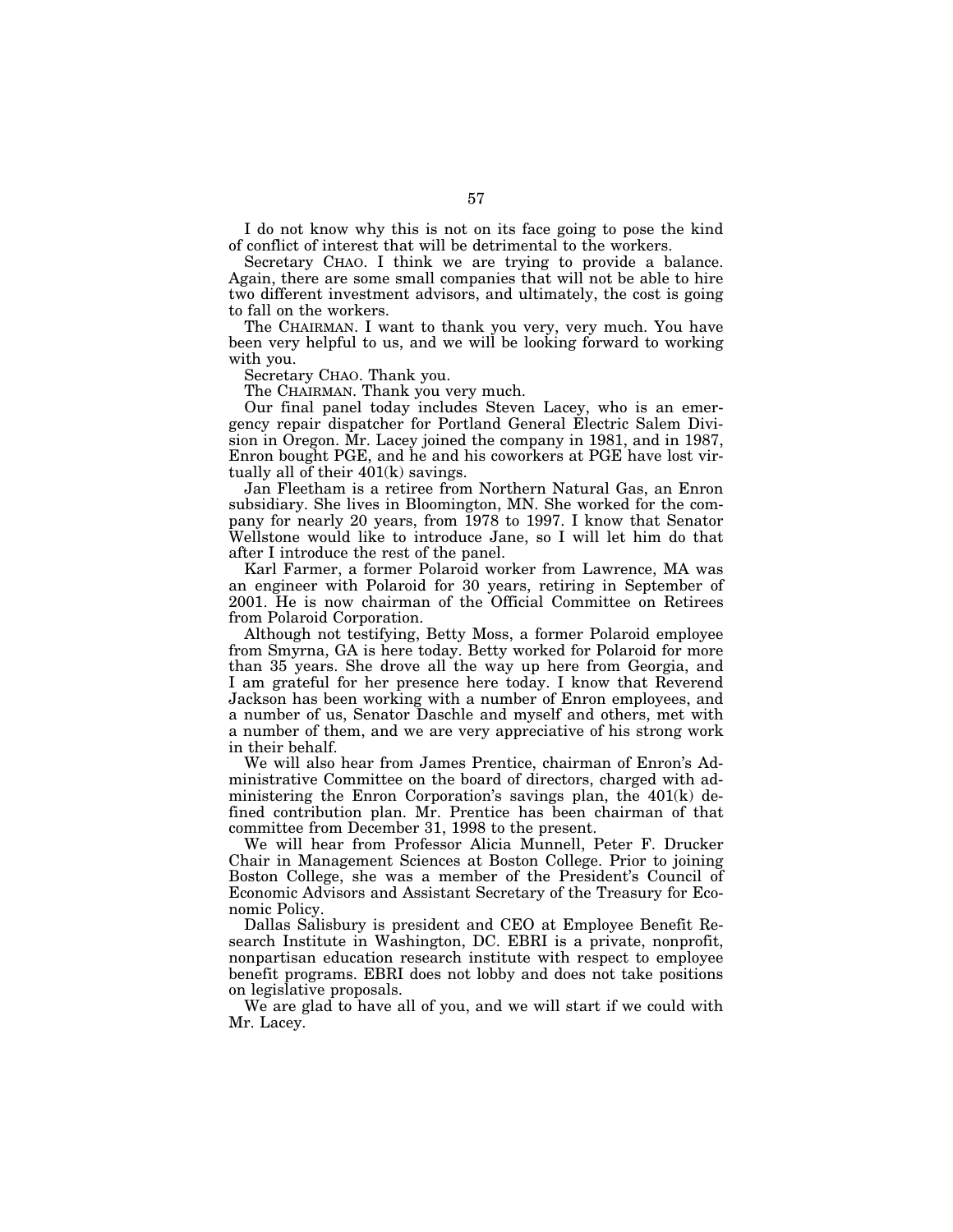**STATEMENTS OF STEVEN E. LACEY, PORTLAND GENERAL ELECTRIC EMPLOYEE, SALEM, OR; JAN FLEETHAM, FORMER ENRON EMPLOYEE, BLOOMINGTON, MN; KARL V. FARMER, FORMER POLAROID EMPLOYEE, LAWRENCE, MA; JAMES CHAIRMAN, ADMINISTRATIVE ENRON CORPORATION SAVINGS PLAN; ALICIA MUNNELL, PETER F. DRUCKER CHAIR IN MANAGEMENT SCIENCES, BOSTON COLLEGE, BOSTON, MA; AND DALLAS SALISBURY, PRESIDENT AND CHIEF EXECUTIVE OFFICER, EMPLOYEE BENEFIT RESEARCH INSTITUTE, WASHINGTON, DC**

Mr. LACEY. Thank you very much, Mr. Chairman and members of the committee.

My name is Steve Lacey. I am from Salem, OR, and I work out of Portland General Electric as an emergency repair dispatcher. I have worked for this small utility for 21 years and am also a proud member of the IBEW for the same number of years; I started back in 1981.

The reason I am here is to tell you a little bit about what happened to us at Portland General Electric. Even though our lawsuit represents Enron and a full 21,000 people, some of us did not have the choice in our stock program. When Enron took over PGE, our just to give you a little history about it—is a little different corporation. Enron came in and to us was like a Ferrari—very expensive, very fast, very flashy—it was a corporate world that we had never seen before. We were a very small, conservative, family-oriented company. It is not uncommon to have many members of a single family working—a lot of husband and wife teams. My own personal family has over 50 years of service for Portland General Electric.

The change there was like a media blitz to us. In the past, our 401(k) program was very conservative. Putting money in there was like putting money in the bank. You saved as much money as you could, you put your 30 years in, and you retired as best as you could.

Enron did a great job of selling their stock to us. Probably the most frequent people ask me is why did I put all my stock in Enron. It was very simple. It was good production. Educationally, they did not sit down and talk to us about any other options, where in the past, under Portland General Electric, we had very explicit options, none of which were very radical or risky, either one.

The other thing is that the executives of the company continually touted that our stock was undervalued, that at \$80, it should be \$120 and so on. So it was very easy to find yourself joining the bandwagon. I saw something that I had never seen before when I went to work, which was people checking their stocks every day. I had never seen this before Enron. There was a frenzy involved with it, that people were excited, and it was performing well, but we were basing our opinions and our own knowledge on some very false statements, as we find out now.

Most of us were 100 percent in Enron stock. Even to the end, it has been shown that the executives made statements repeatedly that everything was fine, do not worry about it. When we did come to the lockdown, and there was some controversy about the day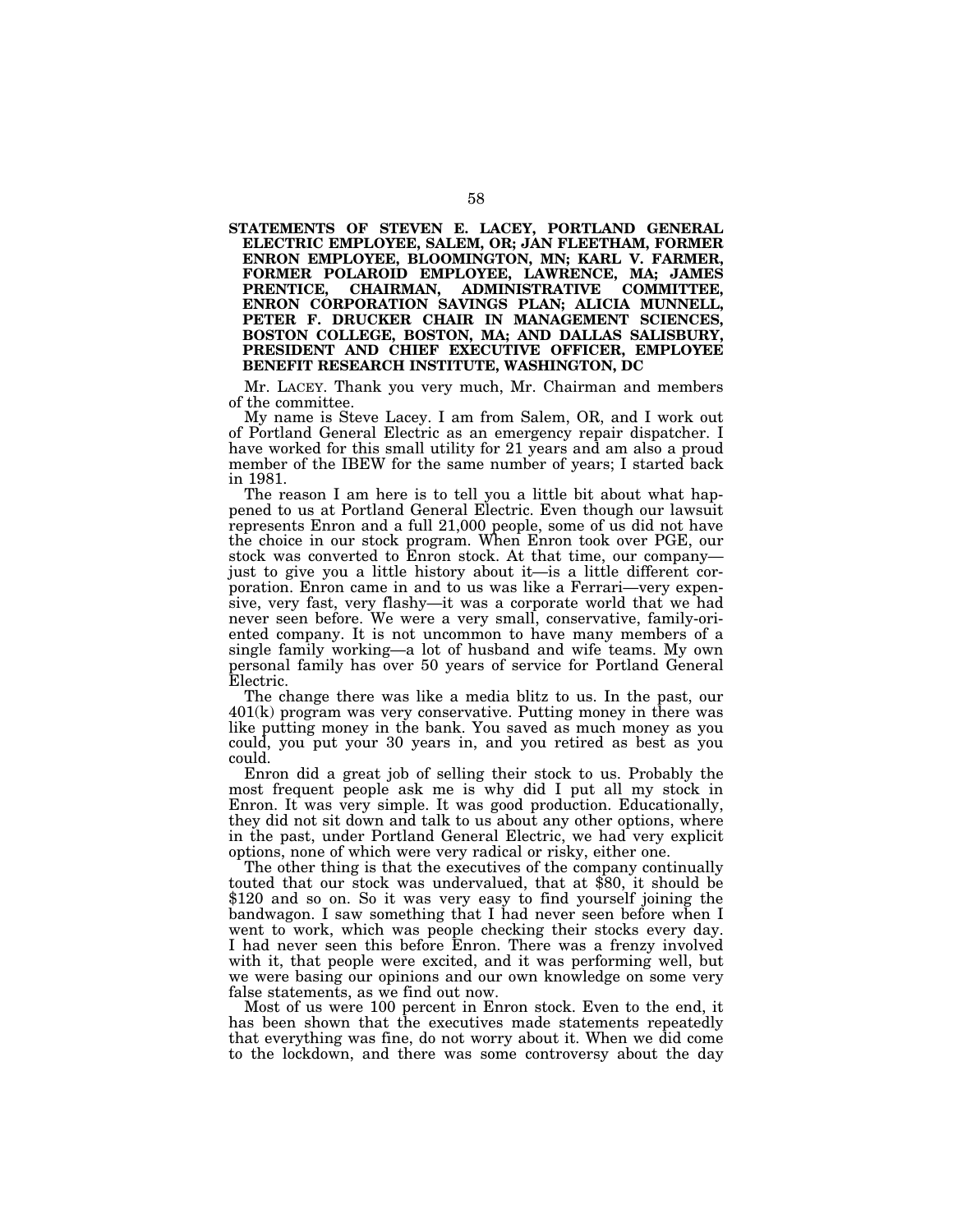that it was actually frozen, I can attest that in the area that I worked—and I cannot speak for Houston or any other places—but in my company, as early as late September, we were unable to get into our website to do anything. And it is something that we are looking into right now in our own lawsuit.

So that effectively, we were locked out in late September. We made continuous pleas as the stock started to go down to help us out. Phone calls were not returned. We were told that the website was down because of different structural problems within, that it was not a lockdown as they called it.

When I filed the lawsuit, I think I did it more for my fellow employees than I did for myself at the time. It was like living through 1929 again. It was amazing to go into the building—I had been off for a few days and came back—and see good friends talking about the stock, and as I got up-to-speed on what had been happening, my losses were in excess of \$100,000, which in Portland General Electric, as I talked to friends, was really very, very small comparatively. We average about 46 years of age in our company. To give you an example, in my job, there are nine of us trained to do this job company-wide. We work in a 24-hour emergency center. I am number seven on the seniority list at 21 years, just to give you an idea of where I stand. So that age and years of service in our company are very, very high.

I think one of the people who spurred to contact Hoggins Berman was probably one of my better friends whom I spent 16 years in the field with before I was injured. His name is Roy Rinard. Roy is in his early to mid fifties, was very close to retirement, and lost over \$470,000. He is a very proud man, he is a hardworking man. I spent countless hours on Mount Hood, in the Gorge, in subzero weather, and he was one of those people who would work 20-hour shifts, day after day after day to get power back to people. There are countless others there as well. Roy also has three other family members who are members of Portland General Electric who lost their  $401(k)$ 's.

The list goes on and on. The amount of money lost here was a phenomenal amount. For most of us age-wise, we are at a point where we are not going to be able to recover just because of our age and the number of years, unless we plan to work until we are 70. We are hoping that through speaking to you, we are able to convince people that this was not just a bad stock investment. Some people did some very bad things. They lied to us and quite possibly they broke the law. Hopefully, through working together, different groups and your panel, you will be able to come to a conclusion that we can make ourselves whole again, that we can have a future to look forward to.

I think most of our expectations are not real high. We want to be able to take care of our grandchildren. We want to have a decent retirement, maybe travel a tiny bit. I do not see us wanting mansions or resorts or anything like that. But the future right now is pretty bleak. Myself, I got married 2 years ago. The hardest thing I have ever done was to sit down and explain to my life that I had lost everything; and that is probably one of the few times I have ever really emotionally broken down and cried in my whole life. That was a tough night, and I will not forget it. And coming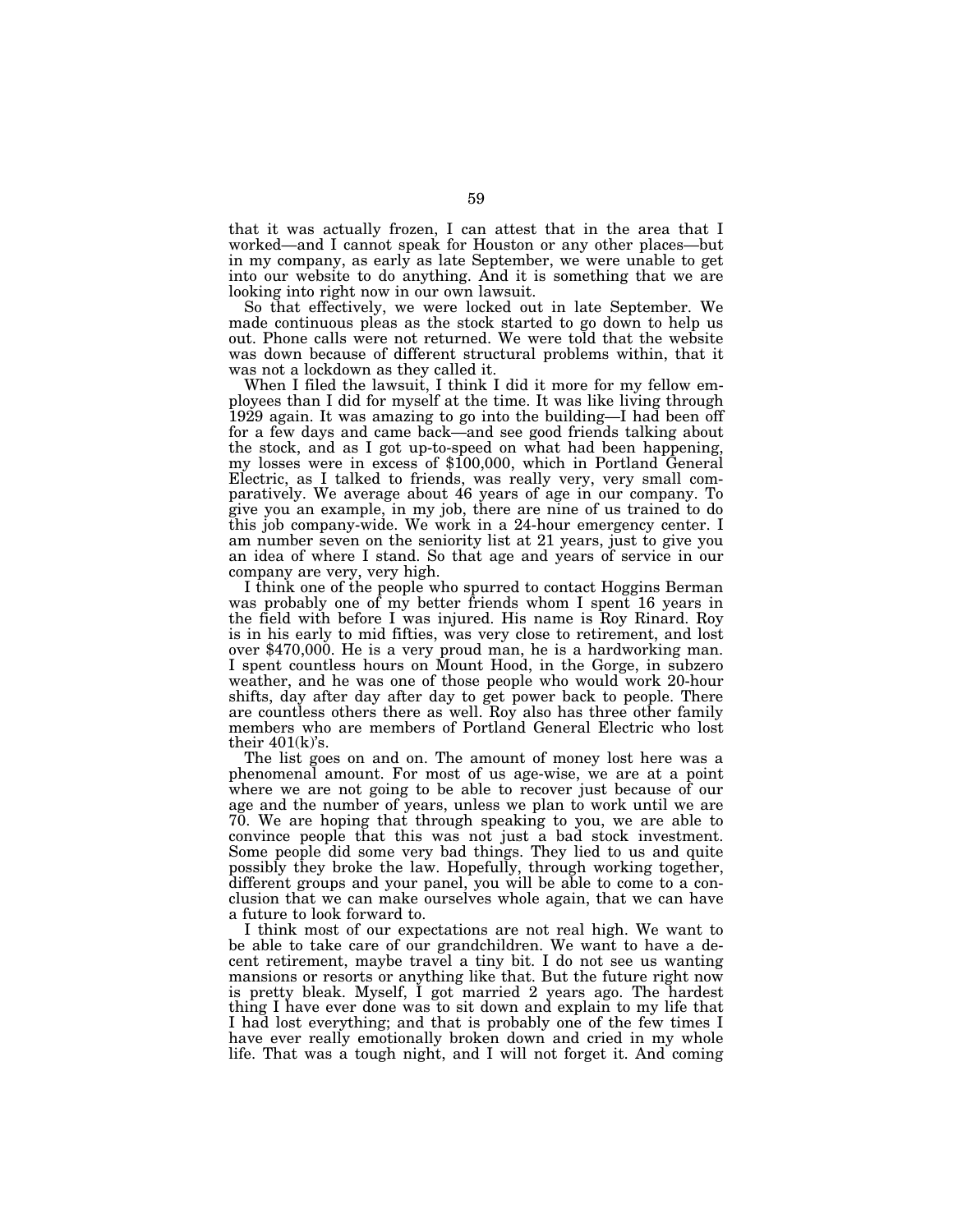back to work, looking around, seeing fellow employees—we have one gentleman at work who is very good with the stocks; it is a hobby to him, a business to him on the side, and a lot of people used him for advice because we did not have professionals available. We just had emails from executives telling us to buy, buy, buy, build the company, be a part of it.

He felt so responsible for the fact that he had convinced some others, including myself, to be 100 percent in Enron, that he was off on stress leave for a fair amount of time, and rightfully so. I spent quite a bit of time talking to him, too, away from work, and it was devastating to watch this man, too. He lost over \$700,000 of his own money, but he felt very responsible for the others around him.

As I said, the crash was really devastating to all of us, and we are hoping that the recovery is aimed at this time. We hear a lot of talk about we want to change things to make sure it never happens again, and I have learned a lot today, sitting here and listening and understanding how the process works a little better. But I hope that the laws and the things that are being worked on may be able to come back and help the Enron workers—not that we are more special than anybody else who has lost money, but I think the reason we lost it—it was not a bad investment; I have heard a lot of reporters say, ''Well, you made bad choices.'' Maybe we did. Maybe 100 percent is not correct. But like I said, in the culture I came out of in a very conservative company prior to Enron, that was not a bad choice at all. My father spent 30 years there, and as I said, I will probably put my 30 in as well.

I believe that this committee can do some things to help us. I am hoping that as the investigation finds those who are responsible that the punishment will fit the crime. I think one of the biggest things—even last night, I was receiving phone calls in my motel room at midnight wishing me luck, but also asking me to pass on that Enron made us believe that they were of the highest integrity. In fact, my boss, who is a middle management person, gave me a stress reliever that Enron passed on to him with the RICE program, which is Respect, Integrity, Communication, and Excellence.

Every person at PGE who was in middle management had something along this line, and I think most of us believed in it—not that it was new to us. I think we did it at Portland General Electric very well; for the past 100 years, the company has done very well. But all of this media hype was so important, and I think a lot of people took it to heart that there was no way that these people could mislead us or lead us down the road.

I appreciate the time that you have given me, and hopefully, we will be able to resolve this so it will not happen again.

Thank you.

The CHAIRMAN. Well, Mr. Lacey, speaking I think for the committee, we know how difficult it is to describe these circumstances, so we appreciate those who share them with us. I think that that is what this is really about—real families, real hopes and dreams that are lost, and real exploitation of the workers. We want to do what we can to remedy that, and we thank you.

[The prepared statement of Mr. Lacey follows:]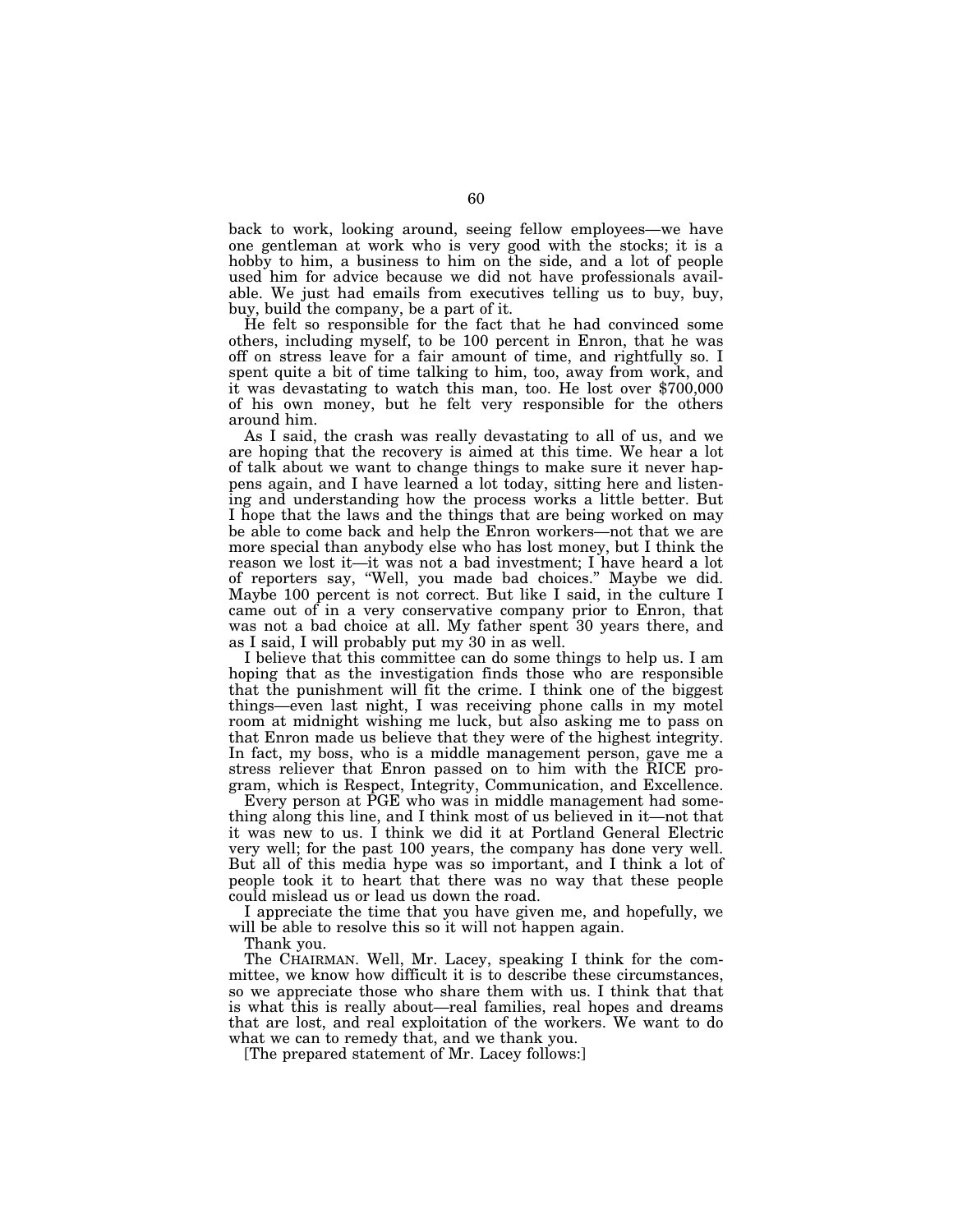## PREPARED STATEMENT OF STEVEN E. LACEY

Good morning Mr. Chairman and members of the committee. My name is Steven E. Lacey. I am 46 years old, and I work as an Emergency Repair Dispatcher for Portland General Electric's (PGE) Salem Division. As you know, PGE is a small util-ity in Portland, OR that is owned by Enron. I started with the company in 1981

and have worked hard for PGE for the past 21 years. The reason I am here today is to tell you what really happened at Enron, from a victim's perspective. I am a second-generation employee at the company. Between my father and I, we have dedicated 51 years to PGE. This collapse has affected entire families. In some cases, several generations were all working at the company and devastated simultaneously. I want to tell you what my co-workers; and I experienced at our company and why I believe the system is broken.

First of all, you have to understand what type of company PGE was before Enron bought it in 1997. PGE has been in business for over 100 years. It was a very stable, local utility company that was run almost like a family business. PGE was very active in the community, and was a model of corporate and civic responsibility. Our stock price was steady, always within the \$23 to \$28 range. Putting your money into PGE stock seemed almost like putting it in a savings account at the credit union.

When Enron came in, it turned the company's culture upside down. Employees, and all Oregonians, were very skeptical of this fast-talking, Texas corporation. Comparing Enron to PGE is like comparing a Ferrari to a Volkswagen Bug. The Ferrari looks good, drives 240 miles per hour, but takes a lot of money to keep it running; on the other hand, the Volkswagen is practical, no-frills, cost-effective and pretty self-sustaining. The differences are striking. It took almost a year of negotiations and money in the form of ''community investments'' from Enron before the Oregon Public Utility Commission (OPUC) would approve the deal. When the sale was finally approved, our PGE stock was automatically converted to Enron stock one-forone. We did not have a choice. When the conversion to Enron took place, none of the employees realized how different this corporation was and what kind of impact it would have on our investments. We know now, that our stock went from being a stable, predictable asset to a volatile, high risk gamble.

My 401(k) allocation was 100 percent Enron. I put the maximum amount possible (which was six percent of my pay) into the  $401(k)$ , elected to put that into Enron stock and received a matching contribution from the company in Enron stock as well. At that time, I did not think about retirement very often, since I was a younger worker and it seemed like a long way off. I was always told I should put as much as possible into my retirement plan because it was important for my future security. Our plan also prevented us from selling any of the company's matching stock contributions until age 50, so I didn't think much about trading, period. My shares of Enron stock are now worth next to nothing. I worked hard to save for my future and I have lost it all.

I have heard many stories that are even more devastating than mine. For example, Roy Rinard, age 53, has 22 years with PGE and had a \$472,000 loss. He was hoping to retire early after many years of physically demanding work, but now cannot. Al Kaseweter, a lineman with PGE's Oregon City Division, is 43 years old, has 21 years with PGE and has lost \$318,000. Dave Covington, age 42, has 22 years with PGE and lost \$300,000. There are many more stories of folks who have delayed retirement or were going to finance their children's education with this money.

You may wonder why I chose to put all of my assets in Enron instead of diversifying. Well, the answer is simple. I was young, the stock was doing well, and all over the company, people said Enron was the best investment you could make. Words like ''concrete'' and ''bullet-proof'' were drifting through the halls of the shop as many folks watched the stock price climb in the late 90s. I did not follow stocks and investments like some people did. I just glanced at my statement quarterly when it came in the mail and went about my daily life.

Many employees followed the stock prices closely. When the value of our shares started to go down in April of 2001, and Ken Lay sold off millions of dollars in his own Enron stock, officials at the company would make excuses and ease our fears by talking about how the company was strong and the price would go back up. Also in April, Jeffery Skilling, then President and CEO of Enron, told employees that the stock was undervalued and would go up to \$120 per share. This was also reported in The Oregonian (Oregon's statewide newspaper). On August 14, 2001, Ken Lay sent an email to employees stating, ''Enron is one of the finest organizations in business today. Performance has never been stronger.'' On August 21, 2001, Ken Lay sent another email to employees expressing confidence that stock prices would con-tinue to go up, which was also quoted in the Enron newsletter. So, as you see, the company officials kept encouraging us to hold onto our stock and never let on that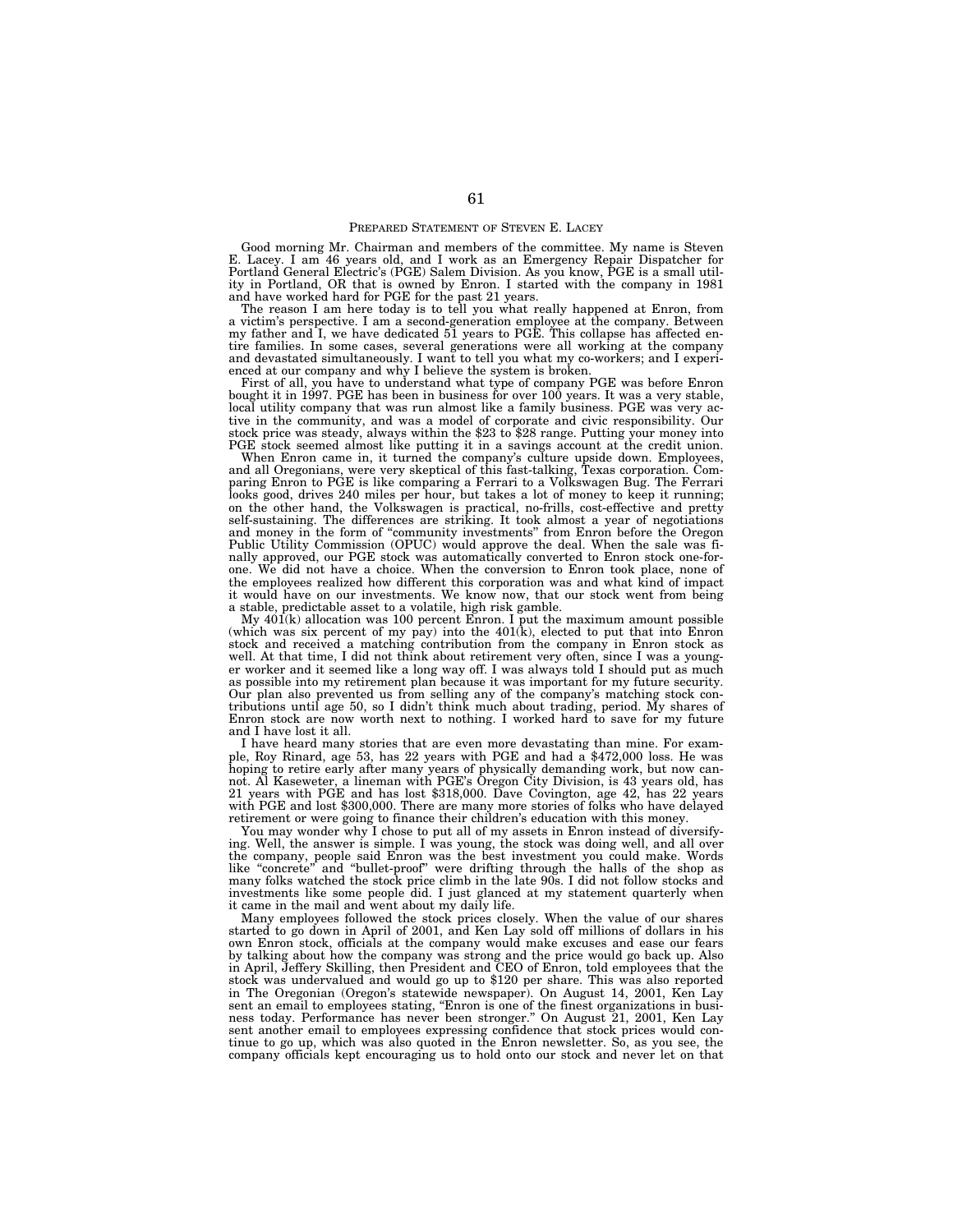our company was in serious trouble. We thought we were all working together, helping to build our company and make it strong. Never did we think that this collapse could happen.

The most painful part of this whole ordeal was the feeling of helplessness during the lock down. As you know, the company made a switch in 401(k) plan administrators in, depending on whom you talk to, September or October 2001. This just happened to coincide with the company's announcement of a revised accounting statement detailing additional losses in revenue, followed by the most dramatic decrease in Enron stock value we had seen. In late September 2001, some PGE employees attempted to access their accounts to sell Enron stock and could not. Their account seemed to be frozen before the official date Enron said the lock down period would start. I, along with many other employees, tried to contact our plan administrator for help. Usually, an employee would either be on hold indefinitely, or if they did get through, they were told the system was temporarily down and to try again later. My belief is this—and I hope someone will investigate and verify my theory— that

Enron froze out employees during this period to try to save the company. The suffering people went through as they watched their futures crumble each day the lock down dragged on was unimaginable. It reminded me of the stock mar-ket crash of 1929. Our building was dead quiet. Everyone was in shock. Every computer terminal was logged on to an investment-type web site, as the news got worse. Emotions ranged from profound anger to unbearable grief and sadness. I could now understand why people jumped out of windows during the Great Depression, be-cause we saw the effect it was having on our friends and co-workers right there, in front of us. One employee even left work on stress leave for an entire month. It was a brutal awakening.

This crash was devastating on all of us. We must bring the people who wronged us to justice. Why should the executives, who had prior knowledge of the hollow practices of the company, be able to escape with the millions they cashed out before<br>the collapse and live happily ever after? Why should the hard-working people that<br>literally built their company be left with nothing? We lawsuit, but we don't want to end up losers in the long run. We may re-coup some of our losses through the liability insurance money the company kept on its officials, but even that won't make a big difference in the lives that have already been ruined. We must not leave these people behind by letting those who committed white-

collar crime run off to some weekend prison with a putting green.<br>I believe this committee can do a few things to help us. We should make Ken Lay<br>and other Enron executives personally liable for what they did to thousands erate corporate mismanagement. If you purposely deceive American working people, you will pay. We should pass a law that helps Enron workers recover immediately. We should send a message that, yes, this cannot and will not happen again, but also not turn our backs on the workers who are suffering now. If we cannot go after the millions these corporate executives made on the backs of hard working employees, then we should look to other reforms. I believe a law should be passed to address issues surrounding mandatory stock matches, total percentage of company stock in the 401(k) plan, and advance notice and limitations on the duration of lock out periods.

Thank you for allowing me to speak before your committee today on behalf of thousands of PGE employees.

The CHAIRMAN. I recognize Senator Wellstone to introduce Ms. Fleetham.

Senator WELLSTONE. Thank you, Mr. Chairman.

Mr. Lacey, as you were speaking, I said to Senator Kennedy that as far as I am concerned, this is absolutely the best place as I could be as a Senator, was to be here listening to what you said. I think this is the most important part of the testimony today.

Mr. Chairman, Jan Fleetham is a retiree from Northern Natural Gas, which is an Enron subsidiary, and she currently lives in Bloomington, MN. She worked for the company for nearly 20 years, if I am correct, from 1978 until 1997. She planned carefully for retirement, but is now struggling after losing most of her retirement assets, and the only other thing I would say is—and this comes from when we had coffee, Jan—she is a strong, levelheaded woman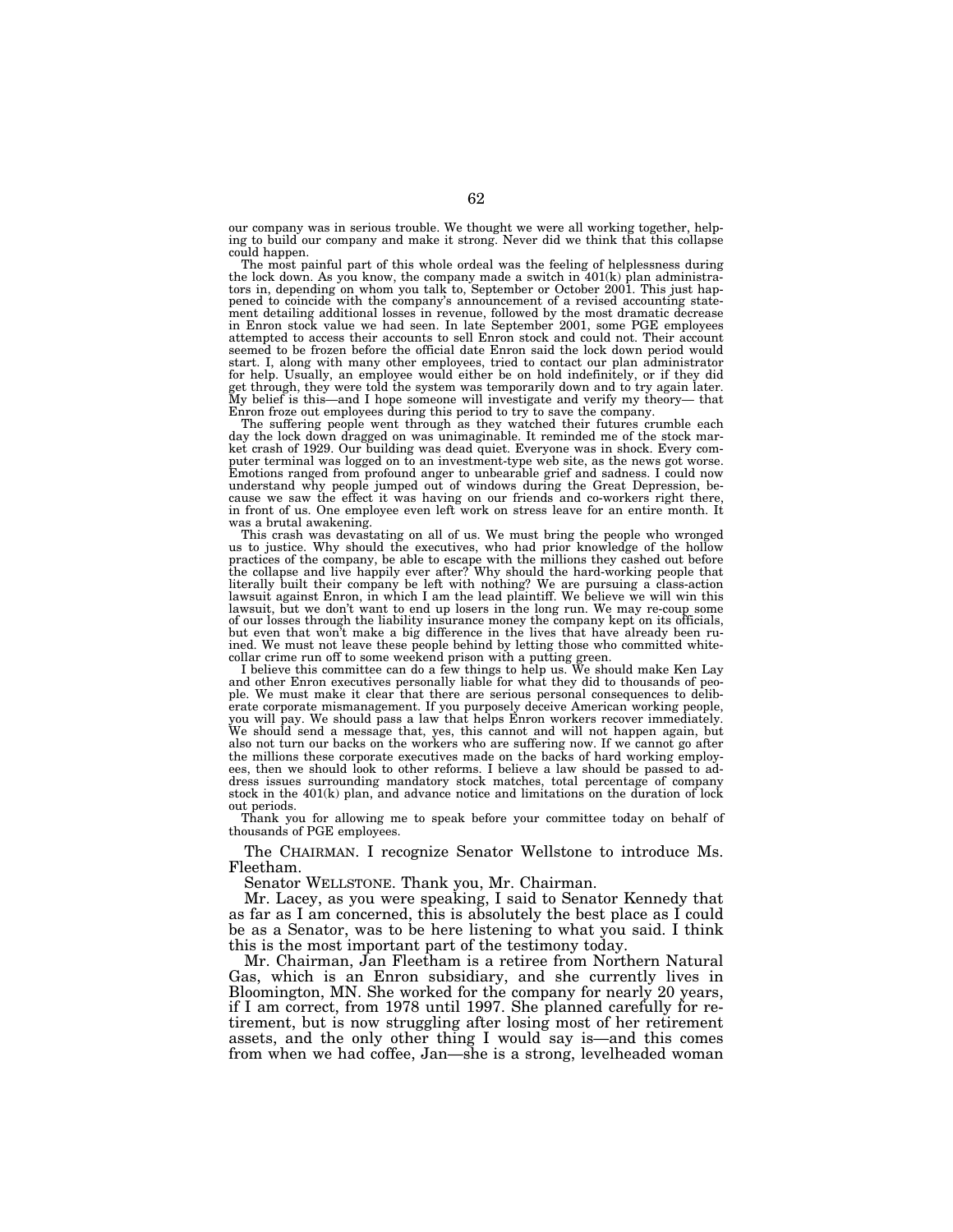who has been through a lot and has a powerful story to tell, and I think she is very, very, very determined that this not happen to other people.

Ms. Fleetham, thank you for being here.

Ms. FLEETHAM. Thank you for inviting me to be here. I have a written statement, but I do not do well with the written statement, so I am kind of going to do this on the fly, and obviously, if you have questions, throw them out.

I did work for Enron for almost 20 years. I started as a secretary, and through that 20 years worked my way up. I worked in Minneapolis, then Omaha, then back to Minneapolis, where I was working when I retired. During that time, it was without question the greatest job I have ever had, with the greatest opportunity. I had four children. I was a single mom. I raised my children. Three of my daughters were able to go through college. We lived a good life.

It was always encouraging that the benefits were great. I took college courses while working for them. We went to Omaha for 7 years, and that was a great experience, but it was nicer to come back to Minnesota, because I now had a grandchild there.

Over the years, I built up a retirement as best I could, with things going up. I put in some contributions as well as the company. The bulk of what I had was in company stock. I had it planned originally to work until age 62 and retire. I ended up taking early retirement in 1997, because it was either that or transfer to a region in Kansas, which I did not choose to do at that time,

When I originally left, I had approximately \$2,000 total. I planned to use half of that, along with working part-time, to get through the 5 years until I was eligible for Social Security. My plan was that I would have \$100,000 left after that time for any addons, any extenuating expenses that would not be covered by my part-time work and my Social Security.

Before I run out of time, I want to make sure I reiterate an experience with the lockdown I had. I had a problem with the lockdown, but it was not the same kind of problem everybody else had. I went on Social Security in June and decided I was going to sell about \$10,000 worth of stock to get what I had caught up or paid off, and I was all set to fly then; I would have enough, and everything was working. I put a sell order in to sell the percentage of stock to come up with approximately \$10,000 to \$11,000 on October 9. On October 15, I received a letter in the mail that was dated October 8, telling me that there was going to be a lockdown, and it was going to begin on October 20, and it would last until November 19.

At that point in time, that was not a problem for me. I had gotten my sell order in before that, so the lockdown was not going to affect me, which in fact is what the letter said.

I got a confirmation notice on the request that had been there, but the withdrawal date was marked on the 30th of October, which was supposedly during a lockdown period so designated by the company.

I ended up getting a check with a distribution date of November 9, which was also within the lockdown period, and the check that was supposed to be for \$10,000 was for \$1,200. So at the time I put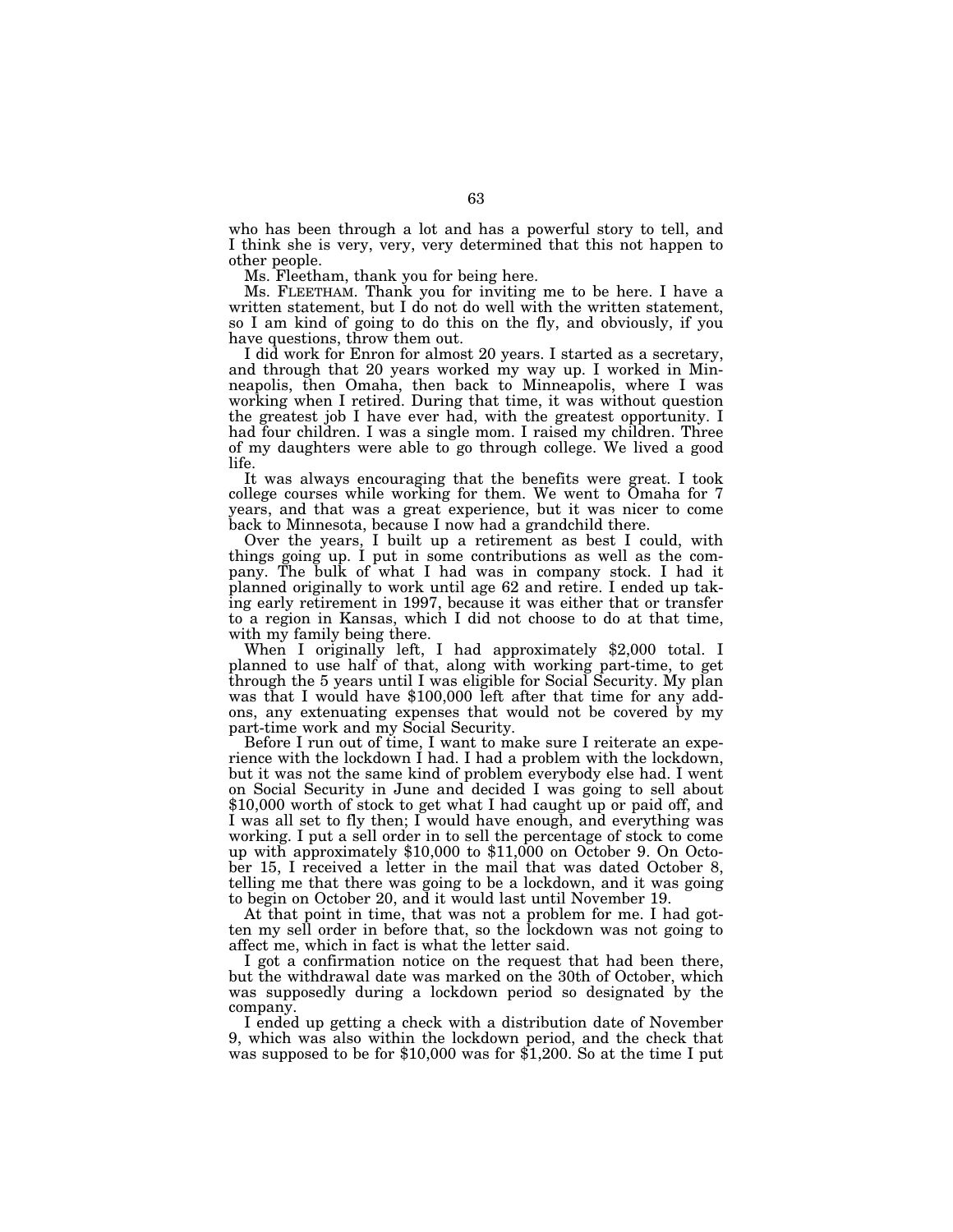in the order, the stock's value I am thinking was about \$30 to \$35. I would normally go \$5 what it was at the time to figure out what I needed. Had they sold that stock immediately when I had put that in, I am sure I would have gotten very close to the value. Holding that for some reason until October 30, and supposedly during a lockdown, I obviously lost all but about 10 percent of that.

I question how that whole thing even worked. I am sort of stunned by it. So that actually, I am questioning if these people were allowed to sell their stock and did not have the lockdown, it would not have mattered anyway, because it looks to me like Enron sold my stock when they good and well felt like selling it—not when I put the order in.

So I think that is something to note when you are talking about lockdowns, that it is not always the lockdown that kills you. There has to be some kind of stoppage of a plan when you are changing administrators for computer work. But if it is not going to matter anyway, and the company can sell the stock whenever they want to sell the stock, that is kind of immaterial.

I am assuming there is really nothing that those of us can do. I would like to make one comment, though, addressing some of the comments he made with regard to the Enron employees, that you made a mistake, you did all of this, and it is your fault. To me, that is offensive, and it is kind of like calling the victim guilty of being raped because she wore a short skirt or she was in the wrong place at the wrong time. These people were not stupid, and these people did something—called it conditioning, call it acceptance, call it family—that they have been doing for a number of years.

Thank you.

Senator WELLSTONE. Just for clarification, Jan, if you do not mind, the \$100,000 is now worth, right now, in terms of your own situation, just for the record-

Ms. FLEETHAM. Actually, I think, as of talking with somebody yesterday—it was worth about \$600 when we had a meeting a while ago. I believe that as of yesterday, it is probably worth about \$300, \$400. I am hearing that the stock, at the price it was at yesterday, is probably worth about \$300 to \$400.

Senator WELLSTONE. From \$100,000 to \$300, which is kind of like Mr. Lacey's story.

Ms. FLEETHAM. Yes.

Senator WELLSTONE. Thank you.

[The prepared statement of Ms. Fleetham follows:]

## PREPARED STATEMENT OF JAN FLEETHAM

Thank you for inviting me to speak here today. My name is Jan Fleetham and I am from Bloomington, Minnesota.

I am a retiree who worked for almost twenty years for a company, originally known as Northern Natural Gas, a company that eventually became the Enron Corporation. I started out in 1978 as a secretary in the Data Processing Department in Minneapolis, Minnesota, making roughly \$700 a month. By the time I retired in 1997 I had risen to the position of microcomputer analyst for the Northern Region and I was earning a salary of \$60,000.

I worked hard for this company for twenty years. I saved and planned as carefully as I knew how for my retirement. But now Enron's collapse has made all of that meaningless. My dreams for a secure retirement have been gutted and the next few years will be a huge struggle for me financially.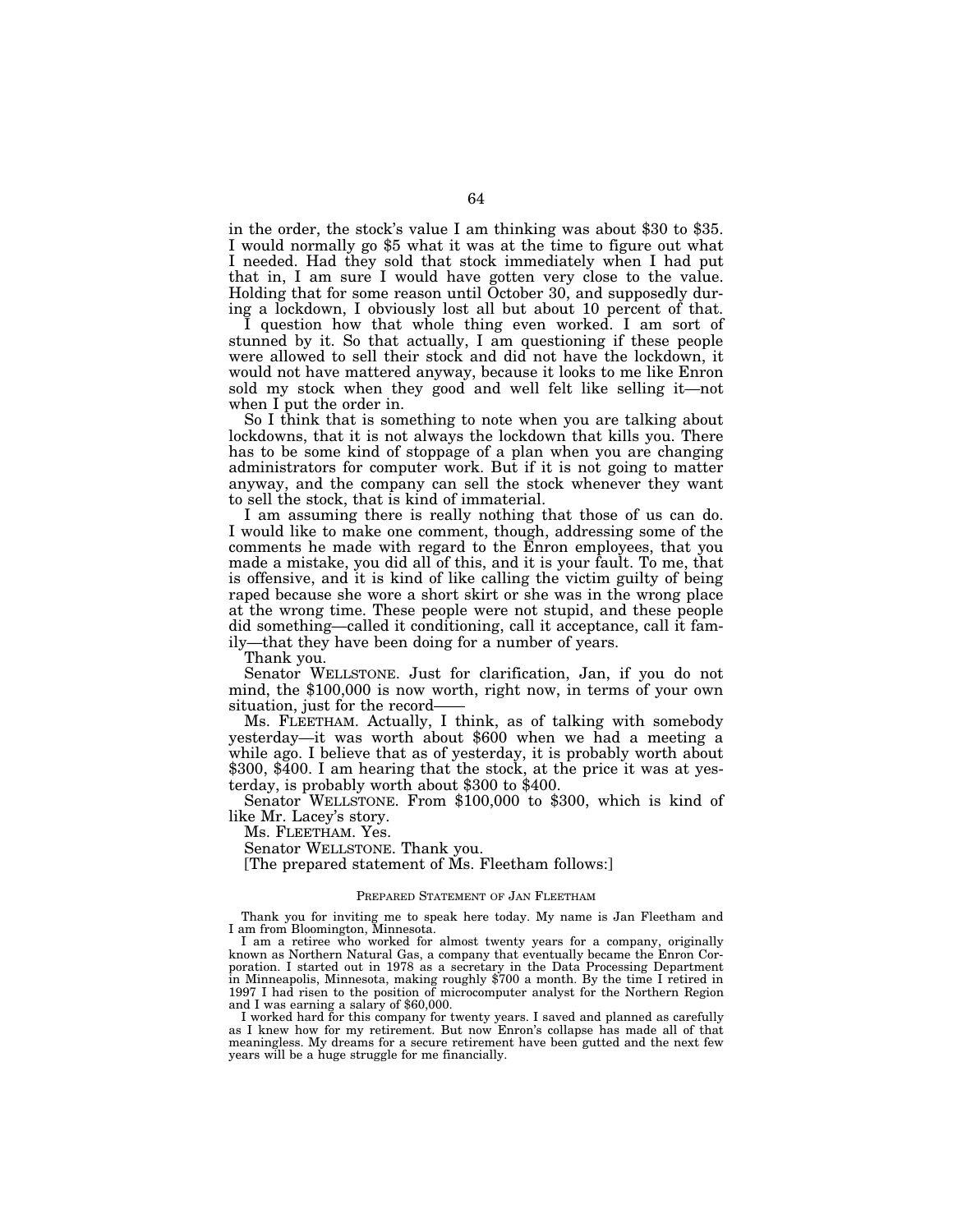Over the years I built up a retirement fund that included my contributions as well as the company's. I used some of the funds in this account over the years but planned carefully to have a balance left upon my retirement so that I would have sufficient resources.

Now, the balance in my retirement account of \$100,000—all in company stock is worth \$600. As a single woman of 62, instead of looking forward to enjoying time with my children and grandchildren, I will now have to work many hours to supplement my social security and a small annuity of \$200 per month I have from before Enron took over my original company.

While my company is in the process of reorganizing I am told that my health benefits will continue. However, if the company fails, then I will lose those benefits. Given my current situation, like most retirees, I cannot possibly afford to get my own coverage.

What is particularly troubling to me is that I had no reason to think that my retirement fund was not secure. I read the annual reports from the company, but I was never very sure what I was supposed to get out of them. Everything looked fine to me. As far as I was aware, there was never a hint of a problem, not from Enron, their auditors, nor from the financial community at large. Virtually all Enron employees were completely blind-sided when this happened.

When I had the opportunity to choose where to put the funds, in my account, I chose the company stock. The company gave me choices that included the Enron Corporation Income Fund, seven Fidelity funds, Enron Corporation Stock, and Enron Oil and Gas stock. All of my account was invested in Enron. At the time, I did not see the good in abandoning the high returns that my stock had been providing in favor of one of the far lower anticipated returns of the alternatives offered.

With hindsight, it appears clear to me that I could have spent more time and energy looking at what was going on within the company. However, I doubt I would have been knowledgeable enough to pick up on the problems seeing that a noted auditing company supposedly also failed to recognize any problems. As an employee, I felt like I knew what was going on within the company, though looking back, this was clearly not the case.

I certainly don't feel the company was very forthcoming about their—or my—situation. When the stock went public, I received mailings that offered me the opportunity to buy additional company stock. I also recall that since my retirement, I received solicitations from Enron for me to purchase more of their stock. Nothing in these solicitations made me think there were any problems at the company. If anything, they made me think that the company was prospering.

As did other employees, I also had problems this fall when I tried to sell some of the stock in my retirement account. During the fall I wanted to withdraw \$10,000 worth of stock. On October 9th, I submitted an order to sell. I specifically checked a box on the order form so that the sale would be executed as soon as practicable. In the past, this meant that the stock would have been sold within  $7$  to 10 days.

I received a notice on October 15th (the letter was dated October 8th) saying that I would be unable to access my account from October 20th to November 19th. This was the so-called ''lockdown period'' that we've heard so much about.

I did not think this was a problem because I had put in my sell order before October 20th and the sale should have been completed by then. For some reason, however, the confirmation I received stated the withdrawal date as October 30th—during the supposed lockdown period. Ultimately, I received a check with a distribution date of November 9th for roughly 10 percent (\$1200) of what I had calculated the stock was worth at the beginning of the previous month. The number of shares that were valued at more than \$10,000 at the beginning of October were worth only \$1200 by the time they were finally sold.

Enron's collapse has wiped out my retirement savings. I don't know if anything can be done to help me or other Enron employees who have found themselves dropped into such unexpectedly dire straits. But I do think that if anything can be done to prevent this from happening to other workers in the future, it is important that you take immediate and decisive action.

The CHAIRMAN. Karl Farmer, a former Polaroid worker from Lawrence, MA, worked for Polaroid for 30 years and is chairman of the Official Committee of Retirees.

We are glad to have you here.

Mr. FARMER. Good morning, and thank you, Mr. Chairman and committee members.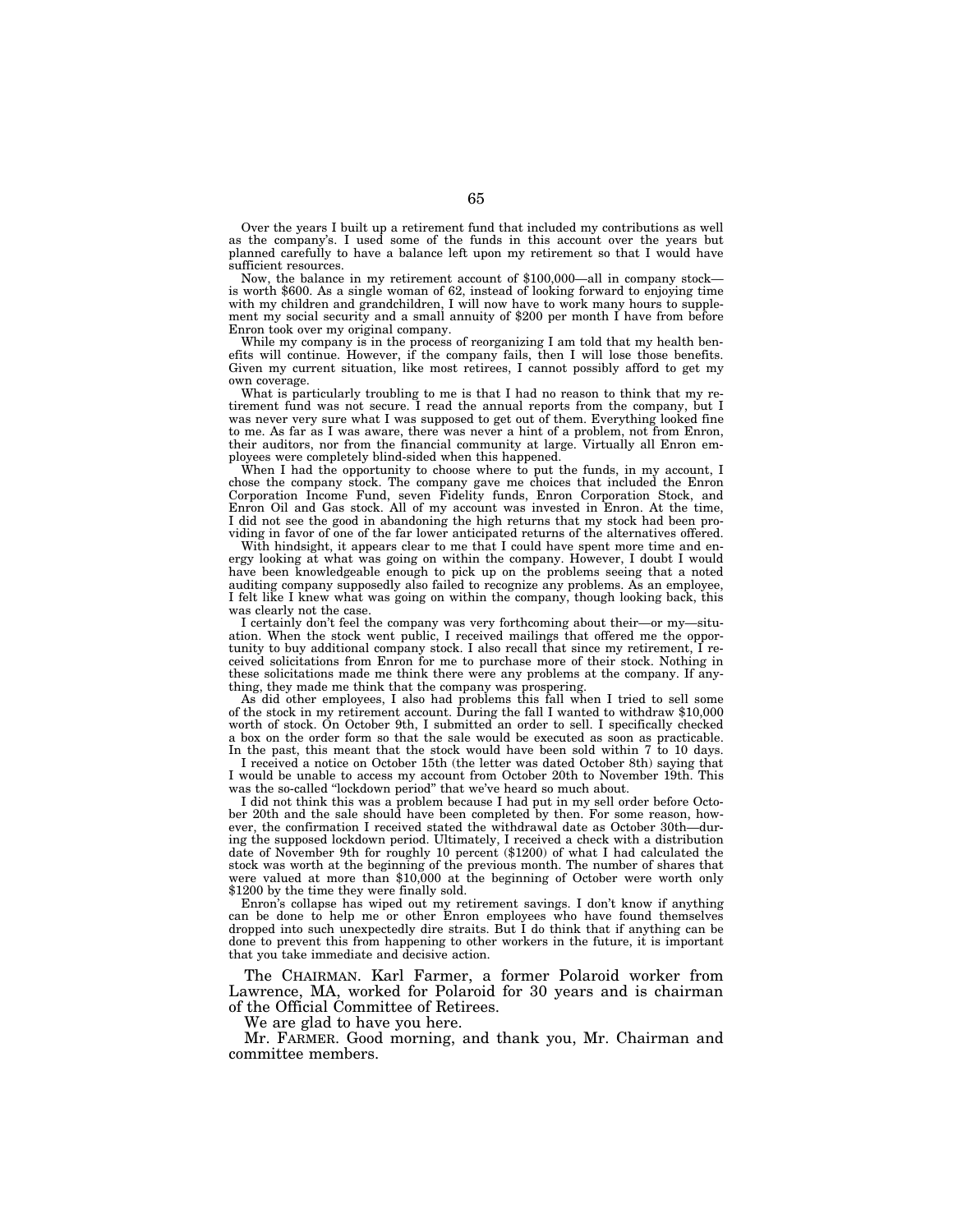As you said, I am a former Polaroid employee and chairman of the Official Committee of Retirees of the Polaroid Corporation. I am accompanied by counsel of the Official Committee, Al Gray of Greenberg Traurig, and as well, Betty Moss, another former Polaroid employee.

I am 55 years of age. I was born and raised in Roxbury, MA and spent a lot of time in Medford and Bedford, MA, and just recently moved to New Hampshire.

The CHAIRMAN. Did you say you are 55 today?

Mr. FARMER. No. Last week, the 28th.

Senator WELLSTONE. My mistake. I am sorry.

Mr. FARMER. The 28th—which is part of the issue of a change for me. I was a severed employee who was severed into retirement age, which makes me what they call a "crossover."

I started working for Polaroid around 30 years ago as an engineer, and just recently, in September, left because my job went away, and I took the opportunity to take that severance into retirement, if you will.

At the time I started at Polaroid, Polaroid was one of the companies to work for. It was an especially good company for minorities because it was very progressive. They were doing affirmative action programs before they were mandatory and fashionable, and it was a family kind of company with an upper management that was a caring group of guys.

Up until 1988, I had begun to put some savings, 2 percent of my pay, into a 401(k) account. Polaroid did a matching dollar for dollar on that account, and it was such that I was able to add to what I thought was going to be a nice retirement nest egg.

But in 1988, Polaroid started a mandatory ESOP, and that was a plan which required the employees to take an 8 percent pay cut to help finance the plan. And where most ESOP plans did not require workers to contribute, this one did, and the reason was because it was an ESOP to prevent a hostile takeover. What really meant was that it prevented the management structure from being thrown out, if you will, so it really was an entrenchment of the management in the corporation.

But as I said, they were at that time what we thought were decent individuals, fair, and we thought they were doing the right thing for the corporation and for us, so we bought into that ESOP—naturally bought into it, because we had no choice.

As a result, because of the cost—I had three sons, I had just bought a new house recently—I was not able to continue to put the money into the 401(k), not have it matched, and also pay for the ESOP with that pay cut, so I had to stop doing that  $401(k)$  part of the investment, if you will.

So I did not really realize the danger that was to follow in diversifying the retirement account until August of 2001, when I was told that my job was being eliminated. I was promised that severance package, as I mentioned, which included medical and dental insurance coverage at employees' prices, which seemed like a good thing to do, for  $\bar{6}$  months along with 6 months of severance pay. This transition period actually took me into retirement, where I could count on what I thought was a nice ESOP and pension plan.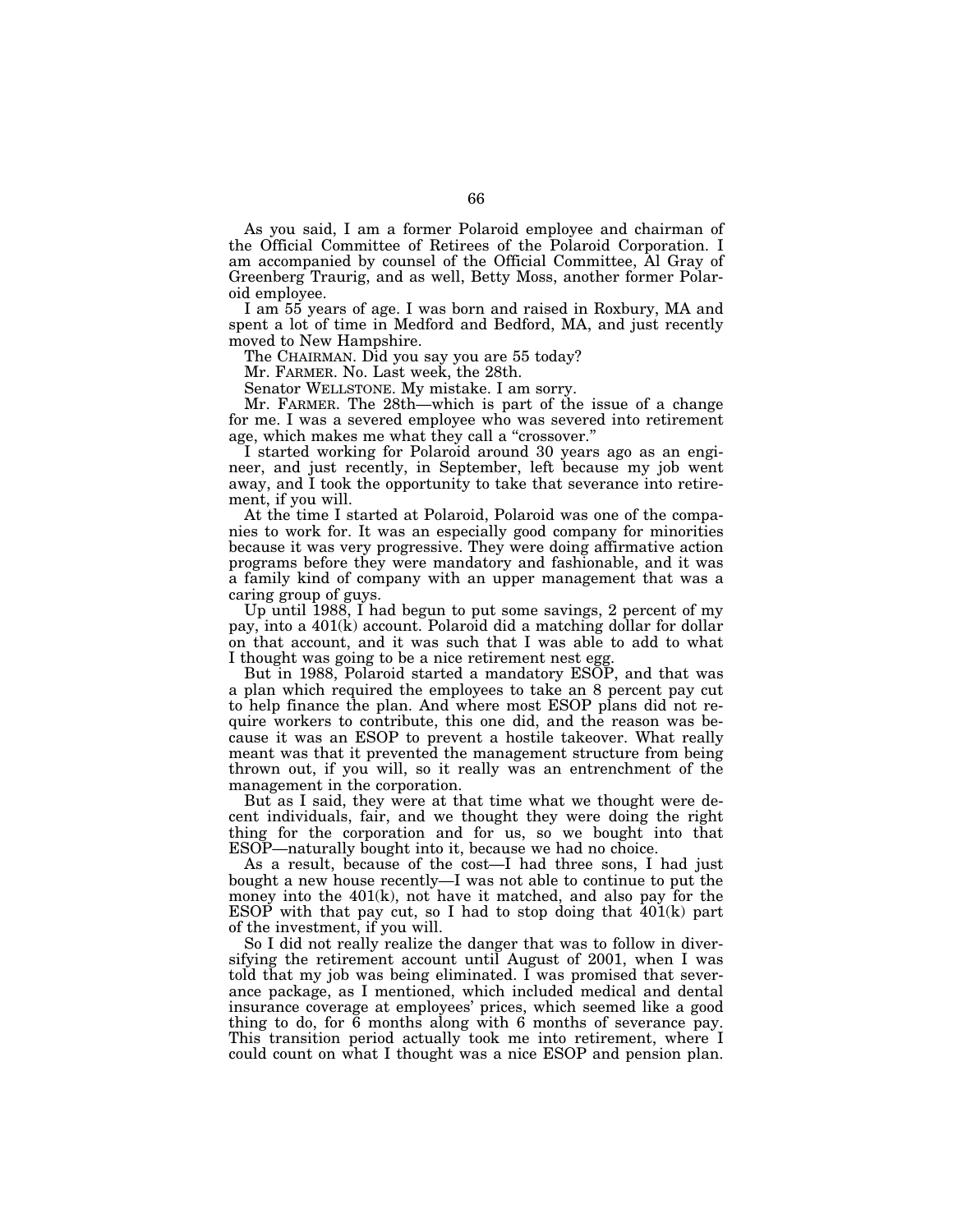The day I was to receive my first severance pay, I called and asked whether it was going to be deposited into my checking point or whether I was going to get a separate check. I later learned that people were not receiving their checks that day, and there was some issue going on.

The next day, Polaroid declared Chapter 11. As a result, Polaroid stopped paying the severance and they also stopped paying the medical, dental, and insurance benefits to retirees and severed employees. I did not find this out right away. It was a couple of days later, after calling, that I found that out.

With that loss, I ended up having to break a lease and vacate my apartment, because I was on unemployment, did not have a job, and I had to act very quickly, because this happened very, very quickly to me. There was no advance notice. So I was pretty—also, I had to default on—I had two  $401(k)$  loans that were outstanding, and I asked what the penalty on that was, and they said, well, you do not have to pay them off, but it is going to detract from what you will get in your retirement stage. So instead of taking that financial burden, I stopped doing that.

As for the ESOP plan, I had about 3,500 shares which at the peak were worth about \$210,000. Now, without asking and without knowing, the trustee of the account sold off the shares at  $9\frac{1}{2}$  cents a share, which was about \$332 or something like that.

So if I look at the ESOP loss and the severance loss and the fact that I now have to pay the medical, it is about a quarter of a million dollars' loss to me, which I think is very unmanageable.

The other part of that is the ESOP shares. When I left the company, my assumption was that I owned those shares of stock, because I was no longer an employee, and it says ESOP, which means employee stock ownership plan. I was not told that I had to sell those shares or move those shares in any way, shape, or fashion, or they would be treated like the rest of the ESOP shares. But that is in fact what happened. If you do not tell them that you want to move them, they keep those shares and treat them as the other ESOP shares.

What else do we have—many of us cannot understand how the trustee of the retirement plan can actually do that and call selling the shares in the letter we received ''in the best interest of the employees'' and wait until the shares go from \$20 to \$10 to \$5 to \$3, and then wait until it gets down to  $9\frac{1}{2}$  cents and act in my best interest. I think that is ludicrous in a big way.

The other thing that it does is because the ESOP was to protect a hostile takeover, it takes 15 to 20 percent of ownership of the company out of the hands of the employees, so that now we do not get to vote on anything.

For me, one of the reasons why I am here and one of the reasons why I am the chair of the committee—Betty Moss who is with me today wrote a letter to the bankruptcy judge announcing what was going on, and it kind of inspired me. I also wrote a letter to the judge and also talked with Al Gray, one of the counsel who happens to be my brother-in-law, and we got together and talked about what is it that we can do to try to offset what happened. I was really looking for what I could do personally to regain what has happened to me. And to make a long story short, we finally got a group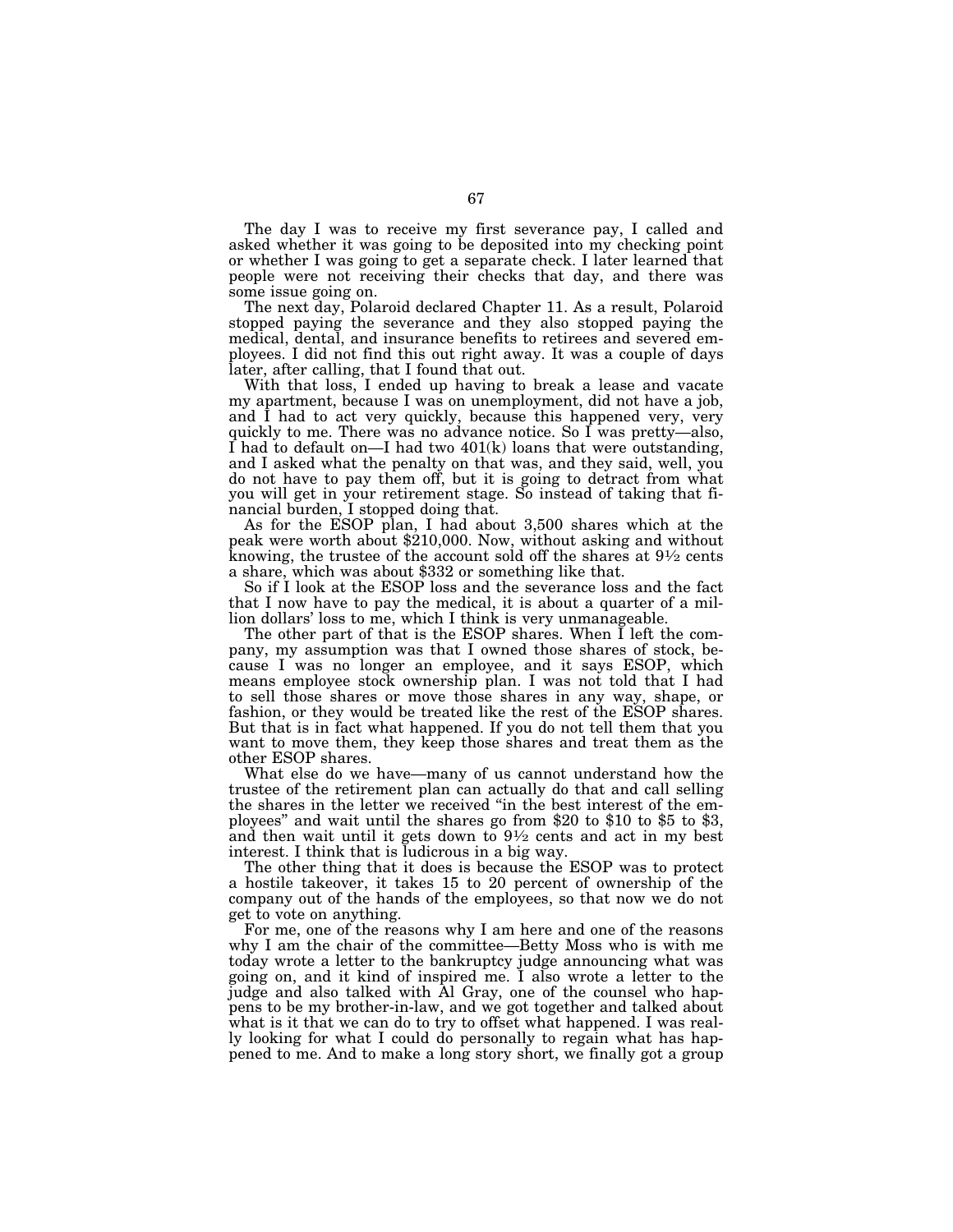of people together and talked about what the issues were for everybody, and Greenberg Traurig came in and said ''We can provide some assistance to you through the court in the fashion of being recognized by the court, starting out as an ad hoc committee and then an official committee.'' And this was done.

The problem I have with the system is that we did not know that. When we try to get people together as a group, we do not understand who the people are that are laid off. There are no lists. You do not know where the folks are. It is not like you let one particular building go or division. So it makes it very, very hard to unite in a fashion to try to stop the bleeding, and that is what we ended up doing. So it was almost pure fate that Al and I happened to get together and be able to work together to start this committee to stop that.

As we have proceeded along—and I would like to thank the offices of Senator Kennedy and-

The CHAIRMAN. Excuse me, Mr. Farmer, but if you will look behind you, there are some little light up there, which means there is a vote. That is why Senator Wellstone had to go over there. So we will have to recess momentarily, but he will return, and we can move ahead with the hearing.

I have had the good opportunity to meet on two different occasions with a number of the workers. You could have put Polaroid on the list of outstanding companies that we heard earlier today. Ed Land, who worked in the Defense Department in the early 1960's, at the time President Kennedy was President, went back up to Cambridge and was a genius, an absolute genius, in inventing the Polaroid camera, the instant camera, worldwide. He was an absolute genius.

Mr. FARMER. He held the second amount of patents.

The CHAIRMAN. It was unbelievable. Polaroid was well run, had the respect of everyone in the State and all the financial institutions. And we will not go into some of the difficulties they have had with different kinds of competitive situations, but you could put them right at the top of that list that Senator Corzine showed us, and now, what has happened to all those, as you have described here, hard-working people who devoted their lives to that company, were resourceful and creative individuals who were well-informed, well-educated individuals. It does not make any difference as far as people who are losing; you are talking about people who have just been left high and dry, and that is the Polaroid situation.

We have seen it again and again and again, and that is the reason we have to ask ourselves if we are just going to let this kind of system, with some minor adjustments and changes, continue, or are we really going to deal with the question, and the more I hear, the more I am a strong believer in the importance and significance of diversity.

We will recess for just a few moments and then continue.

[The prepared statement of Mr. Farmer follows:]

## PREPARED STATEMENT OF KARL V. FARMER

Good morning. My name is Karl Farmer, and I am a former Polaroid employee and chairman of the Official Committee of Retirees for Polaroid Corporation. I am also accompanied today by counsel for the Official Committee of Retirees, Scott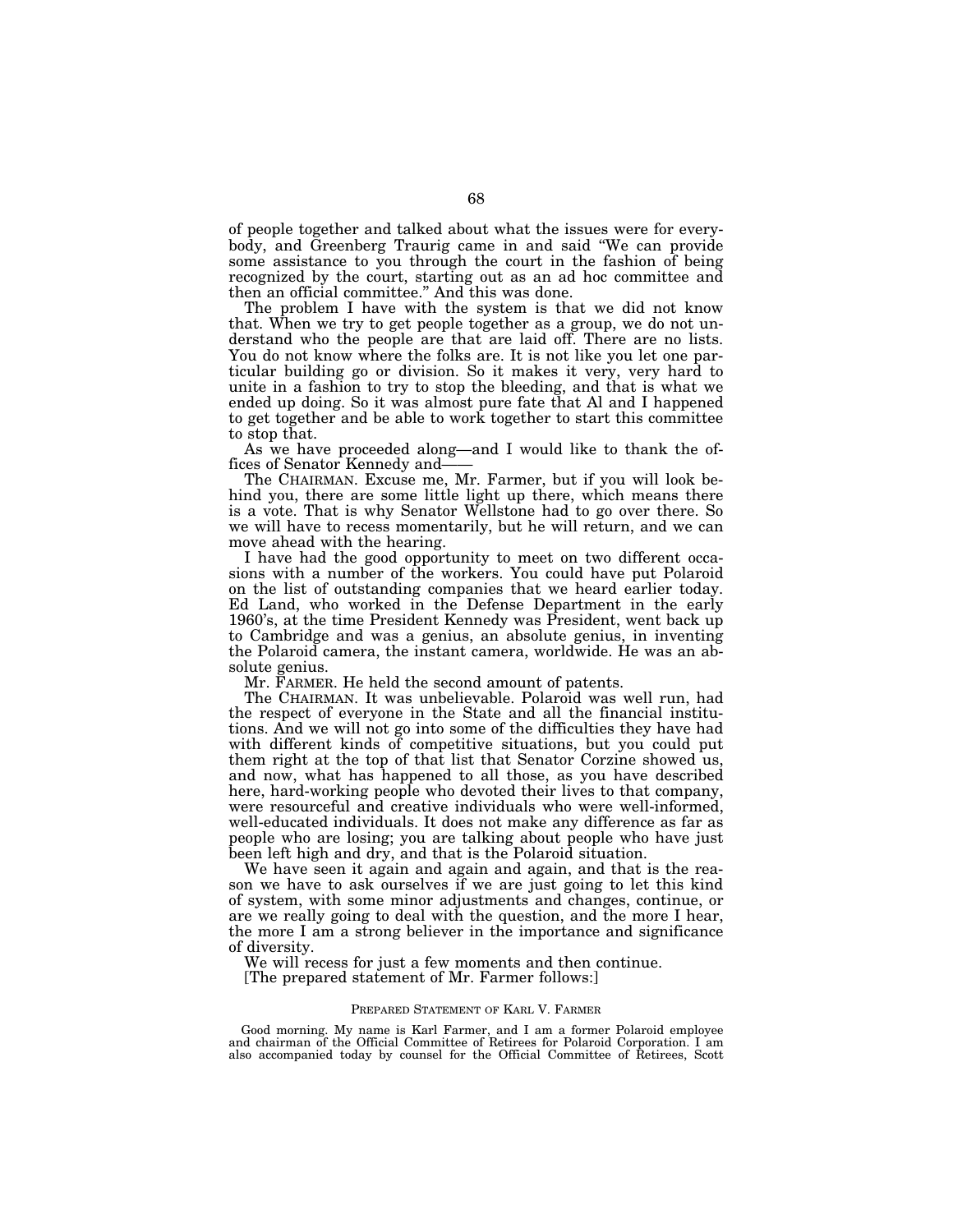Cousins, of Greenberg Traurig, as well as Betty Moss, another former Polaroid employee.

I am 55 years old. I have lived in Roxbury, Medford, Bedford and Lawrence, Mass., and I recently moved to New Hampshire.

I started working for Polaroid more than 30 years ago as an engineer and became a retiree after I left the company on September 29, 2001. At the time I started with<br>the company, Polaroid was one of THE places to work. It was an especially good<br>company for minorities, very progressive. Polaroid was doi grams before it became fashionable or mandatory. It was a family company with a caring upper management.

Up until 1988, I had begun to save for my retirement by contributing 2% of my pay to the Polaroid 401(k). Polaroid matched that contribution dollar for dollar so that I was able to start building for my retirement with a diversified retirement plan.

But in 1988 Polaroid started the mandatory ESOP plan which required employees to contribute 8% of their pay to the ESOP plan. I had always understood that most ESOP plans did not require workers to contribute to them, but Polaroid required that we contribute to this one.

Because of the mandatory requirement that we contribute to the ESOP, I was no longer financially able to contribute to my 401(k). As a result, my retirement was then tied up almost exclusively with the ESOP and Polaroid stock. I have not figured out how much money I would now have if I had continued to contribute to my diversified 401(k) instead of the ESOP, but I am meeting with a financial advisor from Fidelity next week, and I'm sure they'll be able to tell me the bad news.

I didn't really realize the danger of not being allowed to diversify my retirement account until August 2001 when I was told my job was being eliminated, and I was promised a severance package, which included medical, dental and life insurance coverage at employee prices for six months, along with six months severance pay. This transition period actually took me to retirement—where I could count on my ESOP and pension plans.

The day I was to receive my first severance payment I called to verify that it was being deposited. I later learned that many people who were supposed to receive severance payments that day did not, and the next day Polaroid declared Chapter 11. As a result, Polaroid is not paying my severance, or providing the medical, dental or life insurance it had agreed to. I have been left unemployed with no benefits. I had to break a lease and vacate my apartment. I had also taken out two loans on my 401(k) plan, and I will now be unable to pay those back. As a result, I'm also going to be hit with a huge tax penalty for making withdrawals on my 401(k).

As for my ESOP plan, I had 3500 shares which, at their peak, were worth about \$210,000. Without asking me, or apparently anyone else, management decided to liquidate these shares for about \$300.

We learned, after the fact, that State Street Bank & Trust, the trustee of the fund, started liquidating Polaroid's ESOP shares in mid November 2001, and completely liquidated the fund by mid-December 2001. After the liquidation was complete, Gary DiCamillo, Polaroid's current CEO, sent out a letter on December 10, 2001 to all employees notifying them that ''it was in the best interest of participants in the ESOP fund to liquidate all shares.

Many of us cannot understand how the trustee of a retirement savings plan acted ''in our best interest'' by selling the ESOP stock when it reached 9 cents a share. Not only that, the liquidation of those shares means the "employee owners" have almost no influence. We used to own almost 20% of the company. Now we cannot even vote on the Polaroid bankruptcy and related matters.

We decided to try to influence the process, even if we were disenfranchised former owners of the company. It took a big effort to pull folks together to fight for what's been promised. People are scattered and we do not have lists of everyone who has been affected. Still, we organized. I'm the chair of the Official Committee of Retirees of Polaroid, which was recently recognized by the bankruptcy court. This allows us legal representation with the bankruptcy proceedings.

The offices of both Senator Kennedy and Representative Delahunt have worked very diligently with us in our fight for justice. And recently a letter was sent to Polaroid's CEO from the entire Massachusetts Congressional delegation denouncing Polaroid's actions. Our committee and its constituents thank you and the other members of the Massachusetts delegation for those clear signs of support. In the same spirit, we urge you to change the rules on ESOP programs to allow employees some control of their own destiny.

Thank you.

[Recess.]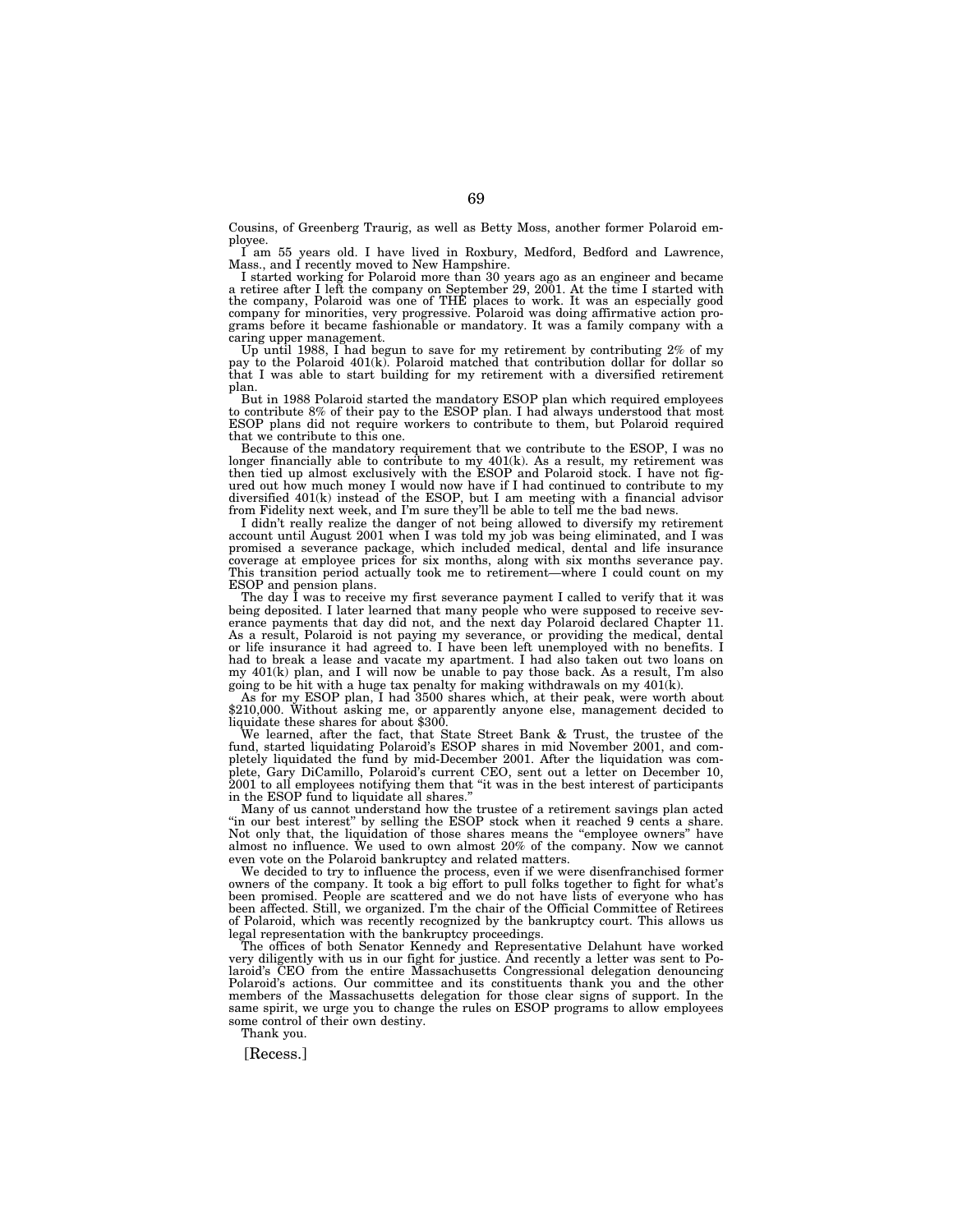Senator WELLSTONE [presiding]. The HELP Committee will be back in order.

We will start with Mr. Prentice, then Alicia Munnell, and conclude with Dallas Salisbury, if that is okay.

Mr. Prentice, thank you for being here. And I apologize to all members; we just had a vote, and that was the interruption.

Mr. PRENTICE. Good afternoon. My name is Jim Prentice. I was trained as a chemical engineer and currently hold the position of senior vice president of liquids operations at an Enron affiliate, EOTT Energy. My current duties include management of the company's petrochemical facilities. I have been with Enron or one of its predecessor companies for 31 years.

I was asked to appear before you today in my capacity as chairman of the Administrative Committee of the Enron Savings Plan or the 401(k) Plan, as it is often called. I have been on that committee for over 10 years, and I have served as chairman of the committee for the past 3. I am here today voluntarily to address issues surrounding Enron's  $401(k)$  plan; however, I cannot address what went wrong with Enron, and I cannot address the larger financial and accounting issues that have been raised. My knowledge of those issues is limited to what I have learned from the media.

First, a few words about the Enron savings plan itself and the investment options. The plan is a vehicle by which employees can supplement their retirement savings by electing to defer from one to 15 percent of their compensation, pre-tax, to an individual retirement account. At present, employees have total choice over the manner in which those savings will be invested.

In this regard, the plan permits participants to allocate their funds among 20 separate investment options and to make changes if they so desire on a daily basis. One of those options includes the ability to invest in Enron stock. It is my understanding that this feature was included from the very beginning as part of the plan design. Other options include a stable value fund and a variety of fixed-income and equity funds of varying levels of risk and potential reward. Finally, employees are free to entirely self-direct their investments through a separately maintained investment account such as Charles Schwab.

As the committee is also aware, over the years, Enron has also made a matching contribution of company stock to participants in the savings plan. This matching was reinstituted by the company in 1998, and as a matter of plan design, the matching Enron stock was restricted. Employees were not permitted to shift the match from Enron to other investment options until they reached the age of 50.

Second, I would like to briefly comment on the Administrative Committee. The committee is generally charged with overseeing the administration of the savings plan. Its members are appointed by the company and serve without compensation. The committee effectively operates and functions like a board of directors. In performing its duties, it is ably assisted by the Enron Benefits Department. That department is responsible for the day-to-day details of plan management and administration. The committee is also assisted by professional investment consultants and legal counsel.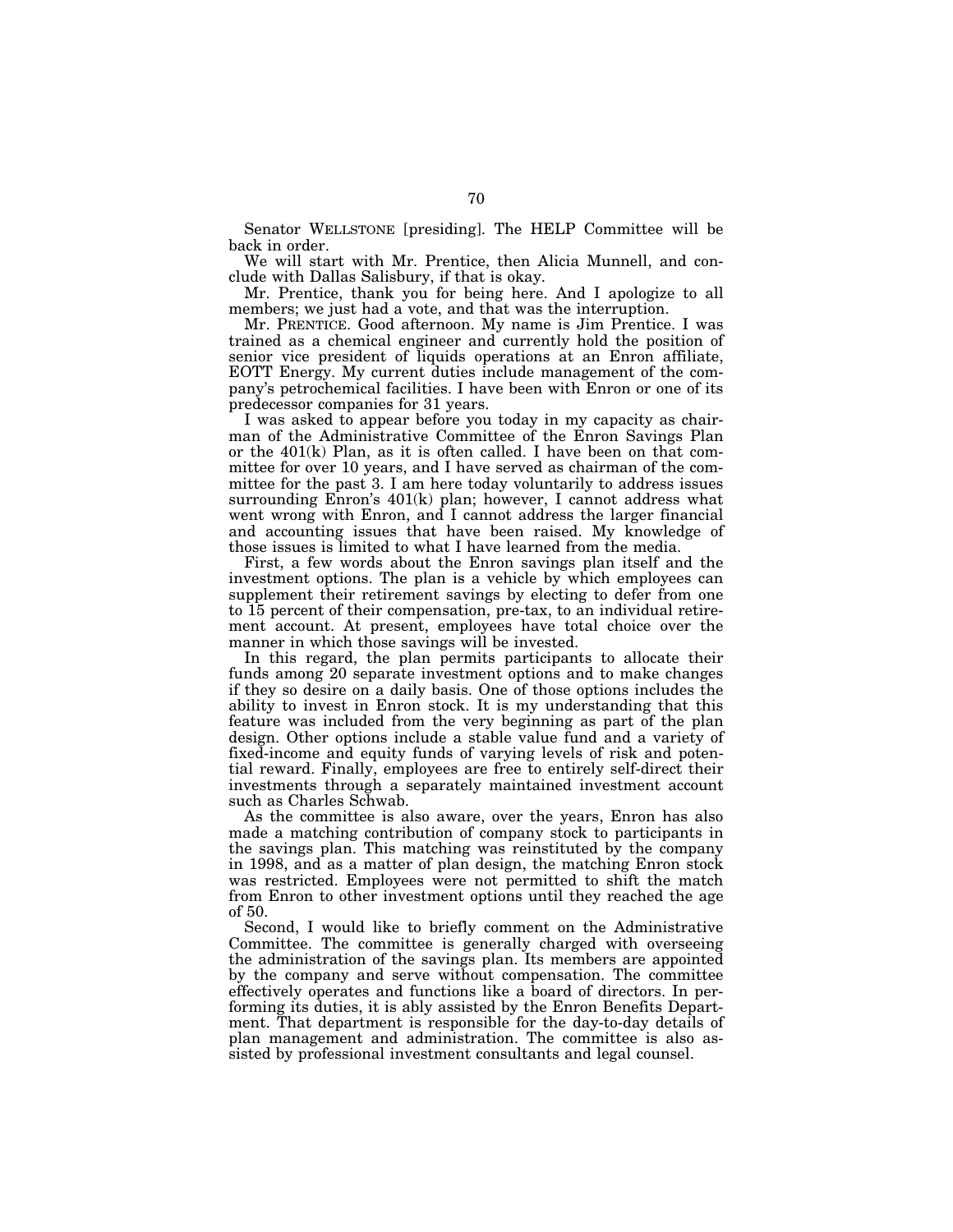Throughout my tenure on the committee, it has typically met on a quarterly basis, with additional and more frequent meetings as circumstances require. The principal focus of the committee's meetings has been on investment-related matters, such as monitoring the performance of the investment managers, and on the handling of any participant benefit appeals that may arise.

Specifically with respect to the savings plan, we viewed our charge as assuring that adequate investment options were made available to the participants for the diversification of their accounts. However, the choice of those investments as among all those vehicles was always with the participants.

This concludes my statement. I look forward to your questions. Senator WELLSTONE. Thank you, Mr. Prentice.

Ms. Munnell?

Ms. MUNNELL. Senator Wellstone I am delighted to have the opportunity to talk about reforming the pension system in the wake of Enron. I am afraid my comments are going to seem a little dry after the losses that we have heard suffered by the rest of the panel, but my hope is that we can make changes so that such tragedies do not happen again in the future.

Since the focus of today's hearing is Enron, I will devote most of my comments to the immediate problem of diversification and employer stock. But I would also urge you in future hearings to look at other aspects of 401(k) plans and at the pension system more broadly. 401(k) plans have exploded in the last 20 years, and I think it is really time to look carefully at both their strengths and their weaknesses. It has become absolutely clear that the current voluntary employer-based pension system is never going to cover about 40 percent of all workers, and we should think of some other mechanism to solve that problem.

With regard to  $401(k)$  plans in the wake of Enron, I would like to make four points. First, the need for diversification argues strongly for putting some limits on holding of company stock.

Second, restrictions on selling employer stock should be eliminated.

Third, the question of ''advice'' bills raises a broader issue of whether we want to the average person to become a financial guru or whether we want to make investment in 401(k) plans simpler. I would argue for simpler.

Finally, for those who argue that we are trying to take away freedoms, I want to emphasize a point made by Senator Corzine, that these restrictions are limited to the tax-subsidized, employerprovided pensions, and they are limited to vehicles that are aimed at providing retirement income.

Starting with the overinvestment issue, overinvestment in employer stock is not prudent. Not only are participants investing in a single stock instead of many stocks, which raises their risk, but they are also putting their investments where their earnings are. Such concentration only increases risk and has no possibility of increasing returns. Enron highlights the problem, but as people have said all day long, Enron is not the only case—many large companies have much greater concentrations.

Also, Enron is not the only company that has both had its stock collapse and its employees lose jobs at the same time. We have had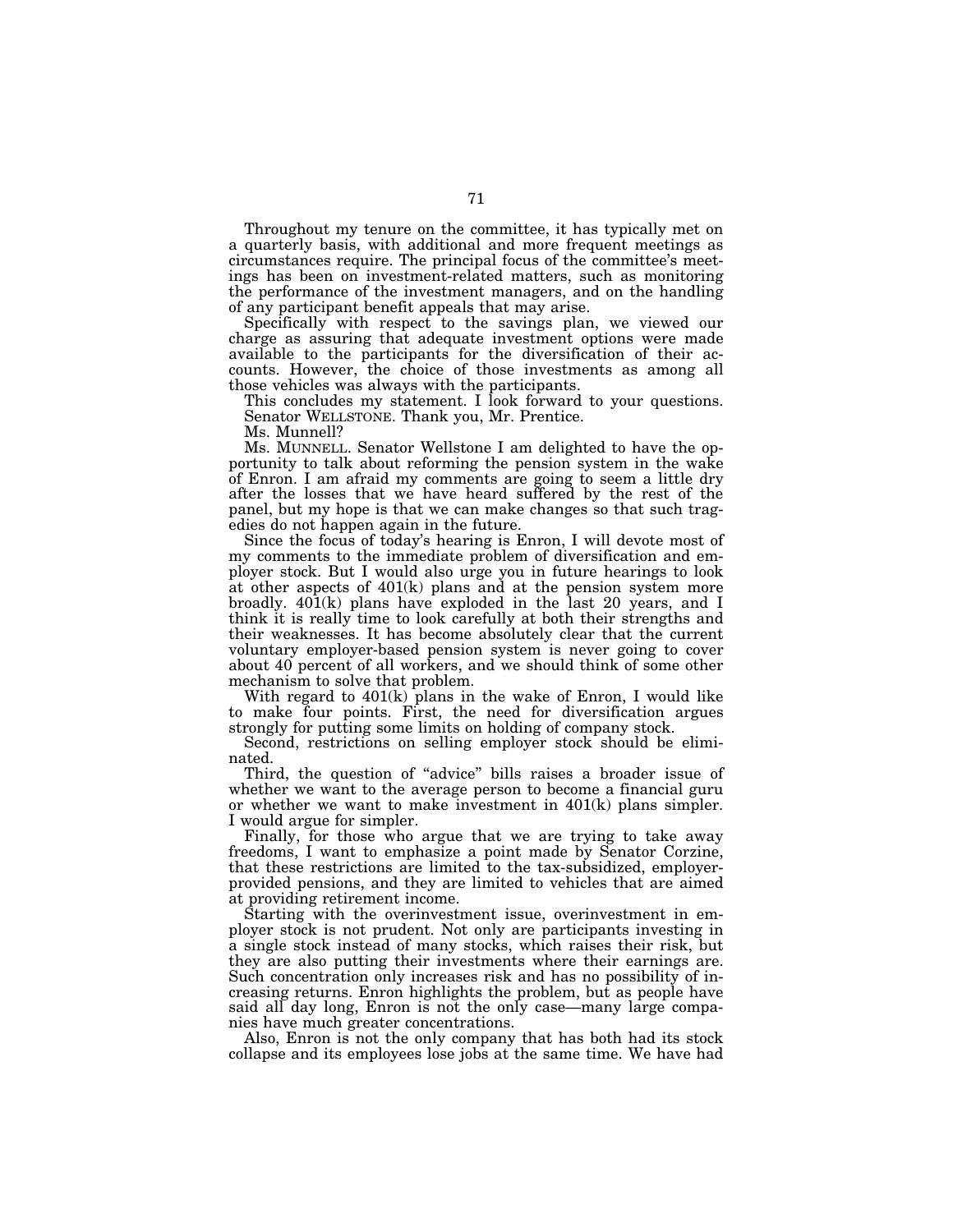Lucent, we have had Polaroid. Arthur D. Little in Boston yesterday declared bankruptcy, and its retirement plan is tied up with employer stock.

The question is what to do. Senator Boxer and Corzine have suggested limiting employer stock to 20 percent. That would solve the diversification issue, but it does involve the question of coming in and forcing employees to sell, perhaps just as their employer stock has taken off.

Another option is to put the limitation on contributions, limiting contributions to 10 percent both on the employee and employer side, or my preferred solution would be that if the employer provides employer stock as the match, just prohibit the employee from investing his or her contribution in employer stock, or just, plan prohibit employees from investing in common stock.

The second issue with regard to employer stock is restrictions on selling. Again, I think this makes it very difficult for employees to diversify. These restrictions should be eliminated. The President's proposal on this sounds pretty good if it really means what it says, which is that as soon as you are vested, after 3 years, you can sell your employer stock, and if you get it 5 years later, you do not have to wait at all; you have made this hurdle of a vesting period, and you can sell at will.

The third issue that has arisen—or, re-arisen, I guess is the way to describe it—in the wake of Enron is the question of ''advice'' for employees about their investment decisions. Right now, employers can and do educate their workers, both on the necessity to save and on some rudimentary financial issues. But those who support outside advice have something more extensive in mind. Essentially, they want outside advisors to be allowed into the workplace to advise employees on their investment decisions.

While at first blush, it may seem strange to question the desirability of investment advice, I think it raises a fundamental issue about how difficult we want the investment decisions faced by the typical worker to be. My view is that 401(k) investing is simply too hard, and we should make investment easier rather than turning employees into investment experts.

One way to solve the problem would be to provide tiers of options. It would be wonderful if employees enrolling in a 401(k) plan were told that one of three alternatives meets the needs of most workers—low risk, medium risk, or high risk packages. The employee would then answer a few simple questions to determine his or her risk tolerance and sign onto one of these packages that would be rebalanced over time, graded with their age, and they would never have to think about it again. They would not be checking the value of their stock every day. End of story.

These packages would have Labor Department approval as prudent—of course, with no guarantee of return—and employers who offer these low, medium, and high packages would not be at peril of litigation. The more sophisticated investor could say, ''Those are not for me; I want to have 20 options from Fidelity and 20 from TIAA-CREF,'' and they could have them, and the more daring could have brokerage accounts.

This tiered series of options, with the simple packages up front, is not something I wish for other people. It is something that I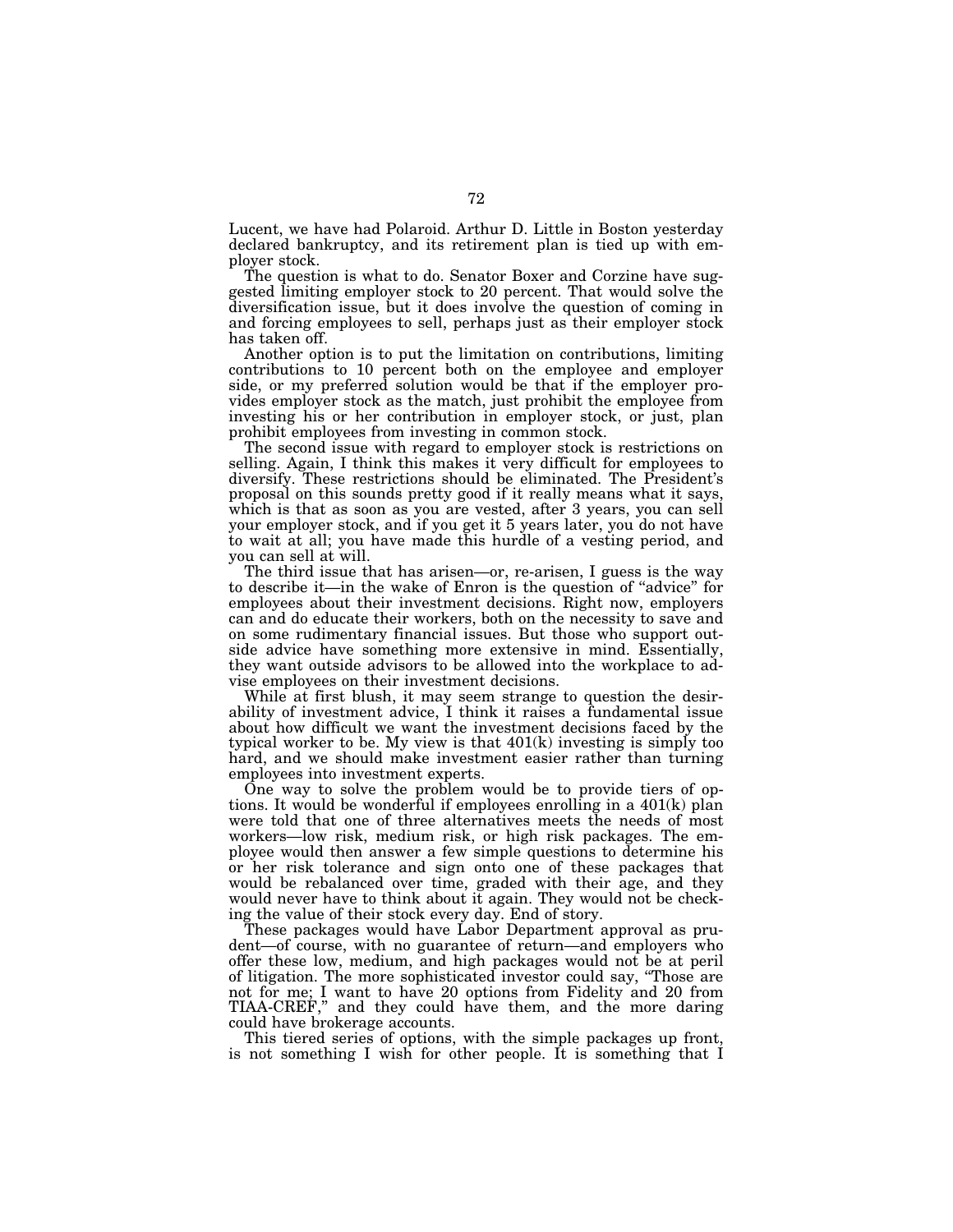would like for myself. It sends a message that people do not have to become investment experts. They can coach their kids' soccer team, they can read a book, they can play tennis—they can spend their lives doing normal, regular things.

Enacting legislation that enables outside managers to enter the workplace to offer advice sends a very different message. It says: ''Investing 401(k) funds is a difficult task, and you had better study up.''

So that while I support some form of mandatory diversification for 401(k) plans, I think it is the most important thing to do and an end to forced holding periods. It is not clear to me that the proposed movement from education to advice is good for workers generally.

Thank you.

Senator WELLSTONE. Thank you very much.

Mr. Salisbury?

[The prepared statement of Ms. Munnell follows:]

## PREPARED STATEMENT OF ALICIA H. MUNNELL

Chairman Kennedy, Senator Gregg and Members of the Committee, I am delighted to have the opportunity to testify today on the difficult issue of reforming  $401(k)$  plans in the wake of the collapse of Enron. Since that is the focus of today's hearings, I will devote most of my comments to the immediate problem of employer stock and diversification. But I would also urge you in future hearings to look at other aspects of 401(k) plans and at the pension system more broadly. It is time to assess both the strengths and weaknesses of  $401(k)s$ , and to consider ways to broaden pension coverage generally.

With regard to  $401(k)$  plans, let me make the following points.

• First, the need for diversification argues strongly for placing some limits on investments in employer stock in 401(k) plans,

• Second, restrictions on selling employer stock should be eliminated.

• Third, the question of ''advice'' raises a broader issue of whether to make the average employee into an investment expert or to simplify 401(k) investment options.

• Finally, I want to emphasize that this discussion is targeted not at investments generally, but at investments in tax-deferred savings vehicles aimed to provide retirement income.

With regard to more general concerns about  $401(k)$  plans, voluntary participation and contributions have meant that 25 percent of those eligible do not participate and only 5 percent of participants contribute the maximum. Similarly, lump-sum payments have encouraged younger workers to cash out when changing jobs and have left retirees with the tough decisions about how to spread their money over their retirement years. All these problems could be helped with well-designed default options.

On the very broad issue of pension coverage, I would argue that expansion of the employer-based system is both unlikely and probably not the best way to provide additional retirement income for those at the lower end of the earnings distribution. It is time to face this fact and to consider alternative ways to provide additional retirement income for lower-paid workers.

Let me elaborate on each of these points for a moment—starting with the immediate Enron-related issues—and suggest some possible approaches for addressing the problems.

# **I. Reforming 401(k) Plans in the Wake of Enron**

Enron raises three immediate issues about 401(k) plans. How much company stock should be held in 401(k) plans? How long should employees be required to hold that stock? And how much "advice" should employees be provided?

#### *Over-Investment in Employer Stock*

Over-investment in employer stock is not prudent. Not only are participants concentrating their assets in a single stock, which is more risky than a diversified portfolio, but they are investing in a security that is highly correlated with their own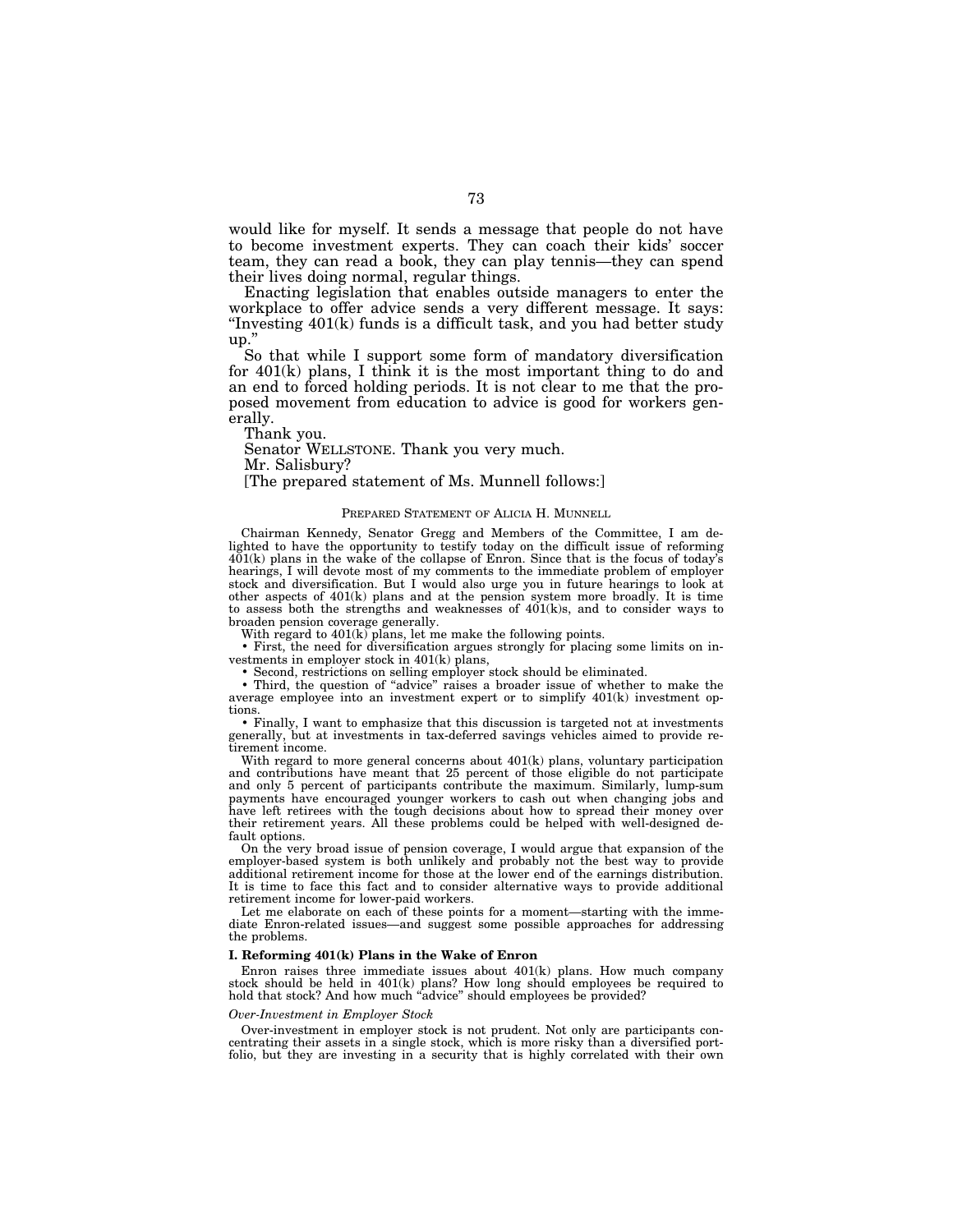human capital. Such concentration raises the risks to employees with no comparable increase in expected returns.

Enron highlights a major problem of over-investment in employer stock. As of December 31, 2000, 62 percent of the assets in Enron's 401(k) consisted of Enron stock. But Enron is not alone. A recent study showed a number of large companies with even greater concentrations—Procter and Gamble (94.7 percent), Sherwin Williams (91.6 percent), and Pfizer (85.5 percent) to cite a few.

Moreover, Enron is not the only company where employees lost their pension saving and their jobs simultaneously. In the past year, financial woes have erased billions in pension accounts at Lucent Technologies, Polaroid, and other companies just as these woes forced massive layoffs.

The question is what to do. I would argue for some mechanism that limits investments in company stock within the 401(k). Senators Boxer and Corzine have suggested limiting  $401(k)$  holdings of any stock to no more than 20 percent of total assets. This proposal achieves the diversification goal, but it may well require employees to sell employer stock just as it takes off. An alternative option is to limit both employee and employer contributions to 10 or 20 percent of the amount they are contributing. This would help diversification, but would be less than perfect if the stock did very well and employees did not rebalance their portfolios. Another alternative would be to prohibit employer stock as an investment alternative for employees if the company made its matching contribution in employer stock. No option is perfect, but selecting one is superior to the current practice of allowing employers and employees to load up 401(k)s with employer stock.

### *Selling Restrictions on Employer Stock*

The second aspect of employer stock is the holding period. Employers who contribute company stock as a matching contribution to 401(k) plans often place restrictions on selling that stock. These restrictions take the form of an age limit, such as 50 in the case of Enron, or a requirement that employees hold it for a certain period of time, such as 5 years. But again, Enron is not alone. Hewitt Associates reports in a recent study that only 15 percent of firms that match with employer stock allow their employees to sell immediately. A study by Fidelity Investments found that only 4 percent permitted immediate sale (Purcell 2002).

These holding restrictions limit the ability of employees to diversify their portfolio and should be eliminated. One proposal offered by a working group of the Pension and Welfare Benefits Advisory Council (1997) recommended that employees should be able to sell their employer stock once they become vested in the plan. Since the maximum period for cliff vesting of employer contributions in 401(k) plans is 3 years, one obvious proposal would be to allow employees to sell their stock immediately upon receipt once they had been in the plan for 3 years. Just to be clear, the 3 years is a onetime threshold to satisfy vesting, after employees cross that threshold they can sell their employer stock at will.

## *Is ''Advice'' the Answer?*

A third issue that has arisen—or re-arisen—in the wake of Enron is the question of ''advice'' for employees about their investment decisions. Employers can and do already provide education about the importance of retirement saving and the rudiments of investment options. Certainly, educating employees about the need for diversification and the risks of concentration is also an important goal, and perhaps employers should be required to provide employees with such a statement, particularly if they match with employer stock.

Those who support outside advice have something more extensive in mind. Essentially, outside advisers would be allowed into the workplace to advise employees on their investment decisions. While, at first blush, it may seem strange to question the desirability of investment advice, I think it raises a fundamental issue about how difficult we want the investment decisions faced by the typical employee to be. My view is that 401(k) investing is simply too hard, and we should make investment easier rather than turn employees into investment experts.

One way to solve the problem would be to provide tiers of options. It would be wonderful if employees enrolling in a  $401(k)$  plan were told that one of three alternative investment packages—low risk, medium risk, or high risk—meets the needs of most people. Employees simply answer a few questions to determine their risk tolerance and select one. End of story. These packages would have Labor Department approval as prudent—of course, with no guarantee of return—and employers who offer these low-medium-high packages would not be at peril of litigation if the results were unfavorable.

The more sophisticated investor or someone who wanted to participate more actively could ask for a second level of options with an array of funds from one, two,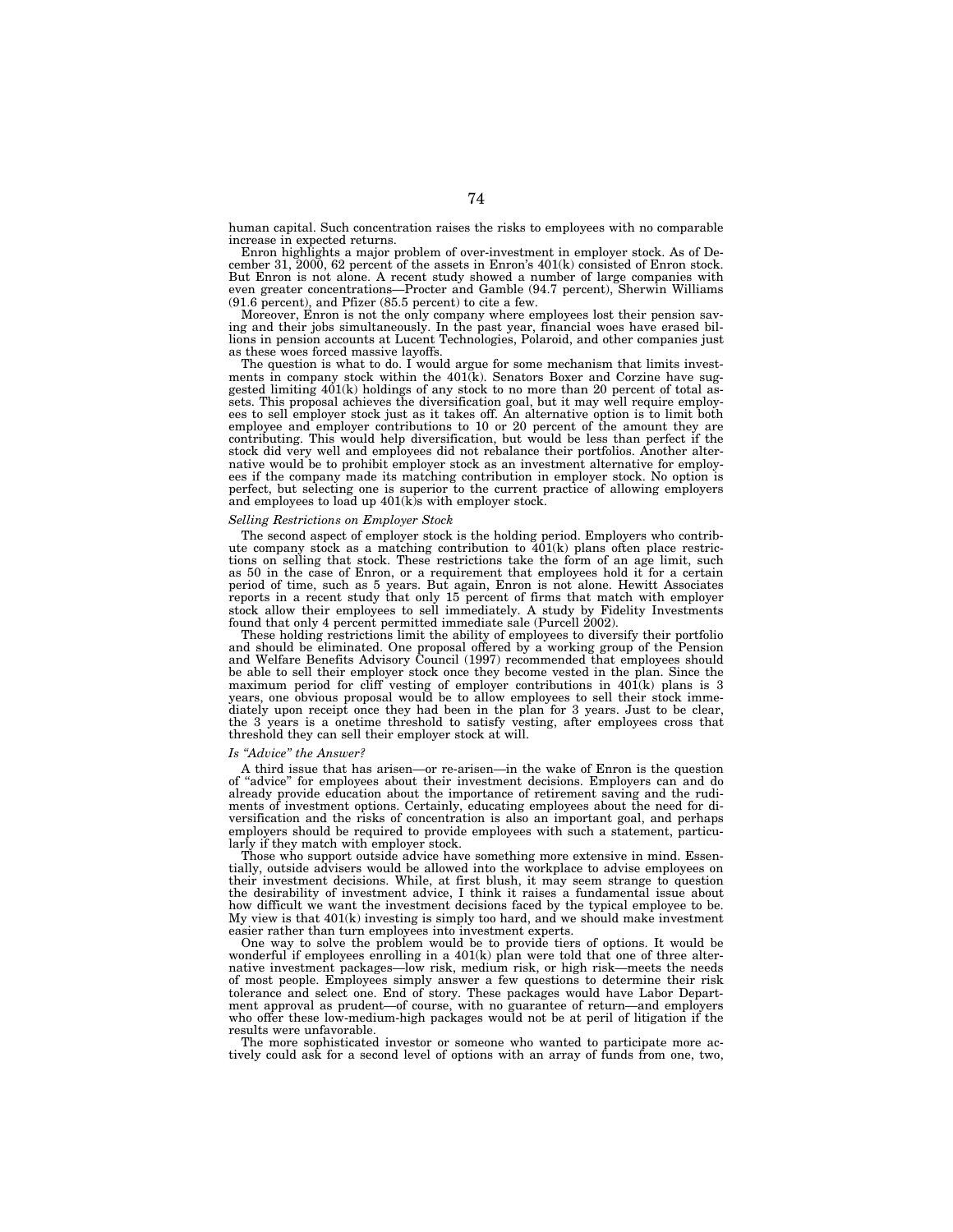or even three providers. The truly daring could push even further for a brokerage account of some sort.

This tiered series of options with the simple packages up front is not something I wish for other people; it is what I would like for myself. It sends a message that people do not have to become investment experts, they can coach their kid's soccer team, play tennis or read a book instead. Enacting legislation that enables outside managers to enter the workplace to offer advice sends a very different message. It says "Investing  $401(k)$  funds is a difficult task, and you better study up.'

Thus, while I support some form of mandatory diversification for 401(k) investments and an end to forced holding periods, I think the proposed movement from education to advice may send the wrong signal.

#### *Justification for Restrictions on 401(k) Investments*

Finally, let me respond to those who claim that mandatory diversification unfairly restricts employees' freedom. First, it is important to remember the limited and targeted nature of the proposed provision. It is not aimed at employees' investments generally—although diversification is always a good idea—but rather at investments in a tax-favored retirement program. Although 401(k) plans emerged somewhat accidentally, the Federal government has contributed substantial resources in the form of foregone revenues to their growth and success. These resources were contributed to ensure that workers would have a second layer of protection in retirement beyond Social Security. 401(k) plans cannot succeed in their mission if employees put all their eggs in one basket. If employees want to make imprudent investments, they should have to do it outside of the subsidized pension system.

Moreover, mandatory diversification is not the first restriction put on 401(k) investments. Employees cannot withdraw money from 401(k) plans without penalty before age  $59\frac{1}{2}$ , and can withdraw only for designated purposes. Mandatory diversification is aimed at the same goal; ensuring that employees have the best chance for a secure retirement.

Finally, the benefits of diversifying pension fund investments have already been recognized under ERISA. Current law limits employer stock to 10 percent of the portfolio in conventional defined benefit pension plans. The diversification proposal simply extends the protections to defined contribution plans.

## **II. Improving Pension Benefits in 401(k) Plans**

Let me move from the issue of employer stock to other troublesome aspects of  $401(k)$  plans. Whereas  $401(k)$  plans have some great strengths—they allow greater portability for mobile workers, they do not encourage early retirement, they provide a sense of ownership and control—they also create several types of problems that do not arise with conventional defined benefit plans. The reason is that 401(k)-type plans shift a substantial portion of the burden for providing for retirement to the employee; the employee decides whether or not to participate, how much to contribute, how to invest the assets, and how to withdraw their funds each year during retirement.

### *Optional Participation and Contributions*

Roughly 25 percent of those covered by a 401(k) plan elect not to participate, and only 5 percent contribute the maximum. Part of the behavior can be explained by the characteristics of workers themselves. Participation and the level of contributions tend to increase with the income, age, and education of the employee (Andrews 1992, EBRI 1994, and Bassett, Fleming, and Rodriguez 1998). People with longer planning horizons—and presumably more interest in their retirement—also are more likely to participate and contribute (Munnell, Sundén, and Taylor 2000).

Plan structure and characteristics also are important. If employers offer a match, workers are more likely to contribute. This is not surprising since the match provides a large initial return that supplements the advantage of deferral. It is not clear, however, whether employees respond to the level of the match rate once a positive match is provided. In addition, workers are more likely to participate and contribute if they can gain access to their funds through borrowing. On the other hand, workers are less likely to participate and contribute if they are also covered by a defined benefit plan, and the more generous the defined benefit plan, the less likely participation.

What can be done to improve participation and encourage contributions? First, the fact that individuals' planning horizons are an important determinant suggests that education about the importance of planning for retirement should improve both participation and contributions. In fact, studies have shown that employer-provided information can be very important in changing employees' attitudes about the necessity of saving (Bernheim 1998 and Clark and Schieber 1998).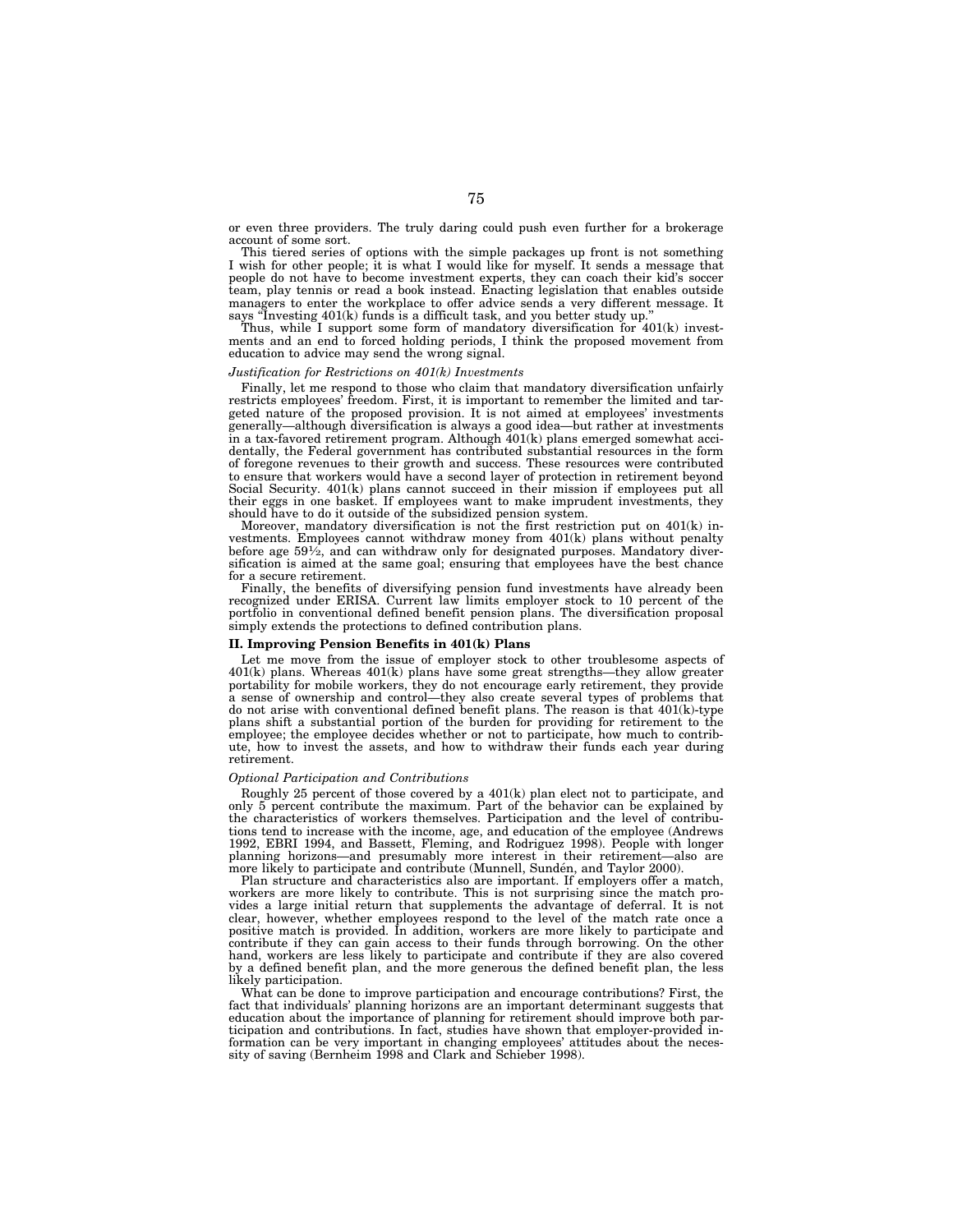Second, research indicates that individuals' behavior often reflects a surprising amount of inertia, and that if employees are automatically enrolled in a plan, they are more likely to participate than if they had to opt in (Madrian and Shea 2001). In 1998 and 2000, the IRS issued regulations that permit employers to enroll employees automatically in 401(k)-type pension plans. Since the IRS issued its first regulation, about 10 percent of  $401(k)$  plan sponsors have adopted automatic enrollment (Jacobious 2000 and Purcell 2001). A recent study found that although automatically enrolled employees could opt out of the 401(k) plan, very few chose to do so (Choi et. al. 2001). In short a combination of education, automatic enrollment, and high default contribution rates is likely to increase participation and future benefits.

## *Lump-Sum Payments*

The second problem with  $401(k)$  plans is that they generally offer benefits as lump sums rather than as annuities. Lump-sum payments make it difficult for retirees to figure out how much to withdraw each year. The risk is that retirees either spend too quickly and risk outliving their resources or spend too conservatively and underconsume.

Fortunately, a product exists that removes the risk of outliving resources or the problem of lost consumption opportunities. A life annuity allows retirees to exchange a pile of wealth for a stream of income that will be paid as long as the retiree lives. Such payments ensure that retirees will not outlive their resources. They also encourage retirees to spend their accumulated funds and in fact provide a higher level of income than retirees could receive in the absence of annuitization, in exchange for making the receipt of income contingent upon living. Unfortunately, according to the Employee Benefit Survey for Medium and Large Firms, in 1997 only 27 percent of  $401(k)$  plan participants had an option to choose a life annuity as their method of distribution and that percentage is likely to decline in the future.

Of course, retirees could withdraw their money as a lump sum from the plan and then purchase an annuity from an insurance company. But this rarely happens. Recent research has suggested a number of reasons why retirees do not purchase annuities. First, annuity prices are not actuarially fair; the company needs to cover administrative costs and profits, and those with longer life expectancies are more likely to buy the product. In fact, the net present value of future annuity payments for a 65-year-old male in 1995 was about 80 percent of the required premium; 10 percent was due to mortality differences and 10 percent due to administrative costs (Mitchell et. al. 1999). Second, people may want to leave a bequest, which would reduce the incentive to annuitize at retirement. Third, families may provide a certain amount of self-insurance among themselves. Fourth, people may not want to give up flexibility if they are concerned about future expenses, such as uninsured medical expenses or long-term care. Finally, people appear not to understand the benefits of annuitization; they tend to focus on the risk of dying early and receiving less than they paid in and ignore the possibility of living longer than expected and receiving much more than they paid (Brown 2000).

Given the low likelihood that people will annuitize on their own, the form of distribution from 401(k) plans becomes very important. My view is that annuities preferably a joint and survivor annuity—should be the default option in 401(k) plans. This would force the participants to affirmatively select an alternative distribution option. Given the importance of inertia, making annuities the default would almost certainly increase annuitization rates, yet leave participants with the freedom to choose other distribution methods.

# **III. Expanding Coverage for Low and Moderate Earners**

In 1999, only 50 percent of private sector workers aged 25–64 participated in an employer-sponsored pension. The coverage rate has remained virtually unchanged since 1979, even though 1979 was the end of a decade of stagnation and 1999 was the height of the longest expansion in the post-war period. Participation in a pension plan is closely correlated with earnings levels. In the top quintile of the earnings distribution, about 70 percent of workers—both male and female—participate in pensions; in the bottom quintile, that figure drops to about 20 percent for men and 10 percent for women.

The lack of pension income for low-wage workers would not be a source of concern if Social Security provided enough income for them to maintain their pre-retirement standard of living. Most observers, however, conclude that Social Security alone is inadequate when viewed either in terms of replacement rates or in relation to poverty thresholds. The question is how to provide additional pension protection to lowincome workers.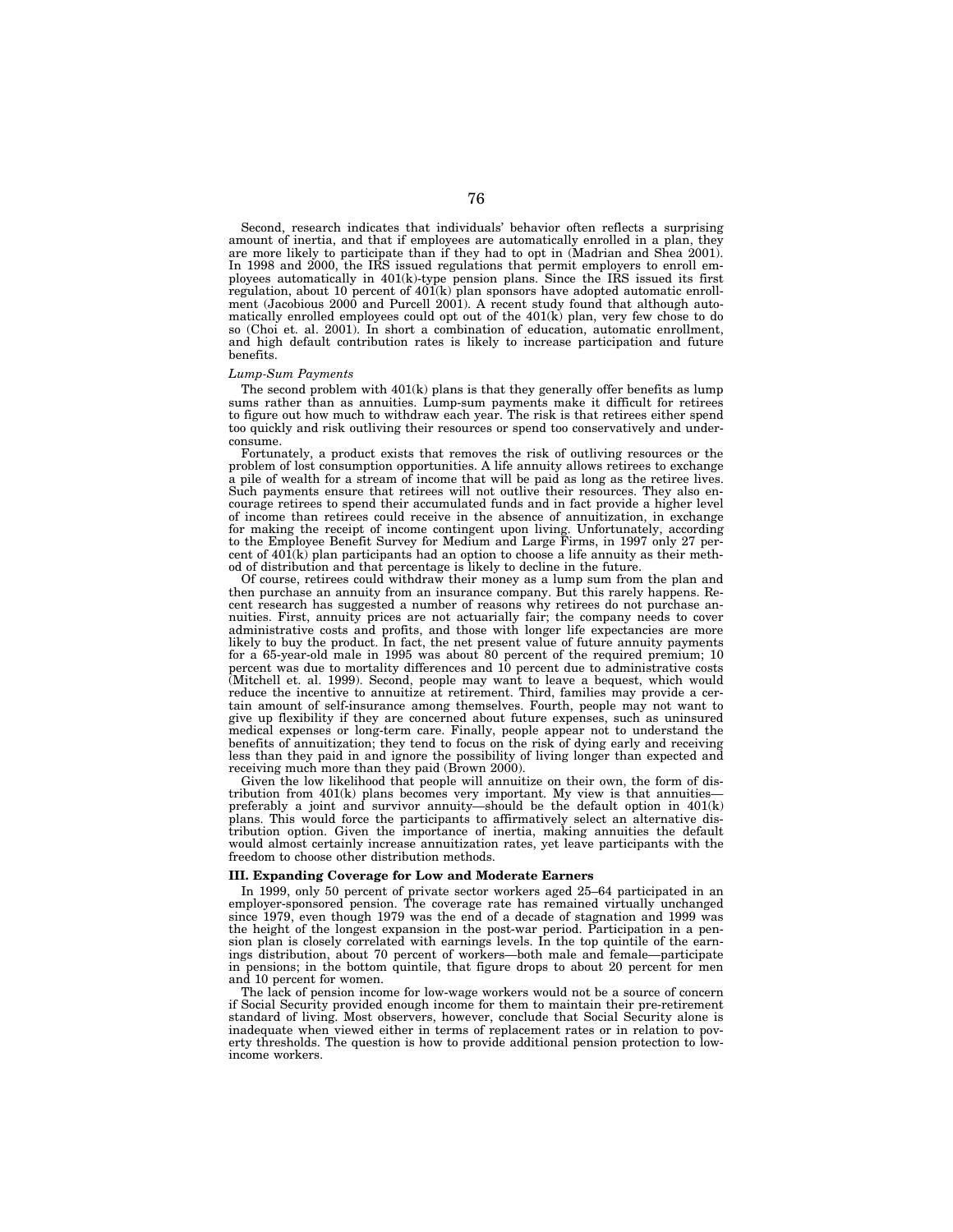After nearly 60 years, it is obvious that the current system is not structured to provide much to the bottom 40 percent and is unlikely to do a significantly better job in the future. Moreover, it is unclear whether an expansion of the employerbased system is desirable. Some advocates for extended pension coverage argue as if private pensions were a way for employers to give something to their employees. Economists typically maintain, however, that the introduction of a pension implies a reduction in cash compensation. It does not make sense to increase the pensions—<br>and thereby reduce the wages—of these low-earning workers. The only reasonable<br>way to improve retirement benefits for low-income households increase their lifetime income through some redistributive device, not through the

extension of employer-provided pension plans.<br>People at the low end of the wage distribution (\$20,000 or under, indexed for wage<br>growth) should receive their retirement income directly from the government and should be excludable from the employer-sponsored pension system (Munnell and Halperin 2002). This program could be financed by general revenues, but it also seems reasonable to place more of the burden on those now enjoying tax-subsidized savings. The specifics of the proposal are less important at this point than recognizing that a significant portion of the population is never going to gain coverage under the existing employer-based system.

#### **IV. Conclusion**

Let me conclude. The collapse of Enron and the loss of employee  $401(k)$  money have brought the issue of diversification and employer stock to the fore. Given that  $401(k)$  are tax-subsidized plans to ensure a secure retirement, they should be limited to prudent investments. Allowing employees to put all their eggs in one basket is not prudent, and Congress should enact mandatory diversification provisions to avoid such concentration. Also, existing provisions that prevent employees from selling employer stock make it difficult for employees to diversify their portfolios, and they should be repealed.

But I would urge this Committee to go beyond the issue of employer stock. 401(k) plans have exploded in the last 20 years and are due for a thorough review. These plans have many strengths, but their voluntary nature often produces less than op-timal results. Leaving 401(k) participation and contribution decisions to employees has created a situation where roughly one quarter do not join the plan, and only 5 percent contribute the maximum. Lump-sum payments mean that individuals face outliving their resources or depriving themselves in retirement. The solution to all these problems appears to be taking advantage of individual inertia and setting the defaults to the desired outcome. That is, force individuals to opt out rather than into plans, set high default contribution rates, and make annuities the default form of payout. Such changes would produce the best outcome for most people, and leave others free to choose an alternative option.

Finally, pension solutions for low-income workers may have to be found outside the traditional employer-sponsored pension system. The existing system has been in place for a long time and has made little progress in coverage for low and moderate earners. I do not see any reason to think that the situation will improve in the fu-ture. Moreover, low earners can ill afford to sacrifice current earnings in exchange for future pension benefits. My view is that the best way to increase the retirement income for this group is through a government-sponsored program that increases their lifetime income.

Thank you so much for the opportunity to appear today, and I would be delighted to answer any questions you might have.

#### REFERENCES

Agnew, Julie Richardson, 2001. ''Inefficient Choices in 401(k) Plans: Evidence from Individual Level Data.'' Ph.D. Dissertation. Boston College.

Bassett, William F., Michael J. Fleming, and Anthony P. Rodrigues. 1998. ''How Workers Use 401(k) Plans: The Participation, Contribution, and Withdrawal Decisions,'' Federal Reserve Bank of New York *Staff Report*, No. 38 (March).

- Bernheim, B. Douglas. 1998. ''Financial Illiteracy, Education, and Retirement Saving.'' In *Living with Defined Contribution Plans*, edited by Olivia S. Mitchell and Sylvester J. Schieber. Philadelphia, PA: Pension Research Council and the University of Pennsylvania Press.
- Brown, Jeffrey R. 2000. ''How Should We Insure Longevity Risk in Pensions and Social Security?'' *An Issue in Brief*, Center for Retirement Research at Boston College.
- Choi, James J., David Laibson, Brigitte Madrian, Andrew Metrick. 2001. ''For Better or For Worse: Default Effects and 401(k) Savings Behavior'' *NBER Working Paper* 8651 (December).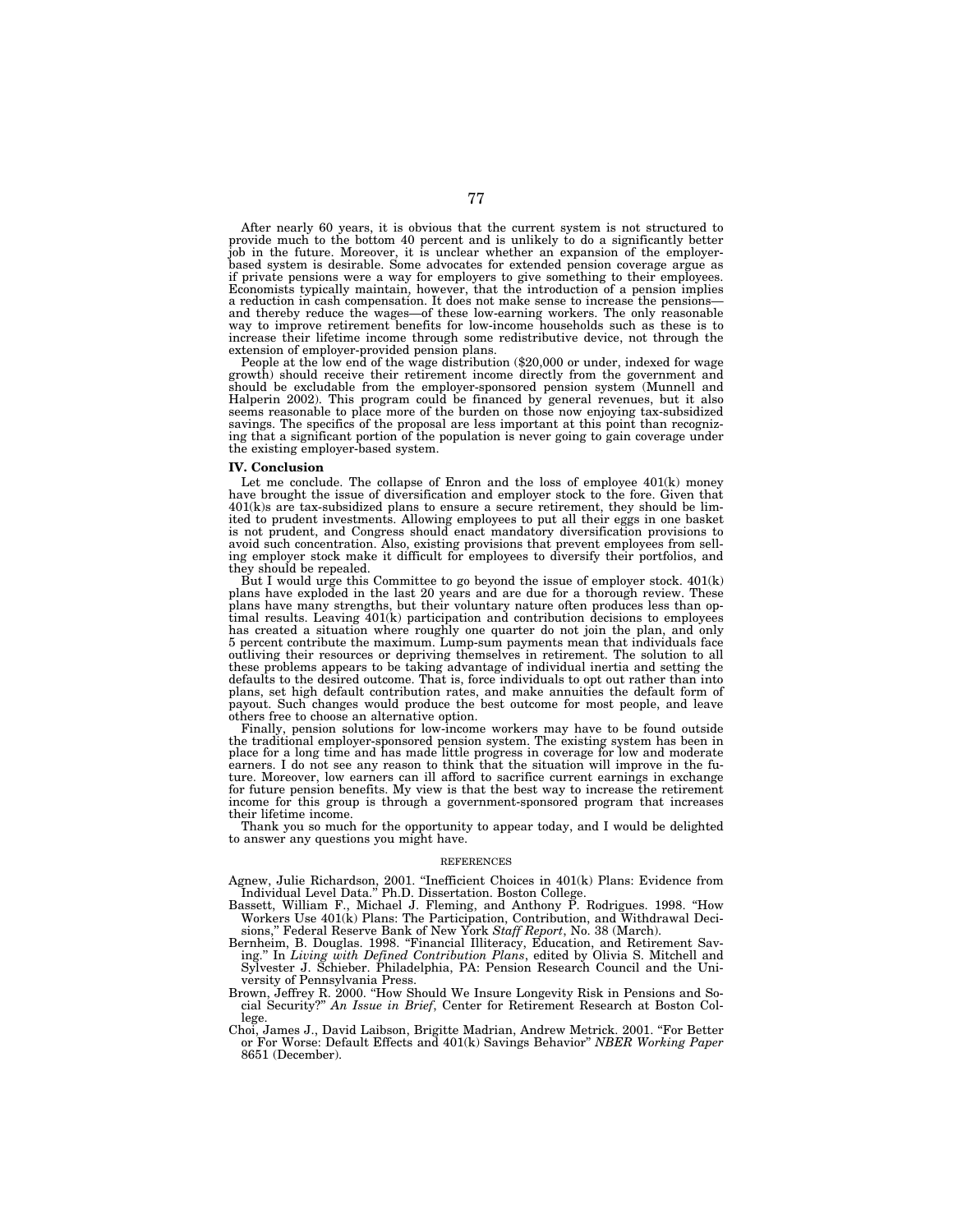- Clark, Robert L., Gordon P. Goodfellow, Sylvester J. Schieber, and Drew A. Warwick. 2000. ''Making the Most of 401(k) plans: Who's Choosing What and Why.'' In *Forecasting Retirement Needs and Retirement Wealth*, edited by Olivia S. Mitchell, Brett Hammond, and Anna M. Rappaport. Philadelphia, PA: Pension Research Council and the University of Pennsylvania Press.
- Grad, Susan. 1990. ''Earnings Replacement Rates of Newly Retired Workers.'' *Social Security Bulletin* 53 (October): 2–19.

Halperin, Daniel I. and Alicia H. Munnell, 2002. ''How Should the Private Pension System Be Reformed?'' in *The Future of the Private Pension System.* Washington D.C.: Brookings Institution Press, forthcoming.

Institute of Management and Administration, 2001. ''Enron Debacle Will Force Clean Up Of Company Stock Use in DC Plans.'' *DC Plan Investing* (December). Jacobious, Arleen. 2000. ''401(k) Saving Isn't Automatic.'' *Pensions and Investments*,

28 (16). Kusko, Andrea L., James M. Poterba, and David W. Wilcox. 1998. ''Employee Decisions with Respect to 401(k) Plans,'' in *Living with Defined Contribution Plans*, edited by Olivia S. Mitchell and Sylvester J. Schieber. Philadelphia, PA: Pension

Research Council and the University of Pennsylvania Press. Madrian, Brigitte C. and Dennis F. Shea, 2001. ''The Power of Suggestion: Inertia in 401(k) Participation and Savings Behavior.'' *Quarterly Journal of Economics* 116(4): 1149–87.

Mitchell, Olivia, James M. Poterba, Mark J. Warshawsky, and Jeffrey R. Brown. 1999. ''New Evidence on the Money's Worth of Individual Annuities.'' *American Economic Review.*

Munnell, Alicia H., Annika Sundén, and Catherine Taylor. 2000. "What Determines 401(k) Participation and Contributions,'' Center for Retirement Research Working Paper 2000–12.

Papke, Leslie E. 1995. ''Participation in and Contributions to 401(k) Plans: Evidence from Plan Data.'' *Journal of Human Resources* 30 (2): 311–25.

Purcell, Patrick J. 2002, "The Enron Bankruptcy and Employer Stock in Retirement Plans,'' *CRS Report for Congress.* Washington, DC: Congressional Research Service.

PWBA Advisory Council on Employee Welfare and Pension Benefits Plans. 1997. ''Report of the Working Group on Employer Assets in ERISA Employer-Sponsored Plans'' http://www.dol.gov/pwba/public/adcoun/acemer.htm.

Mr. SALISBURY. Mr. Chairman, members of the committee, thank you. It is a pleasure to be here.

Since my full statement will be in the record, I will dispense with the reading of my testimony and simply offer a few brief comments on some of what has been raised today.

First, I wish to underline, particularly based on the tragic stories that we have heard today, that this is not a 401(k) crisis, and this is not a retirement crisis. This is a crisis related to corporate wrongdoing, fraud, and criminal charges.

In fact, 338,000 401(k) plans do not include company stock and are quite secure today. Two thousand 401(k) plans do include company stock, and in addition, there are about 8,000 employee stock ownership plans.

Second, where employer stock is present, few workers actually concentrate their assets. Mr. Corzine mentioned the number of 43 percent employer stock in firms with more than 5,000 employees; that number is actually 26 percent. Fifty-three percent of participants actually have less than 20 percent of their money in company stock; 73 percent less than 50 percent; only 27.5 percent have more than 50 percent of their assets in company stock out of those 2,000 plans.

The chart that was shown is accurate data, but it is exceptional in that it points out the small number of companies that also generally provide a defined benefit pension plan plus Social Security, plus very frequently, retiree medical benefits and pay wages that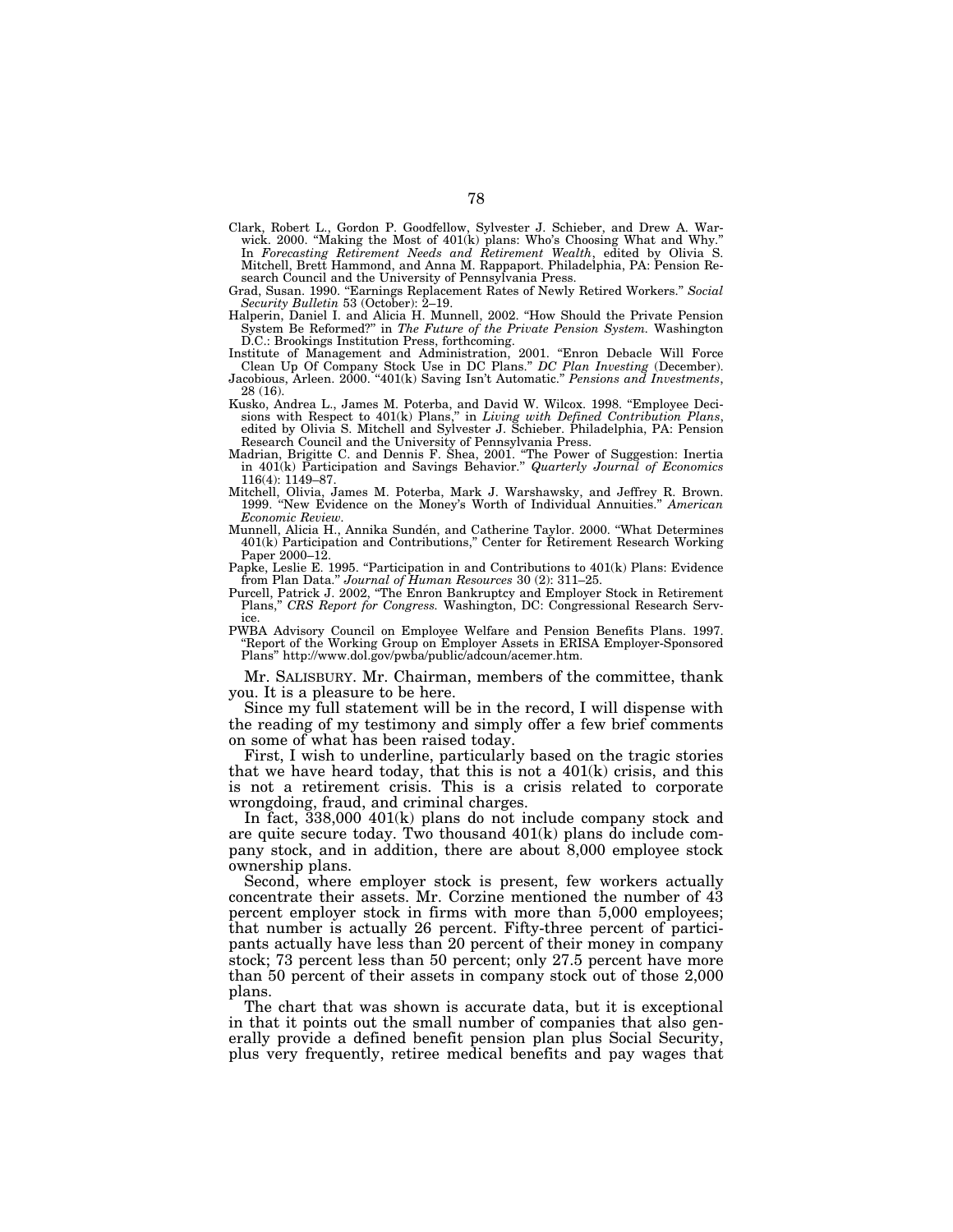are well above market averages, and this is in fact part of diversification, if you will, in a broad sense.

Third, as we have heard the tragic stories and outcomes today, we must not lose sight of a balance issue. There are literally millions of Americans retired today exclusively because they did not diversify—individuals who retired with millions over time from Proctor and Gamble, from IBM, and numerous other companies. This does not argue against diversification. It is simply to underline that there are balance issues here. If this is a  $401(k)$  crisis, the question is: Would not many of the companies on that chart today have already experienced massive movement by their employees out of the stock of that company?

And as with Enron, as reported by the Congressional Research Service, 11 percent of the corporate stock was there by demand of the company; 89 percent was there by the free choice of the individual participant. I do not say that as a criticism of the participants' decisionmaking, but this in essence goes to the core of the issue that this is more about employee choice and regulation of employee choice than other issues.

Fourth, the type of diversification that Ms. Munnell mentioned is present in other plans, was present in the Enron plan, and is very common.

Fifth, on the question of Senator Kennedy regarding individual brokerage windows and could the Enron employees purchase any stock they wished, the answer, Senator, is yes. They had an open window, as do the participants in my  $401(k)$  plan, as do the participants in a large number of the 401(k) plans on that chart, and those individuals could in fact choose to buy 100 percent of somebody else's company, so to speak, through the existing plan.

Finally, if one looks at the general issue of what has been delivered through the overall system, I would simply emphasize that the growing trend toward employee choice in this program has largely been demanded and frequently demanded by employees themselves. One company in Boston, for example, Raytheon, had a restriction on the amount of stock that an employee could hold, and underdemand of the workers eliminated that restriction, and they moved to a free choice mode.

Implementation of a dollar limit or a percentage limit administratively, I would add, would be far more difficult to deal with than simply deciding you cannot have company stock. The worst possible situation I can imagine is somebody who has 19 or 21 percent in company stock, the stock just starts to automatically go through the roof because of some technological advance or otherwise, and the law has said they have to be liquidated by the computer automatically. I do not think that would make the individual happy; he or she would be better off, frankly, not to have had the opportunity in the first place.

Finally and in conclusion, I would note that on the lockdown issue and the administrative issue, while I hate to suggest that technology has not become totally magical, the statement of earlier members of the panel that technology would allow money to be transferred very quickly is absolutely correct. It can be done in a flash. The reason for lockdowns or blackouts is not because of the difficulty of transferring money; it is the transfer of millions or tens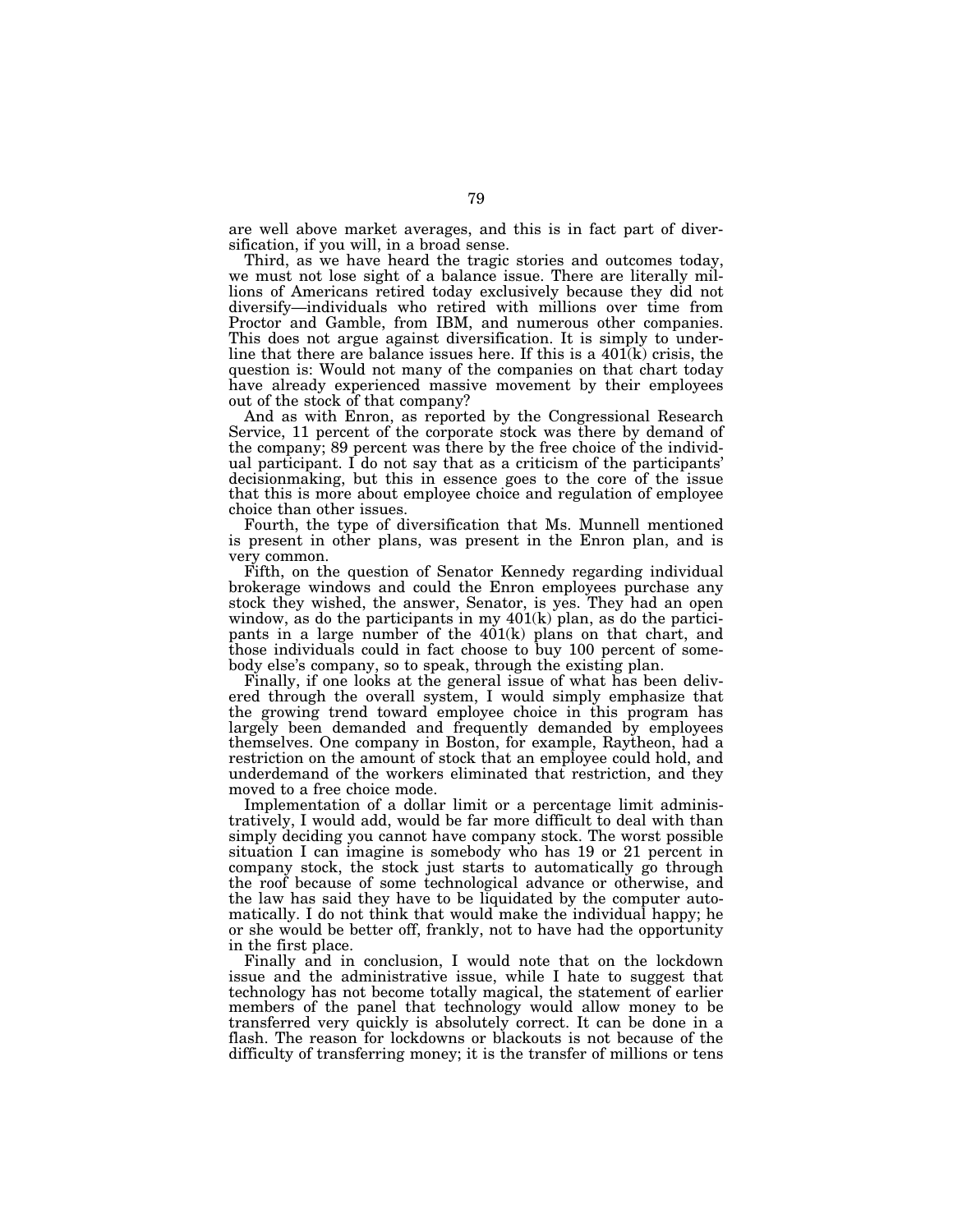of thousands of individual account records. With the money transfer, the problem is the inability to make the other adjustments; that does in fact take more time than the flash of electronic recordkeeping.

Thank you.

[The prepared statement of Mr. Salisbury follows:]

### PREPARED STATEMENT OF DALLAS L. SALISBURY

Mr. Chairmen and Members of the Committee: I am Dallas Salisbury, president and CEO of the Employee Benefit Research Institute (EBRI), a nonprofit research and education organization founded in Washington, DC in 1978. EBRI does not lobby or advocate for or against legislative proposals. Our work is intended to assist in evaluating present policies and the possible results of proposals made by others.

I was pleased to accept the invitation of the Committee to join this important hearing on retirement security. My first testimony before this Committee was in 1981, on the same topic. At that time, the issue was the solvency of the Pension Benefit Guaranty Corporation and the future of defined benefit pension plans. Because that program is solvent, retirees and vested employees of Enron should know that they will be paid benefits due from the Enron Defined Benefit Pension Plan, up to the maximum guaranteed amount of \$3,392.05 per month (\$40,704.60 per year) (see www.pbgc.gov for details of phase-ins, reductions for early retirement, and other adjustments), should the plan ultimately have to be terminated and taken over by the PBGC. This will not fully protect the pensions of highly paid workers, but the rank and file will be secure.

Defined benefit plans, as other witnesses have noted, are primarily sponsored by employers that are large, with higher paid or unionized work forces. I would add that they are confident of profitability. The total number of participants protected by the PBGC has increased about 30 percent since the program was established in 1975, while the labor force has grown more quickly. My elderly parents in Everett, WA, are better off than they would otherwise be due to the defined benefit pension checks that resulted from my father spending 30 years with an employer that had a defined benefit plan.

My 1981 testimony noted that our tax laws began to encourage the development of defined contribution plans in the 1920s. The primary emphasis then was on profit-sharing plans that allow flexibility of contributions based upon the economic performance of the employer, and flexibility for the employee in deciding whether to fully defer contributions. The primary growth of defined benefit plans took place during the Korean War wage price controls when the government ruled that increased pension contributions would not count as wage increases. Large private employers have historically had both defined benefit and defined contribution plans, while small employers have historically had only defined contribution plans. EBRI small employer retirement surveys have documented the reasons for this preference, and the reasons that most small employers provide no retirement savings plan. Most prominent are the employees' desire for cash and the lack of profitability of the enterprise. EBRI Value of Benefits surveys and our Retirement Confidence Surveys have documented that workers have a strong preference for defined contribution plans, as they build an account with contributions that are proportional to pay, they are easy to understand, they are fully portable when the worker changes jobs, and they provide a feeling of control. The Federal Government reduced the value of its own defined benefit plan by 40 percent and established the Thrift Savings Plan (TSP) in the early 1980s, for many similar reasons: employee appreciation, greater value delivered to shorter service employees, predictable cost for the employer, and neutrality relative to employee mobility as compared with the ''golden handcuffs'' of defined benefit pension plans. Participation in defined contribution plans has grown by more than 300 percent since the passage of ERISA.

Growth of the 401(k) plan was celebrated by many over the past several years as account balances grew and the plans created new individual wealth. It has been questioned by others. The numbers indicate that the growth of 401(k) plans has led to more financial education in the workplace, with more employers facilitating access to investment advice as well. My in-laws in West Hampstead, NH are better off that they would otherwise be today due to the defined contribution plan that my mobile father-in-law had during his last decade of employment.

EBRI provides an interesting example of plan formation decision-making. EBRI was founded in 1978 by 13 actuarial consulting firms. This group was joined by group insurance companies, investment management firms, labor unions, multi-em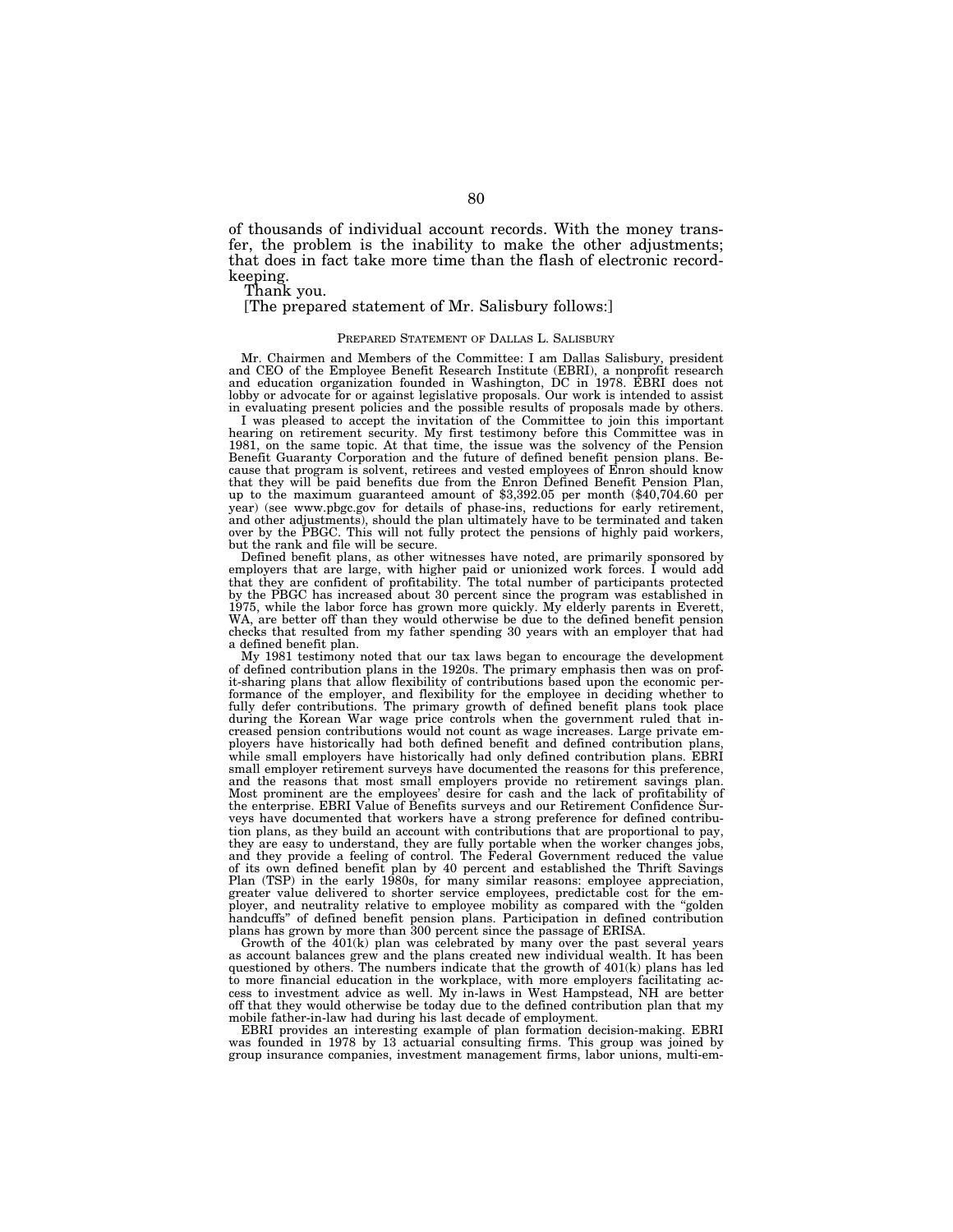ployer pension, health and welfare plans, and business corporations that sponsored pension, health, and welfare plans for their employees. The common element: a belief in the provision of economic security benefits to workers and the value of sponsoring research and data collection to facilitate understanding the programs. These firms were *all* strong supporters of defined benefit plans, yet they would not establish a defined benefit plan for the employees of EBRI. Instead, they established an employer funded defined contribution (money purchase) plan in 1979 to which EBRI contributes 8 percent of pay for each employee and a  $401(k)$  plan in 1983 in which EBRI will watch the first 4 percent of contribution at a 100 percent rate. They had a number of reasons for doing defined contribution: (1) the annual cost could be budgeted and did not change with the economy; (2) EBRI might or not be around for the decades necessary to provide meaningful benefits from a defined benefit plan; (3) EBRI might or might not end up with long-service employees who would benefit from a defined benefit plan; (4) the 401(k) plan allowed EBRI employees to save added dollars if they wanted to do so; and  $(5)$  the matching contribution could provide an incentive for employees to do so. The decision was made to go with defined contribution for these reasons, even though (1) a defined benefit plan would have been less costly to operate;  $(2)$  less costly over time in terms of contributions; and (3) could have included lump-sum distributions so that departing employees did not have to be tracked after leaving. These issues are common to many small- and medium-size employers. As in so many aspects of life, one ''size'' does not fit all. At the point ERISA was enacted in 1974, for example, there were approximately 200,000 defined contribution plans and 100,000 defined benefit plans, underlining differences in employer decision making. Today there are approximately 800,000 defined contribution plans and 60,000 defined benefit plans.

### **401(k) Prevalence**

Studies based upon the EBRI/ICI Participant-Directed Retirement Plan Data Collection Project for the past five years document points that are central to retirement security. This database is representative of the universe of  $401(k)$  plans. The U.S. Department of Labor, and others, provide data updates on the full plan universe:

• There are an estimated 43 million participants in an estimated  $340,000\ 401(k)$  plans, with an estimated total of about \$1.7 trillion in assets. Actual universe counts lag by several years, making estimates necessary. 401(k) plans have a wide range of designs, but most differ from that of the Enron 401(k) plan as most do not include company stock.

401(k) accounts grew dramatically from 1983 until 1999. With the decline in the equity markets in 2000, the average account balance of workers in plans in both 1999 and 2000 declined by an average of one-tenth of one percent, largely as a result of new contributions being made and diversification of plan assets through the selection of professionally managed funds provided by financial institutions. We are now beginning to review data from 2001, but expect a small average decline for a second year. EBRI's November 2001 *Issue Brief* provides detail on investment allocation, account balances, and multiple other issues (see www.ebri.org.)

### **Company Stock**

The incidence of company stock in 401(k) plans has been analyzed extensively as part of the EBRI/ICI Participant-Directed Retirement Plan Data Collection Project for the past five years. A special report published by EBRI last week looks at the company stock issue. The most recent information published in November 2001 applies to year-end 2000 account balances and shows that:

• The aggregate percentage of 401(k) assets that are in company stock is equal to 19 percent and has stayed constant over the last five years.

• Where company stock is offered as either an employer match and/or an em-ployee investment option, 32 percent of plan assets are in company stock if the plan sponsor does not offer a GIC (guaranteed investment contract, a stable-value investment) and 28 percent if it does.

• Where employer matching contributions are provided in the form of company stock, 33 percent of employee-directed deferrals are in company stock. But where company stock is not the match (but is available as an investment), 22 percent of employee deferrals are in company stock. These numbers suggest that employees view company stock as a desirable option.

Although the topic of company stock investment in 401(k) plans has recently been the focus of considerable interest, the concept of preferred status for employee ownership has been part of the U.S. tax code for more than 80 years. When the Employee Retirement Income Security Act (ERISA) was passed in 1974, it required that fiduciaries diversify plan investments for defined benefit plans and some types of defined contribution plans. However, there is an exception for "eligible individual ac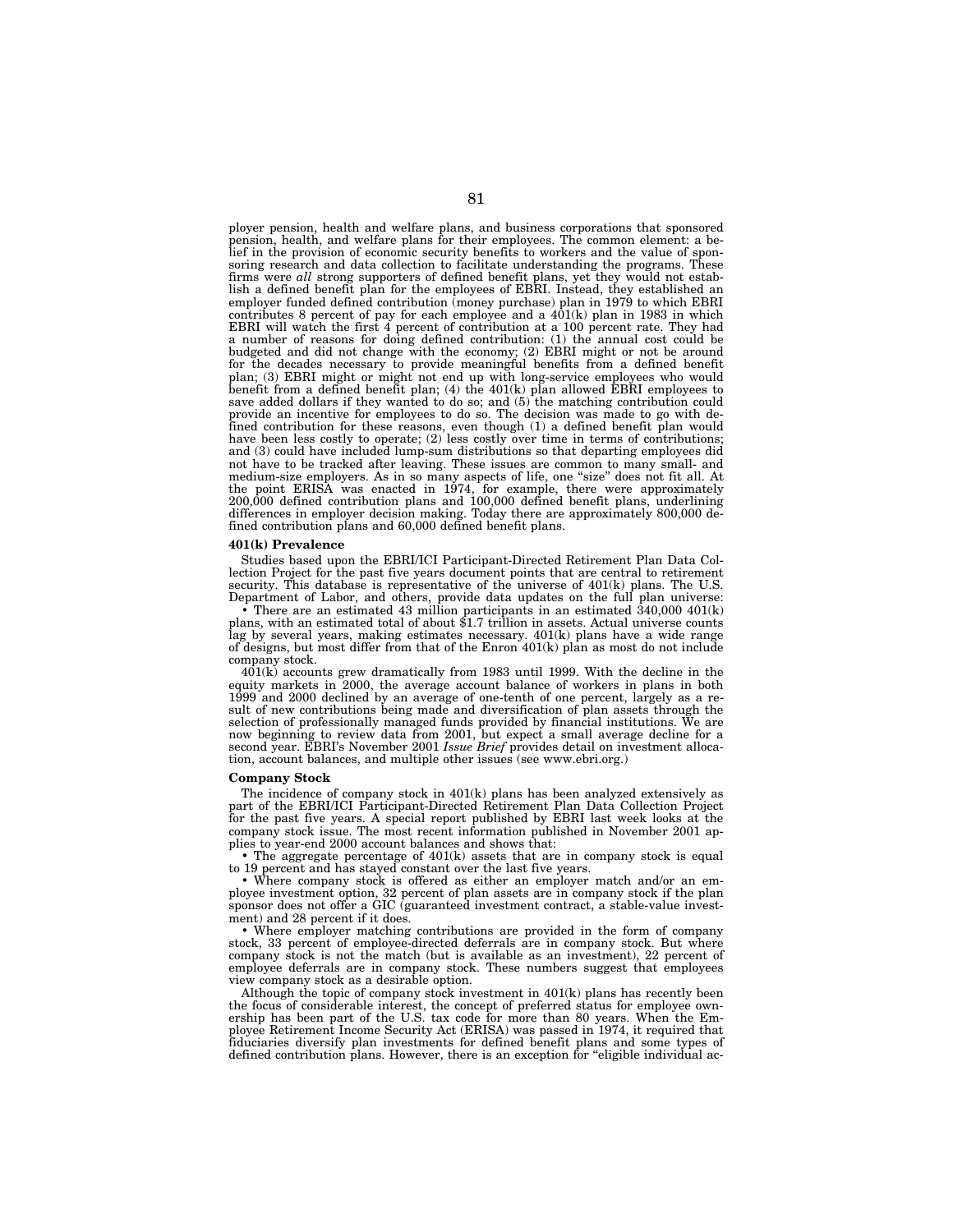count plans'' that invest in ''qualifying employer securities.'' An Employer Stock Ownership Plan (ESOP) normally qualifies for this exception, as do profitsharing plans.

Congress has acted repeatedly over the last 40 years to provide incentives for employee ownership. Former Senator Russell Long (D–Louisiana) was the primary champion of the provisions, believing that employee ownership was a form of worker democracy and ''gainsharing'' as employers grew and prospered. Employee ownership has also been shown to align employee, management and shareholder objectives, resulting in greater productivity and growth. Employers like Procter & Gamble have relied upon profit sharing and employee ownership as the retirement program for decades, and new economy firms like Microsoft and Sun Microsystems have done the same. Employers match employee contributions in 401(k) plans as a means of encouraging participation, and some employers match in company stock to meet an employee ownership objective. Provisions enacted as recently as 2001 in EGTRRA related to the deduction of dividends paid to shares held in an ESOP have served to communicate to employees and employers that government policy seeks to encourage employee stock ownership.

EBRI's recent *Special Report* on company stock (see www.ebri.org) notes that profitsharing plans with cash or deferred arrangements (more commonly referred to as  $401(k)$  plans) grew from virtually no plans in 1983 to a point where by 1997 (the most recent year for which government data are currently available) they accounted for 37 percent of qualified private retirement plans, 48 percent of active employees, and 65 percent of new contributions.

Enron had a defined benefit pension plan, matched employee contributions with company stock, and restricted diversification until after the age of 50. At Enron, 57.73 percent of 401(k) plan assets were invested in company stock, which fell in value by 98.8 percent during 2001.

To produce the Special Report on company stock, initiated as a result of a high number of inquiries following the collapse of Enron, on Jan. 15, 2002, a fax-back survey was sent to 3,346 members of the International Society of Certified Employee Benefit Specialists (ISCEBS). Respondents were asked to respond by Jan. 23 and to answer the questions for the largest (in terms of participants) client they worked for (if they were a consultant or service provider for  $401(\hat{k})$  plans); otherwise, they were asked to answer for the firm that they were employed by. The survey was designed, fielded, and analyzed by Professor Jack VanDerhei of Temple University, who also serves as research director of the EBRI Fellows Program. The full report is an appendix to this testimony.

VanDerhei notes in the report: ''Presumably, any recommendations to modify current pension law would attempt to strike a balance between protecting employees and not deterring employers from offering employer matches to  $401(k)$  plans. Some have argued that if Congress were to regulate  $401(k)$  plans too heavily, plan sponsors might choose to decrease employer contributions or not offer them at all. Previous research has shown that the availability and level of a company match is a primary impetus for at least some employees to make contributions to their 401(k) account. Others have argued that individuals should have the right to invest their money as they see fit.

''This survey was conducted in an attempt to provide a context to the current debate on company stock in a timely fashion, and it is not a statistically representative survey of the 401(k) industry; rather, this survey is a nonrandom polling of benefits professionals who are knowledgeable about the subject matter and able to respond to the survey quickly.

### *Company Stock: Availability and Percentage of Average Asset Allocation*

• 48 percent of the respondents to this survey reported a company stock investment option in their client/employer's 401(k) plan.

• Large plans (defined as those with 5,000 or more employees) are much more likely to have a company stock option in the 401(k) plan: the large plans had this option 73 percent of the time vs. 32 percent for small plans (defined as those with fewer than 5,000 employees).

• Among those plans that have a company stock option, the average percentage of company stock in the employees' 401(k) account breaks down as follows: Less than 10 percent (39 percent); 10–50 percent (42 percent); more than 50 percent (18 percent).

• Large plans have a higher average percentage of company stock in the employees' 401(k) account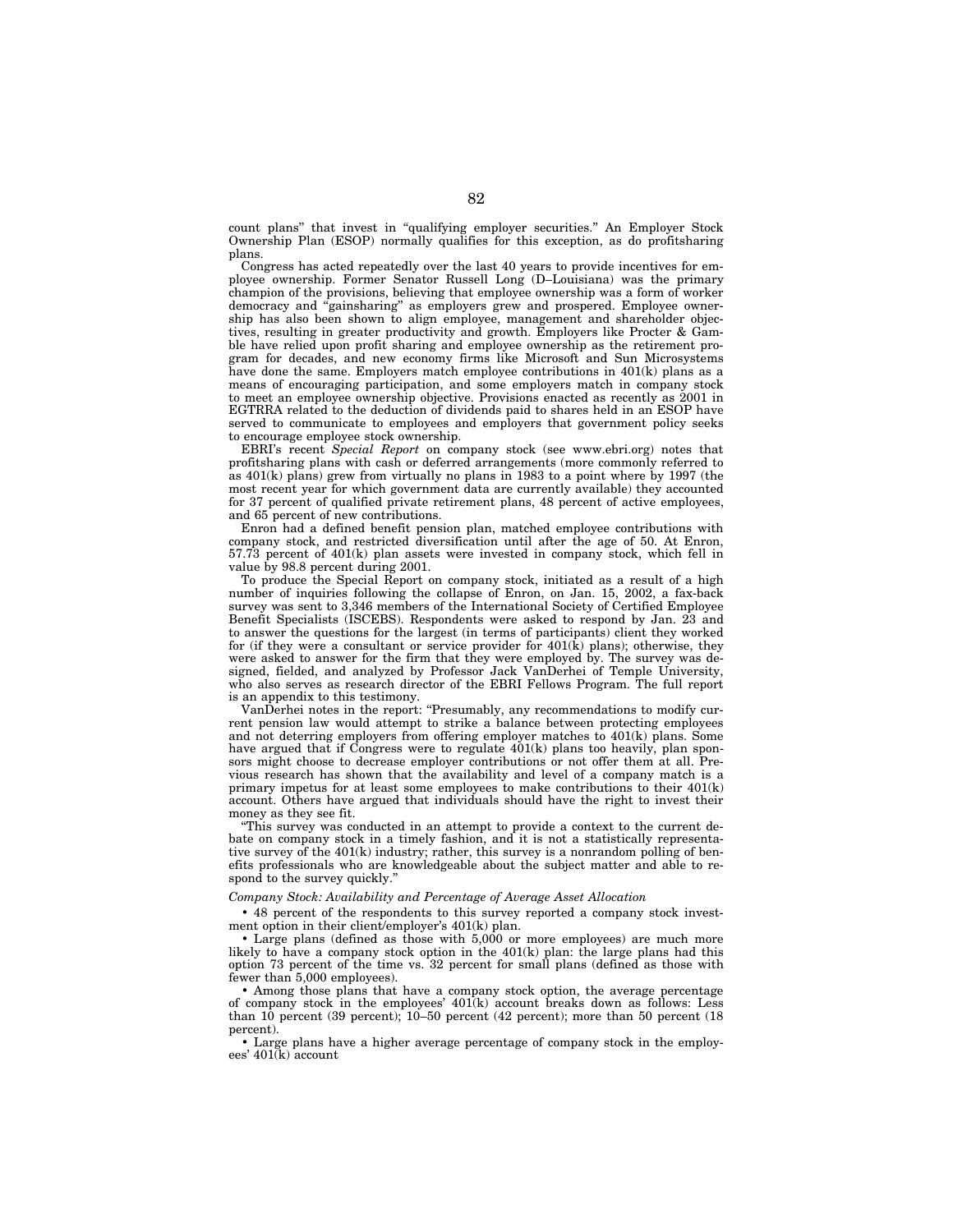*Employer Contributions: Investment in Company Stock and Restrictions on Sale*

• 43 percent of those having a company stock investment option in the  $401(k)$ plan reported that employer contributions were required to be invested in company stock.

• Among those plans that have a company stock option, large plans are more likely to require employer contributions to be invested in company stock: 49 percent of large plans vs. 38 percent of small plans.

• Of the  $401(k)$  plans where employer contributions were required to be invested in company stock:

• 13 percent reported no restrictions existed for selling the company stock.

• 27 percent reported that they were restricted throughout a participant's investment in the plan.

• 60 percent reported that they were restricted until a specified age and/or service requirement is met.

# *Limitations on Company Stock That May Be Held by an Employee*

 $\bullet$  14 percent of those having a company stock investment option in the  $401(k)$ plan reported that they limited the amount or percentage of company stock that employees may hold in their 401(k) plan.

## *Blackouts*

• 74 percent of the respondents' plans have undergone a blackout.

• Of those that have undergone a blackout, the distribution of the blackout period follows:

- No delay/overnight/over weekend, 3 percent.
- Between one day and two weeks, 27 percent.
- Between two weeks and one month, 39 percent.
- Between one month and two months, 26 percent.
- More than two months, 5 percent.

#### *Impact of Defined Benefit Sponsorship*

 $\bullet$  It is more likely for there to be a company stock investment option in the  $401(k)$ plan if there is also a defined benefit plan: 60 percent of those with a defined benefit plan vs. 35 percent of those without.

• Employer contributions are more likely to be required to be invested in company stock if there is also a defined benefit plan: 50 percent of those with a defined benefit plan vs. 33 percent of those without.

• It is more likely for restrictions to exist on selling the company stock if there is also a defined benefit plan.

# *Respondents' Perceptions on Appropriate Limits and the Role of Government*

• When asked what they thought was the maximum percentage of company stock any employee SHOULD hold in his or her 401(k) portfolio, the distribution of responses was.

• 4 percent of the respondents thought it should be zero.<br>• 39 percent replied with no more than 10 percent.

- 39 percent replied with no more than 10 percent.
- 38 percent replied with no more than 20 percent.
- 9 percent replied with no more than 50 percent.
- 9 percent did not know.

• When respondents whose client/employer did not require employer contributions to be invested in company stock were asked if they thought the government should limit the plan sponsor's ability to mandate that matching contributions to a  $401(k)$ plan be invested in company stock, 66 percent of the respondents said yes, 29 percent said no, and 5 percent did not know. However, when respondents whose client/ employer did require employer contributions to be invested in company stock were asked if they thought the government should limit the plan sponsor's ability to mandate that matching contributions to a 401(k) plan be invested in company stock, 38 percent of the respondents said yes, 61 percent said no, and 2 percent did not know.

• When asked if they thought the government should limit the employees' ability to invest their own (participant-directed) contributions to a 401(k) plan in company stock, 32 percent said yes, 63 percent said no, and 5 percent did not know.

### *Respondents' Perceptions on Public Policy Issues Related to Company Stock in 401(k) Plans*

• Respondents were fairly evenly split on whether they thought there was an inherent conflict of interest when a plan sponsor includes company stock as an option in their 401(k) plan.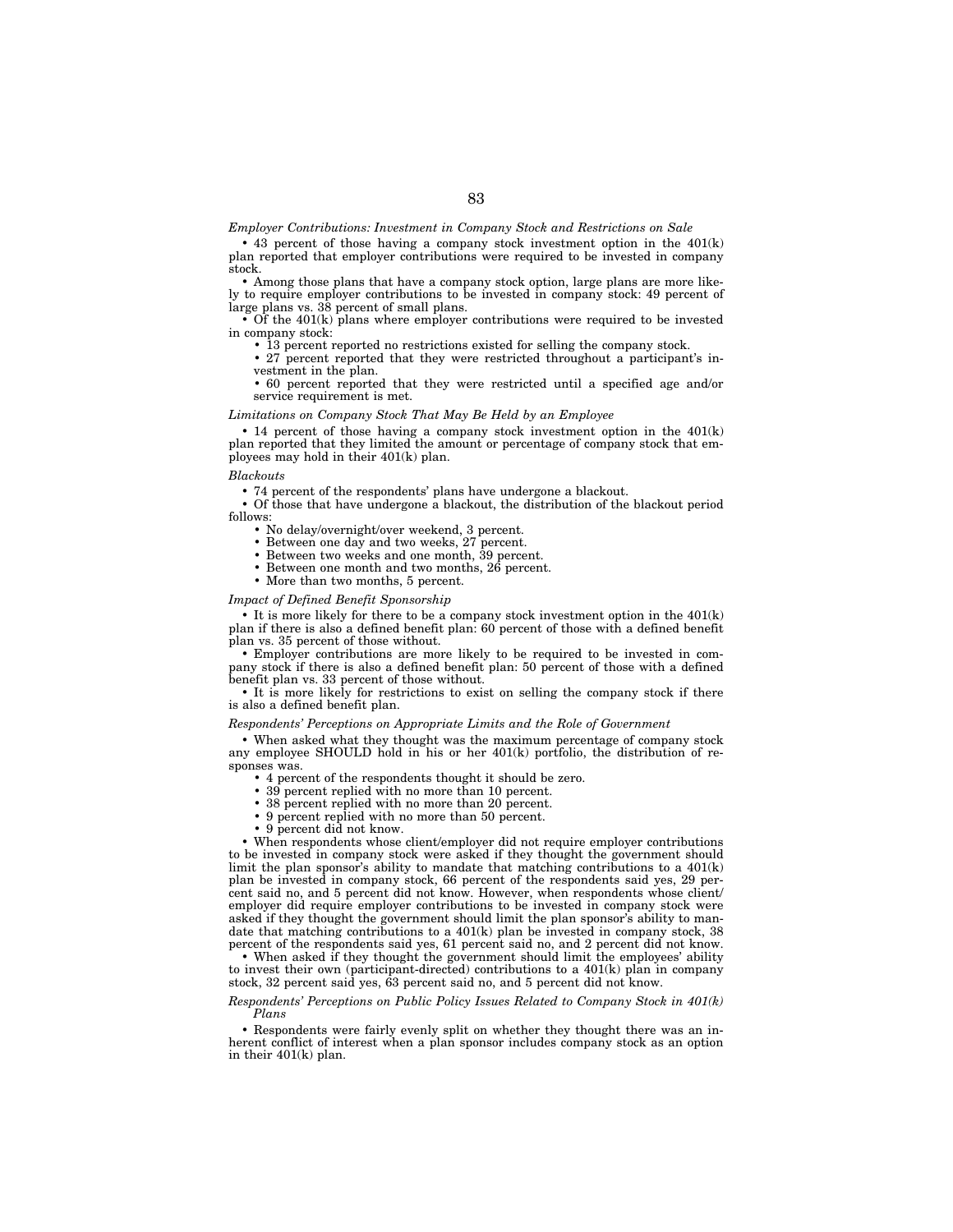• The vast majority of respondents (83 percent) strongly agreed that plan sponsors that offer company stock as an investment option should advise their employees to diversify.

• Respondents were fairly evenly split on whether they thought ERISA should be revised to require pension plan diversification or participant direction if an employee is over-invested in company stock.

• The majority of respondents (58 percent) agreed that problems resulting from employees investing their own contributions in company stock would be mitigated if employers were allowed to provide independent financial advice to their employees. Only 27 percent of the respondents disagreed with this statement.

• The majority of respondents (56 percent) did not agree that 401(k) plan sponsors should be allowed to mandate that matching contributions be invested in company stock, while 39 percent agreed, and 5 percent were neutral.

• More than 3 in 5 respondents (62 percent) did not agree that  $401(k)$  plan sponsors should be allowed to restrict the sale of company stock they contributed on behalf of the participants as long as they are employees. 29 percent of the respondents agreed and 9 percent were neutral.

# *Respondents' Perception of the Impact of Various Legal/Legislative Developments*

• Nearly one-half (47 percent) of respondents thought the most likely reaction to a successful class action suit alleging fiduciaries failed in their obligation to cease using company stock as the form of the matching contribution prior to the firm's bankruptcy would be to discontinue the use of company stock as the form of matching contribution or as an investment option.

• More than one-half (52 percent) of the respondents thought that the most likely reaction to a successful class action suit alleging fiduciaries ''pushed'' the company stock on employees through the 401(k) plan would be to discontinue the use of company stock as the form of matching contribution or as an investment option.

• Nearly 7 in 10 respondents (69 percent) thought that the most likely reaction to a legislative change reducing the deduction for matching contributions in the form of employer securities to 50 percent would be either to discontinue the use of company stock as the form of matching contribution or as an investment option, or to decrease the matching contributions.

• Approximately one-third of the respondents (37 percent) thought that the most likely reaction to a legislative change requiring immediate transfer availability for company stock for employees after 90 days would be either to discontinue the use of company stock as the form of matching contribution or as an investment option, or to decrease the matching contributions. However, another 35 percent thought that there would be no reaction.

• Nearly one-half (47 percent) of respondents thought there would be no reaction to a legislative change limiting to 20 percent the investment an employee can have in any one stock in his or her individual account plan. Another 28 percent thought that this would cause plan sponsors either to discontinue the use of company stock as the form of matching contribution or as an investment option, or decrease the matching contributions.

#### *Employee Education*

ERISA and its implementing regulations seek to assure extensive employee education. Sec.  $404(c)$  of ERISA sets forth the types of conditions a plan sponsor must meet in order to allow a participant to exercise control over his or her participantdirected individual account. Providing sufficient information to make an informed investment decision is one of the requirements. The regulations do not set forth either ''bright line'' tests or offer a ''safe harbor,'' but many employers have sought to meet what they believe to be required in an effort in the hope that it will reduce their fiduciary exposure. Interpretive Bulletin 96–1 provided additional guidance intended to increase the amount of participant investment education delivered to participants. A recent opinion letter issued to SunAmerica, like a number of previous actions of the Department of Labor, was aimed at increasing the provision of investment advice to plan participants, in addition to education. Technology has facilitated the delivery of both education and advice to plan sponsors and participants that desire it. Legal provisions provide special exceptions for employee stock ownership in defined contribution plans from normal rules related to diversification and employee direction.

Congress enacted the SAVER Act in 1997 to encourage savings and investment education. The first SAVER Summit was held in 1998, and the second will be held the end of this month. Inspired by the passage of SAVER, EBRI worked with part-<br>ners to form the Choose to Save® public service announcement program in 1997. Those public service announcements, plus four Choose to Save<sup>®</sup> specials, have now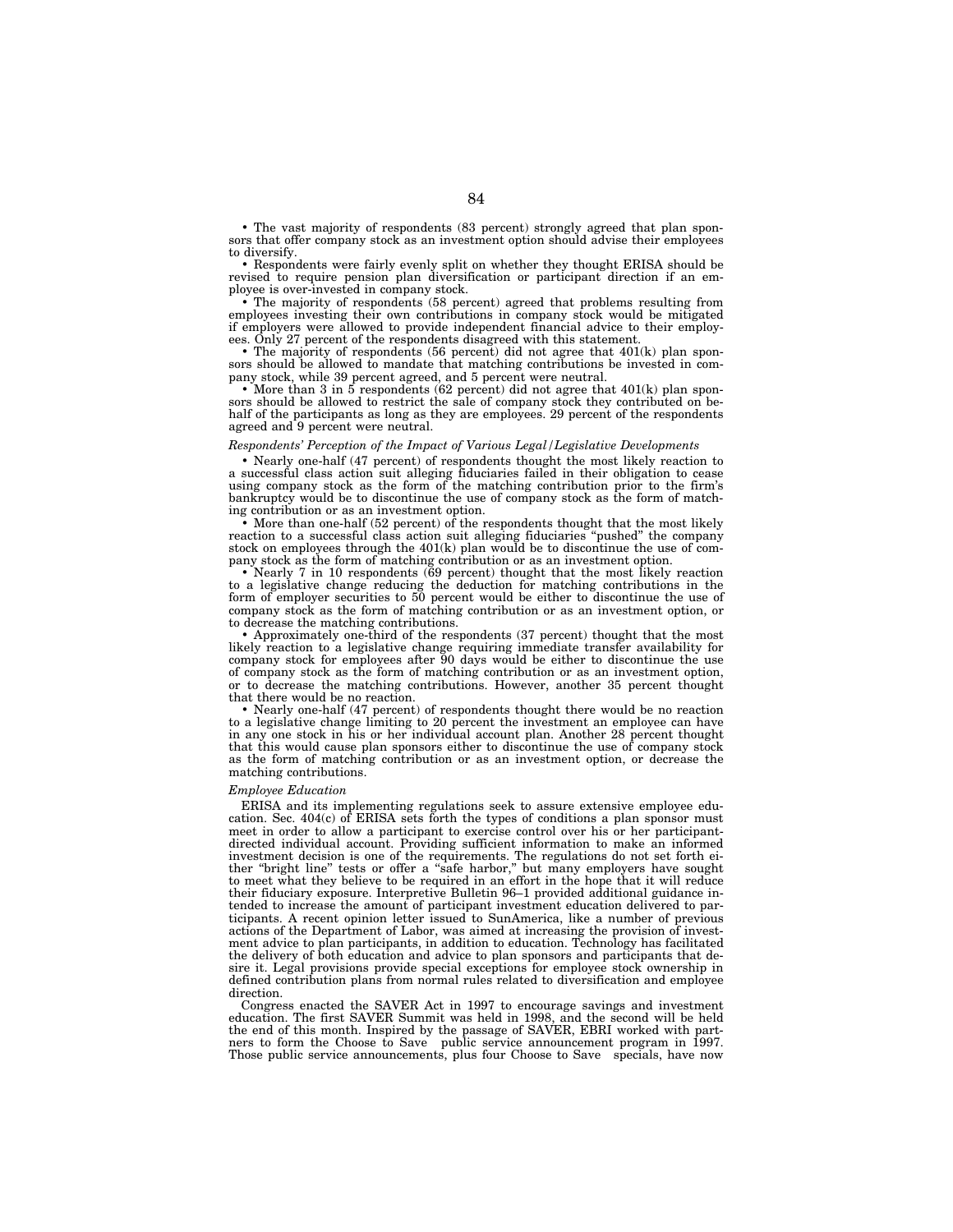taken messages of savings, compound interest, debt management, diversification, and more, to viewers in 49 states (see www.choosetosave.org). The National Association of Broadcasters, AP News Radio, ABC, CBS, Bonneville Radio, and others have worked together to expand the program in each of the last five years (Fidelity Investments has underwritten production and distribution of the program).

The Retirement Confidence Survey has been used to assess the level of financial education and preparation, attitudes toward retirement and savings, and what education approaches are valued and used by workers. Over the 11 years of the survey, we have seen steady movement toward more saving and retirement preparation, but the survey clearly documents that there is much more to be done.

While the surveys find that the public places very high-value on Social Security and Medicare, it also underlines the public's desire for control of their own savings and investing.

## *Conclusion*

Since the Bureau of Labor Statistics began a data series on job tenure in 1952, median job tenure for the total labor force has remained near four years. In spite of this short median tenure, about a quarter of all workers ages 55-64 report having spent 20 or more years with one employer, but that means 75 percent have not. For long-service workers defined benefit pension plans can provide meaningful benefits. For short-service workers defined contribution plans will do a better job of accumulating retirement income if the worker chooses to participate and contributes over many years. For both types of plans an essential element is saving the money upon any job change, obtaining good investment results, and spending the funds at a rate that keeps them from running out. Most defined contribution plans, including the federal Thrift Savings Plan (TSP), provide the option of lump-sum distributions. A growing number of defined benefit plans provide a lump-sum option as well upon job change, including the Federal employee defined benefit plan. Those with both types of plans have the opportunity for the best of both, but also face the risks and responsibilities of both. As noted above, when both types of plans are offered in the private sector, there is a greater likelihood of company stock being used in the 401(k).

The relevance of Enron for 401(k) participants in the estimated 338,000 plans without company stock matches, is that it sends a message about the value of diversification. For participants in the estimated 2,000 plans that match with company stock, it is a more powerful message of diversification for the funds contributed by the employee and for assets outside the  $401(k)$  plan. Diversification is a function of all assets and income sources. The presence of Social Security allows investors covered by this program (nearly 99 percent of the labor force) to take higher risks in their investments. The presence of a defined benefit plan allows a participant to take higher risks in their  $401(k)$  plan. The Internet allows access to financial tools for education and advice undreamed of 20 years ago. Growing life expectancy and longer retirements make it increasingly essential that our citizens be financially literate, that they understand investing, and that they understand how quickly they can spend funds in order to not outlive them. The public and private sectors are working together to increase financial literacy, to distribute those tools, and to increase their use. A silver lining of Enron is the attention being given to education, advice, diversification, financial literacy, and other financial education issues. There is a great deal to be done, but programs like Choose to Save<sup>®</sup> can make a difference. A negative is the suggestion that Enron means that the entire 401(k) system is in ''crisis,'' because that is not true. As we deal with Enron, we must take care not to inappropriately undermine confidence in 401 (k), IRA, and other programs, which are sound for the vast majority of participants.

Thank you for the invitation to testify today on this important topic. I would be pleased to take questions now, and to respond to written questions following the hearing.

The CHAIRMAN. Thank you very much.

Mr. Prentice, as the chairman of the Administrative Committee, you and the other members of the committee are the fiduciaries under ERISA, and you are all required to discharge your duties with respect to the plan solely in the interest of the participants and beneficiaries.

Disturbingly, the Enron executives sold over \$1 billion in stock while Enron workers lost over \$1 billion of their retirement. On Tuesday, your colleague on the Administrative Committee, Cindy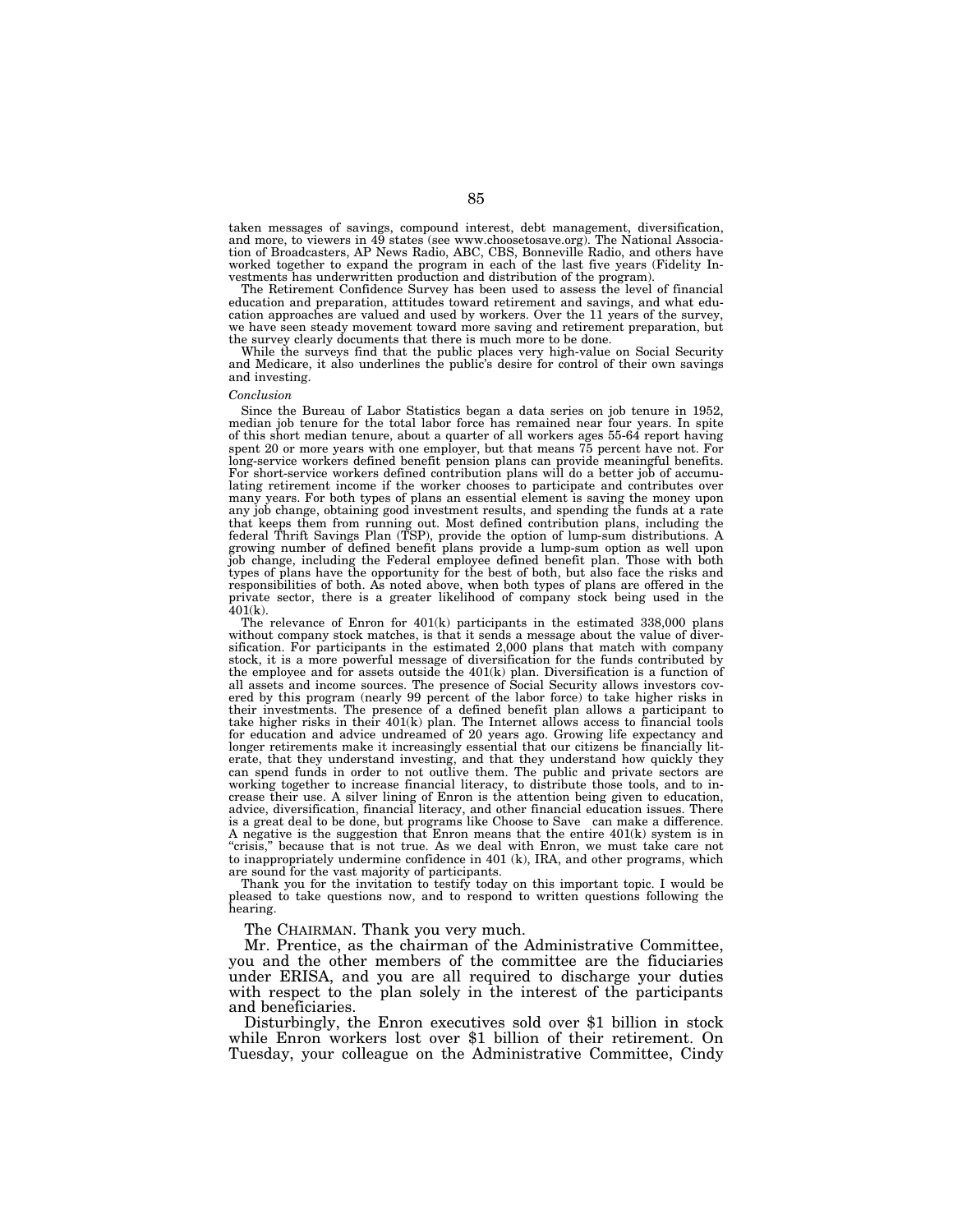Olson, testified that about a year ago, she sold \$3 million of Enron stock when it was near its peak. Did you also sell stock in the last year?

Mr. PRENTICE. Yes, I did.

The CHAIRMAN. For how much?<br>Mr. PRENTICE. I exercised some stock options in June of last year, and exercised a same-day sale, and it was about \$900,000. I also sold approximately 50,000 shares of Enron stock that I had in my own account on November 28 for about \$1 a share.

The CHAIRMAN. But in the earlier sale, you made how much?

Mr. PRENTICE. Nine hundred thousand.

The CHAIRMAN. Nine hundred thousand. How can Enron executives sell and yet continue to allow workers to risk their retirement savings?

Mr. PRENTICE. I am not sure that the two are connected. Speaking as a member of the Administrative Committee, as I stated, I felt that it was our responsibility—and I do accept that we have a fiduciary responsibility—to oversee the savings plan and to provide as many options as we can for the diversification efforts of those employees. That is not the only retirement plan within Enron. There is another pension plan, and the  $401(k)$  savings plan is in addition to those pension funds.

The CHAIRMAN. But the great majority of stock obviously was in Enron.

Mr. PRENTICE. Not in the pension fund; in the  $401(k)$ , at the beginning of the year, I think it was 60, 61 percent, and at the end of the year, it was 20 percent or so.

The CHAIRMAN. Do you feel that you have violated your fiduciary duty?

Mr. PRENTICE. I definitely do not, sir.

The CHAIRMAN. Professor Munnell, would the President's proposal fix the problem of lack of retirement security in the  $401(k)$ ?

Ms. MUNNELL. No, it will not. There are some good proposals in there, but the key thing that needs to be addressed is diversification, and it has to be mandatory diversification. We have to have limits on how much employees can invest in employer stock in  $401(k)$  plans.

The CHAIRMAN. You listened all morning very patiently to these arguments about balancing freedom and security. How do you answer that?

Ms. MUNNELL. Allowing people to invest a lot of money in their employer stock is imprudent. These 401(k) plans are tax-subsidized plans; they are designed for retirement. We want people to end up having money when they stop working. We want to make sure that their investments are solid, and the only way you can guarantee solid investments is to not put all your eggs in one basket. You have to have mandatory diversification.

The CHAIRMAN. I want to thank our employees very much for their presence here today. As Senator Wellstone pointed out, these are extraordinarily sad and difficult times for people who have really devoted their lives to companies. The greatest violation is the violation of trust which has been referenced by each of you in terms of your devotion to those companies and your commitment to, I am sure, produce, work hard, give it the best day in and day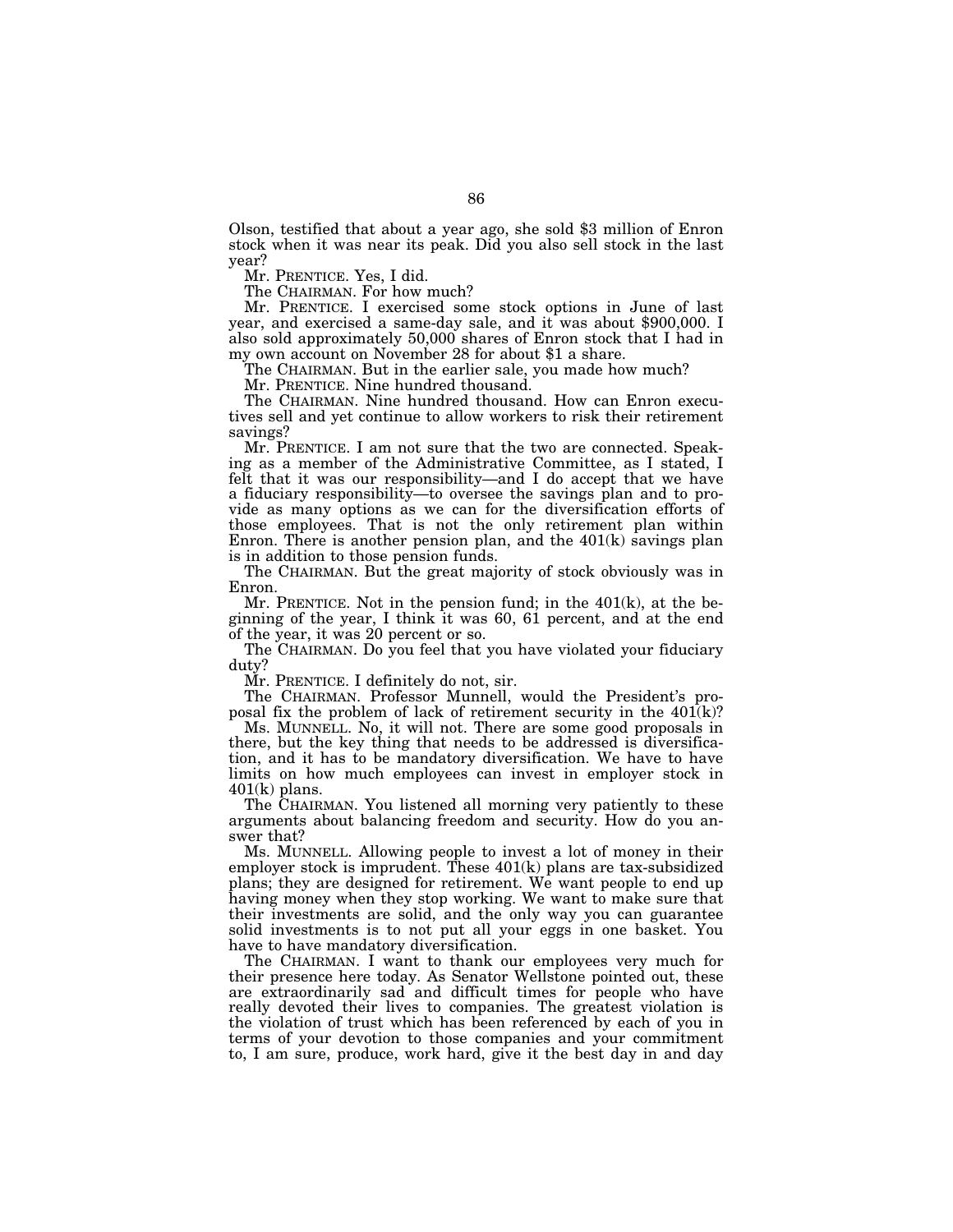out, relying on the trust of those companies, and then, in the circumstances to find out that that has been violated. That is heavy enough, plus the extraordinary loss to your own security at this time of your lives, after you have worked hard and played by the rules, is just an extraordinary burden.

I commend all of you for your willingness to come and share your stories with us at this difficult time. The best way we can thank you is to try to do the best we can to help you and to make sure it does not happen to others.

Paul?

Senator WELLSTONE. Thank you, Mr. Chairman.

Let me start with Ms. Fleetham. Just to be clear, you issued a sell order that usually would take place in 7 to  $10^{6}$  days, and instead, it took somewhere between 20 and 30 days; is that correct?

Ms. FLEETHAM. Yes.

Senator WELLSTONE. It is not totally clear to me when the actual sale took place, but it was certainly longer than 7 to 10 days; right? Ms. FLEETHAM. Yes.

Senator WELLSTONE. And this was when the stock was plummeting in value, too, during this period of time?

Ms. FLEETHAM. Obviously.

Senator WELLSTONE. Did you ever get an explanation to the company as to what happened or as to why this happened?

Ms. FLEETHAM. No. Basically, what I got was the statement that I had gotten—first, the confirmation of the order with the dates on it, and then, the actual distribution statement with those dates on it. And obviously, I knew what had happened when I saw that it had not actually been done until the 30th of October. Why it had been done then, I do not know, and why it was done during a supposed lockdown period, I do not know.

Senator WELLSTONE. Had this ever happened to you before?

Ms. FLEETHAM. No. Generally speaking, when we first started this, there was a point in time where, if I remember correctly, you did have to have your sell request in before the 20th of the month, and then your stock would be sold the next month. Then, the last few years, there was an option where you could check a box that said you wanted to waive the 30-day waiting period and sell the stock as soon as practicable. And apparently, that must have been ''practicable''—and that is the word they use—on the part of whomever was selling it. It certainly was not on the sellee. And I do not know why—previously, I had put in some orders, and by checking this box had probably had a check back in as early as 10 days; sometimes it was a couple weeks, but I would say 7 days to 2 weeks.

Senator WELLSTONE. I am guessing that you might favor a rule that would shorten the time for lockdown periods.

Ms. FLEETHAM. Well, yes and no. I am not sure now, if they can sell it whenever they want to anyway.

Senator WELLSTONE. That is something that we really ought to come to understand, that is for sure.

I want to thank all of you, but let me go on with a few more questions, and I am not going to do justice to the appearance of each one of you, and maybe I should even say it now—I do want you to know, however, that all of your statements will be made a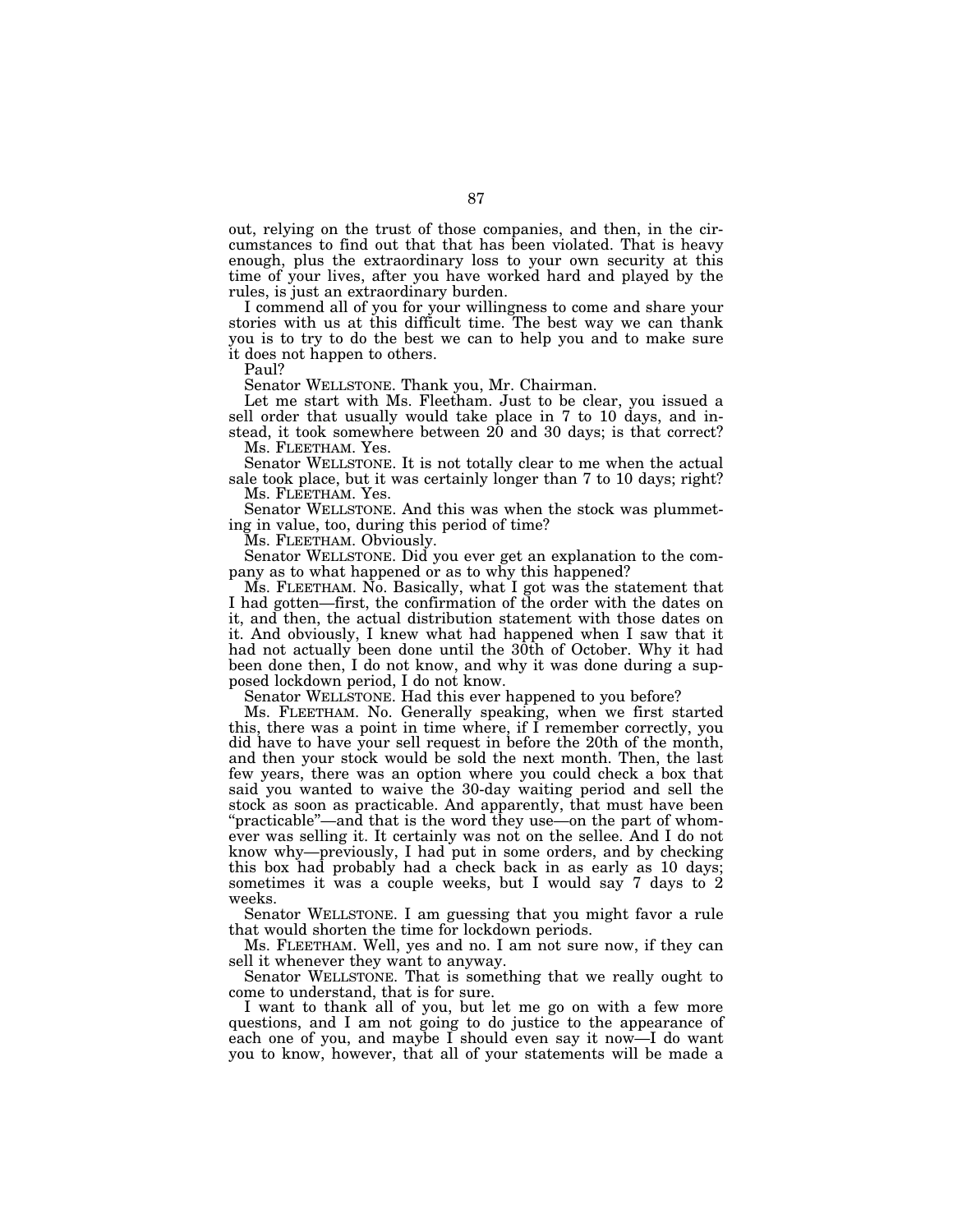part of the record, and all of it is going to be used—I do not think this can be symbolic. If we did not pass legislation here that really made a difference in terms of making sure this did not happen to people again, none of us deserves to be here. So I do not think this is just symbolic, and I want you all to know, even if I do not put questions to you, that what you have said today has been so powerful, so powerful.

Mr. Prentice, would you agree, just to go through this quickly, that diversification is the foundation of prudent investing?

Mr. PRENTICE. It is one of the foundations, yes.

Senator WELLSTONE. And would you agree as well that no financial planner would advise an investor to have, let us say, more than 10 percent of his portfolio invested in one single security?

Mr. PRENTICE. I cannot specifically speak to a number, but I agree with the concept of spreading the risk.

Senator WELLSTONE. As a rule-of-thumb.

Mr. PRENTICE. Yes.

Senator WELLSTONE. What steps did you take—and by the way, I appreciate your being here, and I appreciate your testimony, and I want to be clear about that; others have sidestepped even being here, and you did not—what steps did you take to educate people about the need to not have so much or such a large percentage of their retirement savings tied up in one stock, the stock of their employer—and of course, this was the source of their income to boot. Did you take some steps to educate people about the danger of this?

Mr. PRENTICE. As the Administrative Committee specifically knows, we oversaw or we were in serious discussions with the Enron Benefits Department, and then they, through the various human resource departments—I am aware of multiple attempts over the years to distribute various brochures; they have distributed CDs. The primary purpose of the information was first of all to encourage participants to participate in the 401(k) plan, and in just about every document that I can remember, at some point in time, it would mention that diversification is very important. Each one of the options—and we had 20 different individual options, one of which was Enron stock—that in and of itself, I believe, shows that we encouraged people to diversify into other investment options, and in each one of those options, there were short writeups describing those options and mentioning the various risks associated with them.

Senator WELLSTONE. Would you be willing to provide me with some of those documents where Enron mentioned the word "diversification''?

Mr. PRENTICE. Yes, I would.

Senator WELLSTONE. I ask you because—and I held this up earlier; it is entitled, ''Money in Motion: Enron Corporation Savings Plan and 401(k) Plan Details,'' which I know you are familiar with—this is what the company gave to the employees to describe the plan, and I have looked through the whole document, and I do not find the word ''diversification'' anywhere in this document.

Mr. PRENTICE. Senator, the one that I reviewed recently was the compact disk. It was a fairly sophisticated brochure, and I remember specifically reading—I think it was quoting John Vogel, who is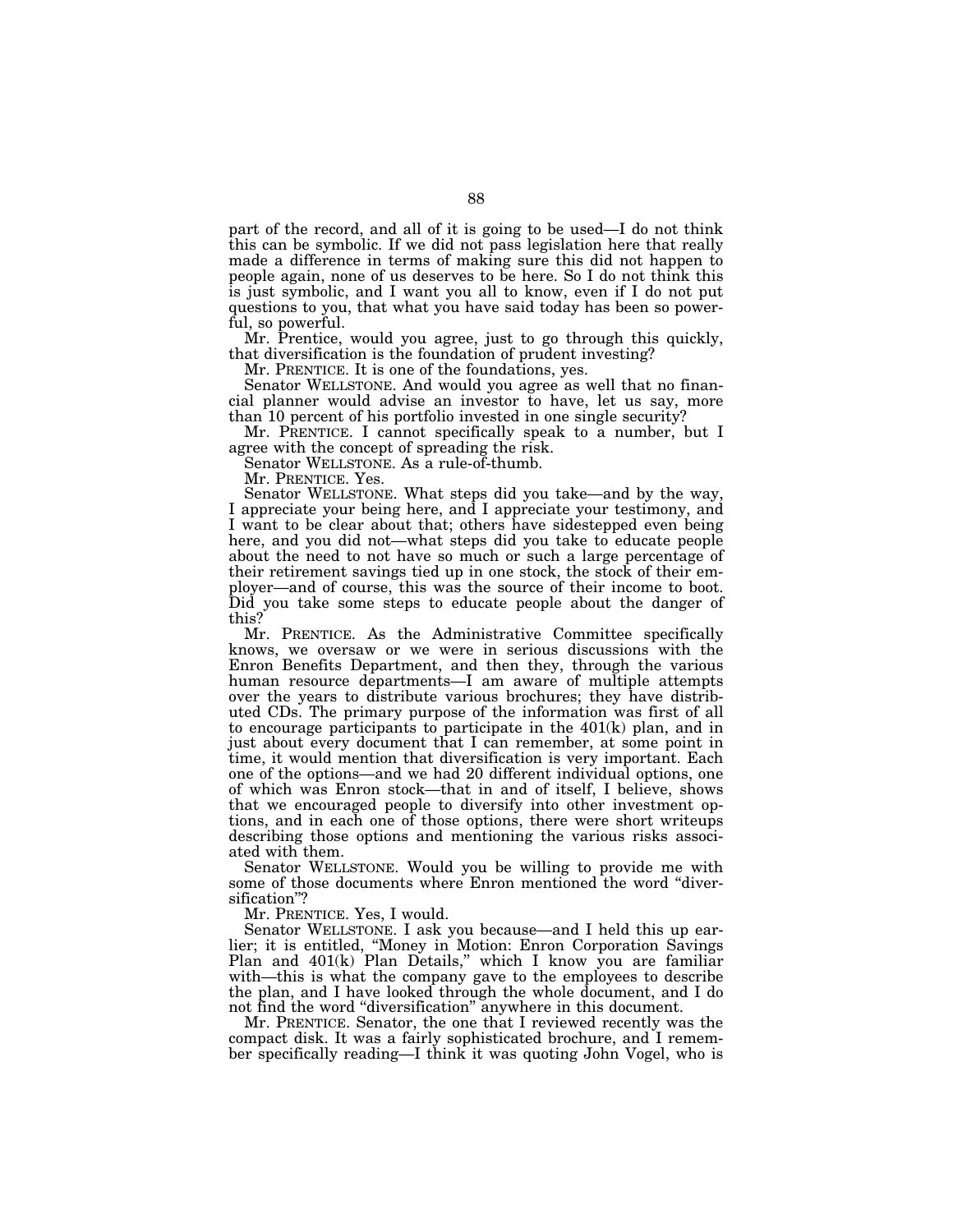a well-known investment advisor—it was quoted in there that the key thing in a program is diversification, diversification, diversification.

Senator WELLSTONE. I would like to see that.

Did you hold meetings with employees where you also mentioned the importance of diversification? Were there any of those kinds of educational efforts?

Mr. PRENTICE. Again, not me personally, but the Benefits Department and the Human Resource Department I believe did that, yes.

Senator WELLSTONE. Now that Enron is in bankruptcy, does Enron stock remain a prudent investment plan in the 401(k) plan?

Mr. PRENTICE. We at the Administrative Committee have taken this under consideration, and to help us decide whether it is a prudent investment, we have hired an independent investment counselor/advisor to assist us in making that decision.

Senator WELLSTONE. I have here: ''Until the bitter end, Enron executives continued to tout Enron stock to workers in a series of emails. On August 14, Enron CEO Kenneth Lay told workers that he' never felt better about the prospects for the company.' On August 27, Lay predicted to workers a' significantly higher stock price.' And on September 26, Lay called Enron stock' an incredible bargain.' Even as they promised the moon, Lay and other executives were cashing in their stock.''

So the question I am asking is when does it become imprudent.

Mr. PRENTICE. Senator, I share the concerns of the stock price. I am not a professional investment advisor. I think that as a prudent person on the Administrative Committee, we have taken steps to get that professional advice, and we are awaiting that initial report from that investment advisor.

Senator WELLSTONE. Professor Munnell, I want to ask you—and I am not asking you for a yes or a no on this—and again, I want to tell all of you that when I met with Jan, she knows 100 times more than I do; I am far from an expert on all of this, and I am just trying to learn—but you were saying that you think there has got to be some kind of threshold here,  $\overline{2}0$  percent or something. I have been doing some thinking about this and thinking that maybe it would not just include the 401(k), but you could include the defined benefits package, which would give employers an incentive for that in figuring that 20 percent, if you see what I am saying. There is more flexibility.

Would you be willing—I am not asking for a yes or no—but would you be willing to give my office some advice on this as we try to figure out what would be best?

Ms. MUNNELL. I would be happy to work with you. I worry about all of these proposals that involve a percentage, because it means that as soon as you go over the percentage, you have to do something. So I think I would start-

Senator WELLSTONE. OK. Let me hear that—and I see some others nodding—let me hear from all three of you on that. Let us go on a little while here—not too much longer—but go ahead.

Ms. MUNNELL. I think the way to limit it is probably just to tell employees within the  $401(k)$  that they do not have company stock as an option—just eliminate it. And then, if the employer wants to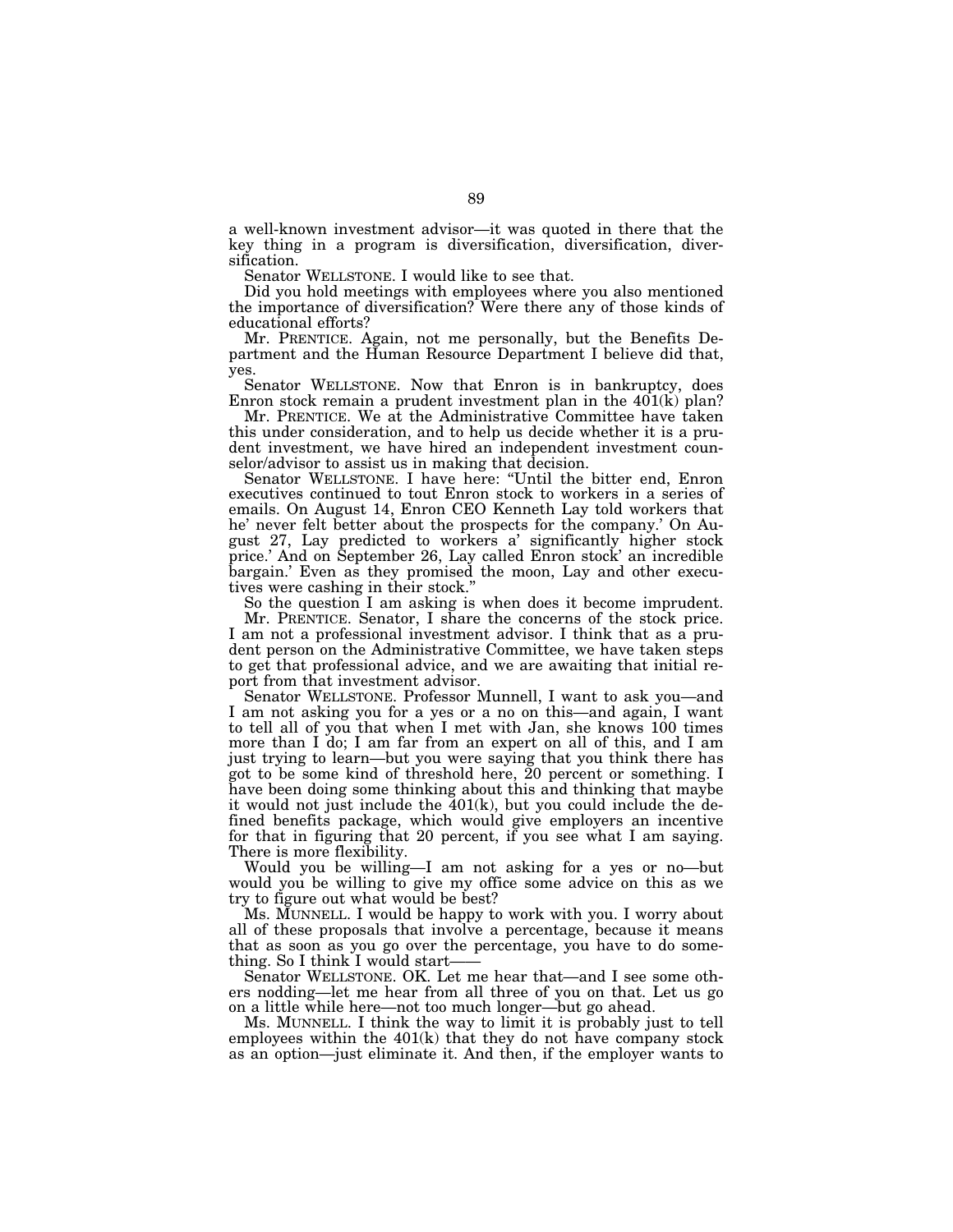do the match with employer stock, so be it. But that would have solved a lot of the problems at Enron, because most of the money in the fund came from employee contributions, not from the employers. And employees are put under such pressure to show that they are team players, that they are really for the company, so it is natural that they want to invest where they work, and it is just such an imprudent thing to do.

Senator WELLSTONE. I was a teacher, and I am pretty good at reading faces. There are at least three of you who want to jump in here. Mr. Farmer does, and Jan, I could not tell whether you were shaking your head this way or that way; and I want to hear from Mr. Salisbury as well.

Mr. FARMER. Early on in Polaroid Corporation, Dr. Land was vehemently against the employees purchasing stock in the fashion that the company would provide for them. There were no stock option plans for the people in the company, and the reason was just that—he did not want to make it something that somebody would—I mean, you could go out naturally on your own and purchase stock, but doing it through the corporation sent a message from the corporation and put the corporation at risk for giving you a message of the wrong kind, especially in the stock of Polaroid, which was in essence a luxury stock, because it was volatile and went up and down. So for that reason, he did not provide stock options for the employees.

Senator WELLSTONE. Mr. Salisbury?

Mr. SALISBURY. Senator, my concern about set limits if it is in an employee choice plan, whatever you pick as a percentage, is the difficulties in administration of it plus the potential of when they run up against that limit, just the necessity of automatic liquidation, which essentially, the greatest likelihood of automatic liquidation would be at the time that the stock is going up the most, which is the reason I say that if you are going to choose to make people diversify, you are almost better off to just not have employer stock as an option at all in the employee account per what Alicia is mentioning—it is a proposal that I know was in AARP testimony a few days ago—as opposed to trying to come up with some set percentage limit. So my only administrative suggestion to you would be that it is almost better to do an all-or-none than to try to make some percentage amount work as a practical administrative matter.

The second comment goes to the Polaroid example, and I have two brief comments. One is the basis of employee stock ownership and the primary advocacy for it came from Senator Russell Long of Louisiana during all the years that he was the Democratic chair of the Finance Committee, as a very populist motion. During the years of that advocacy by Russell Long, he was actually frequently criticized by many on the right for being an advocate of essential communism and social democracy that was undesirable and unacceptable. It is always interesting to see how, over time, these debates change.

The second is the dilemma that I am sure the individual at the far end of the table might be able to comment on, or might not want to but might be able to. That is, in many, many, many corporations that I deal with, the people in the finance function and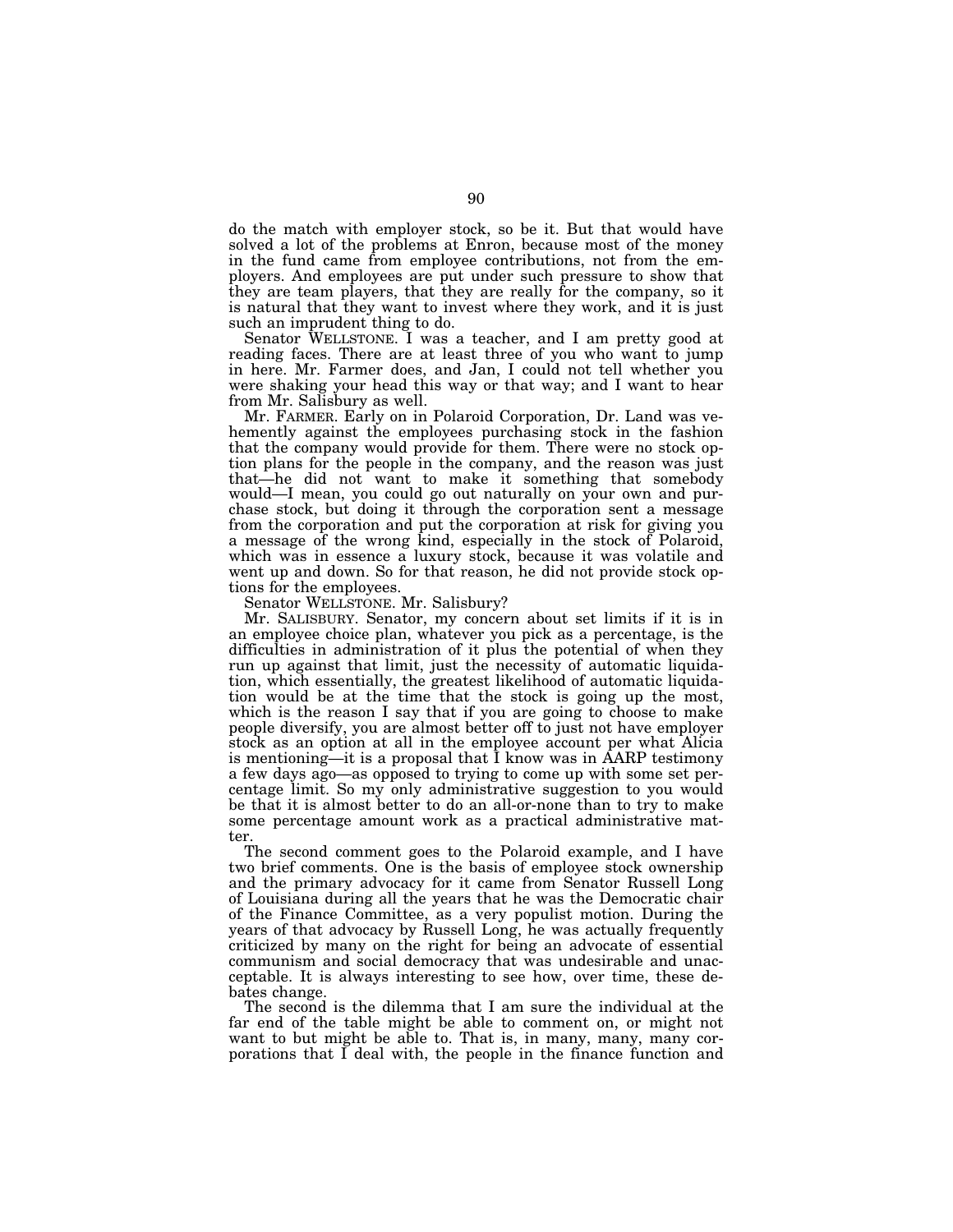the benefits function would look at you and say, ''It would be best if we did not have employer stock in this plan.'' And it is the CEO and the most senior officers who are committed to the concept of employer stock. And against this issue of cutback, the discussion that always takes place is if you could not have employer stock, what would the CEO do. And the response very frequently is: ''Well, that is why I do not raise the issue anymore; the last time I raised it, the response was, Look, if the employees do not want to match, that is fine, there will not be a match, or there can be a match in employer stock.'' They look at the staff: ''You are my staff. You tell me—would you just as soon communicate to the employees that there is no matching contribution, or would you rather go ahead and do it in employer stock?''

"I as a CEO," they say, "believe in employee ownership. We have a defined benefit plan. We have other programs. They do not have to put their money in employer stock. This is my dedication to employee ownership.''

So there are those kinds of complexities but also dramatic differences in the answers you will get depending on at what level you are asking a question within a company.

Senator WELLSTONE. This is very helpful.

Let me conclude—I and other members of the committee may want to get back to some of you—just for the record, Mr. Prentice and I just want to get this on the record, and it is probably one of the reasons you came here to be on record—as the stock started plummeting in value, did the committee do any kind of evaluation as to whether or not the stock was a prudent investment? I ask you that because other companies—and I could give examples—have done so.

Mr. PRENTICE. If you look at the year 2001, we started off at about \$83. I think we were still at about \$80 in mid-February. From that point until the end of the year, it was basically a downward trend. We did not as an Administrative Committee do anything at that time because of several factors. The first factor was that the stock market in general was on a downward trend. There were other factors that were particular to Enron at the time. Enron was one of several Texas companies that was being blamed for the California energy crisis, and we were taking some knocks for that. We had made a major investment in broad band technology, and we were suffering with the rest of the technology industry and that downward spiral.

We had, in hindsight, made a very ill-advised entry into the water business, and that proved to be very disastrous. And we had over the last several years made a major investment in a large power facility in India, and the Indian Government decided that they did not want to honor the contract.

So we had had multiple hits to Enron in addition to the overall downward trend in the stock market. We were not happy with the trend, but we thought that the basics of the company were sound. Fellow committee members as well as myself also read the statements from Mr. Lay and other members of senior management, and we believed the company was sound. It was not until early November that we decided that we needed additional help, and we